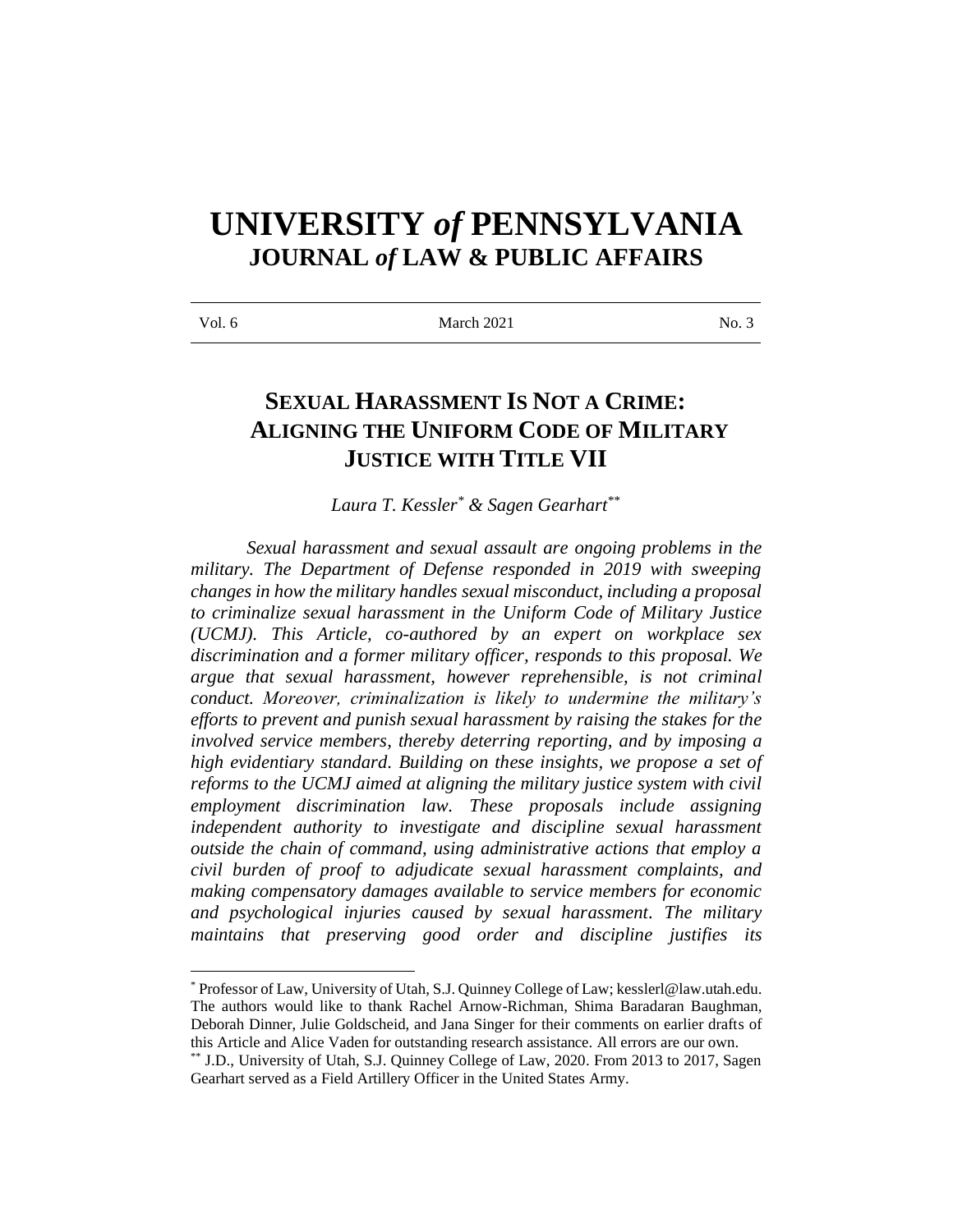*independence from the reach of civil courts and law. Federal courts have obliged by holding that Title VII does not cover uniformed military personnel. In exchange for this independence, the military justice system must provide the basic protections of the civilian justice system.*

| I. THE MILITARY, EQUALITY, AND AMERICAN SOCIETY 421                      |  |
|--------------------------------------------------------------------------|--|
|                                                                          |  |
|                                                                          |  |
|                                                                          |  |
|                                                                          |  |
|                                                                          |  |
| A. Two Decades of Data on Sexual Assault and Harassment in the           |  |
|                                                                          |  |
|                                                                          |  |
|                                                                          |  |
|                                                                          |  |
|                                                                          |  |
|                                                                          |  |
|                                                                          |  |
|                                                                          |  |
|                                                                          |  |
|                                                                          |  |
| A. Process: The Right to an Independent Adjudication 472                 |  |
| B. Evidence: Using Administrative Actions and a Civil Burden of Proof476 |  |
| C. Remedies: Compensating Victims, Reining in Feres 481                  |  |
|                                                                          |  |

#### <span id="page-1-3"></span><span id="page-1-2"></span><span id="page-1-1"></span>**INTRODUCTION**

<span id="page-1-0"></span>In the United States, women have held formal positions in the military only since World War II.<sup>1</sup> It has been a mere forty years since the last branch of the military stopped using female-only units. <sup>2</sup> Positions in ground combat units officially opened to women just six years ago, in 2015.<sup>3</sup> This groundbreaking decision was the latest in a long line of developments

<sup>1</sup> *See* JUDITH A. BELLAFAIRE, THE WOMEN'S ARMY CORPS: A COMMEMORATION OF WORLD WAR II SERVICE 3–5 (1993) (stating that Congress introduced and passed the bill allowing women to serve in the military in 1941).

<sup>2</sup> BETTIE J. MORDEN, THE WOMEN'S ARMY CORPS, 1945–1978, at 395–96 (1990).

<sup>3</sup> Andrew Swick & Emma Moore, *The (Mostly) Good News on Women in Combat*, CTR. FOR NEW AM. SECURITY (Apr. 19, 2018), https://www.cnas.org/publications/reports/an-updateon-the-status-of-women-in-combat [https://perma.cc/J974-NV4L].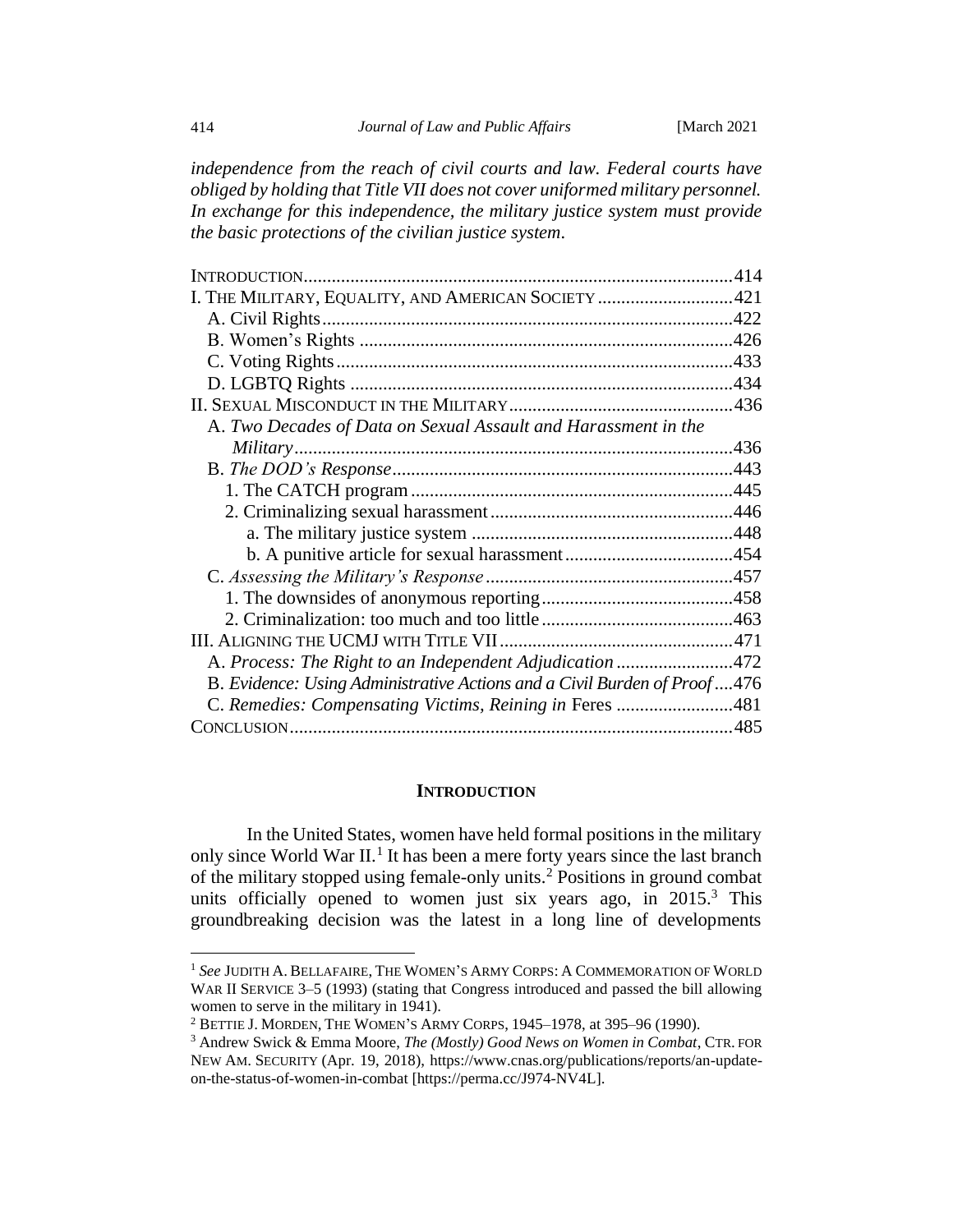<span id="page-2-1"></span><span id="page-2-0"></span>diversifying the military, including racial integration beginning in 1948<sup>4</sup> and the 2011 repeal of the policy barring openly gay, lesbian, or bisexual persons from military service.<sup>5</sup> Through all of these transitions and integrations,

A member of the armed forces shall be separated from the armed forces . . . if . . . the member has engaged in, attempted to engage in, or solicited another to engage in a homosexual act or acts . . . [,] stated that he or she is a homosexual or bisexual . . .[,] [or] has married or attempted to marry a person known to be of the same biological sex.

10 U.S.C. § 654(b) (2008). After 2011, the policy change on LGBTQ service was swift and consequential. On May 17, 2016, the Senate confirmed Eric Fanning as Secretary of the Army, the first openly gay head of a service. Michael S. Schmidt & Charlie Savage, *Eric Fanning Confirmed as Secretary of the Army*, N.Y. TIMES (May 17, 2016), https://www.nytimes.com/ 2016/05/18/us/eric-fanning-army-secretary.html [https://perma.cc/785Z-SSFQ]. In his role, Fanning helped lift restrictions on transgender people serving in the military. Karen Ocamb, *Army's Out Leader Eric Fanning Helps Guide End to Trans Military Ban*, ADVOCATE (Nov. 1, 2016, 3:37 PM), https://www.advocate.com/transgender/2016/11/01/armys-out-leader-ericfanning-helps-guide-end-trans-military-ban [https://perma.cc/4AFY-GQUK]; *see also* U.S. DEP'T OF DEF., DTM 16-005, MILITARY SERVICE OF TRANSGENDER SERVICE MEMBERS, ATTACHMENT 1 (June 30, 2016) [hereinafter DTM 16-005] ("Transgender Service members will be subject to the same standards as any other Service member of the same gender . . . ."). However, after his election, President Trump replaced Fanning and reinstituted the ban on transgender individuals serving in the military, which the Supreme Court allowed to go into effect without explanation. *See* Trump v. Karnoski, 139 S. Ct. 950, 950 (2019) ("[T]he District Court's December 11, 2017 order granting a preliminary injunction is stayed . . . ."); Lolita C. Baldor, *Senate Confirms Former Ranger as New Army Secretary*, AP NEWS (Sept. 27, 2019) https:// apnews.com/article/0b4b666c180e491497ac93e52c44e367 [https://perma.cc/VT79- ESTJ]. For a general discussion of the legality of the transgender ban and the long arc of discrimination against LGBTQ people in the military, see Michele Goodwin & Erwin Chemerinsky, *The Transgender Military Ban: Preservation of Discrimination Through Transformation*, 114 NW. U. L. REV. 751 (2019).

<sup>4</sup> *See* KRISTY N. KAMARCK, CONG. RSCH. SERV., R44321, DIVERSITY, INCLUSION, AND EQUAL OPPORTUNITY IN THE ARMED SERVICES: BACKGROUND AND ISSUES FOR CONGRESS 12–15 (2019) (documenting a history of racial segregation and discrimination in the United States military and desegregation in the Truman era). Although racial minorities have volunteered or been recruited into military service since the American Revolution, the military was a racially segregated institution until the mid-twentieth century, justified by widely accepted "separate but equal" ideology. *Id.* at 12. Responding to pressure by civil rights leaders to integrate the military, in 1948, President Truman initiated a purposeful desegregation effort with Executive Order 9981. *See* Exec. Order No. 9981, 13 Fed. Reg. 4313 (July 28, 1948) (establishing the President's Committee on Equality of Treatment and Opportunity in the Armed Forces).

<sup>5</sup> *See generally* Don't Ask, Don't Tell Repeal Act of 2010, Pub. L. No. 111-321, 124 Stat. 3515 (providing for the repeal of the ban on gay men, lesbians, and bisexual people serving openly in the military, to be effective sixty days after the President, Defense Secretary, and Chairman of the Joint Chiefs of Staff provided certification that repeal "is consistent with the standards of military readiness and effectiveness, unit cohesion, and military recruiting and retention."). Until its repeal in September 2011, America's "Policy Concerning Homosexuality in the Armed Forces," commonly known as "Don't Ask, Don't Tell," provided that: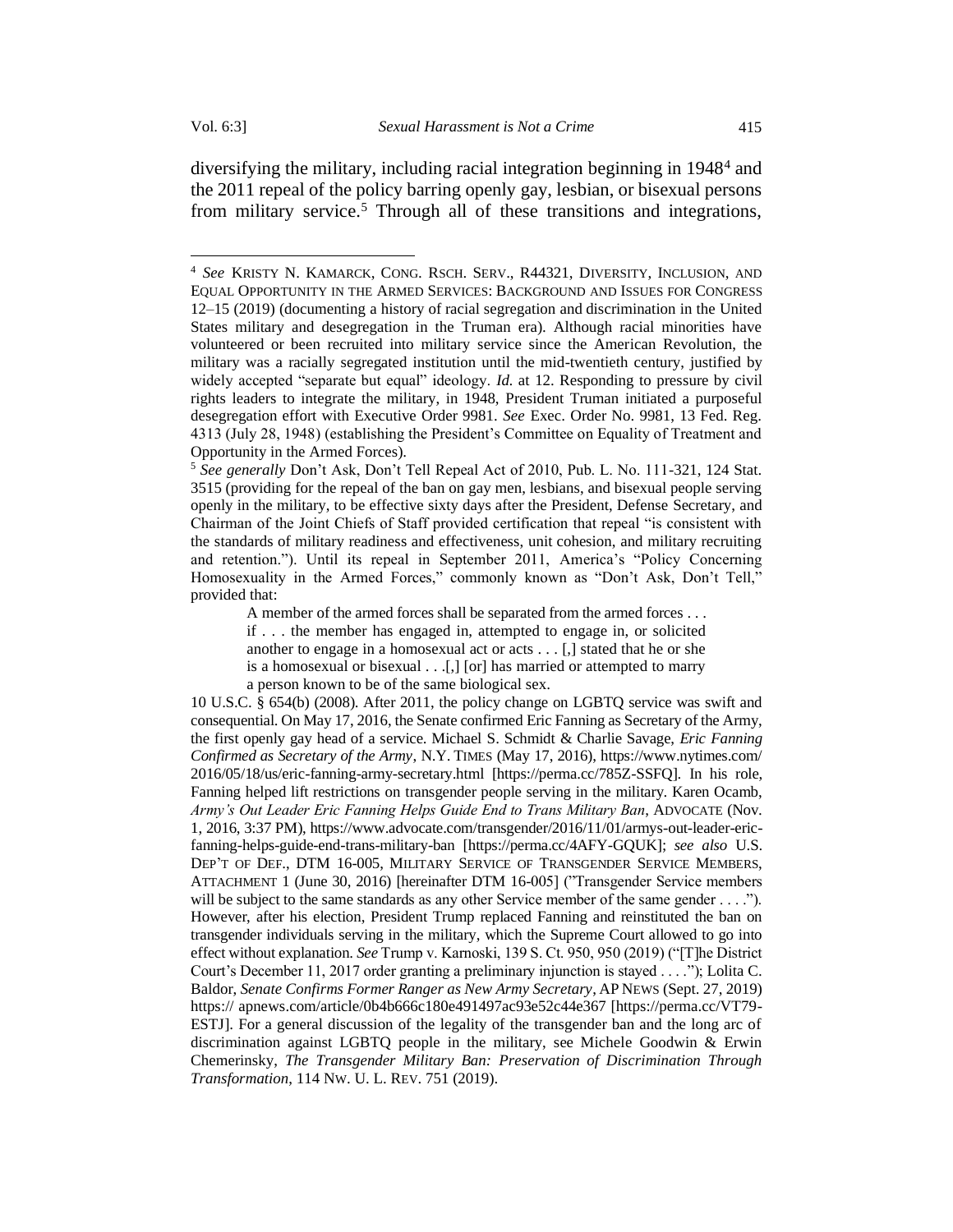<span id="page-3-2"></span>sexual harassment and sexual assault have remained ongoing problems. According to the Department of Defense, an estimated 20,500 service members experienced unwanted sexual contact or a penetrative sexual assault in 2018.<sup>6</sup> One in four female service members reported an experience of sexual harassment.<sup>7</sup> These figures represent a substantial increase from the previous survey in 2016,<sup>8</sup> and 2019 saw even further increases.<sup>9</sup>

<span id="page-3-1"></span><span id="page-3-0"></span>In light of the #MeToo movement and recent attention it has brought to the failure of institutions such as workplaces and universities to address sexual harassment,  $10$  it is worth examining the military's record in this realm.

 $10<sup>10</sup>$  #MeToo is a social and political movement against sexual harassment and sexual abuse. The phrase "Me Too" was coined, and the #MeToo movement founded, in 2007 by Tarana Burke, a Black woman who had also founded Just Be Inc., a nonprofit organization that helps victims of sexual assault and harassment. Sandra E. Garcia, *The Woman Who Created #MeToo Long Before Hashtags*, N.Y. TIMES (Oct. 20, 2017), https://www.nytimes.com/2017/10/20/us/metoo-movement-tarana-burke.html [https://perma.cc/Z89L-6CUL]. The #MeToo movement spread virally in 2017 after actress Alyssa Milano posted a message on Twitter saying, "if you've been sexually harassed or assaulted write 'me too' as a reply to this tweet." *Id.* The tweet opened the floodgates to twelve million stories of sexual abuse, assault, and harassment on Twitter, Facebook, Snapchat, and other social media platforms. *Id.* The movement led to highprofile firings, especially in Hollywood, as well as much criticism and backlash. Audrey Carlsen, Maya Salam, Claire Cain Miller, Denise Lu, Ash Ngu, Jugal K. Patel & Zach Wichter, *#MeToo Brought Down 201 Powerful Men. Nearly Half of Their Replacements Are Women.*, N.Y.TIMES (Oct. 29, 2018), https://www.nytimes.com/interactive/2018/10/23/us/metoo-replacements.html [https://perma.cc/W2LC-G7MV]. The movement also spurred an increase in sexual harassment claims in the United States. *See* Andrew Murphy & Terran Chambers*, Litigating Harassment in the #MeToo Era*, BENCH & B. MINN., Oct. 2019, at 13 ("The attention to sexual harassment coincided with a less publicized but steady uptick in the number of sexual harassment allegations in the workplace . . . ."); U.S. Equal Emp. Opportunity Comm'n, Press Release, *EEOC Releases Preliminary FY 2018 Sexual Harassment Data*, EEOC.GOV (Oct. 4, 2018), https://www. eeoc.gov/newsroom/eeoc-releases-preliminary-fy-2018-sexual-harassment-data [https://perma. cc/YLC8-3H9F] ("[C]harges filed with the EEOC alleging sexual harassment increased by more than 12 percent from fiscal year 2017.").

<sup>6</sup> U.S. DEP'T OF DEF., ANNUAL REPORT ON SEXUAL ASSAULT IN THE MILITARY,FISCAL YEAR 2018, at 3 (2019) [hereinafter DOD FY 2018 REPORT ON SEXUAL ASSAULT, MAIN REPORT], https://www.sapr.mil/sites/default/files/DoD\_Annual\_Report\_on\_Sexual\_Assault\_in\_the Military.pdf [https://perma.cc/4RX8-QV65]. Of the 20,500 service members reporting that they experienced unwanted sexual contact, 13,000, or 63%, were women, even though women make up only 16% of active duty service members. *Id.* 7 *Id.* at 9.

<sup>8</sup> Specifically, from 2016 to 2018, reports of unwanted sexual contact increased by 38% and sexual harassment by 13%. *Id.* at 3, 12.

<sup>&</sup>lt;sup>9</sup> See U.S. DEP'T OF DEF., ANNUAL REPORT ON SEXUAL ASSAULT IN THE MILITARY, FISCAL YEAR 2019, at 6, 12 (2020) [hereinafter DOD FY 2019 REPORT ON SEXUAL ASSAULT, MAIN REPORT], https://media.defense.gov/2020/Apr/30/2002291660/-1/-1/1/1\_DEPARTMENT\_ OF DEFENSE FISCAL YEAR 2019 ANNUAL REPORT ON SEXUAL ASSAULT \_IN\_THE\_MILITARY.PDF [https://perma.cc/B7VF-7VF3] (reporting a 3% increase in sexual assaults involving service members and a 10% increase in formal sexual harassment complaints from 2018 to 2019).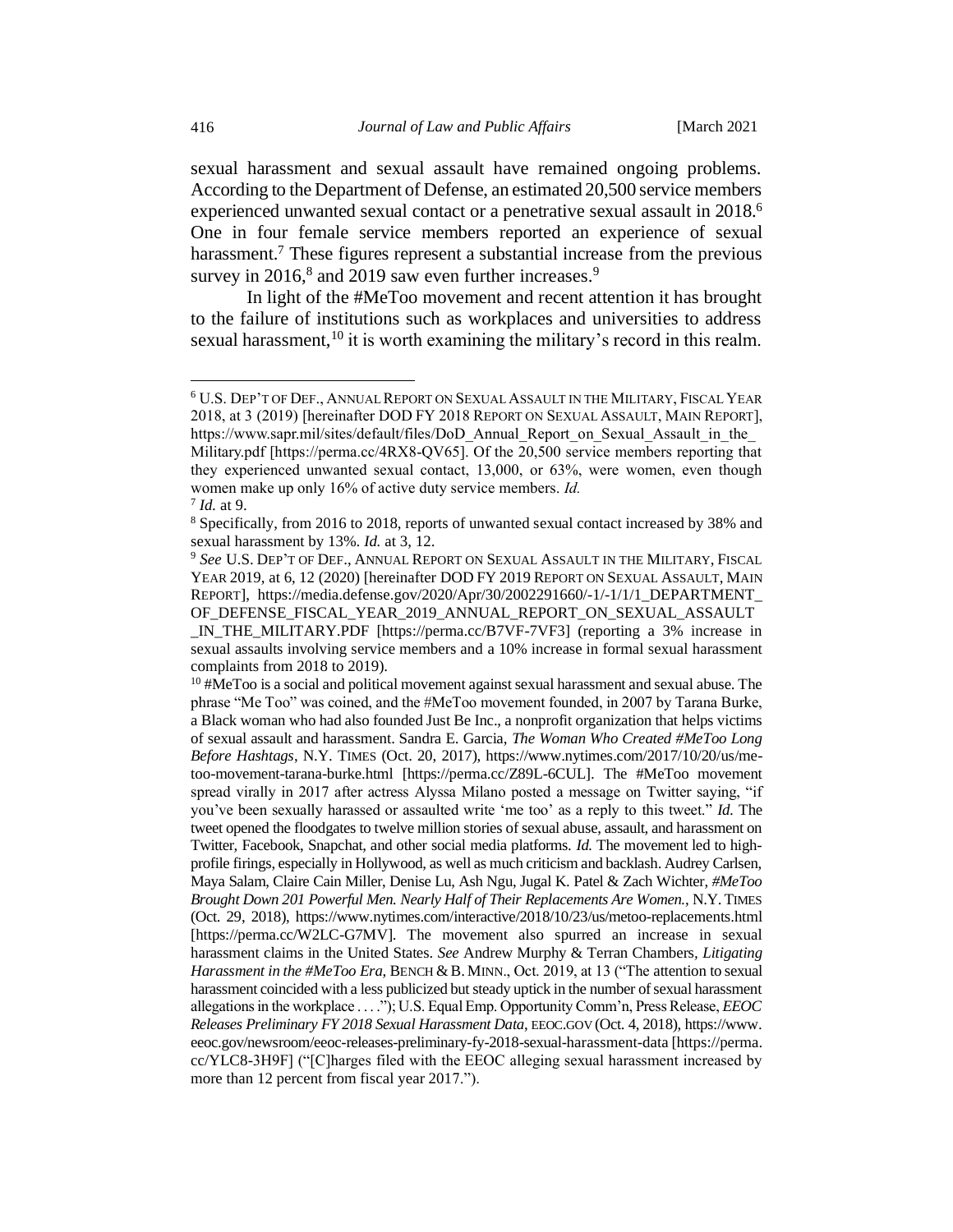<span id="page-4-0"></span>This issue is more urgent than ever, with more women serving in the military than at any time in our country's history. In 2017, women made up 16% of the overall active duty force, compared with 9% in 1980 and just 1% in 1970.<sup>11</sup> The historic transformation of the military in 2015 allowing women to serve in combat positions<sup>12</sup> officially opened about  $220,000$  military jobs to women.<sup>13</sup> Women can now "drive tanks, fire mortars and lead infantry soldiers into combat. They [are] able to serve as Army Rangers and Green Berets, Navy SEALs, Marine Corps infantry, Air Force parajumpers and everything else that was previously open only to men.<sup>"14</sup> Yet, sexual harassment negatively affects women's entry into these elite combat units and their performance within them. Moreover, the policy change admitting women to one of the military's last bastions<sup>15</sup> of male exclusivity and supremacy has sparked debate and resistance from within the military,<sup>16</sup>

<sup>12</sup> *See* Swick & Moore, *supra* not[e 3.](#page-1-1)

<sup>11</sup> Amanda Barroso, *The Changing Profile of the U.S. Military: Smaller in Size, More Diverse, More Women in Leadership*, PEW RSCH. CTR. (Sept. 10, 2019), https://www.pewresearch.org/ fact-tank/2019/09/10/the-changing-profile-of-the-u-s-military/ [https://perma.cc/R6NR-6VZU]. The percentage of officers who are women has also steadily grown since the 1970s; in 2017, women represented 18% of commissioned officers, up from 5% in 1975. *Id*. *See also* OFF. UNDER SEC'Y DEF. FOR PERSONNEL & READINESS, U.S. DEP'T OF DEF., POPULATION REPRESENTATION IN THE MILITARY SERVICES:FISCAL YEAR 2018 SUMMARY REPORT, at 37 & APP. D, tbl.D-19 [hereinafter DOD FY 2018 POPULATION REP.], https://www.cna.org/ research/pop-rep [https://perma.cc/85S3-TM4A] (choose "FY 2018 Executive Summary") (reporting the same numbers for 2018).

<sup>13</sup> Matthew Rosenberg & Dave Philipps, *All Combat Roles Now Open to Women, Defense Secretary Says*, N.Y. TIMES (Dec. 3, 2015), https://www.nytimes.com/2015/12/04/us/politics/ combat-military-women-ash-carter.html [https://perma.cc/XD3P-RV83]. "Officially" is used here, because, in fact, women have been placed into combat situations in Afghanistan and Iraq since 2001. *Id.*

 $^{14}$  *Id*.

<sup>15</sup> Of course, the ultimate last bastion of male exclusivity is male-only draft registration. *See* 50 U.S.C. § 3802(a) ("[I]t shall be the duty of every male citizen of the United States, and every other male person residing in the United States, who . . . is between the ages of eighteen and twenty-six, to present himself for and submit to registration.").

<sup>&</sup>lt;sup>16</sup> The Marine Corps requested a waiver from the decision for certain front-line combat jobs which was denied—and statistics suggest that the Marine Corps has dragged its feet integrating women into combat positions. Kate Germano, Opinion, *Separate is Not Equal in the Marine Corps*, N.Y. TIMES (Mar. 31, 2018), https://www.nytimes.com/2018/03/31/sunday-review/ marine-corps-women-segregation.html [https://perma.cc/ 9QXJ-UQBM]; Hope Hodge Seck, *Overruled on Women in Combat, Marine Corps Prepares to Integrate Units*, MILITARY.COM (Dec. 3, 2015), https://www.military.com/daily-news/2015/12/03/overruled-on-women-incombat-marine-corps-prepares-to-integrate.html [https://perma.cc/Z2UA-P45B] ("The U.S. Marine Corps lost its bid to keep some combat fields closed to women . . . ."); Shawn Snow, *Where Are the Female Marines?*, MARINE CORPS TIMES (Mar. 5, 2018), https://www.marine corpstimes.com/news/2018/03/05/where-are-the-female-marines/ [https://perma.cc/4WVF-CWG4] ("The Marines were the only branch to ask for a waiver when the Pentagon ended the policy that excluded women from combat jobs.").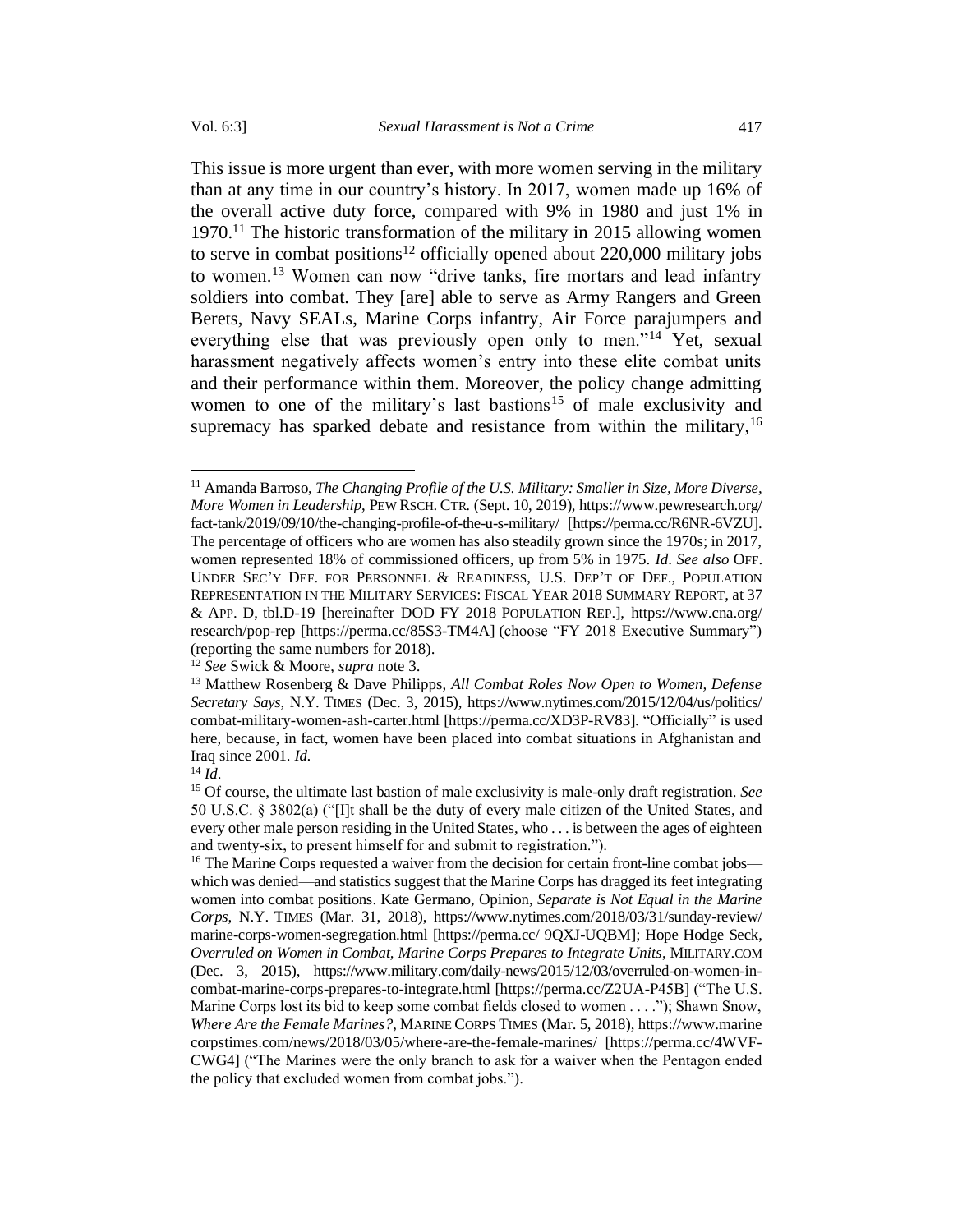Congress,<sup>17</sup> and the general public,<sup>18</sup> exposing the negative attitudes about women's service that make addressing sexual assault and harassment so difficult. For example, such hostility was on display in 2019, when it was discovered that some 30,000 active duty and veteran Marines had used a private Facebook group called "Marines United" to share thousands of nude photographs of female service members.<sup>19</sup>

In the past decade, the Department of Defense has worked to advance a military culture free from sexual assault and harassment, making considerable investments in policies and actions to prevent and respond to sexual misconduct.<sup>20</sup> Among other actions, the Department of Defense has increased its training, data collection, and reporting on sexual assault and harassment in the military and has proposed adding sexual harassment as a criminal offense in the military penal code. Yet, it seems these efforts have not borne fruit; indeed, sadly, sexual assault and harassment in the military grew markedly worse during the Trump administration.<sup>21</sup>

As we articulate in this Article, the military's responses to the #MeToo movement, although well-intentioned, are at once too punitive and too meager. Making sexual harassment a crime could raise the stakes for the involved service members (both the alleged perpetrator and victim) and thereby deter reporting and resolution of incidents of sexual misconduct. Criminalizing workplace sexual harassment, which is a serious yet distinct phenomenon from rape and sexual assault, is also out of step with established Supreme Court doctrine on sexual harassment in civilian workplaces, which

 $17$  For example, the decision to allow women to serve in combat positions was immediately blasted by Congressperson Duncan Hunter, R-Cal., a member of the House Armed Services Committee, who alleged the policy change would erode the ability of the military to fight. Tom Vanden Brook & Jim Michaels, *Military Will Open All Combat Jobs to Women, Defense Secretary Announces*, USA TODAY (Dec. 3, 2015, 9:07 PM), https://www.usatoday. com/story/news/nation/2015/12/03/women-in-combat-defense-secretary-ash-carter/ 76719938/ [https://perma.cc/HJH6-TN7N].

<sup>&</sup>lt;sup>18</sup> The Center for Military Readiness, a nonprofit organization opposed to gender integration of combat units and service by gay and transgender people, argues that integrating women endangers male morale and military performance, leads to sexual assaults on female service members, and decreases military effectiveness. *Are Military Social Experiments Increasing Sexual Assaults on Men and Women?*, CTR. FOR MIL. READINESS (Sept. 10, 2019), https://www.cmrlink.org/issues/full/are-military-social-experiments-increasing-sexualassaults-on-men-and-women [https://perma.cc/ER2K-YKEH].

<sup>19</sup> *See* Paul Szoldra, *An Internal Investigation Spurred by a Nude Photo Scandal Shows Just How Deep Sexism Runs in the Marine Corps*, TASK & PURPOSE (Dec 4, 2019, 4:27 PM), https://taskandpurpose.com/marines-united-study [https://perma.cc/42TY-XNKS] ("[S]ome 30,000 active-duty Marines and veterans . . . shared thousands of nude photographs of female Marines, and in some cases cyber-stalked them, revealing personal details and describing where the women worked and lived on base.").

<sup>20</sup> *See* discussion *infra* Section II.B.

<sup>21</sup> *See* sources cited *supra* notes [8](#page-3-0)[–9](#page-3-1) and accompanying text.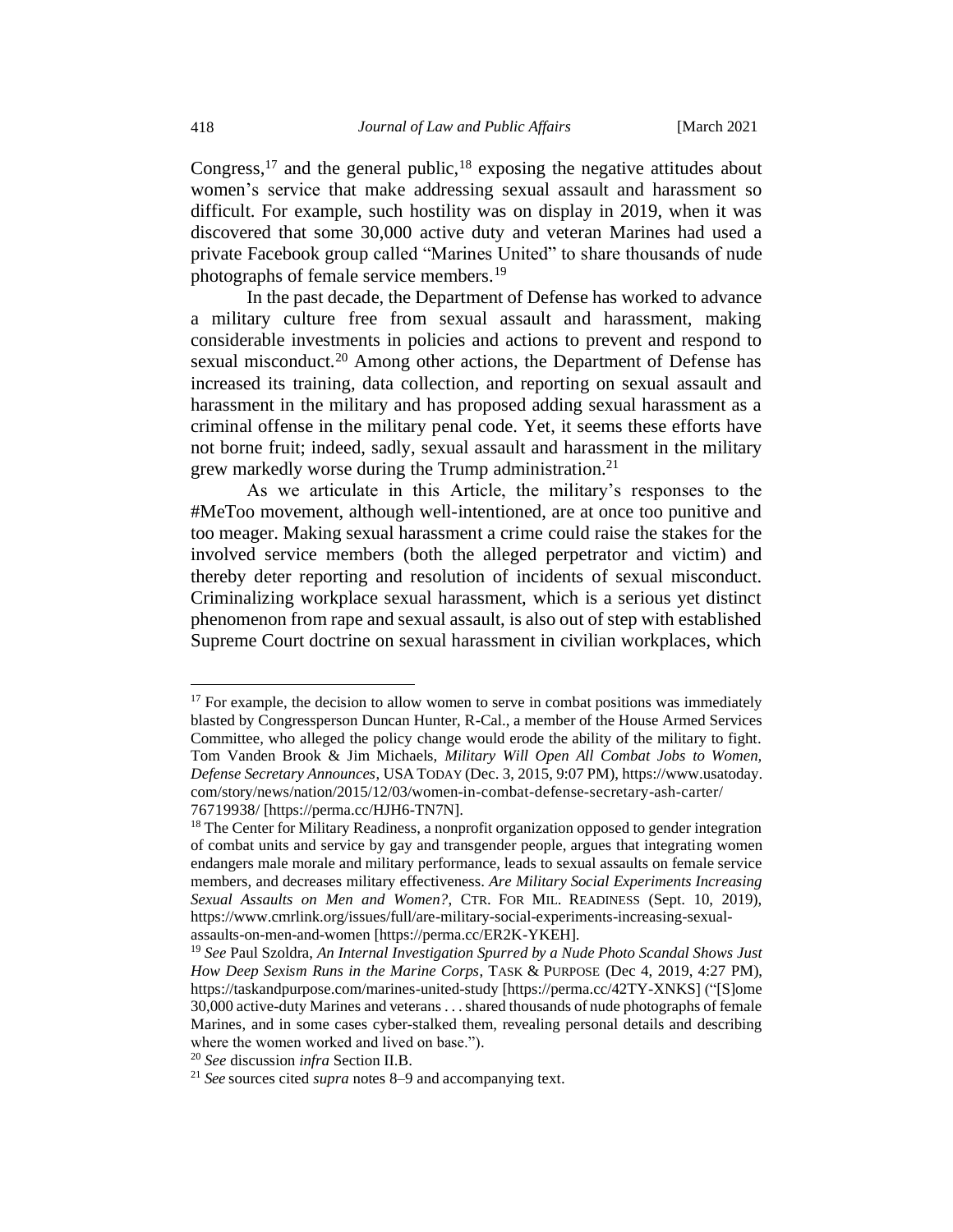emphasizes prevention rather than punishment, however imperfect that framework may be.<sup>22</sup> Furthermore, criminalization is at odds with the latest feminist thinking about the most effective responses to sexual violence and harassment, which has centered around the idea that more collaborative, less adversarial responses can more productively address the cultural and systemic nature of sex discrimination within institutions.<sup>23</sup>

Yet, there is no question that sexual harassment in the military is a serious, ongoing problem that requires a response. Training and data

 $22$  This preventive approach, particularly the affirmative defense shielding employers from liability for workplace sexual harassment, has been critiqued by employment discrimination and critical legal scholars. *See, e.g.*, LAUREN B. EDELMAN, WORKING LAW: COURTS, CORPORATIONS, AND SYMBOLIC CIVIL RIGHTS 168–215 (2016) (discussing the origins of the affirmative defense in sexual harassment cases and how courts, in applying the defense, equate "symbolic structures" such as ineffective antiharassment policies with legal compliance); Theresa M. Beiner, *Sex, Science and Social Knowledge: The Implications of Social Science Research on Imputing Liability to Employers for Sexual Harassment*, 7 WM. & MARY J. WOMEN & L. 273, 312–25 (2001) (discussing the mismatch between the affirmative defense, which requires victims to report sexual harassment or risk losing their claims, and the many rational reasons that victims do no report sexual harassment); L. Camille Hébert, *Why Don't "Reasonable Women" Complain About Sexual Harassment?*, 82 IND. L.J. 711, 733 (2007) ("[E]xpecting women to react to sexually harassing conduct in a way that is different than the manner in which they have been socialized . . . punishes women for acting in precisely the ways that they are generally expected to act."); Tanya Katerí Hernández, *A Critical Race Feminism Empirical Research Project: Sexual Harassment & the Internal Complaints Black Box*, 39 U.C. DAVIS L. REV. 1235, 1244–45 (2006) (discussing both that harassers disproportionately target women of color because of their heightened vulnerability in the workplace and that women of color are less likely to report sexual harassment than are white women); Laura T. Kessler, *Employment Discrimination and the Domino Effect,* 44 FLA. ST. U. L. REV. 1041, 1048 (2017) ("[T]he Supreme Court has carved out a broad affirmative defense to employer liability for sexual harassment that, in practical effect, requires victims of harassment to report in virtually all circumstances or risk losing their claims.").

<sup>23</sup> *See, e.g.*, LEIGH GOODMARK, DECRIMINALIZING DOMESTIC VIOLENCE: A BALANCED POLICY APPROACH TO INTIMATE PARTNER VIOLENCE 97 (2018) [hereinafter GOODMARK, DECRIMINALIZING DOMESTIC VIOLENCE] ("[T]he criminal legal system can deliver only punishment, which does not provide some people with the reparation they seek . . . . Although the United States has largely rejected the use of restorative justice . . . the rest of the world has not been as hesitant."); Julie Goldscheid, *#MeToo, Sexual Harassment and Accountability: Considering the Role of Restorative Approaches*, 36 OHIO ST. J. DISP. RESOL. (forthcoming 2021) (manuscript at 13), https://papers.ssrn.com/sol3/papers.cfm? abstract id=3645439 [https://perma.cc/J4QT-ETRA] ("The adversarial character of antidiscrimination law imposes high costs, both economic and psychological, on plaintiffs . . . ."); *see also* Leigh Goodmark, Opinion, *Stop Treating Domestic Violence Differently From Other Crimes*, N.Y. TIMES (July 23, 2019) [hereinafter Goodmark, *Stop Treating Domestic Violence Differently*], https://www.nytimes.com/2019/07/23/opinion/domestic-violencecriminal-justice-reform-too.html [https://perma.cc/ 62ZH-VJ6D] ("The effectiveness of the criminal legal response to domestic violence is a sensitive subject. Questioning it is a harder sell politically than reconsidering our responses to drug or property crimes. But intimate partner violence should be included in criminal justice reforms.").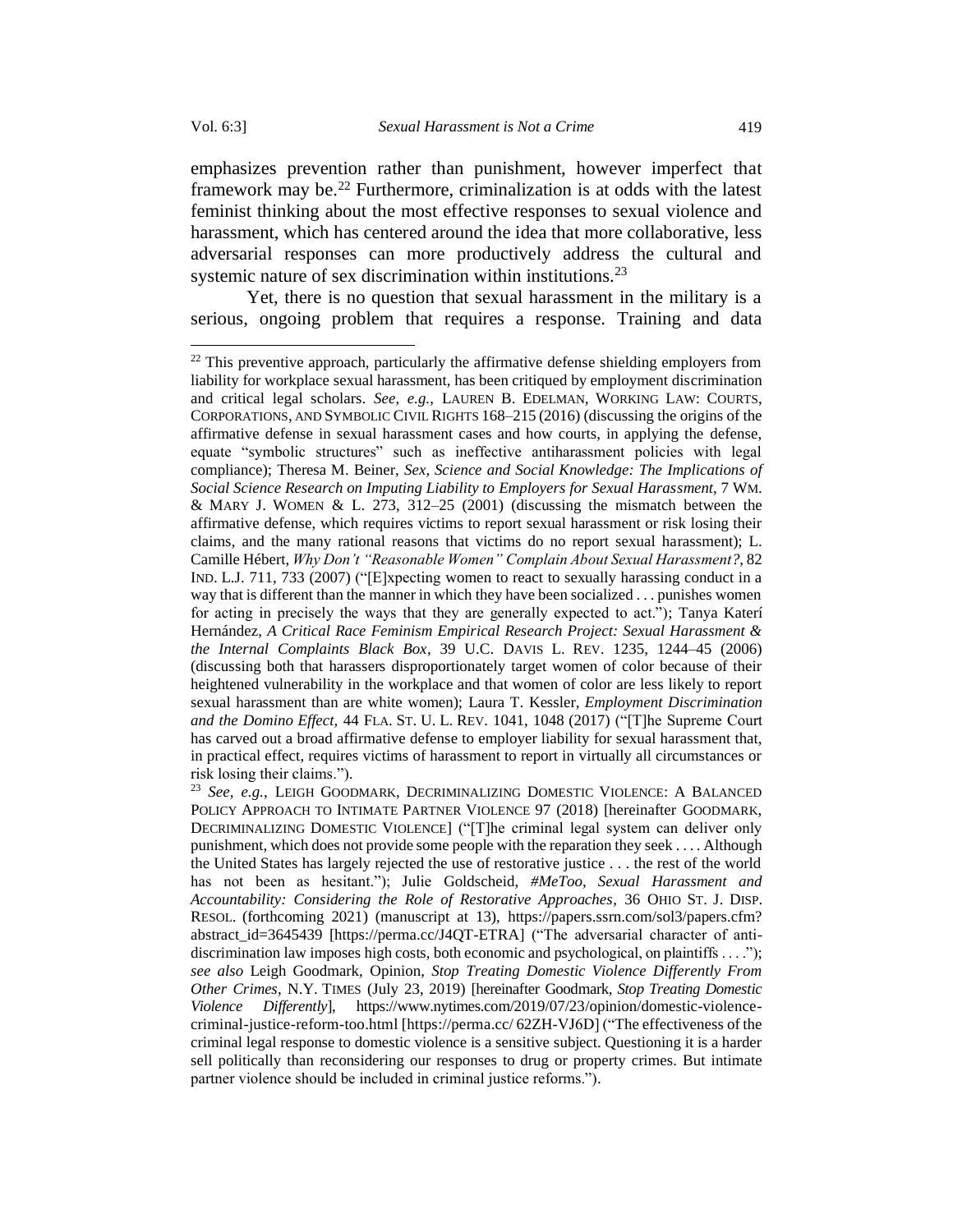collection without more fundamental institutional changes will fall short of what is necessary to address the United States military's serious sexual misconduct problem, especially given the organization's discriminatory culture that devalues women.

This conflict between the clear need for a tougher response to sexual harassment in the military and concerns about the potential harms of criminalization poses a dilemma. Title VII of the Civil Rights Act of 1964, 24 the federal law that prohibits employment discrimination based on sex and sexual orientation, does not apply to uniformed members of the Armed Forces.<sup>25</sup> Rather, the Uniform Code of Military Justice (UCMJ) is the federal law that forms the foundation of the military justice system.<sup>26</sup> If sexual harassment is to be addressed in the military justice system, it must be through criminal law. The UCMJ is a criminal code of justice; there is no civil legal system in the military. Some have argued for unification, whereby Title VII would apply to military service members, but this is unrealistic. The federal courts have long held that Title VII does not apply to the Armed Forces, and Congress has not disrupted this interpretation of Title VII.

With these tensions and realities in mind, this Article explores a middle ground: reforming the military justice system to better align with civil employment discrimination law on sexual harassment. This approach raises a range of complex legal problems, including the need to decide what body of law, burden of proof, procedures, and remedies will control criminal sexual harassment prosecutions in the military. While we cannot hope to present a fully redesigned UCMJ in the scope of one Article, we begin here to sketch the contours of a modernized UCMJ. The military justice system has already undergone significant "civilianization" over time; $27$  it can and should be pushed further to reflect civilian antidiscrimination norms.

Although our attention turns primarily to sexual harassment in this Article, we also speak to the collective concerns about sex-based harms generally, including rape and sexual assault. In doing so, we acknowledge that there is a spectrum of sexual harms in the military and that a culture of hostility toward women's service forms the foundation for most sexual harms. Importantly, we also acknowledge that sexual misconduct in the military affects service members of all gender identities and sexual orientations. Therefore, although we focus primarily on women, male service members identifying as gay or bisexual and transgender service members should benefit from the analysis and reforms presented in this Article, even

<sup>&</sup>lt;sup>24</sup> Title VII of the Civil Rights Act of 1964, § 717(a), 42 U.S.C. § 2000e–16(a).

<sup>25</sup> *See* discussion *infra* notes 172–176 and accompanying text.

<sup>26</sup> 10 U.S.C. §§ 801–946.

<sup>27</sup> *See* Edward F. Sherman, *The Civilianization of Military Law*, 22 ME. L. REV. 3 *passim*  (1970) (recounting the growth and development of the civilianization of military justice, beginning in World War I).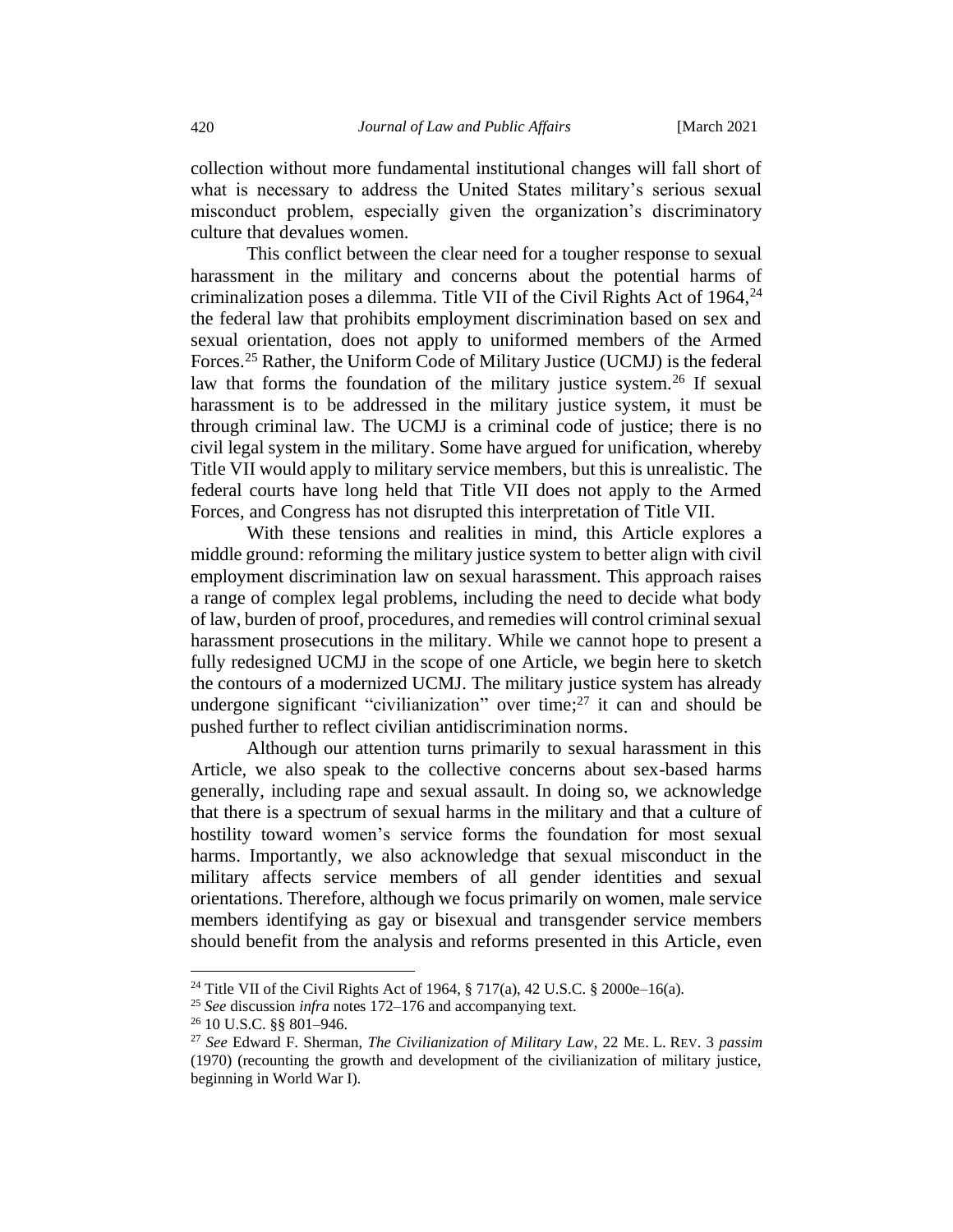if their experiences of sexual violence may not be perfectly coextensive with those of female service members.

Part I situates sexual harassment and assault in the military within the military's history and place in America, discussing the potential role of the military to foster social integration and equality in American society.

Part II provides an overview of sexual misconduct in the military and evaluates the military's insufficient response. Specifically, Section II.A examines statistics from the military's latest internal surveys on sexual harassment and assault, which demonstrate that the Department of Defense is still struggling to reduce rates of sexual misconduct in the military. We also discuss the persistence of a culture both inside and outside the military that devalues female members' service, particularly their participation in ground combat units. Section II.B analyzes the military's "CATCH" program, which gives sexual assault victims the option of anonymously disclosing the identifying information of alleged perpetrators to aid in the identification of repeat offenders, as well as the DOD's announced proposal to add a penal article to the UCMJ directly criminalizing sexual harassment. Section II.C details the inadequacies of these responses. Although CATCH and criminalization may appear to be bold steps, our analysis demonstrates that these initiatives fall short. At best, they mask deeper, structural problems in the military justice system's responses to sexual assault and harassment; at worst, they undermine the DOD's efforts in this area.

Finally, Part III turns to solutions. We outline an updated regulatory framework for the UCMJ that that would bring the military's legal response to sexual harassment in closer alignment with civil employment discrimination law. These proposals include assigning independent authority to investigate and discipline sexual harassment outside the chain of command, using administrative actions that employ a preponderance of the evidence standard to adjudicate sexual harassment complaints, and making compensatory damages available to victims for economic and psychological injuries caused by sexual harassment. For the most part, all of these reforms can be implemented within the parameters of the military justice system, balancing the military's desire to remain independent of civilian courts and law with the rights of service members to be free of discrimination.

#### **I. THE MILITARY, EQUALITY, AND AMERICAN SOCIETY**

<span id="page-8-0"></span>As we argue in this Part, eliminating discrimination and sexual misconduct in the military has broad implications for American society. Participation in this central American institution is a marker of full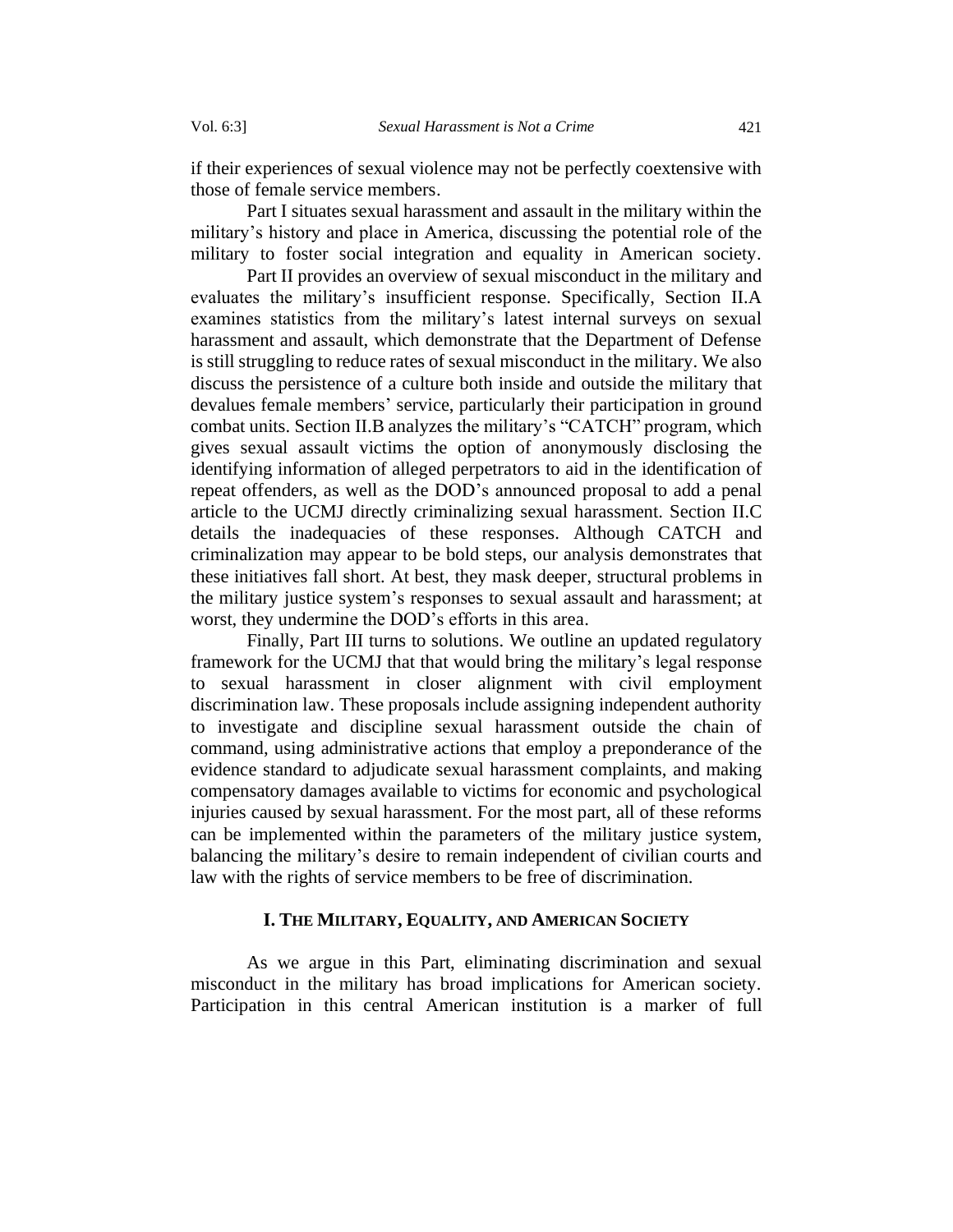<span id="page-9-1"></span>citizenship.<sup>28</sup> The military is also one of the United States' largest and most influential employers. In 2020, there were roughly 1.35 million men and women serving on active duty.<sup>29</sup> Service members are tasked with cooperating with one another, often over extended periods, and in diverse groups that at least aspirationally place everyone on the same plane irrespective of racial, ethnic, or sexual hierarchies. This aspiration, however incompletely realized, makes the military an institution with significant potential to foster equality in American society. 30

The military has played a uniquely integrative function in our country. At the same time, it has also served as a site of struggle over civil, women's, and LGBTQ rights and continues to reflect institutionalized inequalities. This Section discusses this history, highlighting the military's potential as an engine of equality in American society, despite its historical and continuing challenges.

#### <span id="page-9-0"></span>*A. Civil Rights*

The American civil rights movement arguably gained momentum because of the American people's close relationship with military service.<sup>31</sup> During World War II, America faced the racist ideology of the Nazis. This

<sup>28</sup> *See* Dred Scott v. Sandford, 60 U.S. (19 How.) 393, 415 (1857) ("[W]hy are the African race, born in the State, not permitted to share in one of the highest duties of the citizen? . . . [H]e is not, by the institutions and laws of the State, numbered among its people . . . . [He] is not therefore called on to uphold and defend it."); Jane Dailey, *The Sexual Politics of Race in World War II America*, *in*FOG OF WAR: THE SECOND WORLD WAR AND THE CIVIL RIGHTS MOVEMENT 145, 149 (Kevin M. Kruse & Stephen Tuck eds., 2012) [hereinafter FOG OF WAR] ("The connection between bearing arms in defense of a community and being vested with full rights within it . . . ha[s] been linked in America since the nation's founding."); *see also* Pratheepan Gulasekaram, *"The People" of the Second Amendment: Citizenship and the Right to Bear Arms*, 85 N.Y.U. L. REV. 1521, 1550 (2010) ("*Dred Scott* expressly equated disarmament with enslavement and lack of citizenship.").

<sup>&</sup>lt;sup>29</sup> DEF. MANPOWER DATA CTR., U.S. DEP'T OF DEF., ACTIVE DUTY MILITARY STRENGTH REPORT (Oct. 31, 2020), https://www.dmdc.osd.mil/appj/dwp/dwp\_reports.jsp [https://perma.cc/ QW4S-8K34] (choose "October 2020" from "Active Duty Military Personnel by Service by Rank/Grade (Updated Monthly)"). Including civilian military personnel, the Department of Defense claims 3.2 million employees on its roster. Henry Taylor, *Who is the World's Biggest Employer? The Answer Might Not Be What You Expect*, WORLD ECON.F. (June 17, 2015), https://www.weforum.org/agenda/2015/06/worlds-10-biggest-employers/?link=mktw [https://perma.cc/35MP-C5G6].

<sup>30</sup> *See generally* Cynthia L. Estlund, *Working Together: The Workplace, Civil Society, and the Law*, 89 GEO. L.J. 1, 25 (2000) ("The idea of compelling people to get along may sound paradoxical and potentially counterproductive. But the success of integration in the armed forces—probably the most successful natural experiment in institutional integration that this country has seen—suggests that people can in fact be ordered to get along.").

<sup>31</sup> *See* Robert P. Saldin, *Strange Bedfellows: War and Minority Rights*, 173 WORLD AFF. 57, 57 (2011) ("War, what is it good for? Well, minority rights for one thing . . . . Minority groups that have contributed to war efforts have been rewarded with expanded rights.").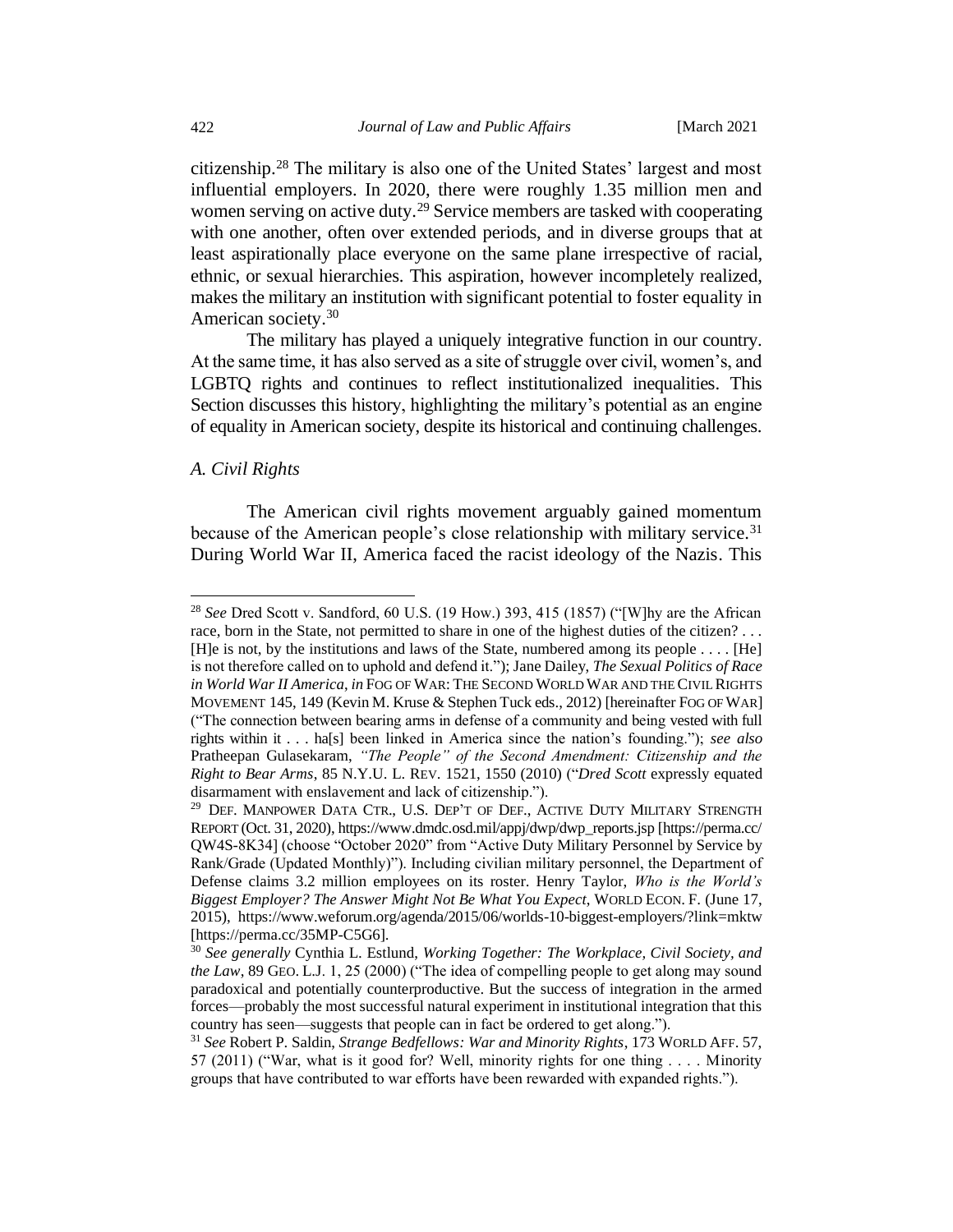encounter exposed America's own problem with racism, making segregation at home increasingly untenable. <sup>32</sup> In 1946, in response to an increase in racial violence and tension across the United States, President Truman established a Commission on Civil Rights.<sup>33</sup> Among other recommendations, the Commission suggested desegregating the military.<sup>34</sup> The Commission's final report, entitled *To Secure These Rights*, highlighted the close relationship between racial segregation in the military and unequal social conditions for African Americans in American society, observing:

[A]ny discrimination which, while imposing an obligation, prevents members of minority groups from rendering full military service in defense of their country is for them a peculiarly humiliating badge of inferiority. The nation also suffers a loss of manpower and is unable to marshal maximum strength at a moment when such strength is most needed.<sup>35</sup>

Noting that "[t]he war experience brought to our attention a laboratory in which we may prove that the majority and minorities of our population can train and work and fight side by side in cooperation and harmony," the Commission urged that "[w]e should not hesitate to take full advantage of this opportunity."<sup>36</sup> President Truman did so by executive order, not believing Congress would pass a bill to integrate the military.<sup>37</sup> Thus, the process of

<sup>&</sup>lt;sup>32</sup> *Id.* at 59 ("World War II . . . undermined racial supremacism in America . . . . [T] he US had a weakness in that its denunciations of Hitler's racist ideology were blatantly hypocritical in the face of Jim Crow. This awkward fact led to increased attention on 'the color line' . . . ."); *see also* MARY L. DUDZIAK, COLD WAR CIVIL RIGHTS: RACE AND THE IMAGE OF AMERICAN DEMOCRACY 9 (2000) ("The purpose of the war would leave its victors with new obligations. And if the war was, at least in part, a battle against racism, then racial segregation and disenfranchisement seemed to belie the great sacrifices the war had wrought."); Harvard Sitkoff, *African Americans, American Jews, and the Holocaust*, *in* THE ACHIEVEMENT OF AMERICAN LIBERALISM: THE NEW DEAL AND ITS LEGACIES 181, 181–96 (William Chafe ed. 2003) (reviewing how the horrors of the Holocaust and the United States' involvement in World War II proved central to the development of the civil rights movement).

<sup>33</sup> Exec. Order No. 9808, 11 Fed. Reg. 14,153 (Dec. 7, 1946).

<sup>34</sup> DUDZIAK, *supra* note 32, at 84–86; KAMARCK, *supra* not[e 4,](#page-2-0) at 14; *see also* Lisa Vox, *How Executive Order 9981 Desegregated the U.S. Military*, THOUGHTCO. (Oct. 18, 2019), https:// www.thoughtco.com/executive-order-9981-us-military-desegregation-45360 [https://perma.cc/ 765U-XZYJ].

<sup>&</sup>lt;sup>35</sup> PRESIDENT'S COMM. ON CIV. RTS., TO SECURE THESE RIGHTS: THE REPORT OF THE PRESIDENT'S COMMITTEE ON CIVIL RIGHTS 8 (1947).

<sup>36</sup> *Id.* at 47.

<sup>37</sup> *See* Exec. Order No. 9981, 13 Fed. Reg. 4313 (July 28, 1948): ("It is hereby declared to be the policy of the President that there shall be equality of treatment and opportunity for all persons in the armed services without regard to race, color, religion or national origin. This policy shall be put into effect as rapidly as possible, having due regard to the time required to effectuate any necessary changes without impairing efficiency or morale."). The order also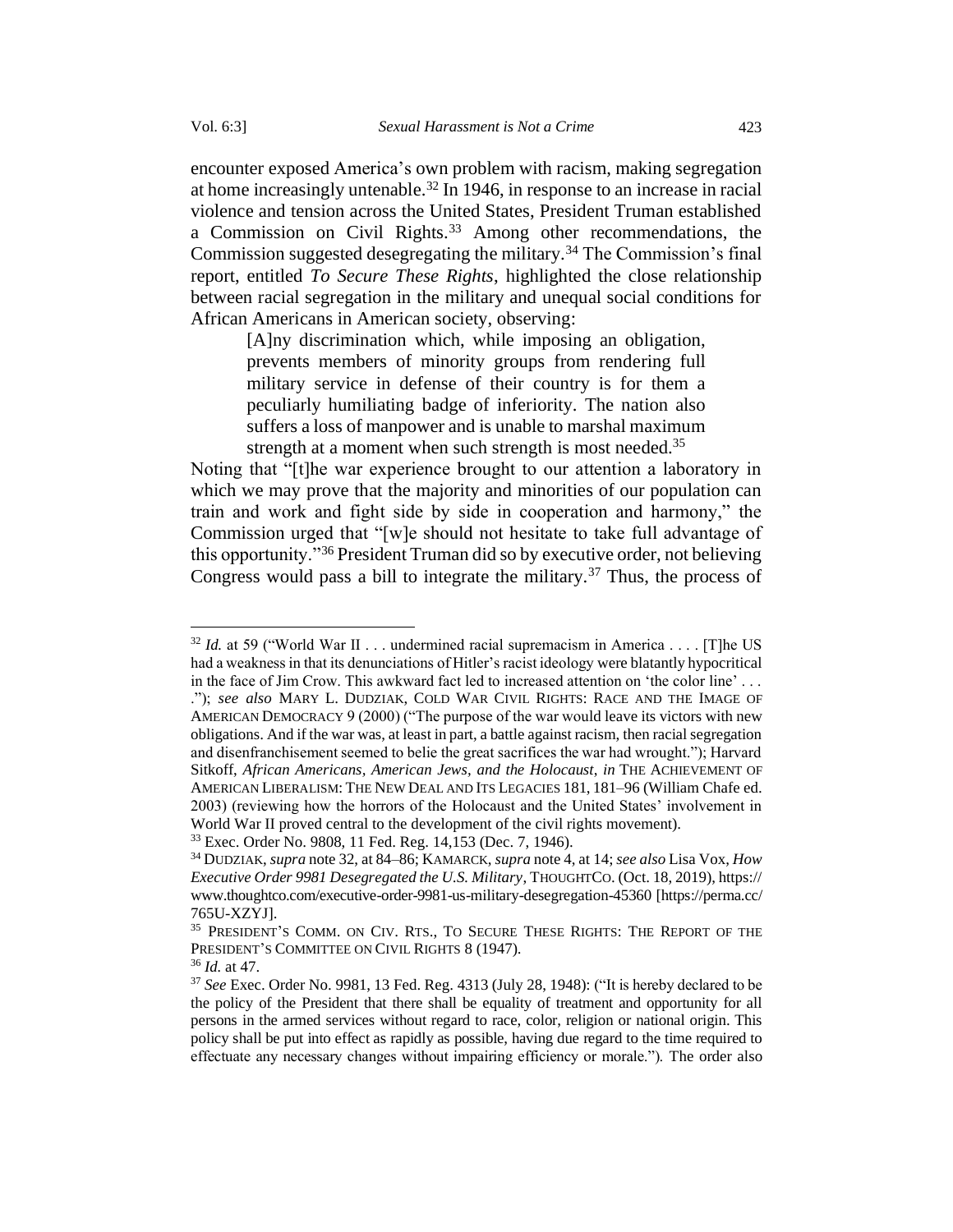integrating the United States Armed Forces officially began in 1948.<sup>38</sup>

<span id="page-11-0"></span>Some military leaders<sup>39</sup> and rank-and-file service members resisted the order, and de facto segregation persisted for some time. <sup>40</sup> However, political scientists and historians frequently cite African American service during World War II as a chapter in our country's history that significantly shaped the civil rights movement.<sup>41</sup> The military was one of the first testing grounds and victories of the modern civil-rights era.<sup>42</sup> According to historians, in the decades after World War II, the United States military became one of the most racially diverse institutions in the country, offering social mobility to generations of Black Americans.

The potentially positive influence of the military on racial equality in the United States continues to the present. For example, in 2003, the military played a leading role in advocating for affirmative action in higher education. In *Grutter v. Bollinger*, <sup>43</sup> a Supreme Court case addressing the constitutionality of race-conscious law school admissions at the University of Michigan, several former top military officials filed an amicus brief arguing that "a highly qualified, racially diverse officer corps educated and trained to command our nation's racially diverse enlisted ranks is essential to the military's ability to fulfill its principal mission to provide national

established the President's Committee on Equality of Treatment and Opportunity in the Armed Forces, tasked with studying the potential impact of integration on military efficiency. *See* KAMARCK, *supra* note [4,](#page-2-0) at 14.

<sup>&</sup>lt;sup>38</sup> Most of the actual enforcement of the order was accomplished by President Dwight D. Eisenhower's administration from 1953–1961, including the desegregation of military schools, hospitals, and bases. The last of the all-Black units in the United States military was abolished in September 1954. DAVID A. NICHOLS, A MATTER OF JUSTICE: EISENHOWER AND THE BEGINNING OF THE CIVIL RIGHTS REVOLUTION 42–50 (2007).

<sup>39</sup> *See* KAMARCK, *supra* note [4,](#page-2-0) at 14 ("[S]ome military leaders [on Truman's commission] advocated for maintaining the status quo due to concerns about inefficiencies that might arise from 'impaired morale in mixed units.'").

<sup>40</sup> *See* DUDZIAK, *supra* note 32, at 87 (discussing resistance to racial integration well into the 1950s); Craig Westergard, Note, *You Catch More Flies with Honey: Reevaluating the Erroneous Premises of the Military Exception to Title VII*, 20 MARQ. BENEFITS & SOC. WELFARE L. REV. 215, 219 (2019) (noting that Black service members were consistently assigned to low skill jobs and had limited roles in the infantry until the 1960s); *cf*. Jason Morgan Ward, *"A War for States' Rights"*: *The White Supremacist Vision of Double Victory*, *in* FOG OF WAR,*supra* not[e 28,](#page-9-1) at 126–44 (discussing racial violence in and around integrated Southern military bases in the 1940s).

<sup>41</sup> *See, e.g.*, Saldin, *supra* note 31, at 66 ("African American service in World War II and Korea helped shape the evolving civil rights movement.").

<sup>42</sup> *See* Kevin M. Kruse & Stephen Tuck, *Introduction*, *in* FOG OF WAR, *supra* note 28, at 4 ("African Americans demanded equal rights in return for their contribution to the defense economy, their loyalty to the war effort, and their sacrifices as soldiers—and as mothers and wives of soldiers.").

<sup>43</sup> 539 U.S. 306 (2003).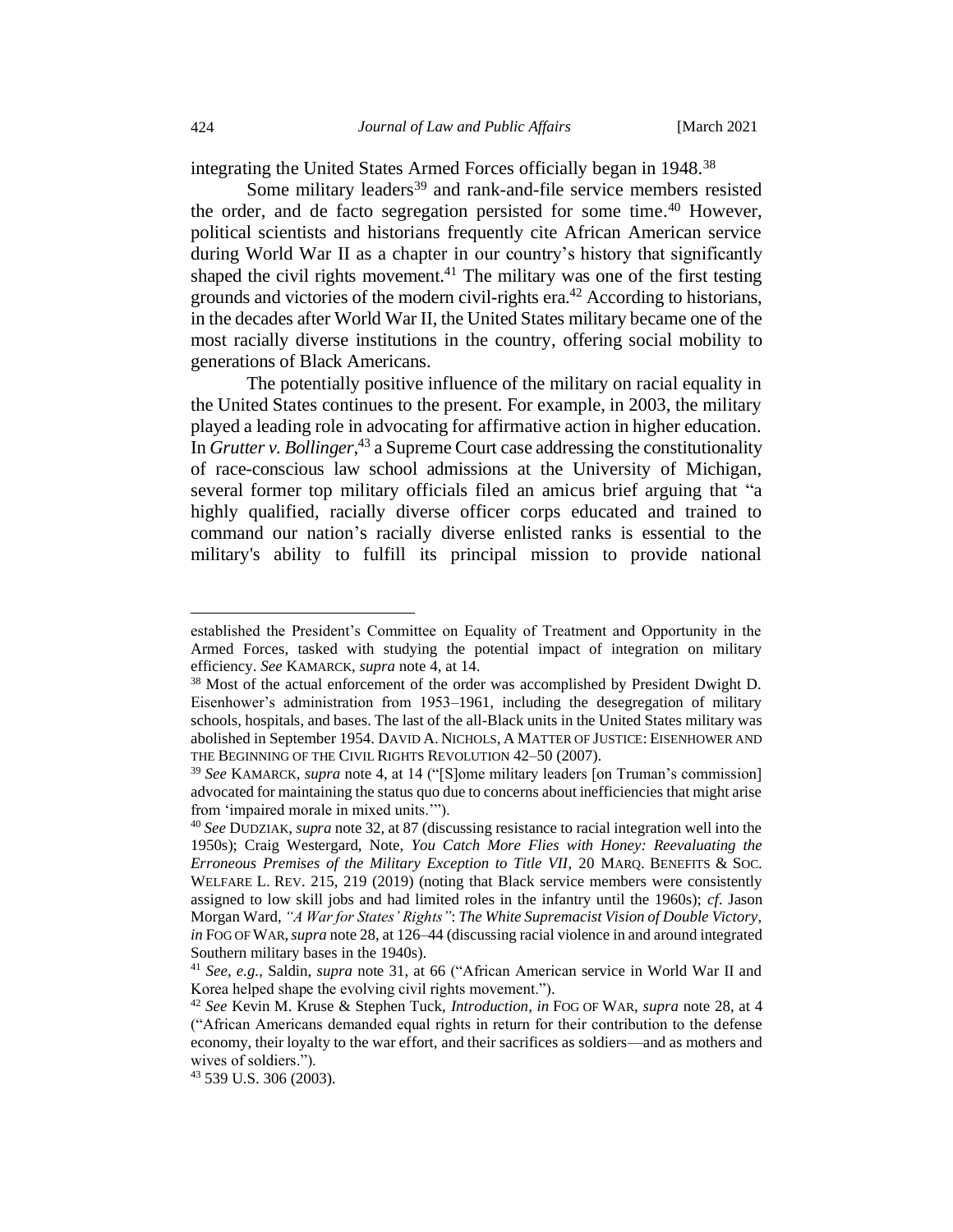security."<sup>44</sup> Justice O'Connor, writing for the majority, embraced the argument, noting that the "most selective institutions," including military academies and flagship state universities, are "training ground[s]" for leaders, and, therefore, "must remain both diverse and selective." <sup>45</sup> The justices repeatedly referenced the military brief during oral argument,<sup>46</sup> and the Court's majority opinion upholding the policy under the Fourteenth Amendment contained more citations to the military brief than to any of the more than one hundred other briefs submitted to the Court.<sup>47</sup>

This history of the military's role in American race relations is an admittedly complex story. We do not wish to paint an overly sanguine picture of racial progress in the military or to downplay the military's continuing challenges in the realm of meaningful diversity. The racial integration of the military was the culmination of a long period of Black protest, that is, of the "long civil rights movement."<sup>48</sup> It did not spring into being overnight or necessarily emerge from a widespread epiphany of race consciousness by white people. Abundant exemplary scholarship also recounts the American military's central place in colonial conquest,  $49$  even as the military was

<sup>49</sup> *See, e.g.*, ODD ARNE WESTAD, THE GLOBAL COLD WAR: THIRD WORLD INTERVENTIONS AND THE MAKING OF OUR TIMES 396 (2007) ("[T]he Cold War was a continuation of colonialism through slightly different means."); Bruce Cumings*, The Wicked Witch of the West is Dead. Long Live the Wicked Witch of the East, in* THE END OF THE COLD WAR: ITS MEANING AND IMPLICATIONS 90 (Michael J. Hogan ed., 1992) ("[W]hat the Cold War was really about for Americans [was] interventions in the Third World, from Korea through Iran, Guatemala and Cuba, to the debacle in Vietnam."); Penny Von Eschen, *Civil Rights and World War II in a Global Frame: Shape-Shifting Racial Formations and the U.S. Encounter with European and Japanese Colonialism*, *in* FOG OF WAR, *supra* note 28, at 182 ("[T]he term 'cold war' [is] a misnomer for the peoples of Asia, Africa, Latin America, and the Middle East, where democratic challenges often met with violent suppression by either [U.S.] proxies or covert operatives, or both."). There are numerous works examining the military's role in American colonial history in specific contexts. *See, e.g.*, KEVIN K. GAINES, AMERICAN AFRICANS IN GHANA: BLACK EXPATRIATES AND THE CIVIL RIGHTS ERA (2006);

<sup>44</sup> Consol. Brief of Lt. Gen. Julius W. Becton, Jr., et al., as Amici Curiae in Support of Respondents, Grutter v. Bollinger, 539 U.S. 306 (2003) (Nos. 02-241, 02-516), 2003 WL 1787554, at \*5.

<sup>45</sup> *Grutter*, 539 U.S. at 331, 332.

 $46$  Transcript of Oral Argument at 7–10, Grutter v. Bollinger, 539 U.S. 306 (2003) (No. 02-241), 2003 U.S. Trans. LEXIS 26.

<sup>47</sup> Jonathan Groner, *In '*Grutter v. Bollinger*' Amicus Avalanche, One Brief Stood Out*, LEGAL TIMES (July 2, 2003, 12:00 AM) http://www.law.com/almID/900005535864/ [https://perma. cc/893L-QGPA].

<sup>48</sup> *See* Jacquelyn Dowd Hall, *The Long Civil Rights Movement and the Political Uses of the Past*, 91 J. AM. HIST. 1233, 1235 (2005) (telling a "truer" story of the "long civil rights movement" that "took root in the liberal and radical milieu of the late 1930s, was intimately tied to the 'rise and fall of the New Deal Order,' accelerated during World War II, stretched far beyond the South, was continuously and ferociously contested, and, in the 1960s and 1970s, inspired a 'movement of movements' that 'def[ies] any narrative of collapse.").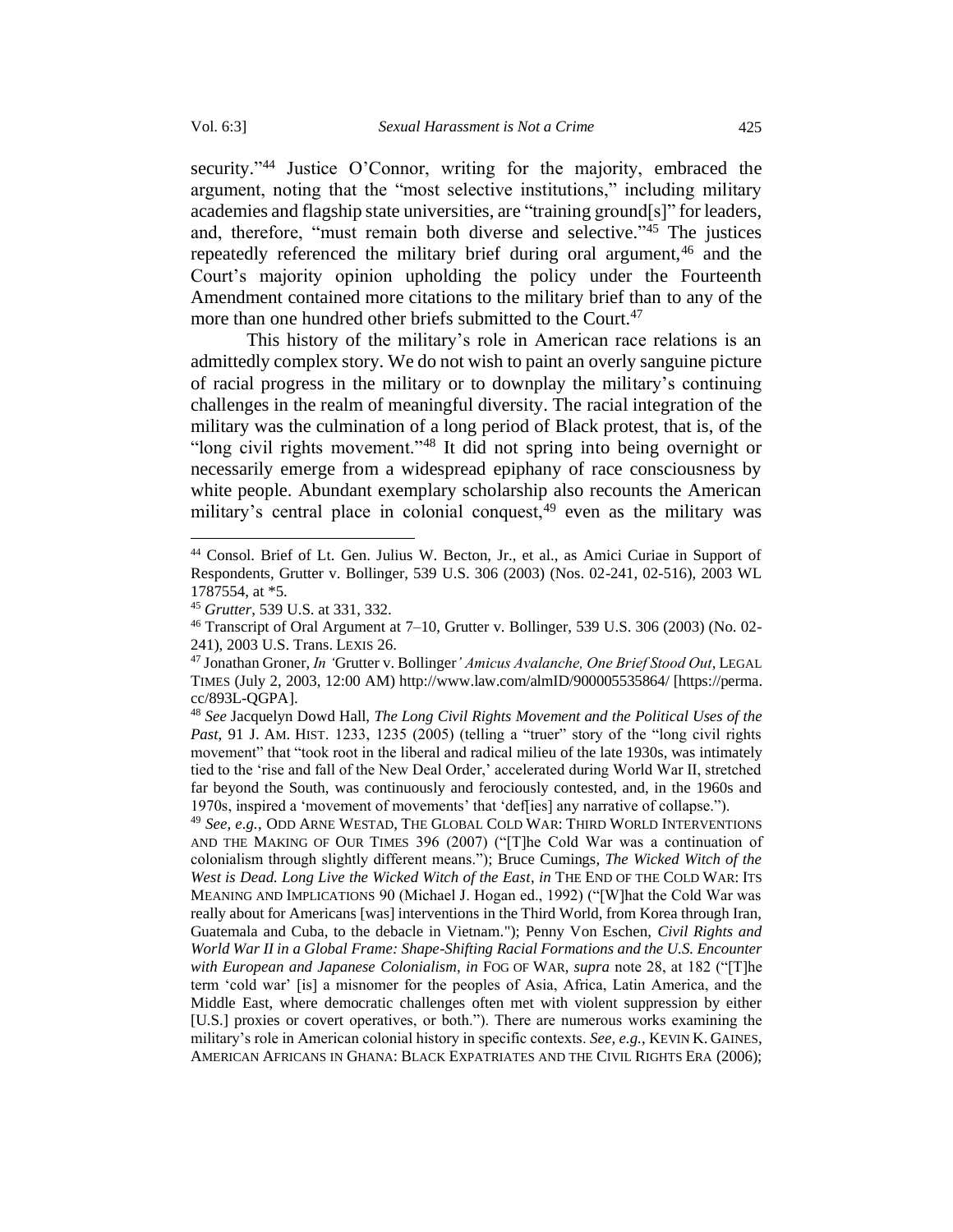promoting racial equality in its ranks at home.<sup>50</sup> Finally, we would be remiss not to acknowledge the Department of Defense's recent involvement in the militarization of the police and the dispersal of the Black Lives Matter protests.<sup>51</sup> As these examples demonstrate, there is no straight line from racial integration to antiracism; rather, more often than not, organizational reform has yielded new forms of racism and racial thinking. Nevertheless, we think the history summarized here demonstrates that the military, as an institution with a central role in defining American citizenship, has the potential to promote broader equality in American society. As such, it is an institution that should be of special concern when thinking through societal responses to sexual harassment.

#### <span id="page-13-0"></span>*B. Women's Rights*

As with racial integration, the history of women in the military suggests a connection between women's integration in the military and gender equity in the civilian sector.

While women fought in our nation's conflicts from the very beginning,<sup>52</sup> they were not given formal roles in the Armed Forces until World War II.<sup>53</sup> Women participated in some branches of the military as early as the turn of the twentieth century, serving primarily as nurses and in clerical occupations.<sup>54</sup> Traditional, sexist attitudes excluded them from other occupations.<sup>55</sup> This pattern of exclusion changed substantially during World War II, when many military occupations opened to women, including "airplane mechanics, air traffic controllers, instructors and other specializations with the

DOUGLAS LITTLE, AMERICAN ORIENTALISM: THE UNITED STATES AND THE MIDDLE EAST SINCE 1945 (3d ed. 2008); MARILYN B. YOUNG, THE VIETNAM WARS: 1945–1990 (1991).

<sup>50</sup> *See* DUDZIAK, *supra* note 32, at 12–14 (discussing the connections between domestic civil rights reform and America's military activities promoting democracy around the world during the Cold War).

<sup>51</sup> *See, e.g*., Paul D. Shinkman, *Trump Tests the U.S. Commitment to an Apolitical Military*, U.S. NEWS (June 8, 2020, 6:53 PM), https://www.usnews.com/news/national-news/articles/ 2020-06-08/trump-tests-the-us-commitment-to-an-apolitical-military [https://perma.cc/9TYK-UKXH] (discussing President Trump's threat to deploy the U.S. military against Black Lives Matter protesters).

<sup>52</sup> *See* Linda Grant De Pauw, *Women in Combat: The Revolutionary War Experience*, 7 ARMED FORCES & SOC'Y 209, 210 (1981) (noting that an estimated 20,000 women served in the Colonial Army in the Revolutionary war, with several hundred serving as uniformed combatants); Kaia Danyluk, *Women's Service with the Revolutionary Army*, COLONIAL WILLIAMSBURG INTERPRETER, Fall 1997, at 8–13, https://cwfpublications.omeka.net/ items/show/84 [https://perma.cc/SYU5-E4ZB] (describing the role of female "camp followers" in the Colonial Army).

<sup>53</sup> *See* BELLAFAIRE, *supra* note [1,](#page-1-2) at 3–5.

<sup>54</sup> *See* KAMARCK, *supra* note [4,](#page-2-0) at 23.

<sup>55</sup> *Id.*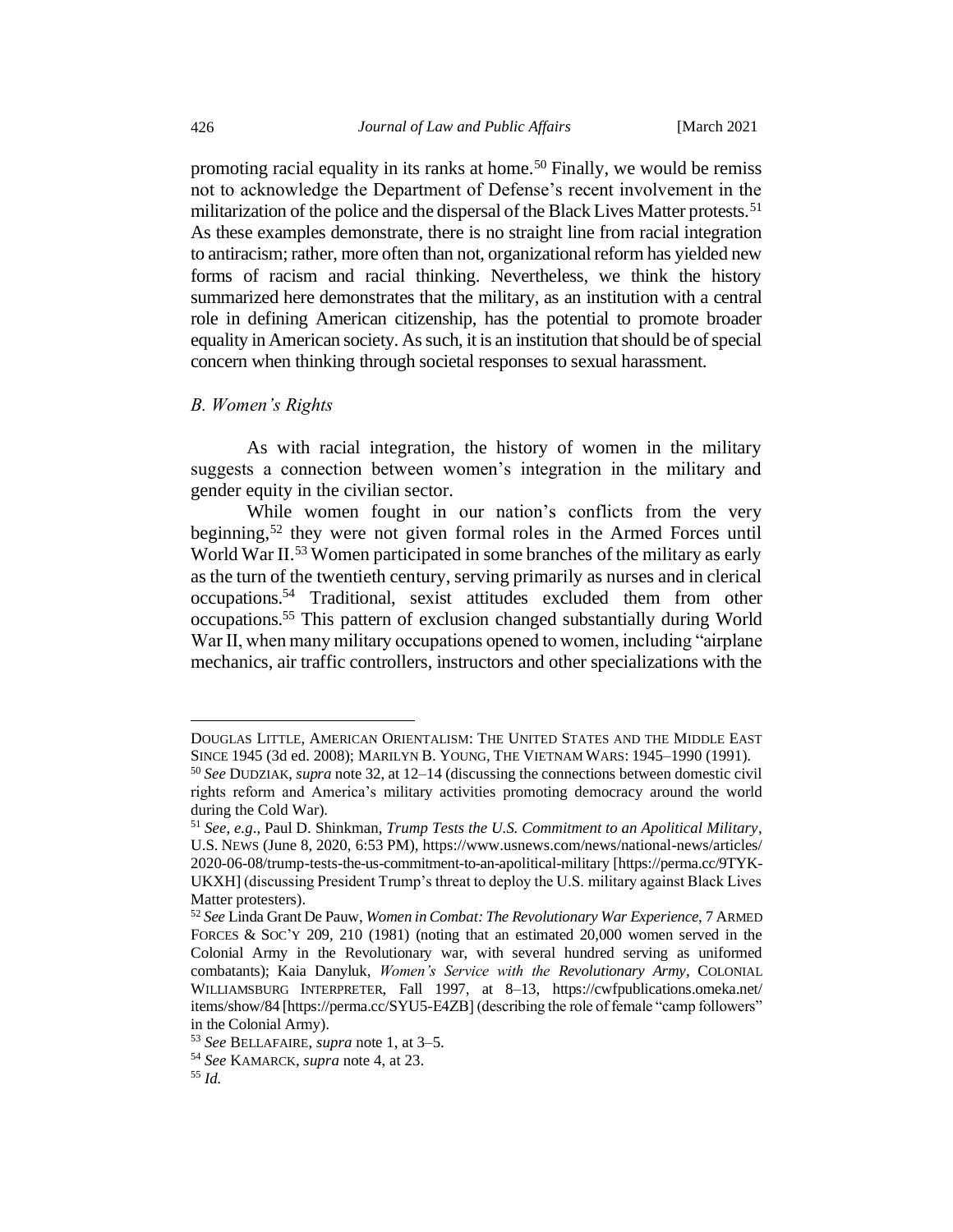exception of direct combat roles," and a small group of women even served as pilots in a special sex-segregated unit of the Air Force.<sup>56</sup>

After observing the contribution of female civilian contract workers in the First World War, Congresswoman Edith Rogers of Massachusetts introduced a bill in 1941 to establish a Women's Army Auxiliary Corps (WAAC).<sup>57</sup> Army Leadership did not want women to be fully integrated into the Regular Army. Therefore, as a compromise, the WAAC was established as a separate entity designed to work "with" the Army rather than as a part of it.<sup>58</sup> Support for the bill came in large part as a result of the attack on Pearl Harbor and the prospect of a war on two fronts.<sup>59</sup> Military generals feared there would be manpower shortages. <sup>60</sup> Rather than spend time training men, they decided it would be more efficient to place already highly-skilled women in essential service jobs like switchboard operations and typing.<sup>61</sup> Congress approved the bill on May 14, 1941, and it was signed into law by President Roosevelt.<sup>62</sup>

Resistance to the integration of women into the Armed Forces emerged from the beginning. In 1943, the wartime Office of Censorship, an agency charged with reviewing soldiers' mail, noted that 84% of letters mentioning the WAAC were unfavorable.<sup>63</sup> Male soldiers tended to question the morals of women in military service, and "male folklore" held that WAACs were prostitutes assigned to "keep men happy."<sup>64</sup> Negative perceptions of women in military service spilled into the civilian sphere, making WAAC recruitment more difficult. <sup>65</sup> Anti-WAAC perceptions derived from the commonly held view that women should not serve in traditionally male organizations. Moreover, male soldiers' families were not anxious for their sons, husbands, and brothers to be "freed" from more comfortable military jobs for combat. 66

Women in the WAAC were not treated as equal members of the Armed Forces, even though they were permitted to serve overseas. Because they were not part of the Regular Army, they were ineligible for retirement

<sup>56</sup> *Id.* at 24.

<sup>57</sup> *Id.* at 23.

<sup>58</sup> BELLAFAIRE, *supra* not[e 1,](#page-1-2) at 3–4.

<sup>59</sup> *See* KAMARCK, *supra* note [4,](#page-2-0) at 23.

<sup>60</sup> *Id.*

<sup>61</sup> *Id*.

<sup>62</sup> BELLAFAIRE, *supra* not[e 1,](#page-1-2) at 5.

<sup>63</sup> *Id.* at 16.

<sup>64</sup> *Id*.

<sup>65</sup> *Id*.

<sup>66</sup> *See, e.g.*, *id.* at 4–5 (noting statements of a congressman opposing the WAAC, who asked: "Who will then do the cooking, the washing, the mending, the humble homey tasks to which every woman has devoted herself; who will nurture the children?"); *id.* at 16–17 (discussing resentment of soldiers' and their families toward the WAACs).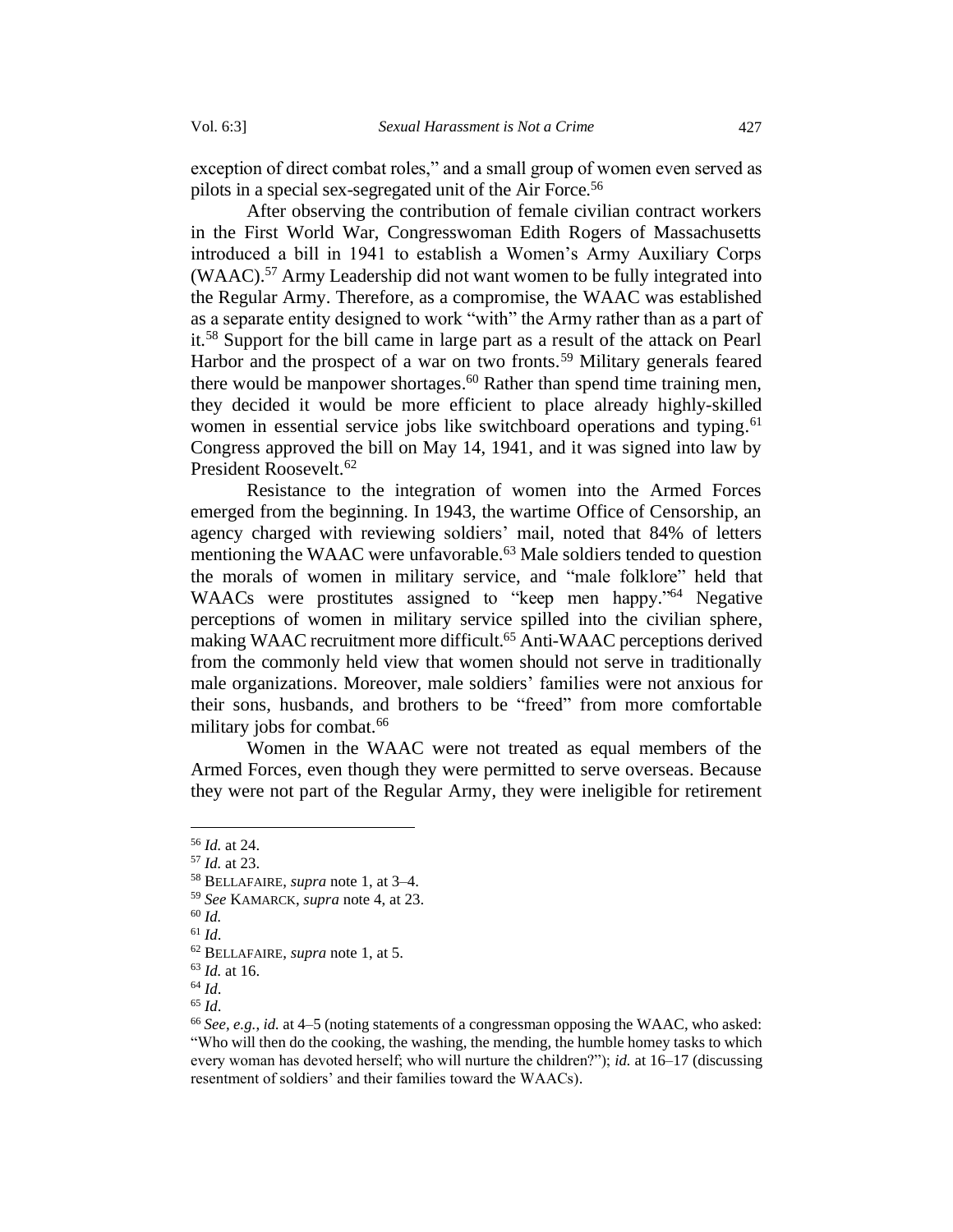or veterans' benefits.<sup>67</sup> They served mostly under temporary arrangements and under restrictive policies; $68$  in essence, they were an auxiliary resource.  $69$ 

Following World War II, Congress finally ended women's exclusion from formal military service with the passage of the Women's Armed Services Integration Act of  $1948$ ,<sup>70</sup> giving them a permanent place in the military. The Act, however, also imposed quotas limiting the proportion of women to 2% of the enlisted force and  $10%$  of officers<sup>71</sup> and instituted unequal treatment for women in other respects.<sup>72</sup>

Some branches of the military were quicker than others in disbanding their female-only components. For example, the Navy disbanded its femaleonly reserve branch or the "WAVES" (Women Accepted for Volunteer Emergency Service) in 1948.<sup>73</sup> In contrast, the Army maintained the femaleonly Women's Army Corps (WAC) (the Regular Army successor to the

<sup>67</sup> *See* KAMARCK, *supra* note [4,](#page-2-0) at 23; *see also* BELLAFAIRE, *supra* note [1,](#page-1-2) at 4 (explaining that WAACs were not provided with overseas pay, life insurance, medical coverage, or death benefits granted to Regular Army soldiers, and that female WAACs officers officially received less pay than male officers of similar rank).

<sup>68</sup> ELLEN C. COLLIER, CONG. RSCH.SERV., IB79045, WOMEN IN THE ARMED FORCES CRS-2 (1982).

 $69$  In 1943, due to the success of the WAAC, the Army asked Congress for authorization to integrate the WAAC as a component of the Regular Army. With this integration, women would serve as actual, if segregated, members of the Armed Forces in the Women's Army Corps (WAC). *Creation of the Women's Army Corps*, ARMY.MIL: WOMEN IN THE ARMY, https://www.army.mil/ women/history/wac.html [https://perma.cc/A8TE-BENX] (last visited Dec. 10, 2020). As such, one may argue that the WAC was the precursor to Congress's largescale integration of women in 1948.

<sup>70</sup> Pub. L. No. 80-625, 62 Stat. 356; *see also* MORDEN, *supra* note [2,](#page-1-3) at 48.

<sup>71</sup> KAMARCK, *supra* not[e 4,](#page-2-0) at 24. The officer quota excluded nurses. *Id.* at 24 n.122. <sup>72</sup> Specifically:

<sup>[</sup>W]omen required parental consent for enlistment under the age of 21 (the age of consent was 18 for men); women could not hold a permanent rank above lieutenant colonel/commander . . . [and] male spouses had to demonstrate dependency in order to receive female servicemembers' dependent's benefits and/or the female servicemember had to be the family's primary source of support for her children to be considered dependents.

*Id.* at 24. Around this time, the military also developed guidelines for investigating homosexuality among women soldiers and stepped up investigations of alleged lesbians. *See*  MARGOT CANADAY, THE STRAIGHT STATE: SEXUALITY AND CITIZENSHIP IN TWENTIETH-CENTURY AMERICA 180–84 (2009). Canaday argues that the lesbian witch hunts were closely related to generalized anxieties about gender in the military following women's permanent integration; that is, the military engaged in widespread investigations of alleged female homosexuality to "police[] . . . women in the service as a class." *Id.* at 213.

<sup>73</sup> Naval Hist. & Heritage Command Commc'n & Outreach Div., *The First Waves*, THE SEXTANT (July 29, 2016), https://usnhistory.navylive.dodlive.mil/2016/07/29/the-firstwaves/ [https://perma.cc/LZJ9-Q2FZ].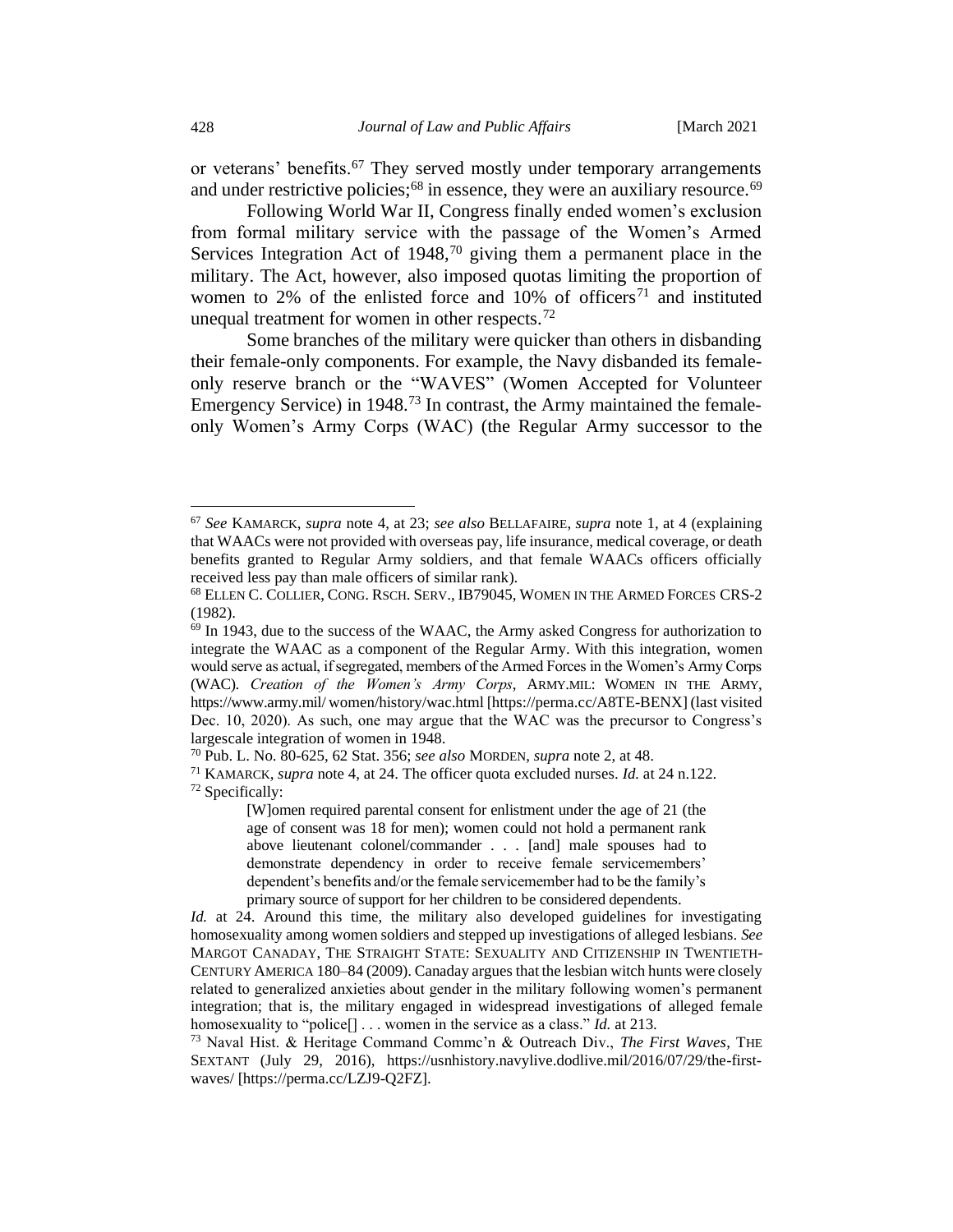WAAC)<sup>74</sup> until 1978.<sup>75</sup> By this time, maintaining a segregated, female-only branch of the Army was widely viewed as discriminatory, even by the Department of Defense, which drafted the legislation abolishing the WAC.<sup>76</sup>

Once assimilated into the Armed Forces, the military still prohibited women from serving in combat arms units.<sup>77</sup> Such units included Infantry, Special Forces, Armor, and Artillery. These units have the primary function of engaging enemy forces in direct combat. Under the combat exclusion policy, women were limited to occupations like Transportation, Ordnance, Quartermaster, Military Intelligence, or Military Police, whose purpose is to provide ancillary or supporting services. The combat exclusion policy had existed since women started service in World War II, primarily due to conceptions deeming it inappropriate for women to engage in combat.<sup>78</sup>

Despite resistance to women's full integration into the Armed Forces, women's involvement in World War II presented a far-reaching challenge to systemic sex discrimination in American society. Integration allowed women to prove their abilities so that civilian employers were "hard-pressed to deny jobs to women solely because of sex."79

As labor historians have documented, women's involvement in the wartime labor force during World War II also contributed to their economic gains and integration into traditionally male-dominated workplaces and occupations.<sup>80</sup> When men went off to war by the millions, women stepped into the civilian and war economy jobs that men left behind, taking their place on assembly lines and in defense plants for aircraft manufacturers,

<sup>74</sup> On July 1, 1943, Franklin D. Roosevelt signed Public Law 78-110, which converted the auxiliary WAAC to the WAC, making it a part of the Regular Army and giving full benefits to women. *See Creation of the Women's Army Corps*, *supra* note 69; Act of July 1, 1943, ch. 187, Pub. L. No. 78-110, 57 Stat. 371.

<sup>75</sup> MORDEN, *supra* not[e 2,](#page-1-3) at 395–97.

<sup>76</sup> *Id.* at 395–96 (reporting broad acceptance of the legislation abolishing the WAC by the Secretary of Defense, Secretary of the Army, active and retired WACS, and Congress, and that one Senator stated, in support, "'Imagine . . . a separate personnel system for Blacks or Catholics or Chicanos. The country would not stand for such a thing.'").

<sup>77</sup> *Id.* at 128; Women's Armed Services Integration Act of 1948, Pub. L. No. 80-625, 62 Stat. 356. <sup>78</sup> *See* BELLAFAIRE, *supra* not[e 1,](#page-1-2) at 6 (discussing the suitability of women for noncombatant jobs). <sup>79</sup> ROBERT L. GOLDICH, CONG. RSCH. SERV., NO. 80-27F, WOMEN IN THE ARMED FORCES: PROCEEDINGS OF A CRS SEMINAR HELD ON NOVEMBER 2, 1979 AND SELECTED READINGS (1980). This is not to diminish the fact that even formal sex discrimination in the workplace continued into the 1970s. *See* KATHERINE TURK, EQUALITY ON TRIAL: GENDER AND RIGHTS IN THE MODERN AMERICAN WORKPLACE 110 (2016) (discussing ongoing union campaigns to address pay equity, sexual harassment, job training, childcare, and job safety in the 1970s); *id.* at 126 ("In the late 1970s, nearly half of working women were in occupations that were at least 75 percent female . . . .").

<sup>80</sup> *See generally* KAREN ANDERSON, WARTIME WOMEN: SEX ROLES,FAMILY RELATIONS, AND THE STATUS OF WOMEN DURING WORLD WAR II (1981) (exploring the impacts of World War II on the occupational distribution of women and their long-term economic advancement).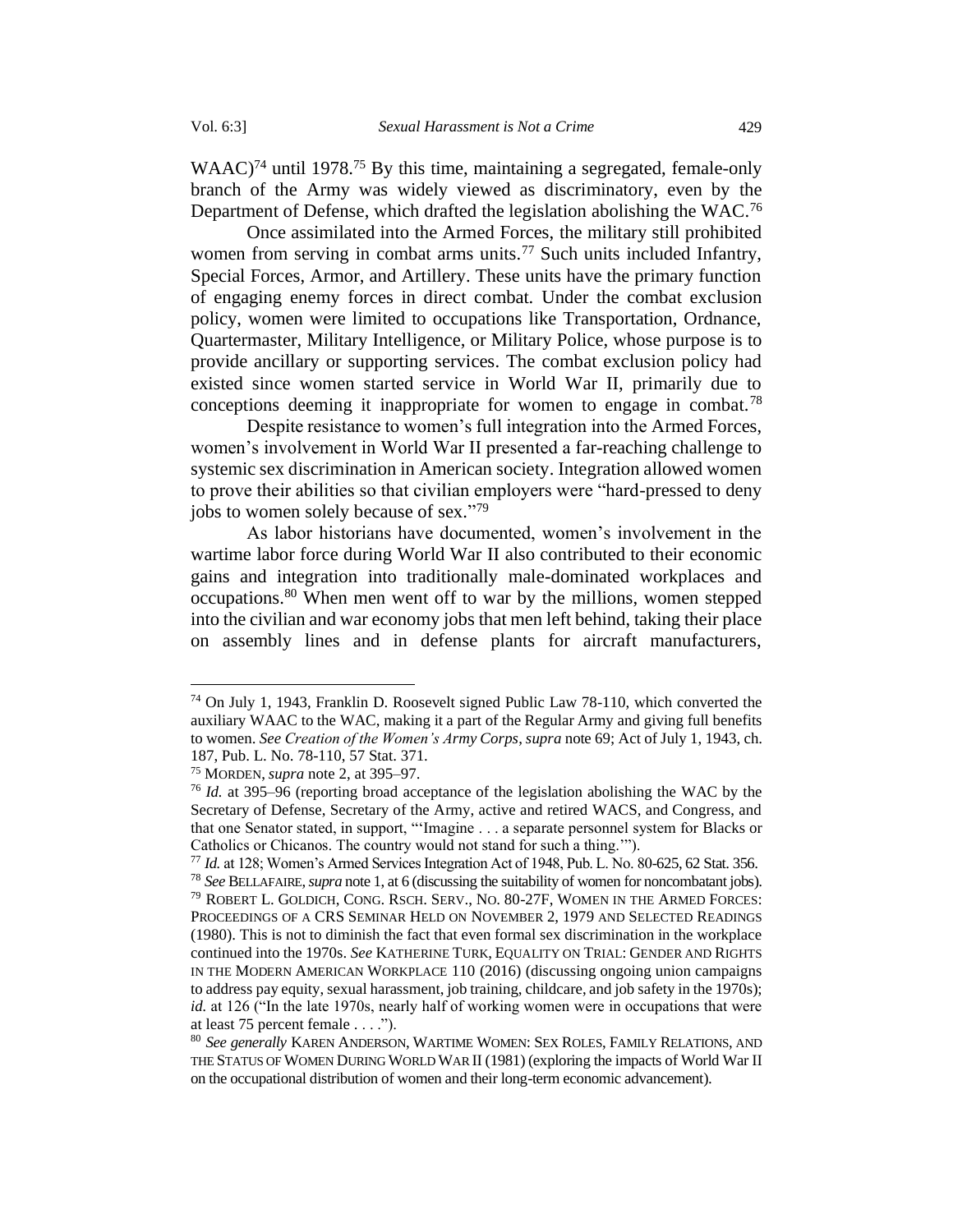automakers, shipbuilders, and steelmakers, for example.<sup>81</sup> They were pressed into service as taxi drivers, shuttling injured sailors from Navy ships to hospitals in cities like Seattle.<sup>82</sup> Women of all walks of life joined the civilian workforce in blue and white collar jobs, ranging from streetcar operators, construction workers, and agricultural workers to government and office workers.<sup>83</sup> All in all, an estimated six million women joined the civilian workforce during World War II.<sup>84</sup>

Ultimately, the war did not fundamentally transform women's status in American society.<sup>85</sup> Women's workplace presence was met with resistance by employers and unions.<sup>86</sup> After the war, both private and public employers pushed women out of the workplace<sup>87</sup> and back into the home.<sup>88</sup> Moreover, because

<sup>88</sup> ANDERSON, *supra* note 80, at 175–78; ELAINE TYLER MAY, HOMEWARD BOUND: AMERICAN FAMILIES IN THE COLD WAR ERA 62–70 (1988). Institutions of higher education

<sup>81</sup> *Id.* at 6.

<sup>82</sup> Susan Paynter, *As WWII Raged, Seattle's First Female Cab Drivers Made History*, SEATTLE POST-INTELLIGENCER (March 15, 2011, 4:15 PM), https://www.seattlepi.com/news/article/As-WWII-raged-Seattle-s-first-female-cab-drivers-1144290.php [https://perma.cc/8CCT-ZF8D]. <sup>83</sup> Annette McDermott, *How World War II Empowered Women*, HIST.(Oct. 10, 2018), https://www. history.com/news/how-world-war-ii-empowered-women [https://perma.cc/K7N4-4MCL].

<sup>&</sup>lt;sup>84</sup> *Id.* In addition, educational institutions admitted women into traditionally male fields of science, medicine, and technology. Locally, women also served on juries for the first time in several states, replaced male political party workers, and won election to state offices. *See* SUSAN M. HARTMANN, THE HOME FRONT AND BEYOND: AMERICAN WOMEN IN THE 1940s, at 210 (1982).

<sup>85</sup> *See* ANDERSON, *supra* note 80, at 173 ("Despite the temporary gains of the war years, women's status within the labor force was not much better than it had been before the war."). <sup>86</sup> *See id.* at 23–31, 35, 44–47, 52–61, 64–65 (documenting how in Seattle, Detroit, and Baltimore, for example, employers and unions only reluctantly opened their doors to women, especially in previously male-dominated workplaces and occupations). Even worse, Black women continued to be objects of discrimination based on race as well as gender. *Id.* at 36–42. <sup>87</sup> *See id.* at 161, 164–69 (discussing reconversion layoffs of women after the war); RUTH MILKMAN, ON GENDER, LABOR, AND INEQUALITY 119–38 (2016) (discussing the "defeminization of basic industry" at the end of World War II, using the auto industry as a case study); Sheila Tobias & Lisa Anderson, *What Really Happened to Rosie the Riveter? Demobilization and the Female Labor Force, 1944-47*, *in* WOMEN'S AMERICA: REFOCUSING THE PAST 354, 354–73 (Linda K. Kerber & Jane De Hart Matthews eds., 1982) (discussing private and public discrimination against women workers in the reconversion period and suggesting that the war's liberative potential was thwarted by postwar politics). For discussions of the post-war "purges" of women by unions, see Nancy Gabin, *Women Workers and the UAW in the Post-World War II Period: 1945–1954*, 21 LAB. HIST. 5 (1979) and Lyn Goldfarb*, Separated & Unequal: Discrimination Against Women Workers After World War II (The U.A.W. 1944-54)* (Women's Work Project, A Union for Radical Political Economics, n.d.) (unpublished pamphlet, on file with Healy Library Archives and Special Collections, Univ. Mass., Boston). These works, and others, refute the "turning point" theory, which attributes women's economic gains and increased labor force participation in the post-war period to their involvement in the wartime economy. Other scholars, however, defend the theory's salience. *See* ANDERSON, *supra* note 80, at 8–10 (discussing disagreements among historians and economists over the turning point theory).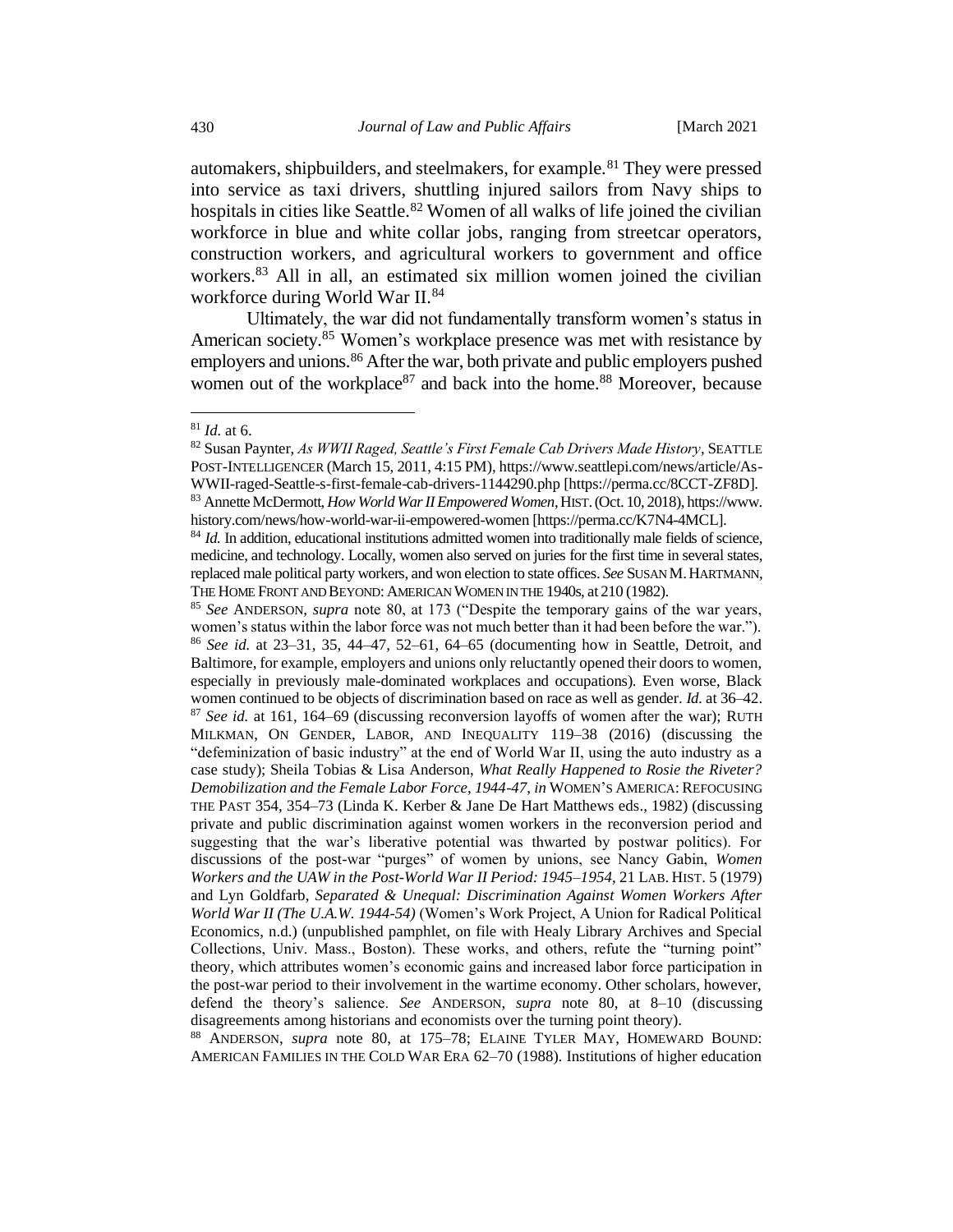military service determined eligibility for valuable governmental benefits, it helped define deserving (mostly male) and undeserving (mostly female) beneficiaries in the post-war welfare state. $89$  Yet, however temporary, wartime opportunities in the civilian labor force contributed to the breakdown of social structures relegating women to the home and set the stage for more fundamental social changes in gender roles and legal developments in the 1960s.<sup>90</sup>

With the women's rights movement and the shift to an all-volunteer force in 1973, women's integration into the military rapidly accelerated, facilitated by Supreme Court decisions, <sup>91</sup> federal legislation, <sup>92</sup> and policy

reverted to preferring men after the war, with male veterans receiving preference in college admissions; women were increasingly present on campuses as wives of male college students and departmental clerical workers. *See* HARTMANN, *supra* note 84, at 106–07; *cf.* MAY, *supra*, at 78 (discussing college as a route to marriage for middle-class white women in the post-war years; many women dropped out of college upon marrying).

<sup>89</sup> *See* Melissa E. Murray, *Whatever Happened to G.I. Jane?: Citizenship, Gender, and Social Policy in the Postwar Era*, 9 MICH. J. GENDER & L. 91, 94 (2002) ("[T]he GI Bill, like the Social Security programs, was instrumental in shaping the postwar economy and society by reinforcing traditional gender norms in its distribution of benefits."). This dynamic played out inside the military as well. *See* JENNIFER MITTELSTADT, THE RISE OF THE MILITARY WELFARE STATE 117–31 (2015) (tracing the demise of robust military social welfare benefits to the influx of women, minorities, and poorer service members in the early years of the allvolunteer military; conservative critics, echoing attacks on welfare recipients, painted the new soldiers as a class of freeloaders).

<sup>90</sup> *See* ANDERSON, *supra* note 80, at 174 ("The influx of large numbers of married women into the labor force marked an important turning point for women, involving as it did the implicit rejection of the idea that a woman's household responsibilities could not be reconciled with outside employment."); ALICE KESSLER-HARRIS, IN PURSUIT OF EQUITY: WOMEN, MEN, AND THE QUEST FOR ECONOMIC CITIZENSHIP IN 20TH-CENTURY AMERICA 17 (2001) ("In this period of rapid and dramatic change in women's workforce roles, older notions of protection for women workers began to crumble and occupational segregation by sex became the target of attack."); *see also* McDermott, *supra* note 83 ("[A]fter their selfless efforts during World War II, men could no longer claim superiority over women. Women had enjoyed and even thrived on a taste of financial and personal freedom—and many wanted more. Though progress was slow over the next two decades, serving their country in the military and at home empowered women to fight for the right to work in nontraditional jobs for equal pay and for equal rights in the workplace and beyond."). Kessler-Harris also argues that women's experience in World War II had long-lasting impacts on notions of gender within the women's rights movement, as "a new consensus emerge[d] among women leaders" that women should "drop claims to gender difference." KESSLER-HARRIS*, supra*, at 17.

<sup>&</sup>lt;sup>91</sup> *See, e.g.*, Frontiero v. Richardson, 411 U.S. 677, 690–91 (1973) (holding that the policy requiring female service members to prove the dependency of their spouses was unconstitutional, thus entitling female service members to the same dependent benefits as male service members for their spouses and children).

<sup>92</sup> *See, e.g.*, Act of May 24, 1974, Pub. L. No. 93-290, 88 Stat. 173 (codified as amended at 10 U.S.C. § 505) (reducing the minimum age of consent for women to enlist to be consistent with the age of consent for men); Act of Oct. 7, 1975, Pub. L. No. 94-106, § 803(a-c), 89 Stat. 537 (current version at 10 U.S.C. § 7442) (allowing women to attend the military service academies).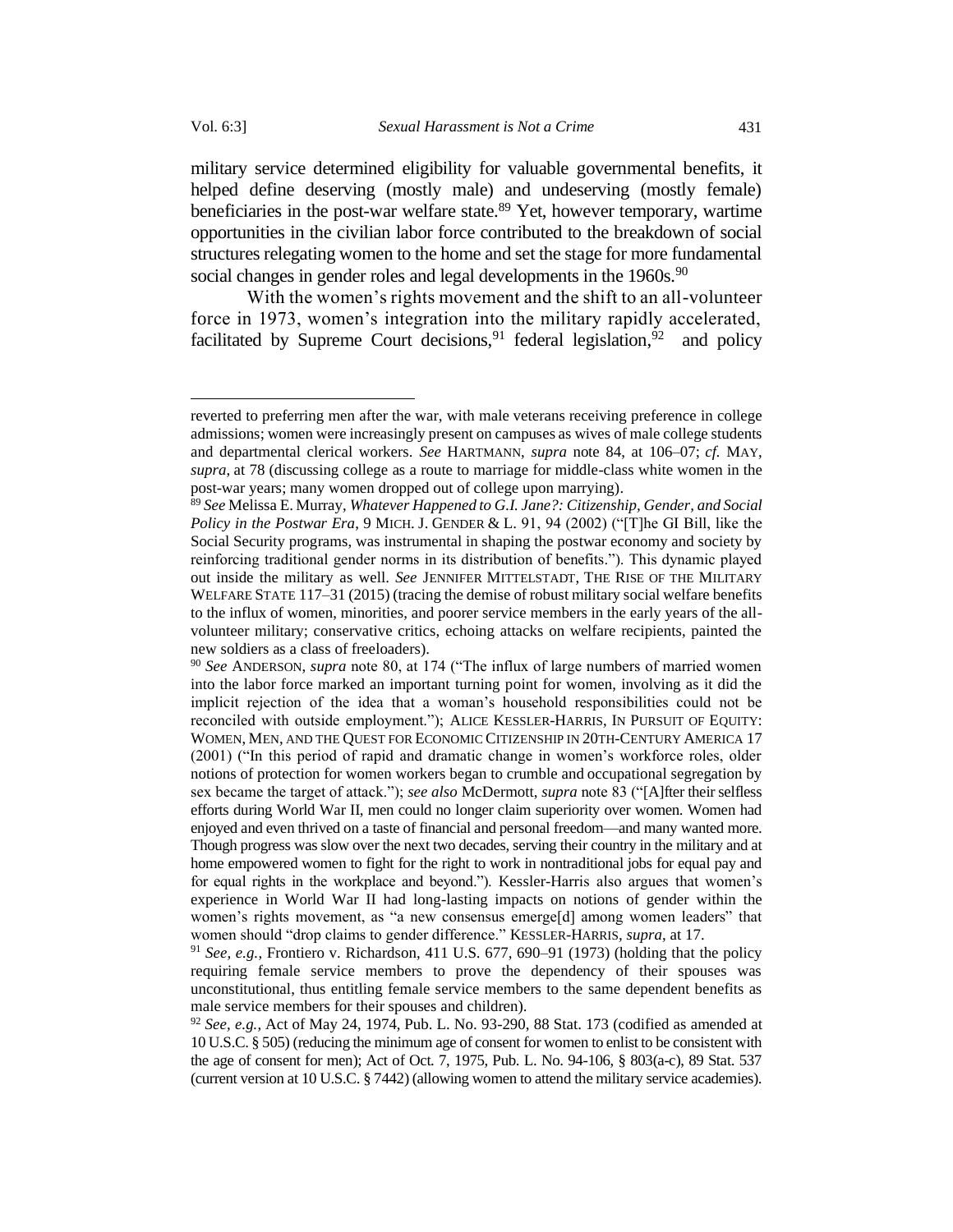directives from the Department of Defense and the services.<sup>93</sup> In the 1990s, Congress banned the use of gender quotas for any military occupation, although women's exclusion from most combat occupations continued.<sup>94</sup>

In 1993, Secretary of Defense Les Aspin lifted the combat exclusion policy on nearly all aviation roles, which allowed women to serve as attack aviation pilots for the first time.<sup>95</sup> However, the prohibition of women in ground combat roles remained in place. It was not until 2013 that Secretary of Defense Leon Panetta announced plans to rescind the combat exclusion policy; he directed all branches of the Armed Forces to conduct assessments on how to integrate women into all career fields by 2015.<sup>96</sup> In 2015, Secretary of Defense Ash Carter formally announced that all military occupations would be opened to women.<sup>97</sup>

In an influential essay published in 1978, Harvard sociologist Maury Feld predicted that the inclusion of significant numbers of women in the military would inevitably increase women's social, political, and economic equality in American society.<sup>98</sup> Ending the masculine monopoly on statesponsored violence, he argued, would have a radical impact on conventional perceptions of women within the social system, disrupting the "cultural complex" which makes women appear to be "a natural object of men's own aggressive impulses."<sup>99</sup> The military's ongoing problems with sexual harassment and sexual violence suggest that Feld underestimated the resilience of sexism. Women's integration has not necessarily undermined

<sup>&</sup>lt;sup>93</sup> For example, in 1972, the DOD opened the Reserve Officers' Training Corps (ROTC) to women, and in 1975, it repealed a policy permitting involuntary separation of pregnant women from the military. KAMARCK, *supra* note [4,](#page-2-0) at 26.

<sup>94</sup> *See* National Defense Authorization Act for Fiscal Year 1994, Pub. L. No. 103-160, §543(2), 107 Stat. 1547, 1660–61 (1993) (codified as amended at 10 U.S.C. § 113 note).

<sup>95</sup> *See* Swick & Moore, *supra* note [3;](#page-1-1) National Defense Authorization Act for Fiscal Years 1992 and 1993, Pub. L. No. 102-190, § 531, 105 Stat. 1290, 1365 (1991) (codified as amended in scattered sections of 10 U.S.C.).

<sup>96</sup> *See* Memorandum from Sec'y of Def. Leon Panetta and Chairman of Joint Chiefs of Staff Martin Dempsey to Sec'ys of the Mil. Dep'ts on Elimination of the 1994 Direct Ground Combat Definition and Assignment Rule (Jan. 24, 2013), https://dod.defense.gov/Portals/1/ Documents/WISRJointMemo.pdf [https://perma.cc/MCR8-8P5Z] (recognizing the contributions of the women currently serving in the military and affirming that the goal of the Department is to remove all gender based, non-performance related barriers to career advancement for women in service).

<sup>97</sup> *See* Memorandum from Sec'y of Def. Ash Carter to Sec'ys of the Mil. Dep'ts on Implementation Guidance for the Full Integration of Women in the Armed Forces (Dec. 3, 2015) [hereinafter DOD 2015 Order to Fully Integrate Women], https://dod.defense.gov/ Portals/1/Documents/pubs/OSD014303-15.pdf [https://perma.cc/M7WP-Q5UJ] (formally announcing that there are no exceptions to the 1994 recission of the Combat Exclusion Rule). <sup>98</sup> *See* M.D. Feld, *Arms and the Woman: Some General Considerations*, 4 ARMED FORCES & SOC'Y 557, 558 (1978).

<sup>99</sup> *Id.*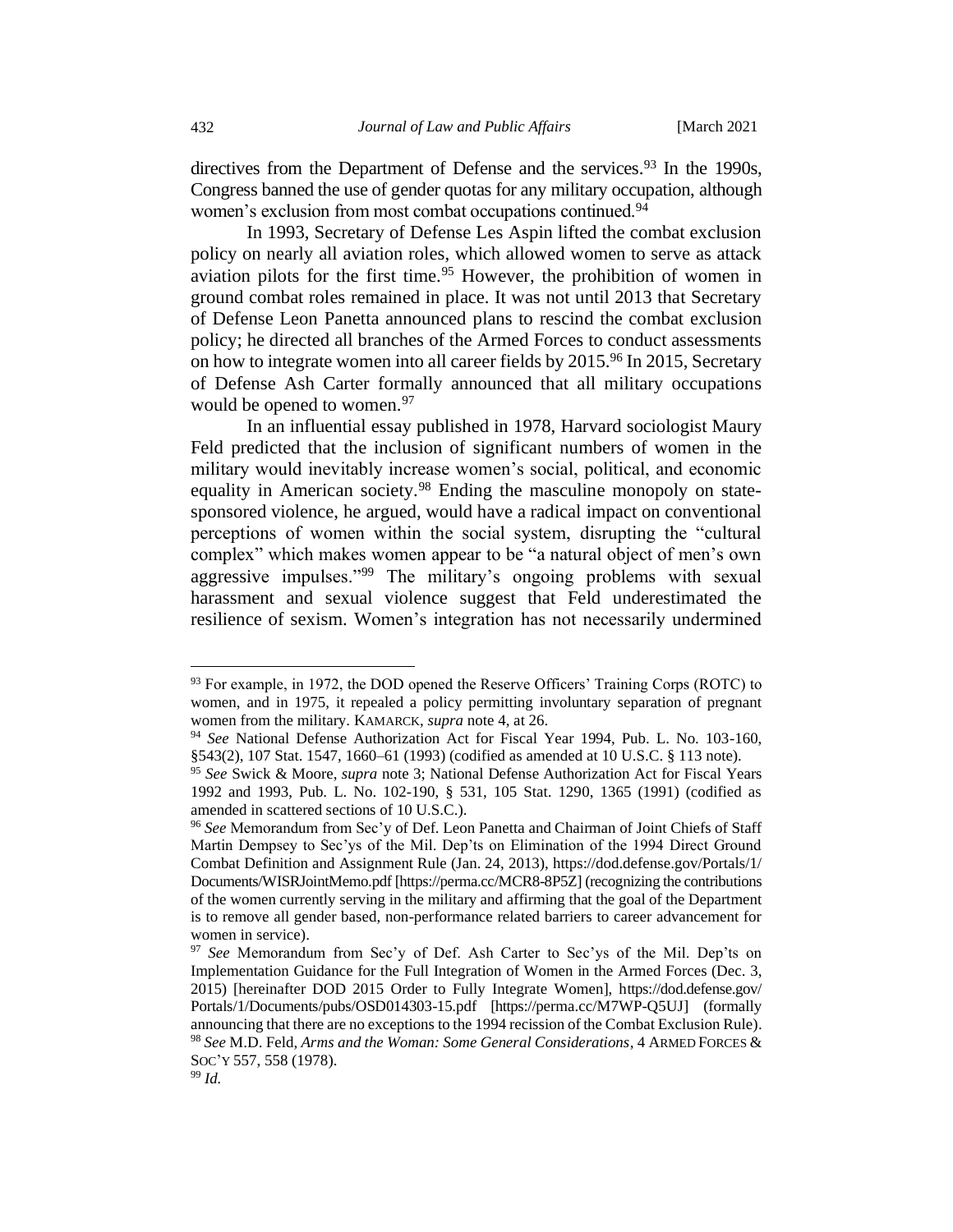the gendered structure of the military or American society.<sup>100</sup> Yet, taken as a whole, the history recounted here demonstrates that women's integration has played a role in challenging societal systems of sex discrimination. While we do not contend that women's participation in the American military pushed American society inexorably toward women's equality, it has contributed to the reformulation of gender roles.

#### <span id="page-20-0"></span>*C. Voting Rights*

Young adults ages eighteen to twenty-one enjoy the right to vote as a direct consequence of military service.<sup>101</sup> The Twenty-Sixth Amendment to the Constitution was enacted in 1971 during the Vietnam War, lowering the national minimum voting age from twenty-one to eighteen. <sup>102</sup> This change was a response to the perceived unfairness of sending young draftees to combat without a say in the political process, as reflected in the "old enough to fight, old enough to vote" slogan touted by proponents of lowering the voting age. <sup>103</sup> After Congress passed the Amendment, thirty-eight states

<sup>102</sup> *Id.*; U.S. CONST. amend. XXVI.

<sup>100</sup> *See* discussion *infra* Section II.A; *cf. also* Noya Rimalt, *Women in the Sphere of Masculinity: The Double-Edged Sword of Women's Integration in the Military*, 14 DUKE J. GENDER L. & POL'Y 1097, 1113–17 (2007) (examining the resilience of sexist ideology and practices in the Israeli Defense Forces (IDF) despite decades of women's integration, including a gendered division of labor and sexual harassment in the IDF).

<sup>101</sup> *See generally* Hilary Parkinson, *Records of Rights Vote: "Old Enough to Fight, Old Enough to Vote"*, NAT'L ARCHIVES: PIECES OF HISTORY (Nov. 13, 2013) https://prologue. blogs.archives.gov/2013/11/13/records-of-rights-vote-old-enough-to-fight-old-enough-tovote/ [https://perma.cc/N8VT-LYYL].

<sup>&</sup>lt;sup>103</sup> The "old enough to fight, old enough to vote" slogan actually first emerged during World War II, when President Roosevelt lowered the minimum age of draftees to eighteen, causing debate over sending young men off to war without the right to vote. Parkinson, *supra* note 101. In his 1954 State of the Union Address, President Eisenhower said: "For years our citizens between the ages of 18 and 21 have, in time of peril, been summoned to fight for America. They should participate in the political process that produces this fateful summons." Annual Message to Congress on the States of the Union, 1954 PUB. PAPERS 6, 22 (Jan. 7, 1954). Debate intensified during Vietnam due to growing public dissatisfaction over the apparent inequities of the draft, particularly the use of educational deferments that resulted in the disproportionate drafting of young, low-income men. *See* David Card & Thomas Lemieux, *Going to College to Avoid the Draft: The Unintended Legacy of the Vietnam War*, 91 AMER. ECON. REV. 97, 97–98 (2001) (detailing how deferments for college influenced many young single men to remain in school). In 1970, Congress amended the Voting Rights Act of 1965 to allow eighteen-year-olds to vote in state and national elections. Voting Rights Act Amendments of 1970, Pub. L. No. 91-285, 84 Stat. 314 (codified as amended in scattered sections of 42 U.S.C. and 52 U.S.C.). Although President Nixon signed the amendments into law, he did so stating that he believed Congress did not have the authority to change the age requirement for state elections. Statement on Signing the Voting Rights Act Amendments of 1970, 1970 PUB. PAPERS 512, 512–13 (June 22, 1970). The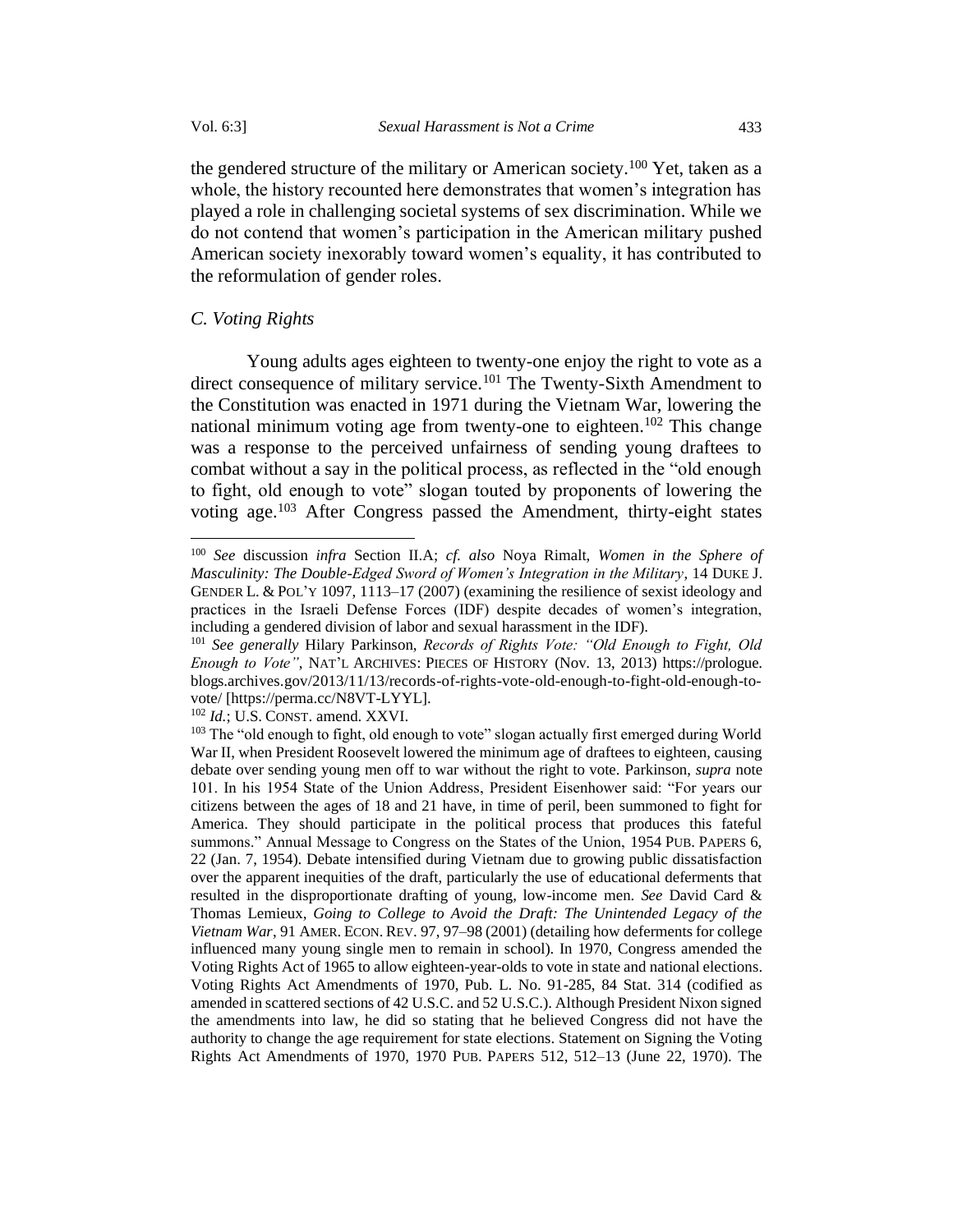ratified it in only 100 days, the fastest time for any constitutional amendment.<sup>104</sup>

## <span id="page-21-0"></span>*D. LGBTQ Rights*

Scholars have detailed the historical exclusion of gay men and lesbians from the United States military and the links between changing understandings of sexuality in the military and in American society.<sup>105</sup> A detailed account of this history is beyond the scope of this Article. However, we briefly summarize the latest chapter in this history to highlight the military's potentially positive role in fostering equality in American society, however complex and ambiguous the narrative of progress.

In 2010 President Obama signed the Don't Ask, Don't Tell Repeal Act into law, ending the Department of Defense policy that had banned openly gay, lesbian, and bisexual individuals from serving in the military.<sup>106</sup> This policy change was instituted five years before the Supreme Court held that same-sex couples have a constitutional right to marry.<sup>107</sup> Justice

Supreme Court considered the issue in *Oregon v. Mitchell* and held that Congress only had authority to lower the voting age in federal elections, but not state elections, producing a result where voters under the age of twenty-one would be able to vote for the President and congressional representation, but not state or local officials. 400 U.S. 112, 150 (1970). This impractical situation resulted in Congress unanimously passing the 26th Amendment in 1971, with the requisite thirty-eight states ratifying the amendment in only 100 days. Parkinson, *supra* note 101.

<sup>104</sup> *See* Proclamation 8691, 76 Fed. Reg. 40,215 (July 8, 2011) (detailing the Presidential proclamation by President Obama acknowledging the 40th anniversary of the 26th Amendment). <sup>105</sup> *See* CANADAY, *supra* note 72, at 55–90.

<sup>106</sup> Don't Ask, Don't Tell Repeal Act of 2010, Pub. L. No. 111-321, 124 Stat. 3515 (codified at 10 U.S.C. § 654). There were policies prohibiting gay individuals from serving in the Armed Forces since WWII, but the branches did not adopt a unified approach. *See* NAT'L DEF. RSCH. INST., RAND CORP., SEXUAL ORIENTATION AND U.S. MILITARY PERSONNEL POLICY: AN UPDATE OF RAND'S 1993 STUDY 41 (2010) (describing inconsistencies among the approaches taken by each service). This led to a 1982 Department of Defense Directive providing a unified rationale for prohibiting gay and lesbian individuals from serving, allegedly because of "military effectiveness." *See id.* at 41 (citing U.S. DEP'T OF DEF., DIR. 1332.14 (1982); DIR. 1332.30 (1986)). In 1993, President Clinton was poised to eliminate the ban entirely via executive order but faced strong opposition from the military and Congress, the latter threatening to add the ban to the Family and Medical Leave Act. *See id.* at 42 (citing a statement by then Senate Minority Leader Bob Dole). A compromise position was reached that came to be known as "Don't Ask, Don't Tell," whereby gay Americans could serve so long as they remained closeted; the military would remove questions about sexual orientation on induction forms and service members would be required to keep information about a same-sex orientation private. *See id*. at 43; *see also* DAVID F. BURRELLI, CONG. RSCH. SERV., NO. 7-5700, "DON'T ASK, DON'T TELL": MILITARY POLICY AND THE LAW ON SAME-SEX BEHAVIOR 1–4 (Dec. 16, 2010) (detailing the history of the Don't Ask, Don't Tell policy).

<sup>107</sup> *See* Obergefell v. Hodges, 576 U.S. 644, 675 (2015).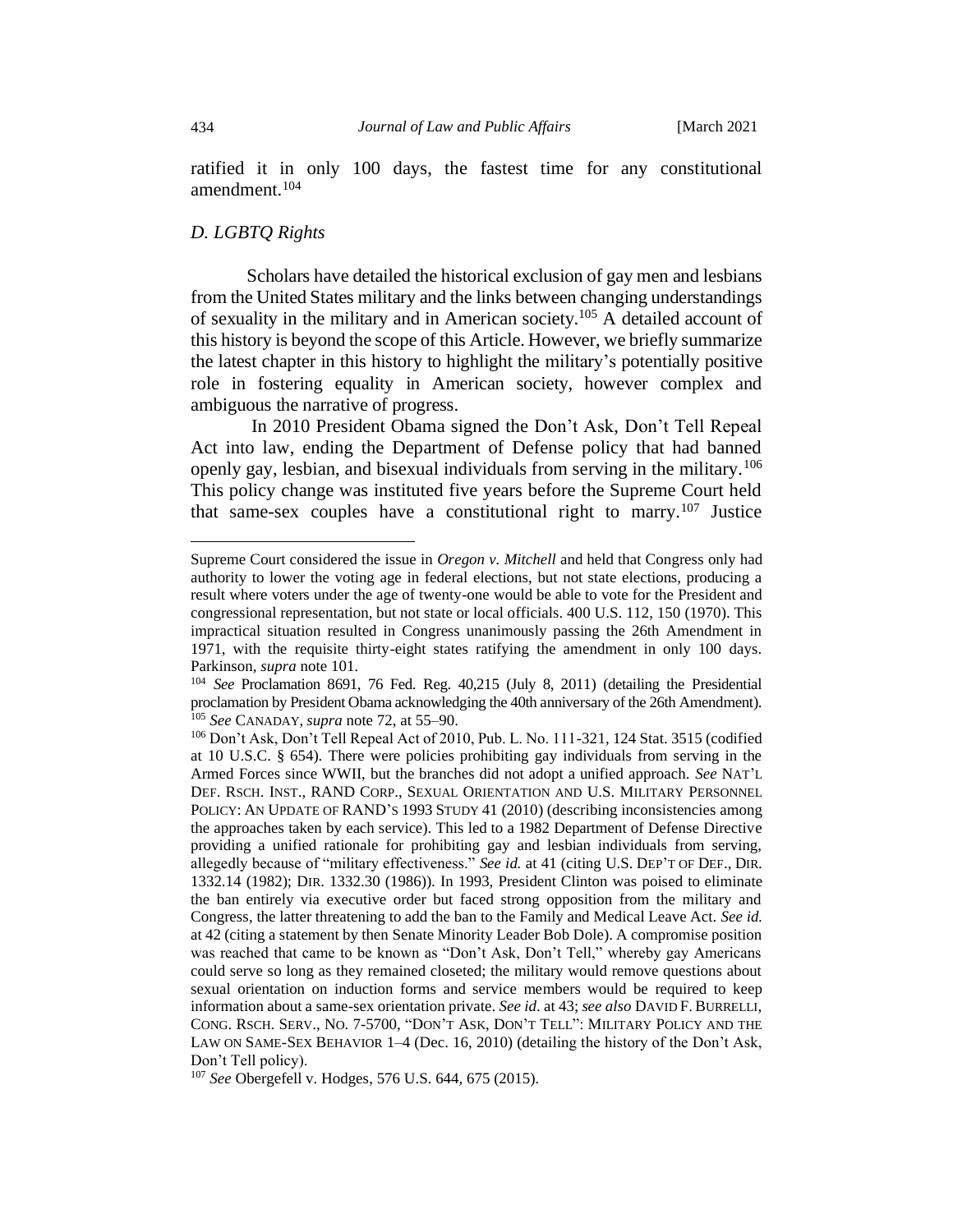Kennedy, writing for a five-member majority of the Court, explained that the repeal of Don't Ask, Don't Tell "led to an enhanced understanding" of the constitutional definition of marriage.<sup>108</sup>

Presidential administrations often use the military as a canvas on which to project policies they think should represent American values. This understanding of the military's powerful example no doubt motivated the Obama administration to allow open military service by gay, lesbian,<sup>109</sup> and transgender<sup>110</sup> individuals during his administration; President Trump's reversal (on transgender service);<sup>111</sup> and President

<sup>108</sup> *Id.* at 676.

<sup>109</sup> Don't Ask, Don't Tell Repeal Act of 2010, Pub. L. No. 111-321, 124 Stat. 3515 (codified at 10 U.S.C. § 654); *see also* DTM 16-005, *supra* note [5](#page-2-1) (describing "strength through diversity" as a motivation for allowing transgender people to serve in the military).

<sup>110</sup> In June 2016, during the Obama administration, Secretary of Defense Ash Carter announced a new policy that would allow transgender service members to openly serve in the military. *See* U.S. DEP'T OF DEF., TRANSGENDER SERVICE IN THE U.S. MILITARY, AN IMPLEMENTATION HANDBOOK 2 (2016).

<sup>&</sup>lt;sup>111</sup> In July 2017, President Trump announced on Twitter that the military would not allow transgender individuals to serve in any capacity. *Factbox: Trump on Twitter (July 26) - U.S. Military, Transgender Individuals*, REUTERS (July 26, 2017), https://www.reuters.com/ article/us-usa-trump-tweet-factbox/factbox-trump-on-twitter-u-s-military-transgender-indi viduals-idUSKBN1AB1X9 [https://perma.cc/7A92-ZQMJ] (providing transcripts of Trump's tweets announcing the transgender service ban). President Trump followed through with his tweets by issuing a presidential memorandum in August 2017 that blocked transgender persons from serving and allowed for their discharge. *See* Memorandum on Military Service by Transgender Individuals, 2017 DAILY COMP.PRES. DOC. 587 (Aug. 25, 2017) (highlighting the politically divisive issue of the "use of the Departments' resources to fund sex-reassignment surgical procedures," and prohibiting transgender individuals from serving in the military). Legal challenges in federal district court resulted in preliminary injunctions temporarily halting the Trump policy. *See* Karnoski v. Trump, Case No. C17- 1297-MJP, 2017 WL 6311305, at \*10 (W.D. Wash. Dec. 11, 2017); Stone v. Trump, 280 F. Supp. 3d 747, 769 (D. Md. 2017); Stockman v. Trump, Case No. EDCV 17-1799 JGB, 2017 WL9732572, at \*16 (C.D. Cal. Dec. 22, 2017); Doe 1 v. Trump, 275 F. Supp. 3d 167, 217 (D.D.C. 2017). However, after Trump's 2017 Memorandum was enjoined, President Trump revoked the 2017 Memorandum and replaced it with a new memorandum banning most transgender persons from service but adding a grandfathering provision and new, narrower exceptions. *See* Memorandum from Sec'y of Def. to President Trump, subject: Military Service by Transgender Individuals (Feb. 22, 2018), https://media.defense.gov/2018/ Mar/23/2001894037/-1/-1/0/MILITARY-SERVICE-BY-TRANSGENDER-INDIVIDUALS. PDF [https://perma.cc/9YCM-5ZZ8] (adding exceptions); Memorandum on Military Service by Transgender Individuals, 2018 DAILY COMP.PRES. DOC. 1 (Mar. 23, 2018) (revoking and replacing the 2017 Memorandum). The Trump Administration then moved to dissolve the preliminary injunctions, claiming there had been a significant change to the policy. *See*  Karnoski v. Trump, No. C17-1297-MJP, 2018 WL 1784464, at \*14 (W.D. Wash. Apr. 13, 2018); Stone v. Trump, No. GLR-17-2459, 2019 WL 5697228, at \*2 (D. Md. Mar. 7, 2019); Stockman v. Trump, 331 F. Supp. 3d 990, 993 (C.D. Cal. 2018); Doe 2 v. Trump, 315 F. Supp. 3d 474, 483 (D.D.C. 2018). Several district courts decided it was really the same policy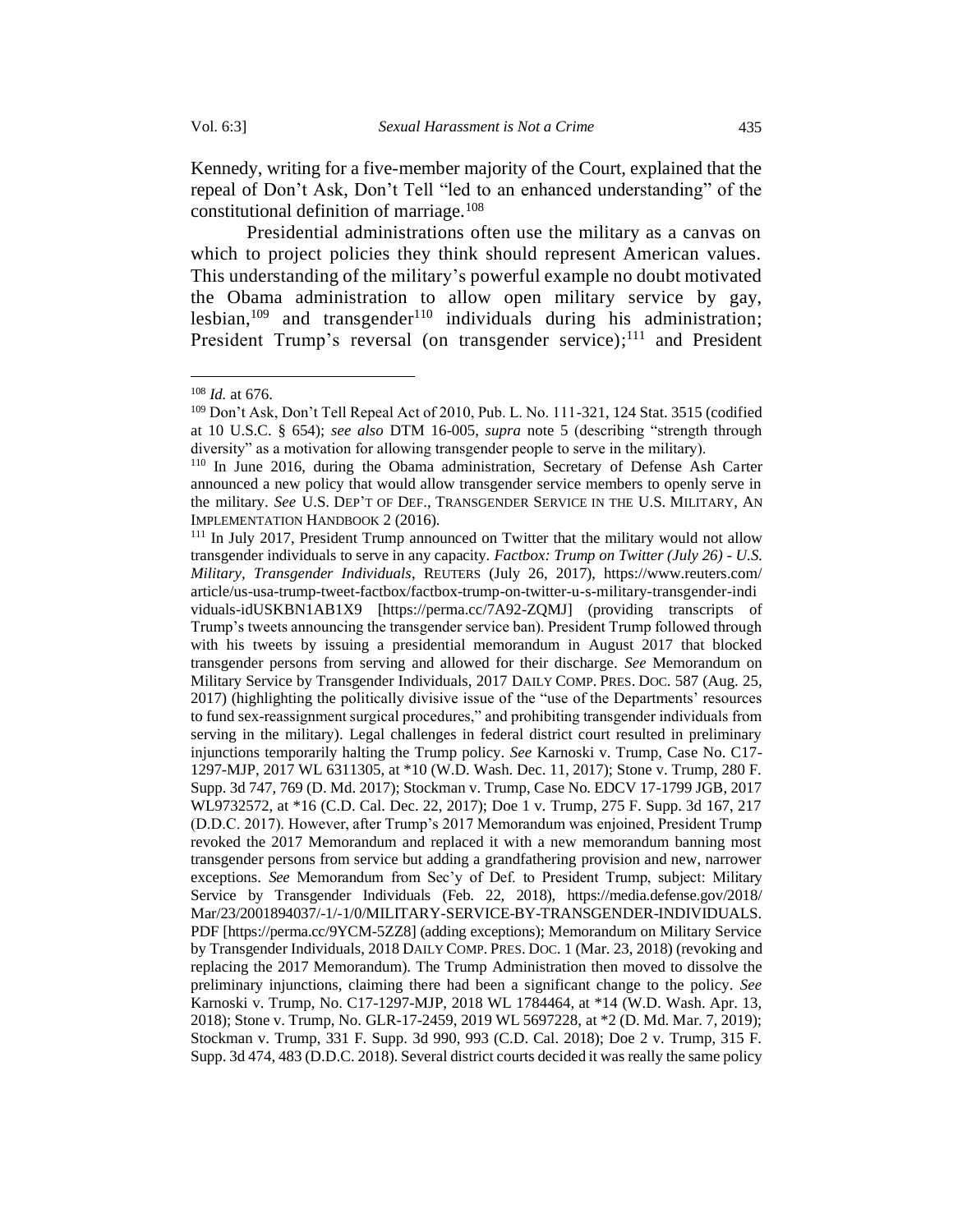Biden's decision to reinstate the Obama policy in full immediately upon taking office. $112$ 

In sum, as we have demonstrated, societies shape their military institutions in their own image, but military institutions also help shape society<sup>113</sup>—for better or worse.<sup>114</sup> In the age of the #MeToo movement and increased focus on sexual assault and harassment, it is therefore worthwhile to consider how a massive organization like the Department of Defense has addressed these problems. A critical examination of the military's record on sexual misconduct is necessary for the health of the military and our country more broadly.

# **II. SEXUAL MISCONDUCT IN THE MILITARY**

#### <span id="page-23-1"></span><span id="page-23-0"></span>*A. Two Decades of Data on Sexual Assault and Harassment in the Military*

Perhaps it should not be surprising, in light of the military's complicated relationship with integration and equality, that it continues to struggle with sexual assault and harassment. As we discuss in this Part, the

and found the preliminary injunctions were still warranted, but the U.S. Supreme Court stayed the injunctions by a 5–4 vote. Trump v. Karnoski, 139 S. Ct. 950, 950 (2019). Additionally, the D.C. and Ninth Circuits both reversed decisions that held the preliminary injunctions in place, with the D.C. Circuit vacating the preliminary injunction and the Ninth Circuit remanding for further consideration. *See* Doe 2 v. Shanahan, 755 F. App'x 19, 22 (D.C. Cir. 2019); Karnoski v. Trump, 926 F.3d 1180, 1207 (9th Cir. 2019). The transgender ban went into effect in April 2019 while the legal challenges continued into discovery. *See*  GLAD Legal Advocs. & Defs. & Nat'l Ctr. for Lesbian Rts., *Timeline*, NO TRANS MILITARY BAN, https://notransmilitaryban.org/timeline/ [https://perma.cc/5C6U-2RPE] (last visited June 20, 2020).

<sup>112</sup> President Biden reversed Trump's policy just five days after taking office with the Executive Order on Enabling All Qualified Americans to Serve Their Country in Uniform. *See* Exec. Order No. 14,004, 86 Fed. Reg. 7,471 (Jan. 25, 2021) (revoking President Trump's 2018 Memorandum and directing the Department of Defense "to ensure that all transgender individuals who wish to serve in the United States military and can meet the appropriate standards shall be able to do so openly and free from discrimination"). The Department of Defense issued policy updates permitting openly transgender individuals to serve in the military on March 31, 2021. U.S. Dep't of Def., Press Release, *DOD Announces Policy Updates for Transgender Military Service*, DOD.GOV (Mar. 31, 2021), https://www.defense. gov/Newsroom/Releases/Release/Article/2557220/dod-announces-policy-updates-for-trans gender-military-service/ [https://perma.cc/WJJ8-W44U].

<sup>113</sup> *See generally* MAURY D. FELD, THE STRUCTURE OF VIOLENCE: ARMED FORCES AS SOCIAL SYSTEMS (1977).

<sup>114</sup> *See* Korematsu v. United States, 323 U.S. 214, 223–24 (1944). In 1942, President Roosevelt signed Executive Order 9066, "giving the army the power, without warrants or indictments or hearings, to arrest every Japanese-American on the West Coast—110,000 men, women, and children—to take them from their homes, transport them to camps far into the interior, and keep them there under prison conditions." HOWARD ZINN, A PEOPLE'S HISTORY OF THE UNITED STATES 416 (2005).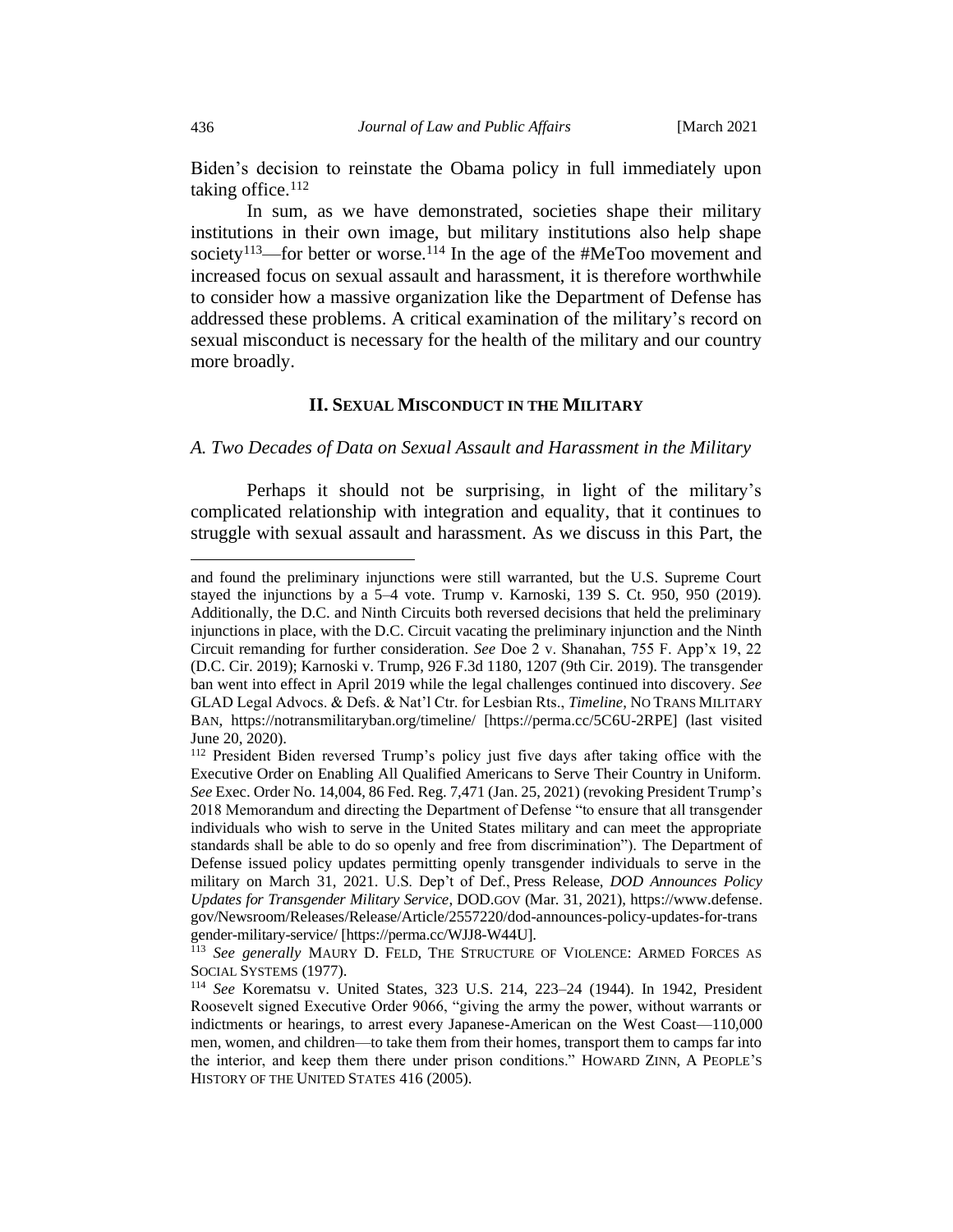Department of Defense has in recent decades made considerable investments in policies and actions that aim to prevent and respond to sexual misconduct. These efforts have been spurred by heightened awareness about sexual harassment in the United States since the  $1990s^{115}$  and several high-profile sexual misconduct scandals that brought public attention to the military's deeply sexist culture. However, despite more than two decades of reform efforts by the military to address the problems of sexual assault and harassment, little has changed.

Concerted efforts to address sexual misconduct in the military began in the early 1990s with the "Tailhook" and "Aberdeen" sexual misconduct scandals.<sup>116</sup> In the Tailhook scandal, United States Navy and Marine Corps aviation officers sexually assaulted eighty-three women and seven men during a 1991 annual convention of the Tailhook Association,  $117$  a fraternal organization of naval aviators.<sup>118</sup> In the fallout from the scandal, the Secretary

<sup>115</sup> One might argue that ground zero for this emerging awareness in the United States was Professor Anita Hill's allegation that Supreme Court nominee Clarence Thomas had sexually harassed her from 1981 to 1983 when he was her supervisor at the EEOC, and her riveting testimony in his confirmation hearings before the United States Senate in October 1991. *See*  4 *Nomination of Judge Clarence Thomas to be Associate Justice of the Supreme Court of the United States: Hearings Before the S. Comm. on the Judiciary*, 102d Cong. 41–48 (1991) (statement of Anita Hill, Professor, University of Oklahoma); ANITA HILL, SPEAKING TRUTH TO POWER (1997); Laura T. Kessler, *Paid Family Leave in American Law Schools: Findings and Open Questions*, 38 ARIZ. ST. L.J. 661, 662 & nn.1–2 (2006) (discussing the Clarence Thomas-Anita Hill hearings). Although Thomas adamantly denied the allegations and the Senate confirmed him, a nationwide debate ensued about sexual harassment, how to define it, prevent it, and limit employer liability. Less than one year after Justice Thomas's confirmation hearings, reports of sexual harassment to the Equal Employment Opportunity Commission rose by more than 50%. Jane Gross, *Suffering in Silence No More: Fighting Sexual Harassment*, N.Y. TIMES (July 13, 1992), https://www.nytimes.com/1992/07/13/us/ suffering-in-silence-no-more-fighting-sexual-harassment.html [https://perma.cc/8SZY-TR7T]. <sup>116</sup> *See* Michael Winerip, *Revisiting the Military's Tailhook Scandal*, N.Y.TIMES (May 13, 2013), https://www.nytimes.com/2013/05/13/booming/revisiting-the-militarys-tailhook-scandalvideo.html [https://perma.cc/9TPR-JY9B]; *see also* Diane H. Mazur, *The Beginning of the* 

*End for Women in the Military*, 48 FLA. L. REV. 461, 464 (1996) (discussing the Aberdeen sexual misconduct scandal).

<sup>117</sup> *See* Winerip, *supra* note 116.

<sup>118</sup> Specifically, the Tailhook Association is a U.S.-based, nonprofit fraternal organization of naval aviators. *See* TAILHOOK, https://www.tailhook.net/ [https://perma.cc/YRX2-3D6W] (last visited Nov. 28, 2020). The word "tailhook" refers to a device underneath the rear of certain military aircraft that catches an arresting wire suspended across an aircraft carrier's flight deck to rapidly decelerate the landing plane. *See* Tom Harris, *How Aircraft Carriers Work*, HOWSTUFFWORKS.COM (Aug. 29, 2002), https://science.howstuffworks.com/aircraftcarrier4. htm [https://perma.cc/7XQW-KPUH].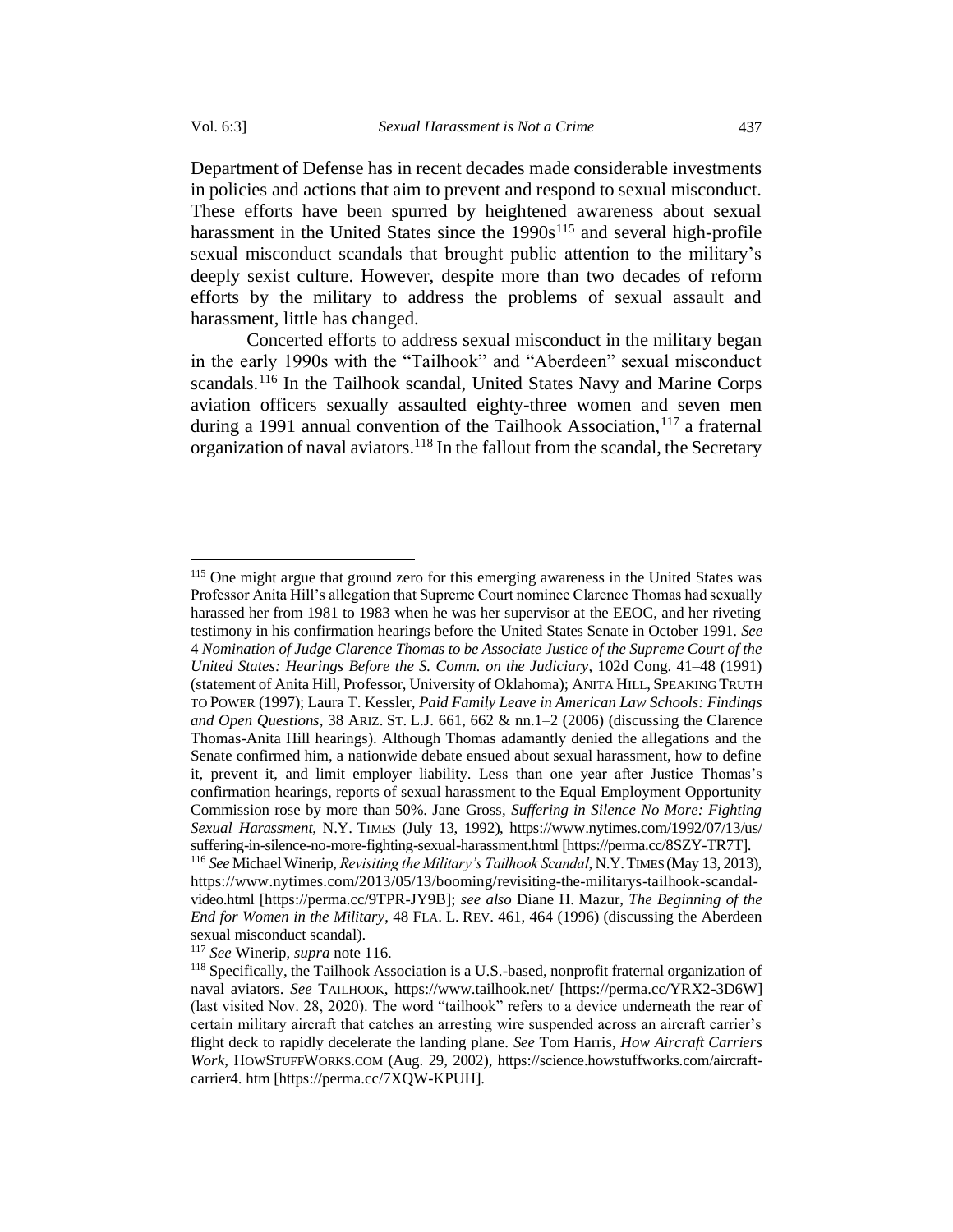of the Navy resigned after Congress learned that he had visited a hotel room near the hall where the assaults took place.<sup>119</sup>

The Aberdeen scandal involved sexual misconduct at Aberdeen Proving Ground in 1996.<sup>120</sup> Aberdeen was home to the Army Ordnance Corps Advanced Individual Training (AIT) school, an entry training program for new recruits.<sup>121</sup> The Army began investigating allegations of assault in 1996, with the investigation ultimately resulting in fifty formal complaints of sexual harassment and abuse.<sup>122</sup> Eleven drill sergeants and one officer were implicated for abusing positions of power by forcing trainees to have sex with them. One sergeant had raped nineteen trainees, and an officer had slept with a trainee who had come to him for advice about how to deal with sexual harassment from a drill instructor.<sup>123</sup> Ultimately, four officers were sentenced to prison while eight others were discharged or received nonjudicial punishments; Aberdeen's commanding general and three other officers received reprimand letters.<sup>124</sup> As a result of the incident, the DOD directed all branches of the military to assess their training policies and formed a Federal Advisory Committee on Gender Integration Training, which issued recommendations in 1997. 125

The Department of Defense first began collecting data on sexual assault and harassment around this time via the Workplace and Gender

<sup>119</sup> *See* Eric Schmitt, *Navy Chief Quits Amid Questions Over Role in Sex-Assault Inquiry*, N.Y. TIMES (June 27, 1992), https://www.nytimes.com/1992/06/27/us/navy-chief-quitsamid-questions-over-role-in-sex-assault-inquiry.html [https://perma.cc/8ZMZ-46XH].

<sup>120</sup> *See* Neil A. Lewis, *Ex-Sergeant Pleads Guilty to Having Sex with Trainees*, N.Y. TIMES (Apr. 8, 1997) https://www.nytimes.com/1997/04/08/us/ex-sergeant-pleads-guilty-to-hav ingsex-with-trainees.html [https://perma.cc/8NLS-6HCV].

<sup>121</sup> *History,* U.S. ARMY ABERDEEN PROVING GROUND, https://home.army.mil/apg/index.php/ about/history [https://perma.cc/V6W3-52QY] (last visited Nov. 28, 2020). <sup>122</sup> *Id.*

<sup>123</sup> *Id.*; *see also* United States v. Simpson, 55 M.J. 674, 692, 698–707, 710 (A. Ct. Crim. App. 2001) (reviewing legal sufficiency of the evidence and affirming Army drill sergeant Delman Simpson's conviction of eighteen rape charges, noting that "the record clearly reflects that the appellant was a sexual predator").

<sup>124</sup> *See* Steve Vogel, *Scandal-Scarred Army Busts Drill Sergeant in Sex-Crime Clampdown*, L.A. TIMES (May 14, 2000, 12:00 AM), https://www.latimes.com/archives/la-xpm-2000 may-14-mn-29893-story.html [https://perma.cc/E5NW-UD2M].

<sup>125</sup> *See* NANCY L. KASSELBAUM & WILLIAM S. COHEN, FED. ADVISORY COMM. ON GENDER-INTEGRATED TRAINING & RELATED ISSUES, DOD-5188, REPORT OF THE FEDERAL ADVISORY COMMITTEE ON GENDER-INTEGRATED TRAINING AND RELATED ISSUES TO THE SECRETARY OF DEFENSE 3–4 (1997), https://purl.fdlp.gov/GPO/LPS79701 [https://perma.cc/NNG9- ADA9] (presenting a set of recommendations to improve gender integrated training, including better screening of recruits, increasing the number of female recruiters and trainers, establishing separate barracks for men and women, enforcing consistent standards for male and female recruits, improving instruction on how men and women should relate to one another professionally, and improving "values" training).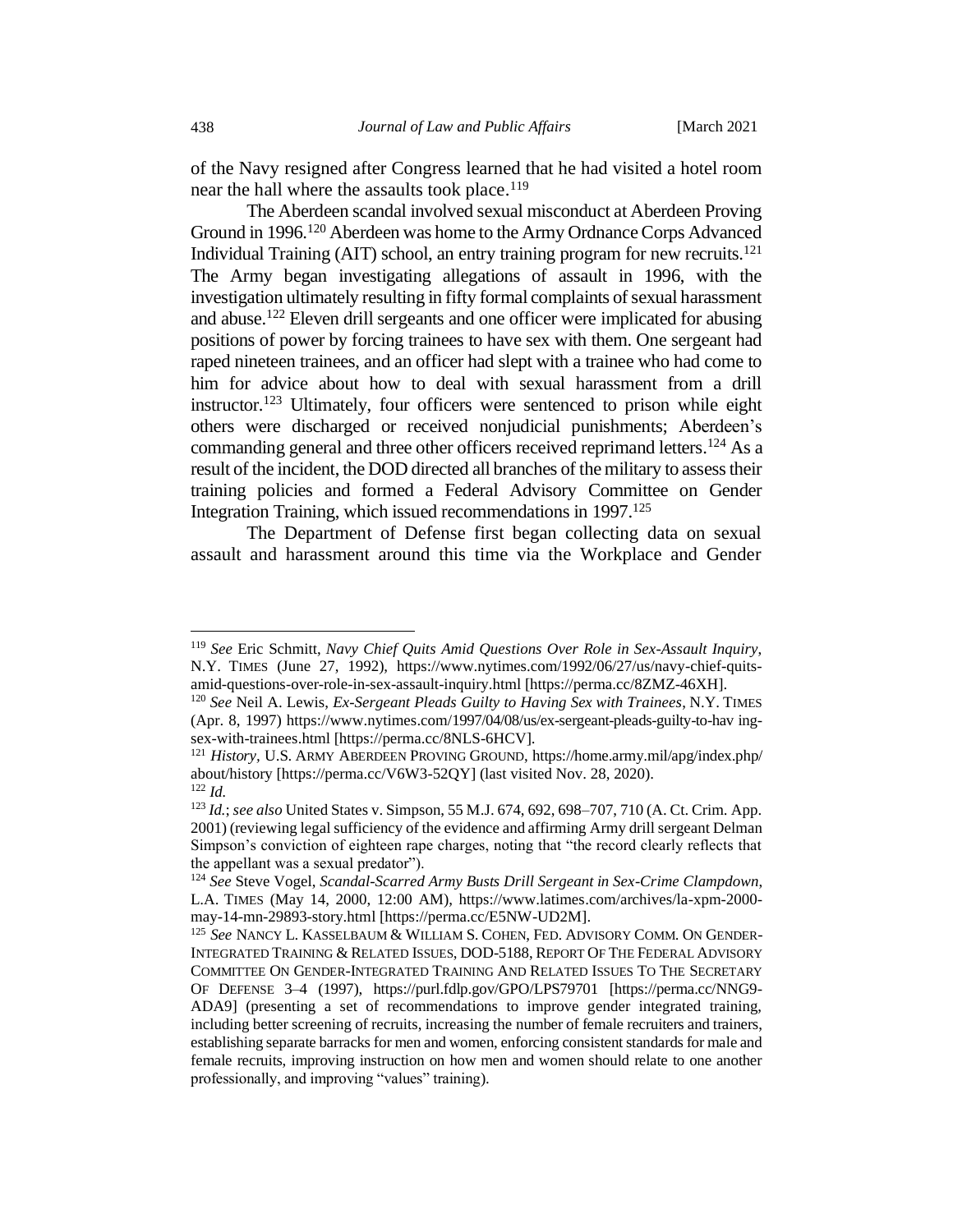Relations Survey of Active Duty Members (WGRA).<sup>126</sup> The first survey was administered in 1988, and a subsequent survey was conducted in 1995 following the Tailhook scandal. Since 2002, Congress has mandated surveys on racial, ethnic, and gender discrimination, $127$  as well as an annual report to Congress on the "status of female members of the armed forces" addressing promotion and retention rates, selection for elite service schools, assignment to male-dominated occupational fields, and incidence of sexual harassment complaints made during that fiscal year.<sup>128</sup> These surveys and reports have generated significant data on gender discrimination and the prevalence of sexual assault and harassment.

Overall, the picture that emerges from this data is a general lack of progress with regard to sexual assault and harassment in the military. That is, despite two decades of data collection and concerted efforts to address the problems of sexual assault and harassment in the military, these efforts have not been successful. Data from the six WGRA surveys between 2002 and 2018 show that 22% to 34% of women and 3% to 6% of men experienced sexual harassment.<sup>129</sup> In the same period, the prevalence rate of sexual assault

<sup>126</sup> *See* Valerie A. Stander & Cynthia J. Thomsen, *Sexual Harassment and Assault in the U.S. Military: A Review of Policy and Research Trends*, 1 MIL. MED. 20, 21 (2016) (explaining the history of the WGRA survey and the instruments it uses).

<sup>&</sup>lt;sup>127</sup> Section 561 of the National Defense Authorization Act of 2003 requires the Secretary of Defense to carry out one of four quadrennial surveys (each in a separate year) "to identify and assess racial and ethnic issues and discrimination, and to identify and assess gender issues and discrimination, among members of the armed forces." *See* Pub. L. No. 107-314, 116 Stat. 2458, 2553 (codified as amended at 10 U.S.C. § 481). <sup>128</sup> *Id.*

<sup>&</sup>lt;sup>129</sup> See RACHEL N. LIPARI & ANITA R. LANCASTER, DEF. MANPOWER DATA CTR., U.S. DEP'T OF DEF., ARMED FORCES 2002SEXUAL HARASSMENT SURVEY 16 fig. 3.3 (2003) [hereinafter 2002 WGRA SURVEY], https://archive.defense.gov/news/Feb2004/d20040227shs1.pdf [https://perma.cc/66YH-YL9Q] (reporting that 24% of active duty females and 3% of active duty males reported experiencing sexual harassment in 2002); RACHEL N. LIPARI, PAUL J. COOK, LINDSAY M. ROCK & KENNETH MATOS, DEF. MANPOWER DATA CTR., U.S. DEP'T OF DEF., 2006 GENDER RELATIONS SURVEY OF ACTIVE DUTY MEMBERS 4 (2008), https://www.esd.whs.mil/Portals/54/Documents/FOID/Reading%20Room/Personnel\_Related/2 006-WGRA-Report.pdf [https://perma.cc/JB6T-B4X7] (reporting that 34% of women and 6% of men indicated experiencing sexual harassment in 2006); LINDSAY M.ROCK,RACHEL N. LIPARI, PAUL J. COOK & ANDREW D. HALE, DEF. MANPOWER DATA CTR., U.S. DEP'T OF DEF., 2010 WORKPLACE AND GENDER RELATIONS SURVEY OF ACTIVE DUTY MEMBERS: OVERVIEW REPORT ON SEXUAL HARASSMENT iv (2011) [hereinafter 2010 WGRA SURVEY], https://apps.dtic.mil/ sti/pdfs/ADA541045.pdf [https://perma.cc/P39X-UQTR] (reporting that 21% of women and 3% of men indicated experiencing sexual harassment in 2010); DEF. MANPOWER DATA CTR., U.S. DEP'T OF DEF., 2012 WORKPLACE AND GENDER RELATIONS SURVEY OF ACTIVE DUTY MEMBERS: SURVEY NOTE AND BRIEFING 4 (2013) [hereinafter 2012 WGRA SURVEY], https://dwp.dmdc.osd.mil/dwp/app/dod-data-reports/defense-research [https://perma.cc/RX2U-UW4B] (choose "2012 WGRA Survey Note" from "Active Duty") (reporting that 23% of women and 4% of men indicated experiencing sexual harassment in 2012); LISA DAVIS, AMANDA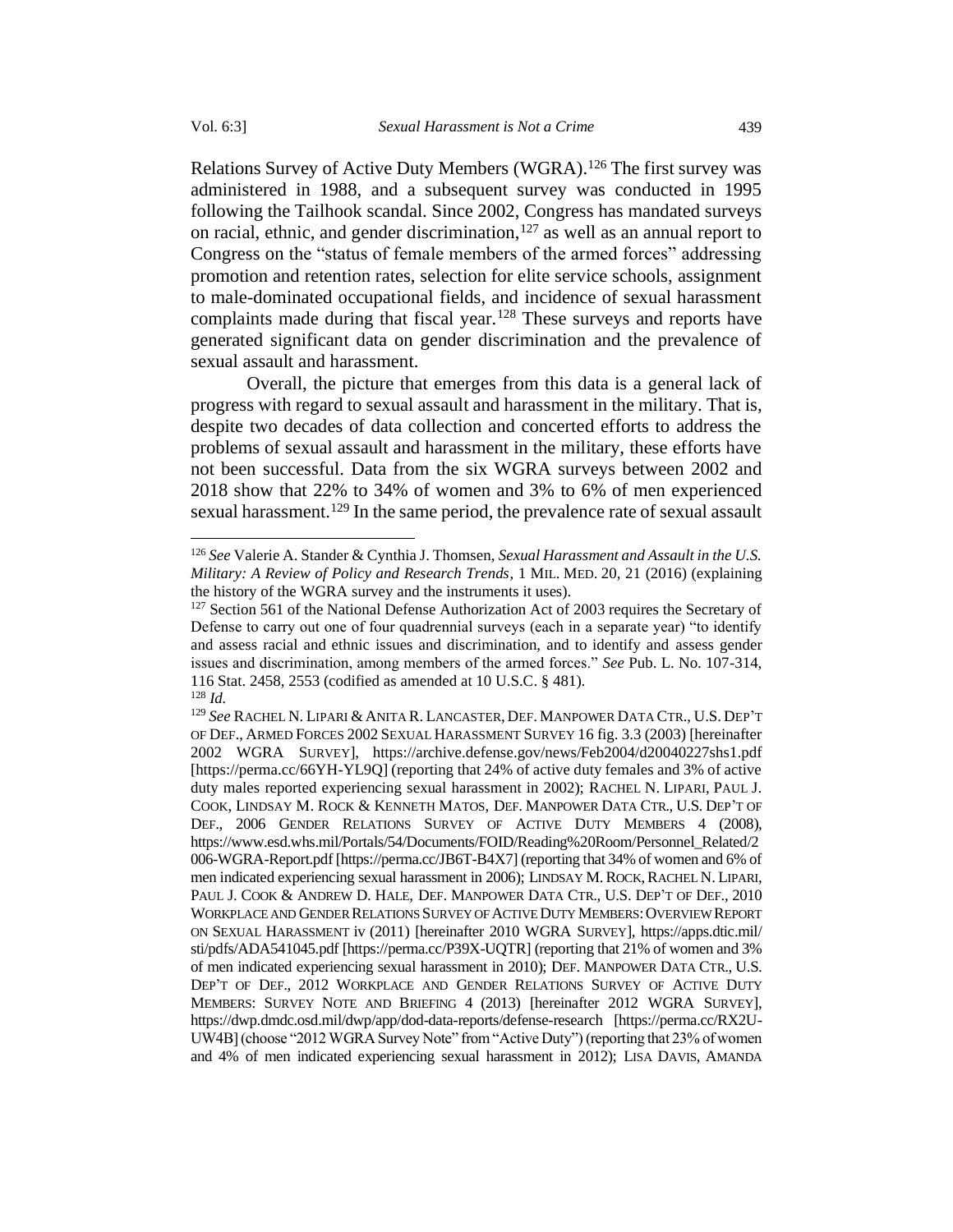ranged from 4% to 7% for women and 1% to 2% for men.<sup>130</sup> And the problem is actually getting *worse*.

According to the *Department of Defense 2018 Annual Report on Sexual Assault in the Military*, 20,500 service members reported that they had experienced "unwanted sexual contact" during the 2018 fiscal year, <sup>131</sup> an increase of roughly 38% over the 2016 survey.<sup>132</sup> Of the 20,500 service members reporting that they experienced unwanted sexual contact, 13,000 or 63% were women,  $133$  even though women make up only 16% of active duty service members.<sup>134</sup> Young women between the ages of 17 and 24 and junior enlisted women were at greatest risk of being assaulted, with nearly 10% of junior enlisted women indicating that they experienced a sexual assault.<sup>135</sup>

In fiscal year 2018, one in four female service members reported experiencing sexual harassment.<sup>136</sup> This figure is consistent with prior studies of sexual harassment in the military going back almost two decades. For example, in 2014, at Congress's request, the RAND National Defense Research Institute conducted an independent assessment of sexual harassment. Roughly 560,0000 active duty and reserve service members were surveyed.<sup>137</sup>

<sup>136</sup> *Id.* at 9.

GRIFKA, KRISTIN WILLIAMS & MARGARET COFFEY, OFF. OF PEOPLE ANALYTICS, U.S. DEP'T OF DEF., 2016 WORKPLACE AND GENDER RELATIONS SURVEY OF ACTIVE DUTY MEMBERS: OVERVIEW REPORT xvi (2017) [hereinafter 2016 WGRA SURVEY], https://dwp.dmdc.osd.mil/ dwp/app/dod-data-reports/defense-research [https://perma.cc/RX2U-UW4B] (choose "2016 WGRA Overview Report" from "Active Duty") (reporting that 21.4% of women and 5.7% of men indicated experiencing sexual harassment in 2016); RACHEL A. BRESLIN, LISA DAVIS, KIMBERLY HYLTON, ARIEL HILL, WILLIAM KLAUBERG, MARK PETUSKY & ASHLEA KLAHR, OFF. OF PEOPLE ANALYTICS, U.S. DEP'T OF DEF., 2018WORKPLACE AND GENDER RELATIONS SURVEY OF ACTIVE DUTY MEMBERS: OVERVIEW REPORT ix (2019) [hereinafter 2018 WGRA SURVEY], https://dwp.dmdc.osd.mil/dwp/app/dod-data-reports/defense-research [https://perma.cc/RX2U-UW4B] (choose "2018 WGRA Overview Report" from "Active Duty") (reporting that 21.4% of women and 5.7% of men indicated experiencing sexual harassment in 2018) (reporting that 24.2% of active duty women and 6.3% of active duty men indicated experiencing sexual harassment in 2018).

<sup>130</sup> *See* DODFY 2018REPORT ON SEXUAL ASSAULT,MAIN REPORT, *supra* not[e 6,](#page-3-2) at 3 (reporting sexual assault and prevalence rates from 2006 to 2018); *see also* Stander & Thomsen, *supra* note 126, at 21 (discussing sexual assault and prevalence rates from 2002 to 2012).

<sup>131</sup> DOD FY 2018 REPORT ON SEXUAL ASSAULT, MAIN REPORT, *supra* not[e 6,](#page-3-2) at 3.

<sup>132</sup> *Id.* at 3, 12; *see also* Dave Philipps, *'This is Unacceptable.' Military Reports a Surge of Sexual Assaults in the Ranks*, N.Y. TIMES (May 2, 2019), https://www.nytimes.com/2019/05/02/us/ military-sexual-assault.html [https://perma.cc/63BR-3X3Y].

<sup>133</sup> DOD FY 2018 REPORT ON SEXUAL ASSAULT, MAIN REPORT, *supra* note [6,](#page-3-2) at 3. <sup>134</sup> Barroso, *supra* not[e 11.](#page-4-0)

<sup>135</sup> *See* DOD FY 2018 REPORT ON SEXUAL ASSAULT, MAIN REPORT, *supra* note [6,](#page-3-2) at 10 ("An estimated 9.1 percent of junior enlisted women (E1-E4) indicated experiencing sexual assault . . . .").

<sup>&</sup>lt;sup>137</sup> RAND CORP., SEXUAL ASSAULT AND SEXUAL HARASSMENT IN THE U.S. MILITARY: HIGHLIGHTS FROM THE 2014 RAND MILITARY WORKPLACE STUDY 1 (2015), https://www.rand.org/pubs/research\_briefs/RB9841.html [https://perma.cc/2EZB-PQ43].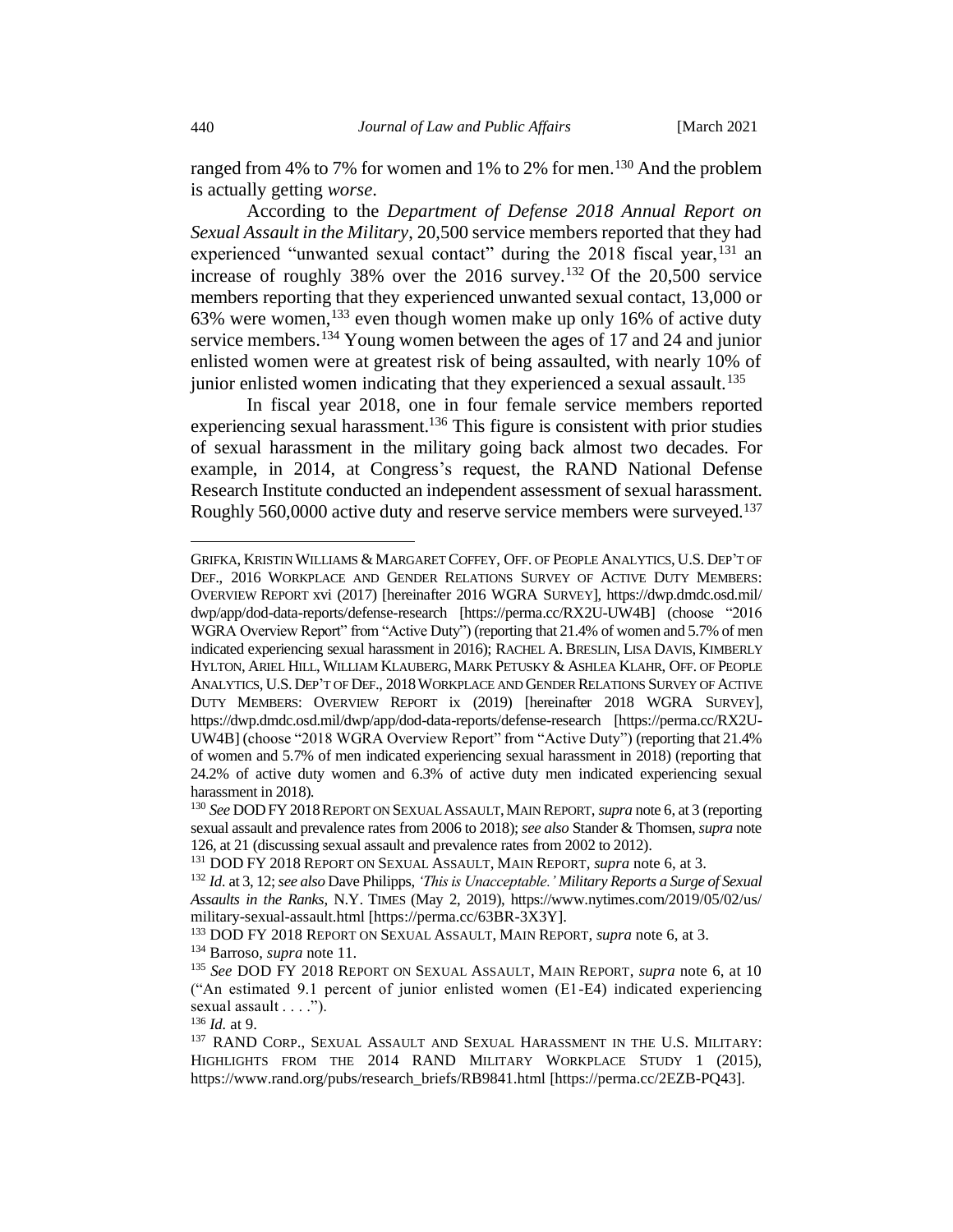The results showed that 22% of women and 7% of men experienced sexual harassment.<sup>138</sup> Of those who experienced harassment, just 33% of men and 46% of women reported it. <sup>139</sup> The RAND study also found that sexual harassment and gender discrimination are highly correlated with sexual assault.<sup>140</sup> Prior to the 2014 RAND survey, the 2002 WGRA survey found that 24% of women in the military and 3% of men had been sexually harassed.<sup>141</sup> In other words, there has been little progress in the overall rates of sexual harassment in the military in nearly twenty years. Based on these figures, comparative studies suggest that sexual harassment is substantially worse in the military than in civilian workplaces.<sup>142</sup>

The 2016 WGRA included questions addressing sexual orientation and transgender identity for the first time. Overall, 22.8% of service members identifying as LGBT experienced sexual harassment and 4.5% sexual assault, compared with 6.2% and .8% for those who do not identify as LGBT, respectively.<sup>143</sup>

Military service members who experience sexual assault and harassment often never see a remedy. Military surveys indicate that there is insufficient accountability.<sup>144</sup> Sexual assault is underreported, meaning that

<sup>138</sup> *Id.* at 3.

<sup>139</sup> RAND CORP., 2 SEXUAL ASSAULT AND SEXUAL HARASSMENT IN THE U.S. MILITARY: ESTIMATES FOR DEPARTMENT OF DEFENSE SERVICE MEMBERS FROM THE 2014 RAND MILITARY WORKPLACE STUDY 50(Andrew R. Morral, Kristie L. Gore & Terry L. Schell eds., 2015), https:// www.rand.org/pubs/research\_reports/RR870z2-1.html [https://perma.cc/48BW-KQNA].

<sup>140</sup> *Id.* at xxii, 92–93; *see also* TASK FORCE ON SEXUAL ASSAULT ACCOUNTABILITY & INVESTIGATION, U.S. DEP'T OF DEF., SEXUAL ASSAULT ACCOUNTABILITY AND INVEST-IGATION TASK FORCE REPORT 18 (2019) [hereinafter SAAITF REPORT], https://media. defense.gov/2019/May/02/2002127159/-1/-1/1/SAAITF\_REPORT.PDF [https://perma.cc/ 9FZB-QT9C] ("Based on surveys conducted by the Department, there is a strong positive correlation between the occurrence of sexual harassment within military units and the occurrence of sexual assault.").

<sup>141</sup> 2002 WGRA SURVEY, *supra* note 129, at 18.

<sup>142</sup> *See* Remus Ilies, Nancy Hauserman, Susan Schwochau & John Stibal, *Reported Incidence Rates of Work-Related Sexual Harassment in the United States: Using Meta-Analysis to Explain Reported Rate Disparities*, 56 PERSONNEL PSYCHOL. 607, 624 (2003) (finding, based on a meta-analysis, that the prevalence of sexual harassment is significantly higher in the military than in three different civilian contexts (academic, private sector, and government)). <sup>143</sup> *See* 2016 WGRA SURVEY, *supra* note 129, at xxii.

<sup>&</sup>lt;sup>144</sup> The most recent evidence of this is the military's own investigative report of sexual harassment and ultimate murder of Vanessa Guillén, a 20-year-old U.S. Army soldier, inside a Fort Hood, Texas, armory by another enlisted soldier in April 2020. *See* U.S. DEP'T OF ARMY, REPORT OF THE FORT HOOD INDEPENDENT REVIEW COMMITTEE 17, 18, 21, 27 (2020), https:// www.army.mil/e2/downloads/rv7/forthoodreview/2020-12-03\_FHIRC\_report\_redacted.pdf [https://perma.cc/U96L-FMGH] (detailing the utter failure of the Army's sexual assault and harassment response and prevention program at Fort Hood, including "hollow" and "perfunctory" responses to reports of sexual assault and harassment, higher than average rates of violent sex crimes, NCO's (responsible for reporting) themselves taking advantage of subordinate victims, and "universal" fear of retaliation for reporting sexual misconduct).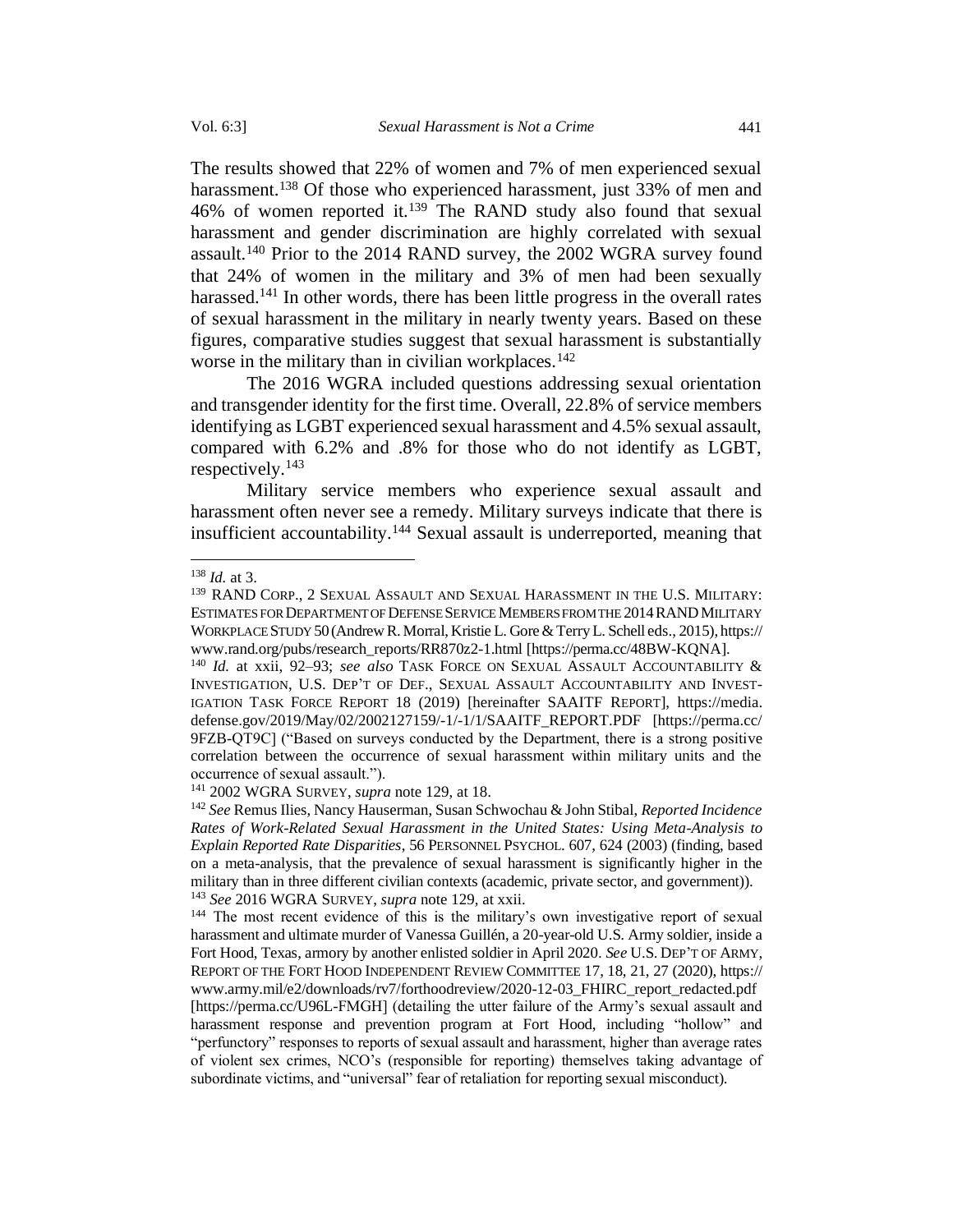only a fraction of victims report sexual assault to military authorities. In 2018, only one in three service members who experienced a sexual assault reported it to a military authority.<sup>145</sup> In FY 2018, just 7% (223 out of 3,005) of sexual assault cases in the Defense Department's jurisdiction investigated with a reportable outcome led to a sex offense conviction.<sup>146</sup>

Military surveys indicate that most respondents—67%—who experienced unwanted sexual contact and reported it to a military authority faced retaliation for reporting.<sup>147</sup> A 2015 investigation by Human Rights Watch similarly found a widespread culture of retaliation against service members who report sexual assault in the military. They suffered a host of negative consequences, including adverse changes in work assignments, negative performance evaluations, punishment for minor infractions, bullying, and threats.<sup>148</sup> Negative consequences for reporting sexual harassment are similarly routine. Actions taken in response to those who report sexual harassment and gender discrimination are "frequently negative; for example: being encouraged to drop the issue, discouraged from filing a report, or being treated worse, avoided, or blamed by coworkers."<sup>149</sup>

<sup>145</sup> *See* DOD FY 2018 REPORT ON SEXUAL ASSAULT, MAIN REPORT, *supra* note [6,](#page-3-2) at 15 (stating that 30% of the estimated 20,500 total service members who experienced a sexual assault in fiscal year 2018 made a report).

<sup>146</sup> *See* U.S. DEP'T OF DEF., ANNUAL REPORT ON SEXUAL ASSAULT IN THE MILITARY,FISCAL YEAR 2019, APPENDIX B: STATISTICAL DATA ON SEXUAL ASSAULT 32–42 (2020) [hereinafter DOD FY 2019 REPORT ON SEXUAL ASSAULT, APP. B], https://www.sapr.mil/ sites/default/files/3\_Appendix\_B\_Statistical\_Data\_on\_Sexual\_Assault.pdf [https://perma.cc/ A2R9-RQWA]. For a study examining the causes of the low conviction rate for sex crimes in the military, see Carolyn M. Warner & Mia A. Armstrong, *The Role of Military Law and Systemic Issues in the Military's Handling of Sexual Assault Cases*, 54 L. & SOC'Y REV. 265 (2020) (finding, on the basis of an analysis of 585 sex-assault report summaries, that the military's low conviction rate for sexual assault is attributable to a number of systemic factors, including "rape culture," which leads to skepticism about victims' claims; lack of jurisdiction; the high evidentiary standards required for court-martial; the availability of alternative non-criminal dispositions in the military justice system; typical prosecutorial concerns about quality of evidence; and military-specific concerns prioritizing mission readiness and a defendant's otherwise "good military character" over prosecution).

<sup>147</sup> *See* U.S.DEP'T OF DEF.,ANNUAL REPORT ON SEXUAL ASSAULT IN THE MILITARY,FISCAL YEAR 2018, APPENDIX C: METRICS AND NON-METRICS ON SEXUAL ASSAULT 18 (2019), https://www.secnav.navy.mil/sapro/Reports/04%20-%20FY%2018%20Appendix%20C%20 Metrics%20and%20Non-Metrics%20on%20Sexual%20Assault.pdf [https://perma.cc/8S7V-R6NR] (reporting that 67% of those who reported a sexual assault said they perceived at least one negative outcome connected with reporting, including professional reprisal, ostracism, and maltreatment.).

<sup>148</sup> *See* HUM. RTS. WATCH, EMBATTLED: RETALIATION AGAINST SEXUAL ASSAULT SURVIVORS IN THE US MILITARY (May 18, 2015), https://www.hrw.org/report/2015/05/18/ embattled/retaliation-against-sexual-assault-survivors-us-military [https://perma.cc/EG4N-CLP3]. <sup>149</sup> *See* 2018 WGRA SURVEY, *supra* note 129, at x–xi.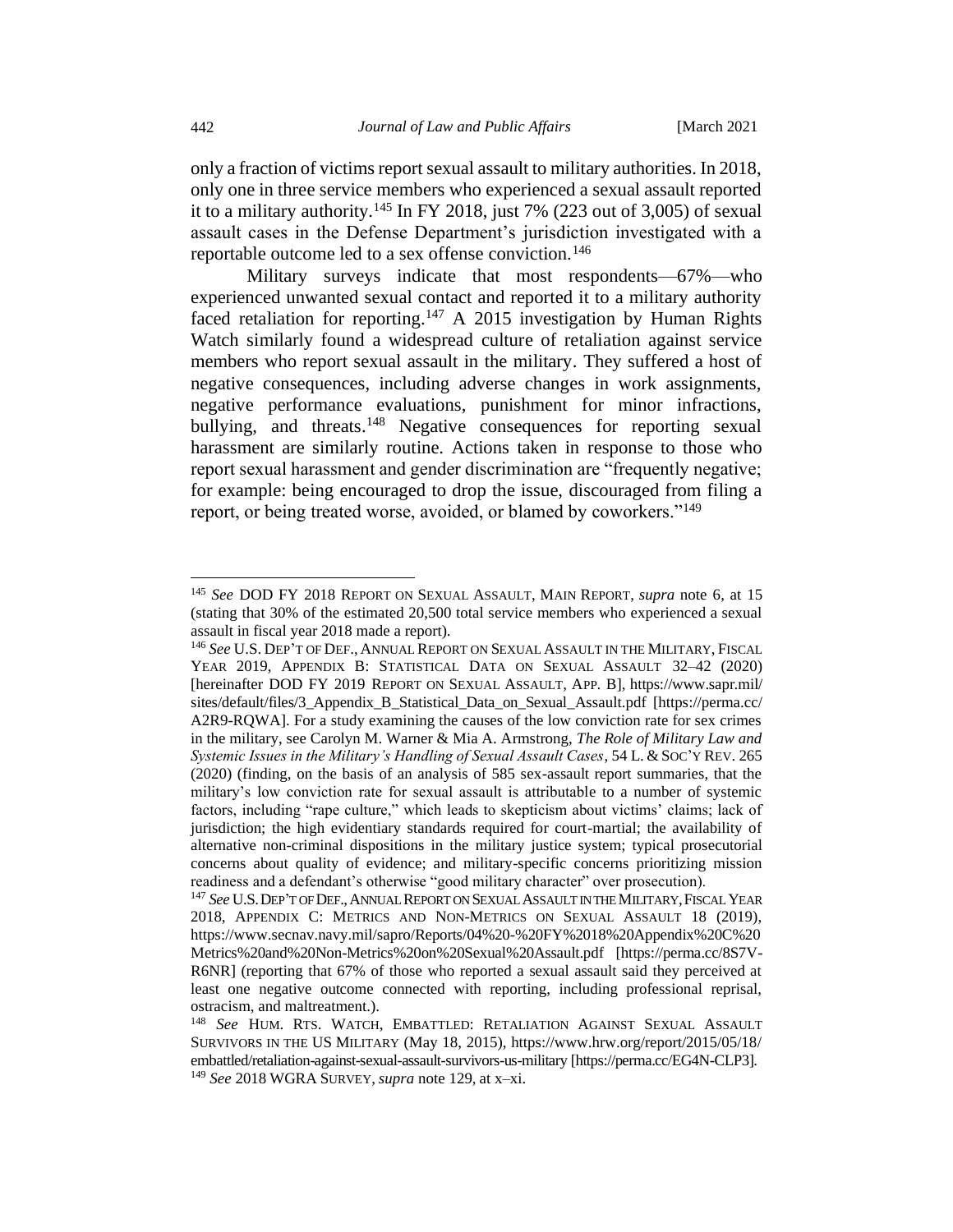Sexual misconduct is also an issue at the three military Service Academies (West Point, Air Force Academy, Naval Academy). The Service Academies are military colleges that produce officers and future leaders for each branch of the Armed Forces.<sup>150</sup> The Department of Defense *Annual Report on Sexual Harassment and Violence at the Service Academies, Academic Program Year 2017–2018* found a 50% increase in sexual assaults over the 2015–2016 school year, with 747 students reporting unwanted sexual contact during the year.<sup>151</sup> Fifty percent of women and 16% of men experienced sexual harassment.<sup>152</sup> These findings are especially troubling because the Academies are considered prestigious institutions, cultivating the military's future leaders. Women are relatively well represented at the Academies; about a third of all students are female.<sup>153</sup> If the institutions creating the future leaders of our Armed Forces are still struggling with sexual assault and harassment, it is a discouraging sign for the military writ large.

# <span id="page-30-0"></span>*B. The DOD's Response*

Responding to the worsening statistics on sexual misconduct from the *2018 Annual Report on Sexual Assault in the Military*, then-Acting Secretary of Defense Patrick Shanahan issued a memorandum to the top leadership of the Armed Forces titled "Actions to Address and Prevent Sexual Assault in the Military."<sup>154</sup> His message was urgent:

We must address how we are structured and how we resource efforts to combat this scourge. We must improve our culture to treat each other with dignity and respect and hold ourselves, and each other, more accountable. The essential elements that give rise to dignity and respect must be part of our daily repertoire of interactions. This is a call to action.<sup>155</sup>

<sup>&</sup>lt;sup>150</sup> U.S. DEP'T OF DEF., ANNUAL REPORT ON SEXUAL HARASSMENT AND VIOLENCE AT THE MILITARY SERVICE ACADEMIES: ACADEMIC PROGRAM YEAR 2017–2018, at 27 (2019) [hereinafter DOD 2018 SERVICE ACADEMY REPORT], https://evawintl.org/wp-con tent/uploads/APY17-18\_MSA\_Report\_FINAL.pdf [https://perma.cc/ZZ62-VWP4].

<sup>151</sup> *Id.* at 6; Patricia Kime, *Sexual Assaults Rise Nearly 50 Percent at Service Academies*, MILITARY.COM (Jan. 31, 2019), https://www.military.com/daily-news/2019/01/31/sexualassaults-rise-nearly-50-percent-service-academies.html [https://perma.cc/U2HV-ZBG7]. <sup>152</sup> DOD 2018 SERVICE ACADEMY REPORT, *supra* note 150, at 4, 6.

<sup>153</sup> *Id.* at 6.

<sup>154</sup> Memorandum from Sec'y of Def. to Sec'ys of Mil. Dep'ts, et al., subject: Actions to Address and Prevent Sexual Assault in the Military (May 1, 2019) [hereinafter Shanahan Memorandum], https://media.defense.gov/2019/May/02/2002126804/-1/-1/1/ACTIONS-TO-ADDRESS-AND-PREVENT-SEXUAL-ASSAULT-IN-THE-MILITARY.PDF [https://perma.cc/4HST-6HS2].

 $155$  *Id.* at 1.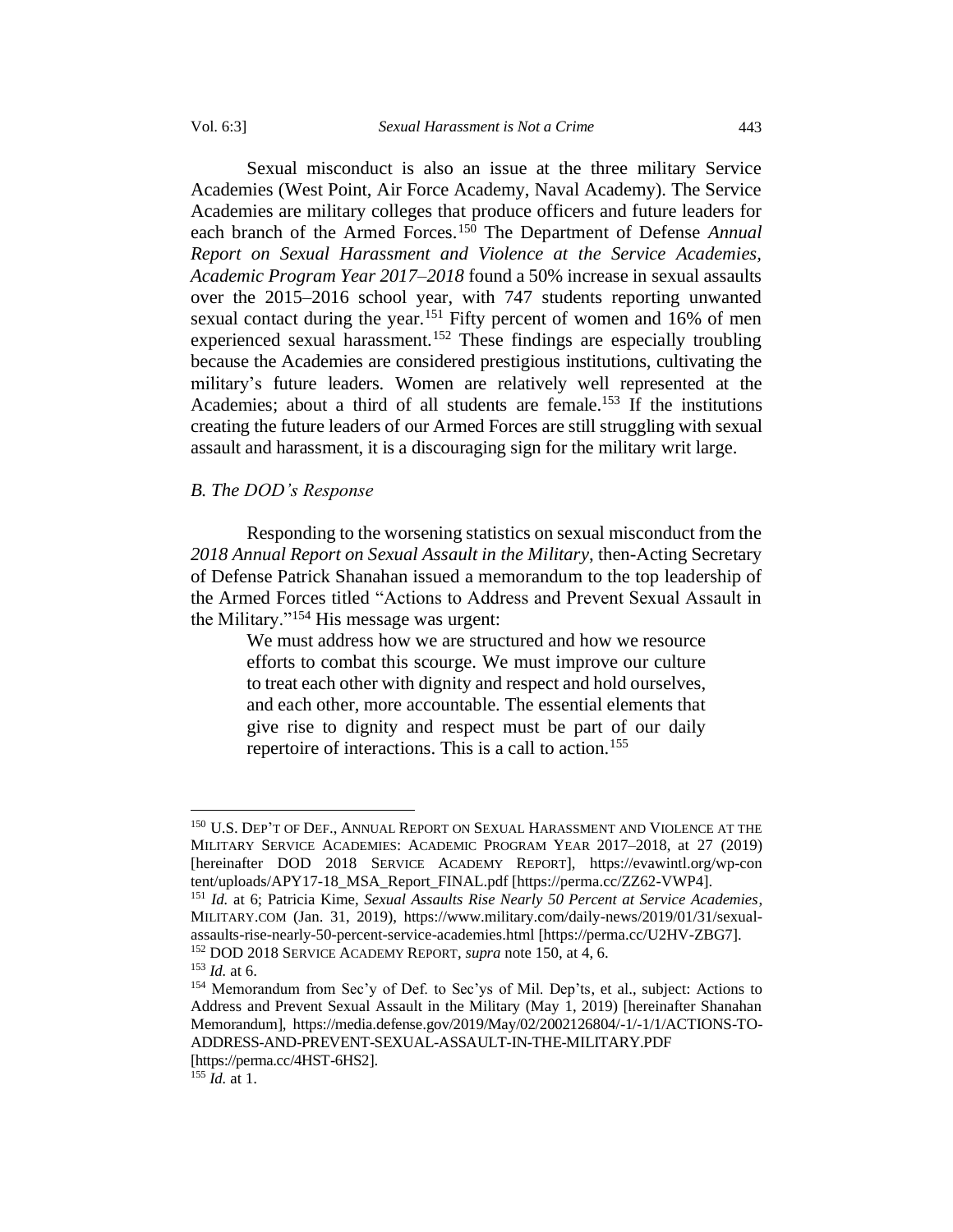The memorandum called for sweeping changes to how the military handles sexual assaults and included six directives.<sup>156</sup>

The first and arguably most significant directive was to adopt the DOD Sexual Assault Accountability and Investigation Task Force's (SAAITF) recommendation that the Joint Service Committee on Military Justice  $(JSC)^{157}$  should draft a proposal for a specific offense of sexual harassment to be added to the Manual for Courts-Martial.<sup>158</sup> This new article would make sexual harassment a criminal offense under military law, with its own distinct elements.<sup>159</sup> The second directive was to develop "climate assessment tools" designed to allow leaders to identify and address problems in their units.<sup>160</sup> The third directive was to launch a "Serial Offender (CATCH) Program," a program designed to identify repeat offenders.<sup>161</sup> The fourth directive was to develop measures to improve assessment of military recruit character; this was, essentially, a directive to screen out individuals with a history or propensity for sexual misconduct in the military's recruiting process.<sup>162</sup> The fifth directive called for the creation of a working group on training junior officers to address sexual harassment and sexual assault.<sup>163</sup> Finally, Shanahan directed the military to implement the 2019–2023 DOD Sexual Assault Prevention Plan of Action (PPOA).<sup>164</sup> The PPOA is a strategic plan to "guide the Department's prevention efforts at each echelon of the military environment."<sup>165</sup> Among other features, the Plan includes measures

<sup>156</sup> *Id.* at 1–3; *see also* Tom Vanden Brook, *Shanahan Calls for Reforms as Military Sexual Assaults Rise by 38%; Highest for Young Women*, USA TODAY (May 2, 2019, 12:15 AM), https://www.usatoday.com/story/news/politics/2019/05/02/military-sexual-assaults-climb-2016- 2018-pentagon-army-navy-marines-alcohol/3625405002/ [https://perma.cc/F8Z9-5Z9T].

<sup>&</sup>lt;sup>157</sup> The JSC is charged with keeping the Manual for Courts-Martial and Uniform Code of Military Justice current. *See* U.S. DEP'T OF DEF., INSTR. 5500.17, ROLE AND RESPONSIBILITIES OF THE JOINT SERVICE COMMITTEE ON MILITARY JUSTICE 1 (Feb. 21, 2018) (defining the roles, responsibilities, and procedures of the JSC in reviewing and proposing changes to the MCM); *see also* JOINT SERV. COMM. ON MIL. JUST., https://jsc. defense.gov [https://perma.cc/8H73-HSMM] (last visited Nov. 28, 2020) (describing the role and jurisdiction of the JSC).

<sup>158</sup> *See* Shanahan Memorandum, *supra* note 154, at 1; *see also* SAAITF REPORT, *supra* note 140, at 19.

<sup>159</sup> *Id.*; *see also infra* Section II.B.2.b.

<sup>160</sup> *See* Shanahan Memorandum, *supra* note 154, at 2.

<sup>161</sup> *Id.*; *see also infra* Section II.B.1.

<sup>162</sup> *See* Shanahan Memorandum, *supra* note 154, at 2*.*

 $163$  *Id.* at 2–3.

<sup>164</sup> *Id*. at 3.

<sup>165</sup> *United States Department of Defense Sexual Assault Prevention and Response: Prevention*, U.S. DEP'T OF DEF., https://www.sapr.mil/prevention [https://perma.cc/5ZLS-65V4] (last visited Nov. 28, 2020).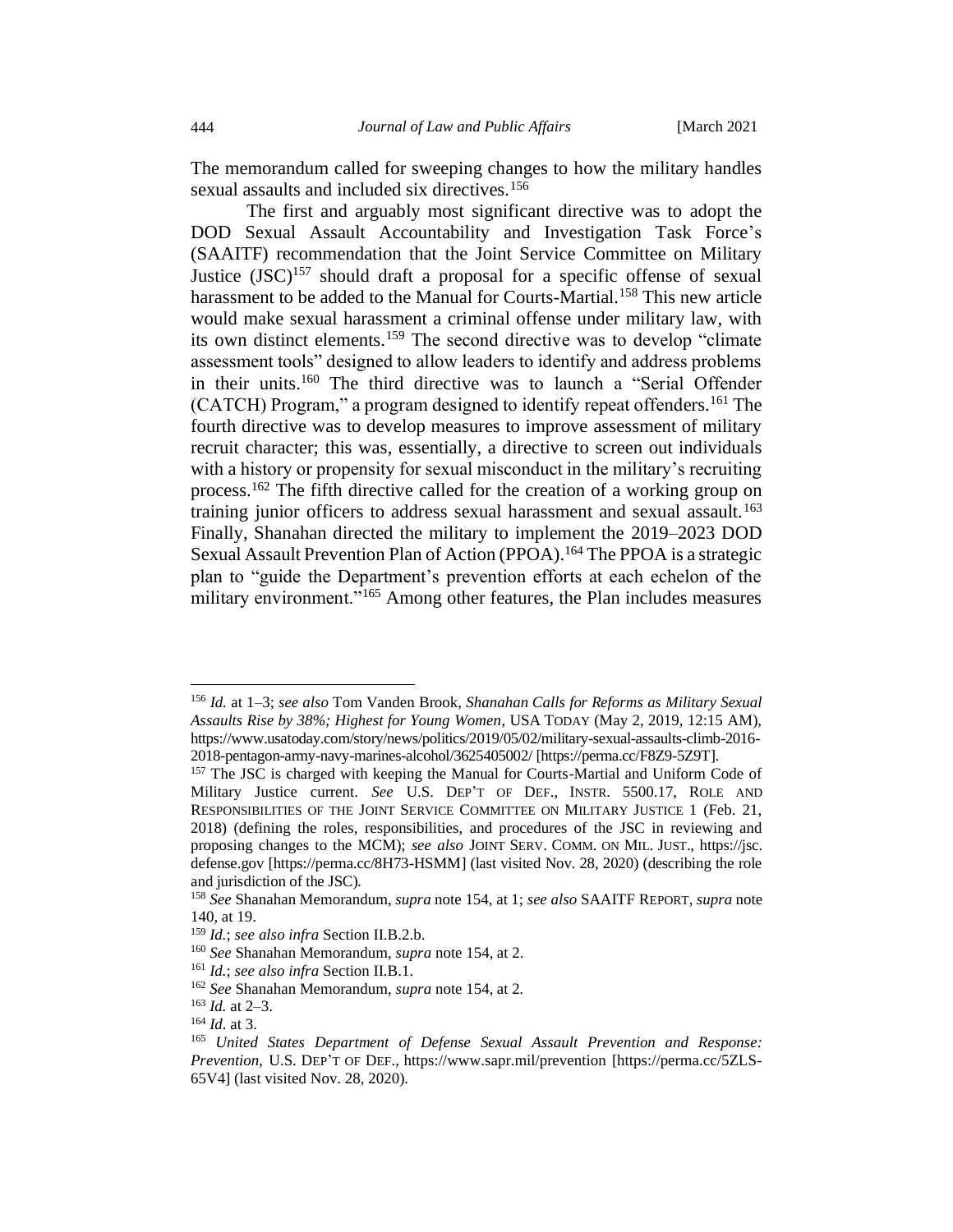to survey the magnitude of sexual misconduct in the military, identify risk factors, implement prevention activities, and continue evaluation.<sup>166</sup>

Although Shanahan's memo was no doubt part of a genuine effort to address sexual assault and harassment, most of the recommendations are not departures from what the military already does on a consistent basis. The Department of Defense already collects data on sexual misconduct and has a firm understanding of the scope of the problem.<sup>167</sup> Reassessment of sexual assault and harassment prevention trainings is nothing new. However, two of the suggested measures represent substantive departures from past military policy and deserve attention. These are implementing the CATCH repeat offender program and making sexual harassment a punitive offense under the UCMJ.

## 1. The CATCH program

<span id="page-32-0"></span>The Catch a Serial Offender (CATCH) Program, recently implemented in 2019, is a DOD-wide program designed to track individuals who are reported as "perpetrators" in "restricted" (i.e., anonymous, informal) reports of sexual misconduct. The CATCH program works a bit like a sexoffender registry. An individual submits the name or other identifying information of an alleged perpetrator to an online repository, which military criminal investigators use to check against other restricted reports to see if there is a match.<sup>168</sup> If there is a match, CATCH program representatives will contact the victim and let them know.<sup>169</sup> With this knowledge, the victim has one of two options. They can take formal action against the alleged perpetrator by filing an "unrestricted" report disclosing the victim's and alleged perpetrator's identities and involving the respective chains of command. In the alternative, they can choose to do nothing, in which case they will be contacted again if the alleged perpetrator's name comes up in another report within ten years.<sup>170</sup> If that notification is subsequently made, a

<sup>166</sup> OFF. OF THE UNDER SEC'Y OF DEF. FOR PERSONNEL & READINESS, U.S. DEP'T OF DEF., PREVENTION PLAN OF ACTION 2019–2023, at 5–7 (2019), https://www.sapr.mil/sites/default/ files/PPoA%20Final.pdf [https://perma.cc/3EJ7-TZHG].

<sup>167</sup> *See* discussion *supra* Section II.A.

<sup>168</sup> C. Todd Lopez, *New DOD Program Leaves Sexual Predators Nowhere to Hide*, DEFENSE.GOV (Aug. 5, 2019), https://www.defense.gov/Explore/News/Article/Article/1926005/ new-dod-program-leaves-sexual-predators-nowhere-to-hide/ [https://perma.cc/3AYK-XY7Y]. <sup>169</sup> *Id.*

<sup>170</sup> *Catch a Serial Offender (CATCH) Program,* U.S. DEP'T OF DEF. SEXUAL ASSAULT PREVENTION & RESPONSE [hereinafter *DOD CATCH Program*], https://www.sapr.mil/catch [https://perma.cc/FJT6-VFCU] (last visited Nov. 28, 2020). For a victim information flyer summarizing the program, see SEXUAL ASSAULT PREVENTION AND RESPONSE OFFICE, U.S. DEP'T OF DEF., CATCH A SERIAL OFFENDER (CATCH) PROGRAM VICTIM INFO SHEET,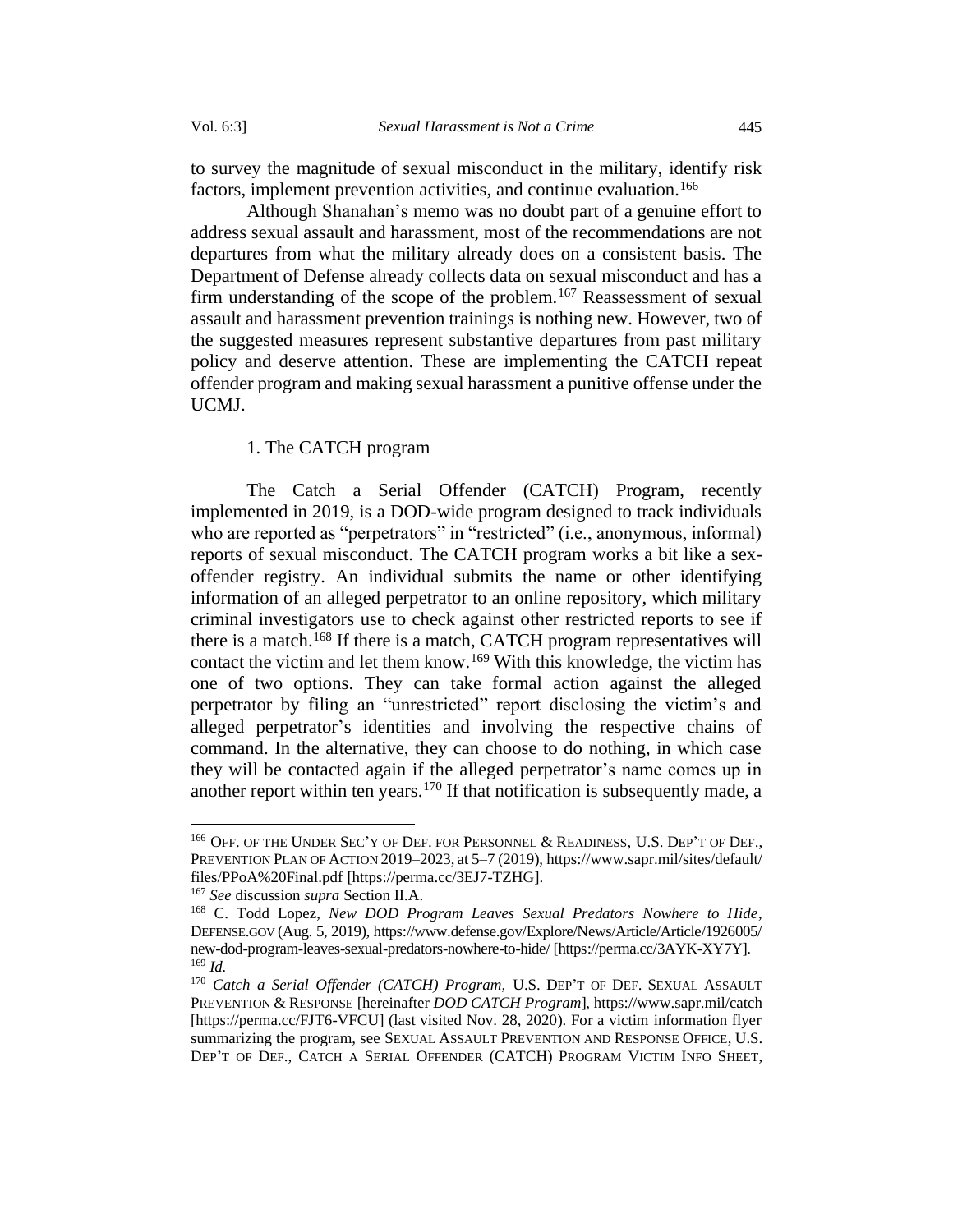CATCH Program representative or a sexual assault response coordinator contacts the victim to let them know. Victims can then use the new information to decide whether they want to convert their restricted report to an "unrestricted" report, which will allow a criminal investigation into the assault allegations to go forward.<sup>171</sup>

#### 2. Criminalizing sexual harassment

<span id="page-33-0"></span>A second significant recommendation made by Secretary of Defense Shanahan in his memo to the Armed Forces was that a punitive article directly criminalizing sexual harassment should be added to the UCMJ.<sup>172</sup> To understand the significance of this recommendation, one must first understand that Title VII of the Civil Rights Act of 1964 does not apply to uniformed members of the Armed Forces. Congress extended Title VII protections to federal employees, including "personnel actions affecting employees or applicants for employment . . . in military departments" in 1972.<sup>173</sup> However, civilian case law has firmly established that the term "military" in this sentence only refers to civilian employees working for the military branches; Title VII does not protect uniformed military personnel. 174 This interpretation is based both on courts' statutory construction of Title

https://www.sapr.mil/sites/default/files/public/images/icons/SAPRO\_Catch\_A\_Serial\_Offe nder\_Program\_%28CATCH%29\_Slick\_Sheet\_Rd06.pdf [https://perma.cc/FD8R-BVBX] [hereinafter CATCH VICTIM INFO SHEET].

<sup>171</sup> *See* Lopez, *supra* note 168 (illustrating a victim's options in the CATCH program with a flow chart).

<sup>172</sup> *See* Shanahan Memorandum, *supra* note 154, at 1.

<sup>173</sup> Equal Employment Opportunity Act of 1972, Pub. L. No. 92-261, § 11, 86 Stat. 103, 111 (codified at 42 U.S.C. § 2000e-16).

<sup>174</sup> *See*, *e.g.*, Jackson v. Modly, 949 F.3d 763, 775 (D.C. Cir. 2020); Overton v. N.Y. State Div. of Mil. & Naval Affs., 373 F.3d 83, 89 (2d Cir. 2004); Brown v. United States, 227 F.3d 295, 299 (5th Cir. 2000); Coffman v. Michigan, 120 F.3d 57, 59 (6th Cir. 1997); Corey v. United States, No. 96-6409, 1997 WL 474521, at \*2 (10th Cir. Aug. 20, 1997); Randall v. United States, 95 F.3d 339, 343 (4th Cir. 1996); Stinson v. Hornsby, 821 F.2d 1537, 1541 (11th Cir. 1987); Roper v. Dep't of Army, 832 F.2d 247, 248 (2d Cir. 1987); Salazar v. Heckler, 787 F.2d 527, 530 (10th Cir. 1986); Gonzalez v. Dep't of Army, 718 F.2d 926, 928– 29 (9th Cir. 1983); Taylor v. Jones, 653 F.2d 1193, 1200 (8th Cir. 1981); Johnson v. Alexander, 572 F.2d 1219, 1224 (8th Cir. 1978). The Supreme Court has repeatedly denied review of the issue. *See* Jackson v. Modly, 949 F.3d 763 (D.C. Cir. 2020), *cert. denied sub nom.* Jackson v. Braithwaite, No. 20-19, 2020 WL 6829074 (U.S. Nov. 23, 2020); Stinson v. Hornsby, 821 F.2d 1537 (11th Cir. 1987), *cert. denied*, 488 U.S. 959 (1988); Johnson v. Alexander, 572 F.2d 1219 (8th Cir. 1978), *cert. denied*, 439 U.S 986 (1978). For critiques of this doctrine, see Mary C. Griffin, Note, *Making the Army Safe for Diversity: A Title VII Remedy for Discrimination in the Military*, 96 YALE L.J. 2082 (1987); Westergard, *supra* note [40.](#page-11-0)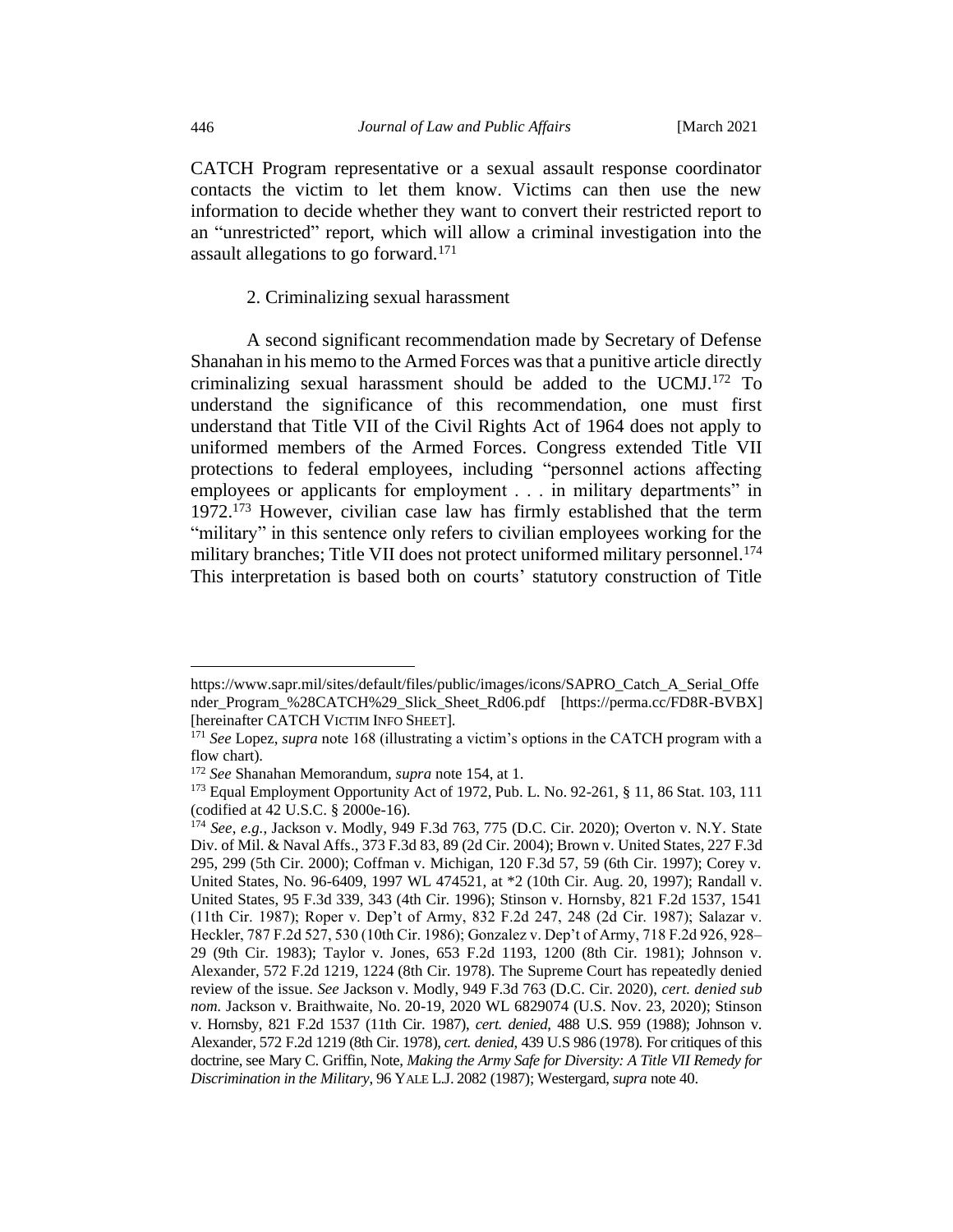VII<sup>175</sup> and the policy justification that extending Title VII to uniformed service members would interfere with military leaders' ability to maintain good order and discipline within their units.<sup>176</sup>

There is also an almost complete bar on service members' ability to bring tort or other claims for damages against the United States government for injuries related to military service. This principle is known as the *Feres* doctrine, established in a 1950 Supreme Court case *Feres v. United States*. 177 The doctrine first barred claims under the Federal Tort Claims Act<sup>178</sup> but federal courts subsequently extended it to preclude damage actions for violations of service members' constitutional rights.<sup>179</sup> Like the categorical exclusion of employment discrimination in the military from judicial review under Title VII, the *Feres* doctrine rests on the notion that allowing suits for damages for injuries sustained in military service would degrade the military's ability to maintain order and discipline.<sup>180</sup> Indeed courts have

<sup>&</sup>lt;sup>175</sup> Specifically, courts have reasoned that the terms "Armed Forces" and "Military Departments" are defined individually and differently in the definitions section of Title 10 of the U.S. Code, outlining the role of the Armed Forces, and that Congress referenced Title 10 (at least indirectly) in the Title VII provision delineating employees subject to Title VII's coverage. *See*, *e.g.*, *Gonzalez*, 718 F.2d at 928 (explaining that the different definitions for "armed forces" and "military departments" indicate that Congress intended there to be a distinction between the two terms, "the former consisting of civilian employees the latter of uniformed military personnel").

<sup>176</sup> *See* Westergard, *supra* note 40, at 227–28.

<sup>177</sup> Feres v. United States, 340 U.S. 135, 146 (1950).

<sup>178</sup> 28 U.S.C. §§ 1346(b), 2671–2680. The FTCA allows specific types of lawsuits against the federal government and federal employees who have acted within the scope of employment while causing injuries.

<sup>179</sup> *See* Chappell v. Wallace, 462 U.S. 296, 304–05 (1983) (barring claims for constitutional torts for uniformed service members). In *Chappell*, five sailors alleged that seven of their superior officers had discriminated against them because of their race. *Id.* at 297.

<sup>180</sup> United States v. Brown, 348 U.S. 110, 112 (1954) ("*Feres* seems best explained by the 'peculiar and special relationship of the soldier to his superiors, [and] the effects the maintenance of such suits on discipline . . . .'''). The Court also reasoned that existing statutory disability and death benefits for members of the military "compare extremely favorably" with those provided by workers' compensation statutes, justifying displacement of tort damages. *Feres*, 340 U.S. at 159. The Supreme Court has subsequently upheld *Feres*  in a number of contexts. *See* Chappell, 462 U.S. at 305 (unanimously holding that no cause of action exists under the Constitution for tort suits by service members against other service members); United States v. Shearer, 473 U.S. 52, 59 (1985) (expanding the *Feres* doctrine to encompass a tort claim arising from the murder of an off-duty service member off-base by another service member, even though the situation did not meet the traditional "incident to service" test); United States v. Johnson, 481 U.S. 681, 692 (1987) (holding that the *Feres* doctrine barred a tort suit by members of the Coast Guard injured in a helicopter crash during a rescue mission although the tortfeasor, an FAA air traffic controller, was not a member of the military). *But see* Brown, 348 U.S. at 113 (holding that *Feres* does not bar claims of veterans after they have left military service). *Feres* has been subjected to sustained criticism.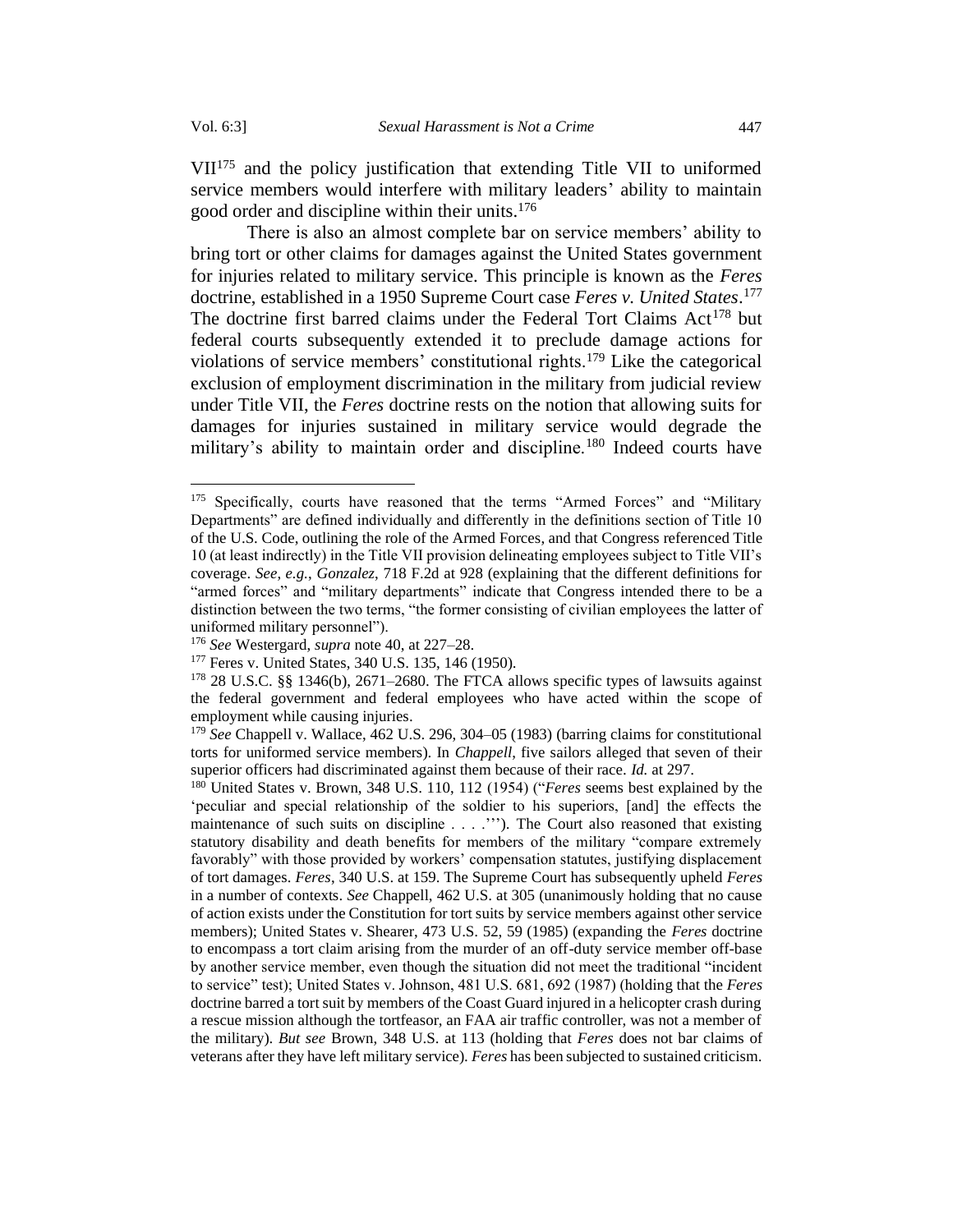cross-referenced these exceptions and, in doing so, broadly protected the military from the reach of civil law.<sup>181</sup>

In sum, the legal claims civilian employees commonly use to address sexual harassment in the workplace are largely unavailable to uniformed service members. What is left is largely a matter of disciplining the perpetrator rather than compensating the victim.<sup>182</sup> Because of the unavailability of civil remedies for sexual harassment in the military workplace, when military leaders, the Department of Defense, and Congress have sought to demonstrate a level of seriousness about sexual misconduct in the military, the tendency has been to lean toward more serious criminal punishments like courts-martial.<sup>183</sup> To understand why adding a punitive article for sexual harassment to the UCMJ is a significant—and potentially problematic—recommendation, a brief explanation of military law is required.

#### **a. The military justice system**

<span id="page-35-0"></span>The military justice system is separate from the civilian legal system. It derives its authority from the UCMJ, a statute enacted by Congress.<sup>184</sup>

*See* Westergard, *supra* note 40, at 245 (documenting historical trends that contradict the policy considerations behind the *Feres* doctrine); *see also* discussion Section III.C. *infra*.

<sup>181</sup> *See*, *e.g.*, Johnson v. Alexander, 572 F.2d 1219, 1223–24 (8th Cir. 1978) (reasoning that the *Feres* doctrine's concern about military discipline justifies barring Title VII claims in the military). <sup>182</sup> *See* Westergard, *supra* note 40, at 231 (arguing that because neither the UCMJ nor Department of Defense Equal Opportunity (EO) Program provides damages to service members who suffer discrimination, there is little incentive for service members to report given the risk of retaliation).

<sup>183</sup> *See* Greg Rustico, Note, *Overcoming Overcorrection: Towards Holistic Military Sexual Assault Reform*, 102 VA. L. REV. 2027, 2050–51 (2016) (citing various statements of highranking officials, including President Obama, pushing for court-martial convictions for sexual assault).

<sup>184</sup> The Uniform Code of Military Justice is codified at 10 U.S.C. §§ 801–946*.* The United States Constitution authorizes Congress to create a system of military justice. *See* U.S. CONST. art. I, § 8 (giving Congress authority to raise and support armies, provide and maintain a navy, and providing for organizing, disciplining and regulating them); *see also* Dana Michael Hollywood, *Creating a True Army of One: Four Proposals to Combat Sexual Harassment in Today's Army*, 30 HARV. J.L. & GENDER 151, 176 (2007) (discussing the historical justification for the maintenance of a separate legal system for military personnel); 1 DAVID A. SCHLUETER, MILITARY CRIMINAL JUSTICE: PRACTICE AND PROCEDURE § 1-6, Lexis (database updated Sept. 2020) (providing a history of the U.S. military justice system). Traditionally, military commanders had inherent authority to discipline or punish their troops, and this has been incorporated into the UCMJ with respect to nonjudicial punishment. *See* U.S. DEP'T OF DEF., MANUAL FOR COURTS-MARTIAL, UNITED STATES, at I-1 (2019 ed.) [hereinafter MCM], https://jsc.defense.gov/Portals/99/Documents/2019%20MCM%20(Final)% 20(20190108).pdf?ver=2019-01-11-115724-610 [https://perma.cc/T22E-F9RZ] ("Military law consists of the statutes governing the military establishment and regulations issued thereunder, the constitutional powers of the President and regulations issued thereunder, and the inherent authority of military commanders.").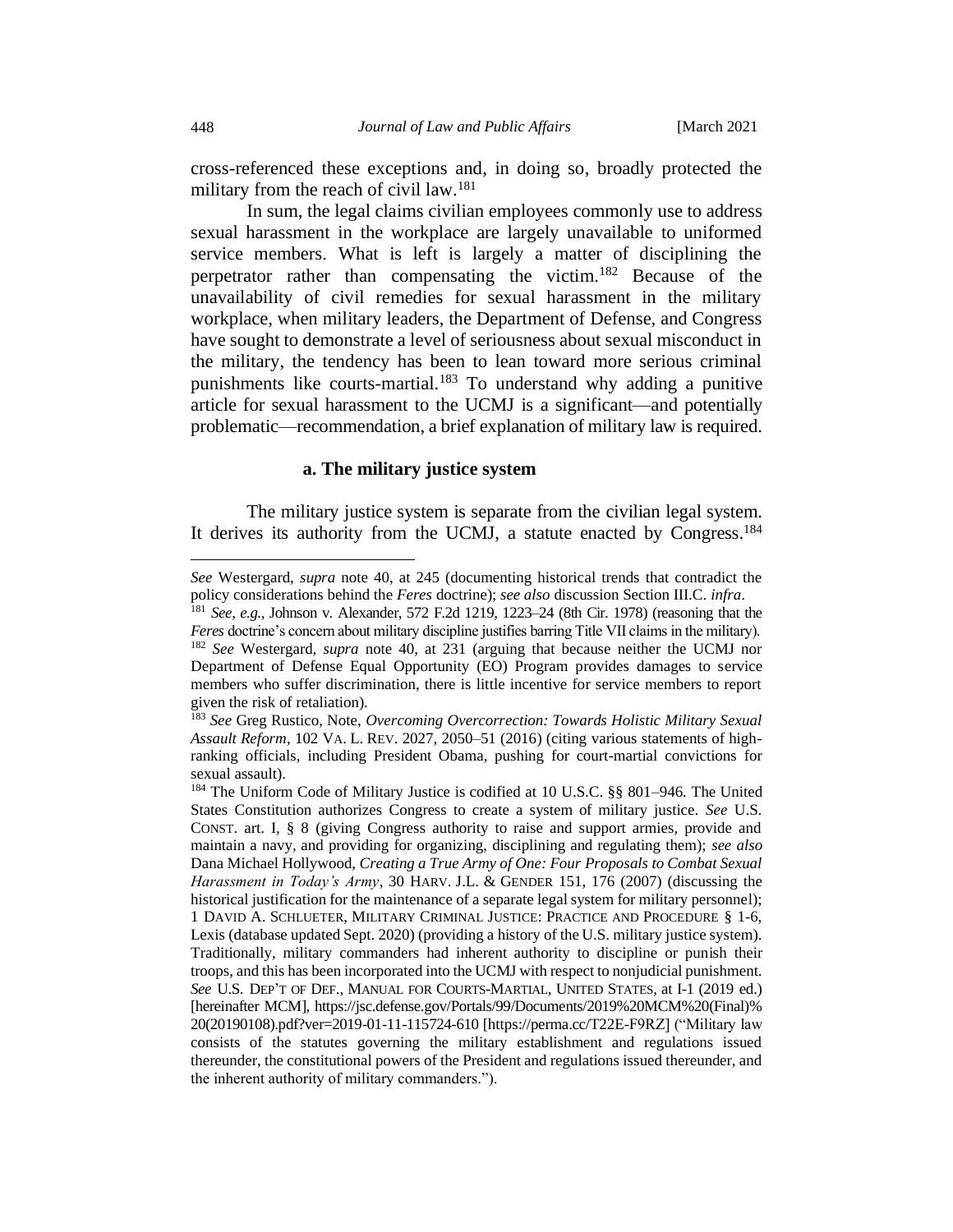Military courts interpret and enforce it.<sup>185</sup> The original American Code of Military Justice predates the U.S. Constitution.<sup>186</sup> The UCMJ took on its current form after World War II, a conflict in which roughly two million service members were court-martialed.<sup>187</sup> As Commander in Chief, the President implements the UCMJ by executive order in a document called The Manual for Courts-Martial.<sup>188</sup> It contains the Rules for Courts-Martial, Military Rules of Evidence, Punitive Articles, and Nonjudicial Punishment Procedures.<sup>189</sup>

The UCMJ is unique because it serves not only as a system of justice to address offenses, but as a tool for military commanders to maintain order and discipline within a unit. As such, unit commanders have broad responsibility and discretion for deciding whether or not to discipline or charge soldiers in their units. Consequently, unit commanders play a critical role in military law. These are primarily company level officers, who are junior officers with roughly five to ten years of service.<sup>190</sup> Depending on the branch of service and occupation, a company commander could be

<sup>185</sup> *See* Ortiz v. United States, 138 S.Ct. 2165, 2170 (2018) ("In the exercise of its authority over the armed forces, Congress has long provided for specialized military courts to adjudicate charges against service members.").

<sup>186</sup> *See* Stephen I. Vladeck, *Military Courts and Article III*, 103 GEO. L.J. 933, 939 (2015) ("In 1775, the Second Continental Congress codified the first American Articles of War, which, among other things, provided for courts-martial for certain prescribed offenses. The 1775 Articles were reaffirmed (as amended) in 1776 and 1786.").

<sup>187</sup> *See* SCHLUETER, *supra* note 184, § 1-6(E). Prior to and during World War II, each branch of the military had its own code of justice. Under the leadership of Professor Edmund M. Morgan, Jr., Congress enacted a uniform code with the Military Justice Act of 1950. *Id.* There have been updates to the UCMJ over the years, with the latest significant updates occurring in 2016 as part of the National Defense Authorization Act for Fiscal Year 2017. *See Military Justice Act of 2016: Overview*, OFF. OF THE JUDGE ADVOC. GEN., (Jan. 10, 2019), https://www.army.mil/standto/archive/2019/01/10/ [https://perma.cc/R2GW-AYSX] (summarizing major 2016 changes to the military justice code).

<sup>188</sup> Exec. Order No. 13825, 83 Fed. Reg. 9889 (Mar. 1, 2018).

<sup>189</sup> MCM, *supra* note 184, at i–xlii. The Rules for Courts-Martial are analogous to the Federal Rules of Criminal Procedure; Military Rules of Evidence are analogous to the Federal Rules of Evidence.

<sup>190</sup> *See* Stew Smith, *Military Commissioned Officer Promotions*, THE BALANCE CAREERS (July 17, 2019), https://www.thebalancecareers.com/military-commissioned-officer-promo tions-4055887 [https://perma.cc/7XW8-7VEN] (noting that promotion to the rank of Captain in all of the services typically takes four years and that nearly 100% qualify); *see also*  KIMBERLY JACKSON, KATHERINE L. KIDDER, SEAN MANN, WILLIAM H. WAGGY II, NATASHA LANDER, S. REBECCA ZIMMERMAN, RAND CORP., RAISING THE FLAG: IMPLICATIONS OF U.S. MILITARY APPROACHES TO GENERAL AND FLAG OFFICER DEVELOPMENT 53–55, 55 fig.4.2 (2020), https://www.rand.org/pubs/research\_reports/ RR4347.html [https://perma.cc/3HAS-VETR] (reporting that from 2008 to 2018, the average years in service of rising Army officers in grade O-3/Captain was three years and O-4/Major was eleven years, respectively); U.S. DEP'T OF ARMY, REG. 600-8-29, OFFICER PROMOTIONS para. 2-7, at 7–8 (Sept. 9, 2020) (defining time in grade required for promotion to captain).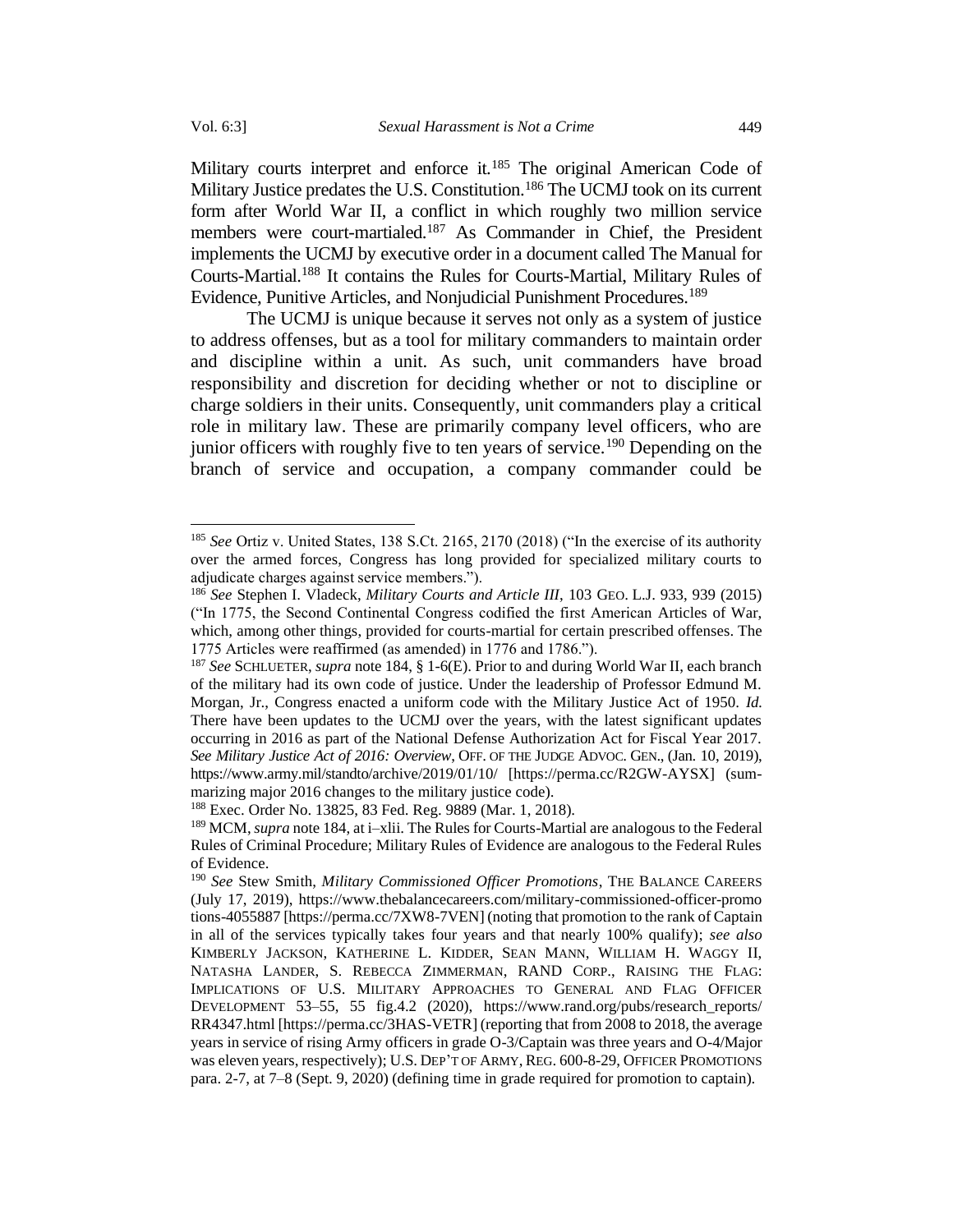responsible for 80 to 200 soldiers and 4 to 5 subordinate officers.<sup>191</sup> Unit commanders "lead military organizations and are primarily responsible for ensuring mission readiness, to include maintaining good order and discipline within military units."<sup>192</sup> They have the primary responsibility of leading their unit and setting mission priorities, but they also manage personnel administratively and have broad discretion to discipline troops, including bringing criminal charges under military law.<sup>193</sup> In a sense, unit commanders are workplace supervisors, HR managers, and prosecutors all in one.<sup>194</sup>

When a soldier is suspected of misconduct, their unit commander has three broad options to address the issue.<sup>195</sup> The first is to take "administrative" action," which is the first measure a commander typically will turn to when addressing minor offenses.<sup>196</sup> Administrative action may include oral or written counseling, admonition, reprimands, training, withholding of privileges, or a combination of these measures.<sup>197</sup> Some of these measures may be more or less formal, and administrative actions are technically considered "corrective" actions rather than punishment.<sup>198</sup> However, some

<sup>191</sup> *See, e.g.*, *Military Units*, U.S. DEP'T OF DEF., https://www.defense.gov/Experience/ Military-Units/Army/#army [https://perma.cc/DQR4-LAKK] (last visited Dec. 10, 2020) (noting that a typical Army Company is commanded by a Captain and comprised of 3 to 4 platoons of up to 200 personnel).

<sup>&</sup>lt;sup>192</sup> ROLE OF THE COMMANDER SUBCOMMITTEE, U.S. DEP'T OF DEF., REPORT OF THE ROLE OF THE COMMANDER SUBCOMMITTEE TO THE RESPONSE SYSTEMS TO ADULT SEXUAL ASSAULT CRIMES PANEL 2 (2014) [hereinafter ROLE OF THE COMMANDER SUBCOMMITTEE REPORT], https://responsesystemspanel.whs.mil/public/docs/Reports/02\_RoC/ROC\_Report\_Final.pdf [https://perma.cc/SHJ9-RC9G]. This subcommittee was created by the Secretary of Defense on Sept. 23, 2012 as directed by Section 576(d)(1) of the National Defense Authorization Act for Fiscal Year 2013.

<sup>193</sup> *See* U.S. ARMY, CRIMINAL LAW DESK BOOK: PRACTICING MILITARY JUSTICE 1–2 (2018) ("Commanders have a wide variety of options available to them to deal with disciplinary problems. These options include administrative actions ranging from an informal counseling . . . to punitive options such as punishment under Article 15, UCMJ, and trial by court-martial."). <sup>194</sup> *See id*. ("Prosecutorial discretion lies with the commander and not the judge advocate, a concept unfamiliar to civilian practitioners who are more accustomed to prosecutorial

discretion being entrusted to a prosecuting attorney.").

<sup>&</sup>lt;sup>195</sup> However, commanders have wide latitude not to take any action if they deem it unnecessary. *See* MCM, *supra* note 184, at II-28 (R.C.M. 306(c)(1)) ("A commander may decide to take no action on an offense. If charges have been preferred, they may be dismissed.").

<sup>196</sup> *See id.* (R.C.M 306(c)(2)) ("Administrative actions include corrective measures such as counseling, admonition, reprimand, exhortation, disapproval, criticism, censure, reproach, rebuke, extra military instruction, or the administrative withholding of privileges, or any combination of the above.").

<sup>197</sup> *Id.*

<sup>&</sup>lt;sup>198</sup> The Manual for Courts-Martial states that administrative actions are "corrective measures that promote efficiency and good order and discipline" and "are not punishment." *Id.* at V-2  $($ [ $\vert$  1.g.), II-28 (R.C.M. 306(c)(2)). However, some administrative measures such as letters of reprimand have been criticized as actually being *de facto* punishment in practice without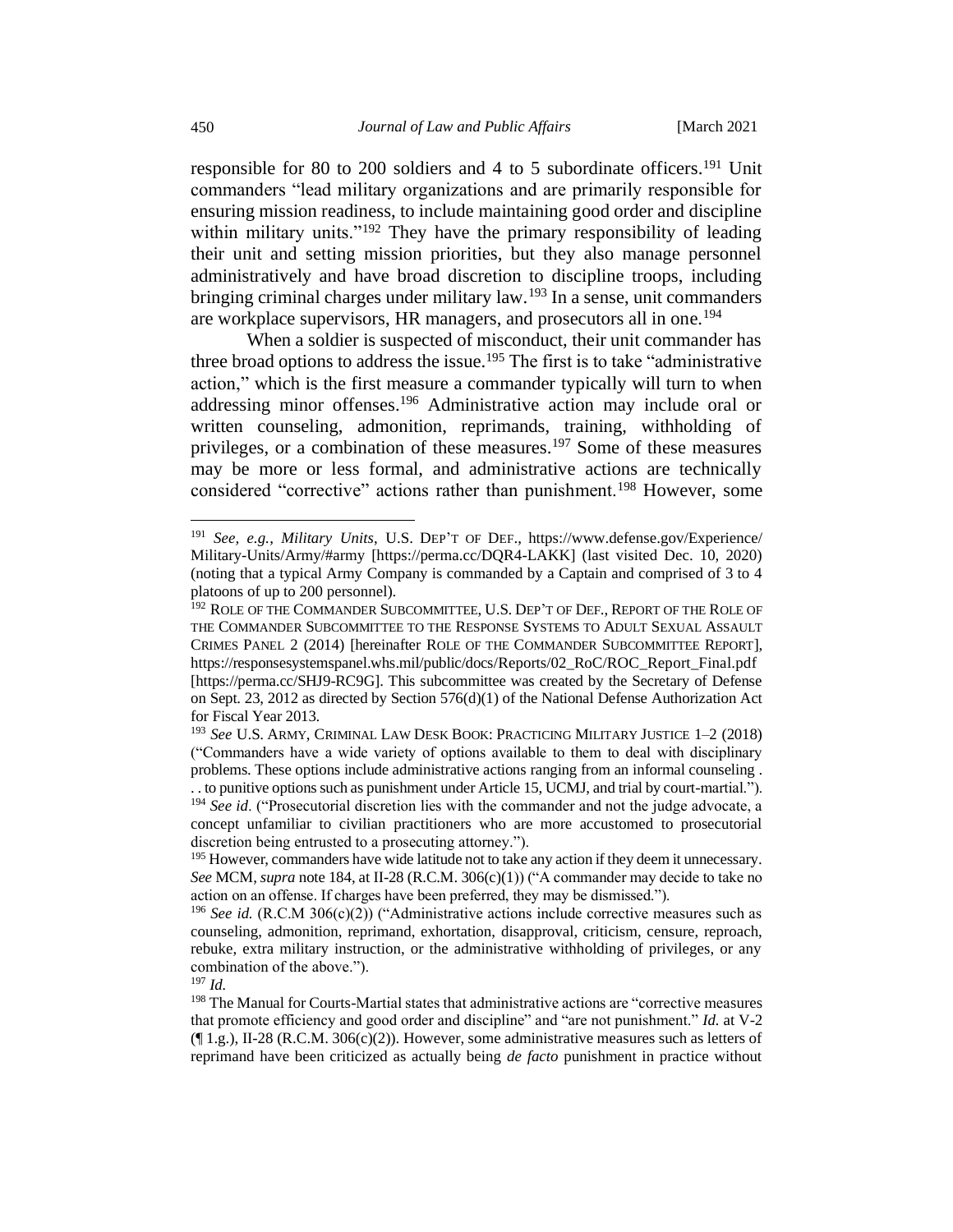administrative actions can have serious consequences for a service member's career progression by creating a permanent stain on their personnel file.<sup>199</sup> Commanders can also initiate "administrative separation" proceedings, which can result in a service member's removal from the military.<sup>200</sup> Commanders have broad discretion to take corrective actions,<sup>201</sup> even for more serious administrative actions like a formal written reprimand placed in a soldier's personnel record.<sup>202</sup> Such written reprimands must only meet federal records standards,<sup>203</sup> be "true and just,"<sup>204</sup> and supported by a preponderance of the evidence.<sup>205</sup> Soldiers can apply to restrict access to unfavorable records if they can show rehabilitation and the support of their commanding officer, 206

significant due process protections, and even Congress states that "punitive administrative action" can result following sex-related offenses. *See* Captain Mark E. Bojan, *Bad Paper: Reforming the Army Reprimand Process*, 224 MIL. L. REV. 1150, 1154 (2016) (citing National Defense Authorization Act for Fiscal Year 2014, Pub. L. No. 113-66 § 1745, 127 Stat. 672 (2013)).

<sup>199</sup> *See, e.g.*, U.S. DEP'T OF ARMY, REG. 600-37, UNFAVORABLE INFORMATION paras. 3-4(a)– (b), at 4 (Apr. 10, 2018) [hereinafter ARMY REG. 600-37] (authorizing a General Officer Order of Reprimand); *see also* Bojan, *supra* note 198, at 1170 ("[T]here is a widely-held belief—by judge advocates who advise commanders, by soldiers generally, and by civilians—that an OMPF-filed reprimand is a 'career-killer.'").

<sup>200</sup> *See* Bojan*, supra* note 198, at 1180–81 ("The consequences of administrative separation are severe, and may include loss of benefits, reduction in grade, and a characterization of discharge of other than honorable (OTH) upon discharge or separation.") *.*

<sup>201</sup> *See* MCM, *supra* note 184, at II-28 (R.C.M. 306(c)(2)).

<sup>202</sup> *See, e.g.*, ARMY REG. 600-37,*supra* note 199, para. 2–5(a), at 2 (authorizing commanders to "take appropriate action(s)... concerning members of their commands" with reference to unfavorable information placed in a soldier's personnel record).

<sup>203</sup> *Id.* at 3–2(c) (providing that the unfavorable information "must meet [federal records standards] of accuracy, relevance, timeliness, and completeness.").

<sup>&</sup>lt;sup>204</sup> *Id.* at  $6-3(a)(4)$  (providing that soldiers who believe the unfavorable information filed in their personnel record is "untrue or unjust" may submit an appeal requesting the removal of the information and that such appeals must be supported by "clear and convincing evidence")*.*

<sup>&</sup>lt;sup>205</sup> *Id.* at  $6-3(b)(1)(a)$  (providing that unfavorable information referred to a soldier's personnel record is investigated and evaluated by a review board (the Department of the Army Suitability Evaluation Board (DASEB)), which determines if there is "credible evidence to support a finding, by preponderance of the evidence, that the unfavorable information is valid"). The DASEB can close a case if it determines that the information is already adequately reflected in the soldier's personnel file or is not of such a serious nature or type that it should be filed in the record. *Id.* at  $6-3(c)(2)(a)-(c)$ . It can also decide that the unfavorable information is of such a serious nature that it should be made a part of the soldier's record. *Id.* at 6–3(b)(1)(b). In making its determination, the DASEB "will consider serious individual incidents, as well as a pattern of lesser incidents, that may reflect unfavorably on the Soldier's character, integrity, trustworthiness, or reliability." *Id.*

 $206$  For example, in the Army, a soldier who believes the unfavorable information in their personnel record has "served [its] intended purpose[]" may request that the unfavorable information be transferred to the "restricted" portion of their personnel file. *Id.* at 6–3(a)(5).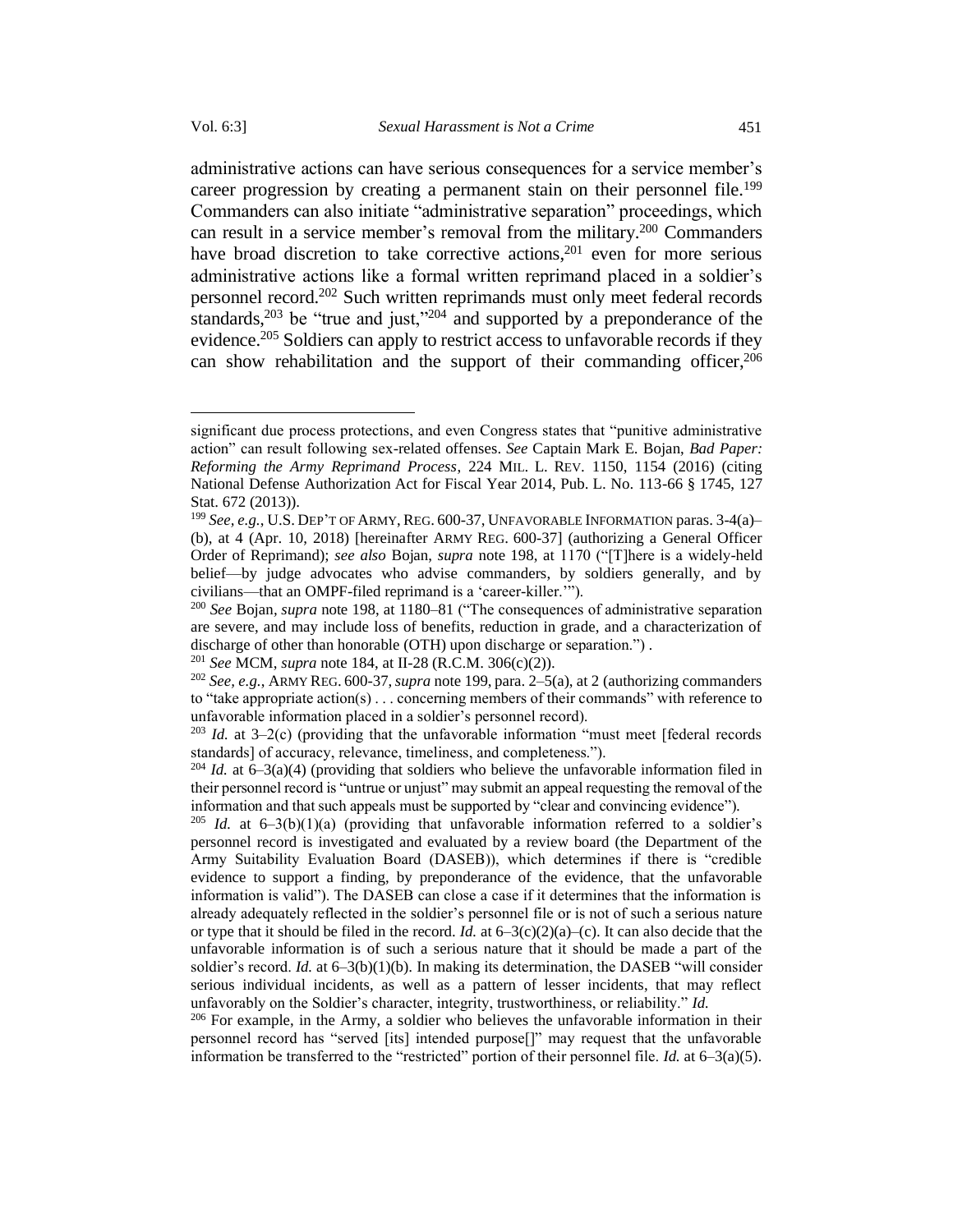although in practice this remedy is rare.<sup>207</sup>

The next form of action a commander can take is "nonjudicial punishment" under Article 15 of the UCMJ. Colloquially referred to as an "Article 15" or "NJP," this is a form of punishment typically used for minor offenses under military law, somewhat analogous to misdemeanor offenses in civilian criminal law. <sup>208</sup> This is considered a punitive rather than corrective measure, but the punishment is "nonjudicial" because the soldier will not be facing court-martial, and punishment under Article 15 does not result in a federal criminal conviction.<sup>209</sup> The Manual for Courts-Martial states that nonjudicial punishment under Article 15 is meant to act as a disciplinary measure when administrative corrections are inadequate but a commander wishes to "promote<sup>[]</sup> positive behavior changes . . . without the stigma of a court-martial conviction."<sup>210</sup> This gives a commander the ability to punish soldiers for minor offenses without the more time-consuming and (careerkilling) process of a court-martial.<sup>211</sup> Interestingly, Article 15 of the UCMJ does not proscribe a particular burden of proof; rather, different branches of the military have set their own standards as a matter of policy.<sup>212</sup> For example, the Navy uses a preponderance standard for Article 15 punishments, whereas the Army and Air Force use a "beyond a reasonable doubt" standard as in

Among other requirements, the soldier's chain of command at the time of the imposition of the reprimand must support the record(s)' transfer. *Id.* at  $7-2(e)(3)$ . Such transfers are made upon a finding of substantial evidence that the purpose of the document has been served and transfer is in the "best interest of the Army." *Id.* at 7–2(d)(1)(b)–(c). Once transferred, restricted records will "not normally serve as the sole basis for promotion" decisions. *Id.* at  $7-2(d)(3)(e)$ .

<sup>207</sup> *See* Bojan, *supra* note 198, at 1175–76 (noting that appeals are limited to soldiers grade E-6 and above, and stating that appeal standards are "exceedingly high," with remedies beyond appeal to the DASEB being even more "rarified").

<sup>&</sup>lt;sup>208</sup> What constitutes a "minor offense" is, again, up the commander's discretion, but they are typically offenses under a punitive Article (Articles 77–134) where the maximum penalty would not include dishonorable discharge or confinement for 1 year. *See* MCM, *supra* note 184, at V-1–V-4 (outlining the procedures, limitations, and maximum punishments for nonjudicial punishment).

<sup>209</sup> *See id.* at V-1 ("Nonjudicial punishment provides commanders with an essential and prompt means of maintaining good order and discipline and also promotes positive behavior changes in Servicemembers without the stigma of a court-martial conviction.").

<sup>210</sup> *See id*.; *see also* Katherine Gorski, Comment, *Nonjudicial Punishment in the Military: Why a Lower Burden of Proof Across All Branches is Unnecessary*, 2 NAT'L SEC.L.J. 83, 91 (2013). <sup>211</sup> Gorski, *supra* note 210, at 89.

<sup>212</sup> *See id.*; *see also* LAWRENCE J. MORRIS, MILITARY JUSTICE: A GUIDE TO THE ISSUES 155– 56 (2010) (noting the silence of Article 15 on the burden of proof standard and summarizing burdens commonly adopted by each military branch).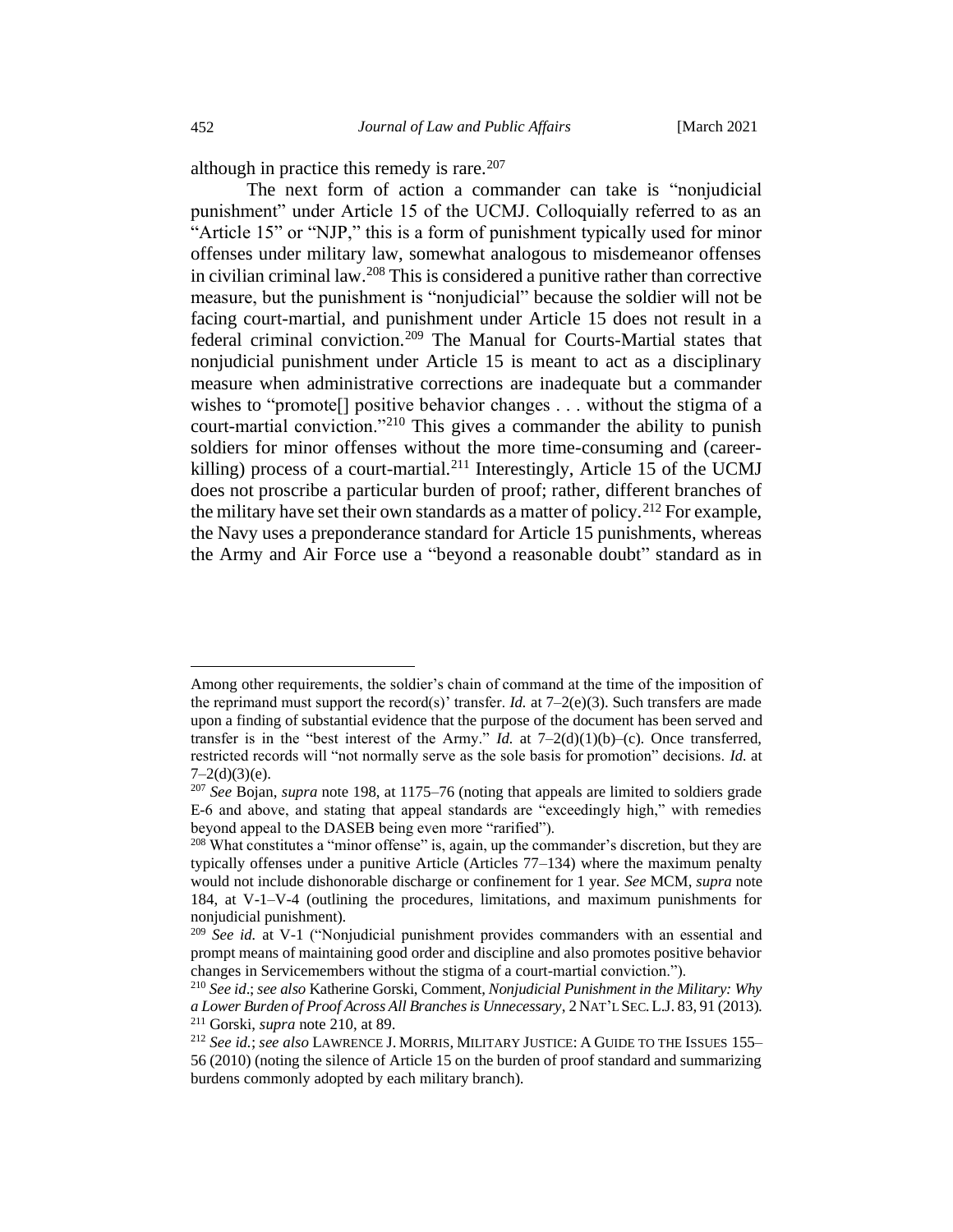criminal courts-martial.<sup>213</sup> There are maximum penalties under Article 15, but these could include forfeiture of pay or a reduction in rank.<sup>214</sup>

Finally, commanding officers may recommend charges for courtmartial.<sup>215</sup> Three types of courts-martial exist, though all are criminal in nature. The first is a Summary Court-Martial, where the unit commander alone hears evidence and decides guilt or innocence, and the soldier is not afforded counsel or a jury. Summary Courts-Martial are limited in scope and reserved for minor offenses. <sup>216</sup> Next is a Special Court-Martial, which is analogous to a civilian misdemeanor offense and proceeding. Sometimes a military judge sitting alone will hear the case; other times a trial counsel and jurors become involved.<sup>217</sup> The last kind of court-martial is a General Court-Martial and would be analogous to a civilian felony judicial proceeding. General Courts-Martial entail a military judge, counsel, and jurors, as well as a preliminary hearing before neutral officers to determine if there is probable cause to believe that the accused committed the offense.<sup>218</sup> A guilty verdict by General Court-Martial is a federal criminal conviction under the United States Code and can be reported on the guilty party's record.<sup>219</sup> The offenses triable by court-martial are listed in Articles 77–134 of the UCMJ, referred to as the

<sup>213</sup> *See* SCHLUETER, *supra* note 184, § 3-5(A)(2); Gorski, *supra* note 210, at 87, 89–90.

<sup>214</sup> *See* 10 U.S.C. § 815(b) (noting that, while maximum punishments depend on the rank of commanding officer and rank of the individual being punished, forfeiture of pay is typically limited to not more than one half of one month's pay for two months, and reduction of rank can be to the lowest rank for enlisted personnel, except for noncommissioned officers, where rank cannot be reduced more than two pay grades).

<sup>215</sup> *See* MCM, *supra* note 184, at II-48–II-49 (R.C.M. 407(a)(4), –(6)).

<sup>216</sup> *Id.* at II-198 (R.C.M. 1301(b)) (noting that the function of the summary court-martial is to "promptly adjudicate minor offenses under a simple disciplinary proceeding" and to "thoroughly and impartially inquire into both sides of the matter," ensuring that the "interests of both the Government and the accused are safeguarded and that justice is done.").

<sup>&</sup>lt;sup>217</sup> *See id.* at II-51–II-52 (R.C.M. 502(d)(1)(B)) (detailing the activities of trial counsel in Special Courts-Martial); *id.* at II-50 (R.C.M. 501(a)(2)) (detailing the composition of the body presiding over a Special Court-Martial).

<sup>218</sup> *Id.* at chs. III–VIII (R.C.M. 301–813) (describing the court-martial process).

<sup>&</sup>lt;sup>219</sup> Court-martial convictions are recorded and reported to the Criminal Justice Information Services (CJIS) Division of the FBI for inclusion in the FBI's criminal history database (the National Crime Information Center (NCIC) database) for dissemination to state and local law enforcement agencies. *See* U.S. DEP'T OF DEF., INSTR. 5505.11, FINGERPRINT REPORTING REQUIREMENTS 6 (Oct. 31, 2019); *About NCIC*, NATIONAL CRIME INFORMATION CENTER (NCIC), https://www.fbi.gov/services/cjis/ncic [https://perma.cc/PD37-MYYP] (last visited Jan. 21, 2021). Additionally, a dishonorable or bad conduct discharge, which are punishments for a court-martial conviction, must be indicated by a "character code" on a servicemember's DD-214, the official record of service frequently requested by civilian employers. *See* U.S. DEP'T OF DEF., INSTR. 1336.01, CERTIFICATE OF RELEASE OR DISCHARGE FROM ACTIVE DUTY 10, 13 (Aug. 20, 2009).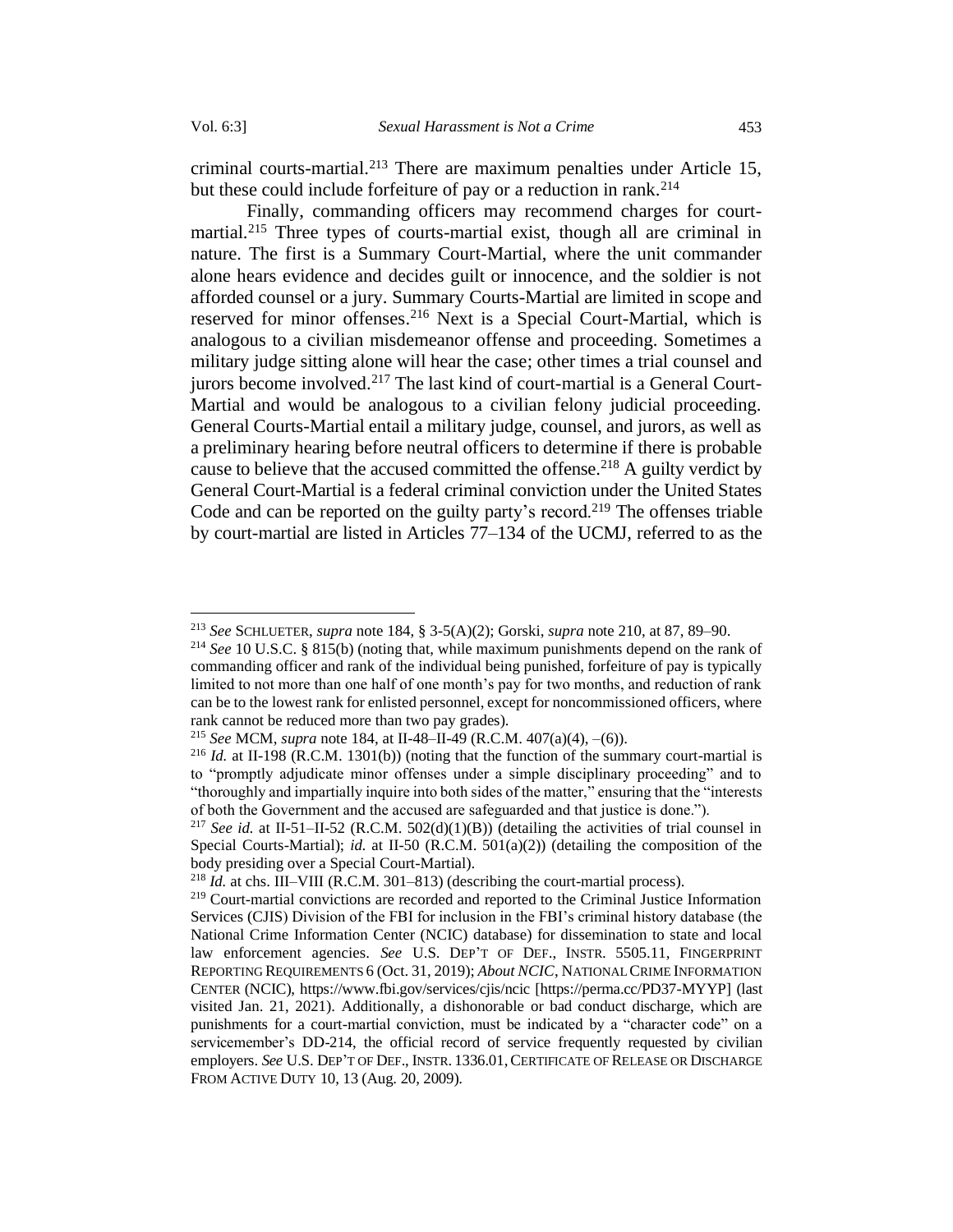"Punitive Articles." Each Article lists the elements for the offense at issue.<sup>220</sup> In all types of courts-martial, guilt must be proved beyond a reasonable doubt.<sup>221</sup>

# **b. A punitive article for sexual harassment**

Former Secretary of Defense Shanahan's recommendation to add a punitive article for sexual harassment is significant because, unlike sexual assault—which is specifically punishable as a crime under Article 120 sexual harassment does not have an associated punitive article.<sup>222</sup> This has meant that a service member could not be directly court-martialed for engaging in sexual harassment, even though the Department of Defense has a strict no-tolerance policy related to sexual harassment. Therefore, conduct that would otherwise constitute sexual harassment can be tried as a punitive offense by court-martial only by shoehorning it into the elements of other UCMJ offenses.<sup>223</sup> Essentially, it is a prosecution of conduct that may be interpreted as sexual harassment in a civilian workplace but which violates another crime under the UCMJ.<sup>224</sup>

One of the more common punitive articles used to prosecute sexual harassment is Article 93, "Cruelty and Maltreatment."<sup>225</sup> Article 93.a. states that "[a]ny person subject to this chapter who is guilty of cruelty toward, or oppression or maltreatment of, any person subject to his orders shall be punished as a court-martial may direct."<sup>226</sup> Article 93.c.(2) does provide clarification that "sexual harassment may constitute this offense."227 However, because the maltreated individual must be "subject to the orders" of the accused, the sexual harasser must have formal or informal authority

<sup>220</sup> *See* MCM, *supra* note 184, at IV-1–IV-151 (Articles 77–134) (codified at 10 U.S.C §§ 877–934) (listing and describing the offenses that may be tried by court-martial).

<sup>221</sup> *Id.* at II-134 (R.C.M. 918(c)); *id.* at A8-7.

<sup>222</sup> SAAITF REPORT, *supra* note 140, at 18.

<sup>223</sup> *See* Hollywood, *supra* note 184, at 178–79.

<sup>224</sup> *See* J. Richard Chema, *Arresting "Tailhook": The Prosecution of Sexual Harassment in the Military*, 140 MIL. L. REV. 1, 43–58 (1994) (exploring the use of existing UCMJ articles to punish sexual harassment―such as articles on maltreatment, rape, carnal knowledge, sodomy, assault, indecent assault, abusing a position of authority, fraternization, conduct unbecoming of an officer and a gentleman, violating general orders, extortion, and use of indecent language―and the mismatch between the offense of sexual harassment and the articles examined in many instances).

<sup>225</sup> MCM, *supra* note 184, at IV–29 (Art. 93) (codified at 10 U.S.C. § 893).

<sup>&</sup>lt;sup>226</sup> *Id*. The elements of the offense are: "(1) that a certain person was subject to the orders of the accused, and (2) that the accused was cruel toward, or oppressed, or maltreated that person." <sup>227</sup> *Id*. Further, sexual harassment is defined in this subsection to include "influencing, offering to influence, or threatening the career, pay, or job of another person in exchange for sexual favors" (i.e., "quid pro quo" sexual harassment) and "deliberate or repeated offensive comments or gestures of a sexual nature" (i.e., "hostile work environment" sexual harassment).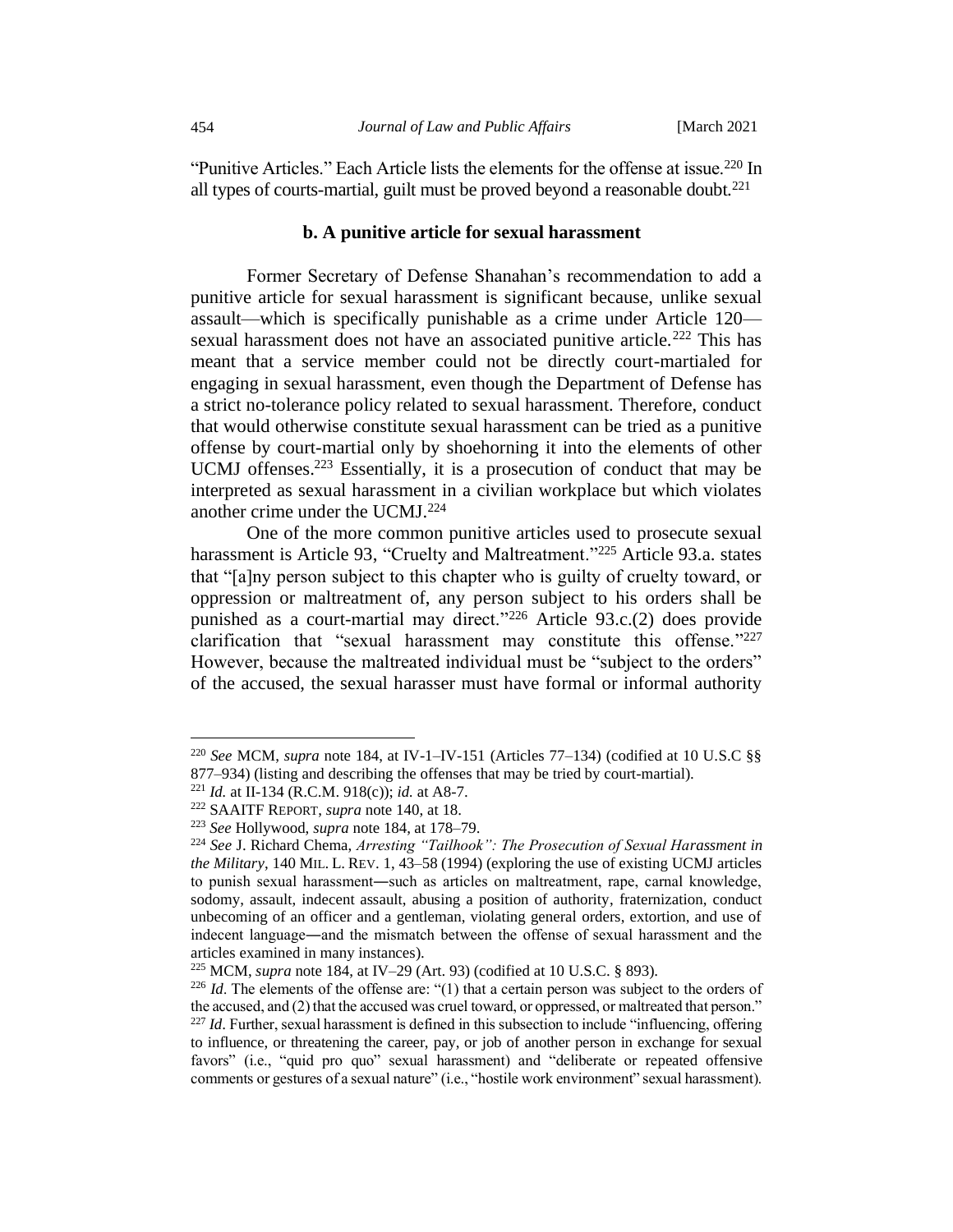over the victim.<sup>228</sup> This may address classic quid pro quo sexual harassment or sexual harassment by a supervising officer, but it precludes prosecution of peer-to-peer harassment in the normal course. This limitation is especially problematic, since sexual misconduct in the military occurs most often between junior enlisted service members who are peers or near peers in rank.<sup>229</sup> Such imprecision demonstrates the problem of having to fit sexual harassment into existing punitive articles that do not specifically address sexual harassment.<sup>230</sup>

Furthermore, sexual harassment has at times been tried by courtmartial under UCMJ Article 92, "Failure to Obey a Lawful Order or Regulation,"<sup>231</sup> since sexual harassment is prohibited by regulation in all branches of the Armed Forces.<sup>232</sup> However, only violations of "punitive" regulations can be charged as a "failure to obey" offense under Article 92.<sup>233</sup> "Punitive" in this context refers to the fact that not all regulations are meant to result in criminal punishment for a failure to follow them.<sup>234</sup> Military regulations contain a vast array of general guidelines of a technical, advisory,

<sup>228</sup> *Id.* (Art. 93.c.(1)) ("'Any person subject to his orders' means not only those persons under the direct or immediate command of the accused but extends to all persons, subject to the UCMJ or not, who by reason of some duty are required to obey the lawful orders of the accused, regardless of whether the accused is in the direct chain of command over the person.").

<sup>229</sup> *See* DOD FY 2018 REPORT ON SEXUAL ASSAULT, MAIN REPORT, *supra* note [6,](#page-3-0) at 23 ("Alleged perpetrators are often the same rank, or slightly higher, than the victim.").

<sup>230</sup> *See* Hollywood, *supra* note 184, at 178–83 ("Although the UCMJ offers some possibilities for prosecuting sexual harassment, until Congress chooses to expressly prohibit sexual harassment in the punitive articles of the UCMJ, many prosecutions will fail for lack of an appropriate provision, 'leaving military prosecutors to leap Herculean legal hurdles.'").

<sup>231</sup> *See, e.g.,* United States v. Murray, No. 201800163, 2019 WL 6608798, at \*2 (N-M. Ct. Crim. App. Dec. 5, 2019). Article 92.a(1) states that "[a]ny person subject to this chapter who . . . violates or fails to obey any lawful general order or regulation . . . shall be punished as a court-martial may direct." MCM, *supra* note 184, at IV–27 (Art. 92) (codified at 10 U.S.C. § 892). The elements of the offense are: "(a) That there was in effect a certain lawful general order or regulation; (b) That the accused had a duty to obey it; and (c) That the accused violated or failed to obey the order or regulation." *Id.*

<sup>232</sup> *See* U.S. DEP'T OF ARMY, REG. 600-20, ARMY COMMAND POLICY (July 24, 2020) [hereinafter ARMY REG. 600-20]; U.S. DEP'T OF AIR FORCE, POL'Y DIR. 36-27, EQUAL OPPORTUNITY (Mar. 18, 2019); U.S. DEP'T OF NAVY, U.S. NAVY REGS., 1990, art. 1166 (Sept. 14, 1990).

<sup>233</sup> *See* MCM, *supra* note 184, at IV-28 (¶ 18.c.(1)(e)) ("Not all provisions in general orders or regulations can be enforced under Article 92(1). Regulations which only supply general guidelines or advice for performing military functions may not be enforceable under Article 92(1).").

<sup>234</sup> *See* U.S. v. Nardell, 45 C.M.R. 101, 103 (C.M.A. 1972) ("No single characteristic of a general order [or regulation] determines whether it applies punitively to members of a command. . . . The order in its entirety must demonstrate that rather than providing general guidelines for the conduct of military functions it is basically intended to regulate conduct of individual members and that its direct application of sanctions for its violation is self-evident.").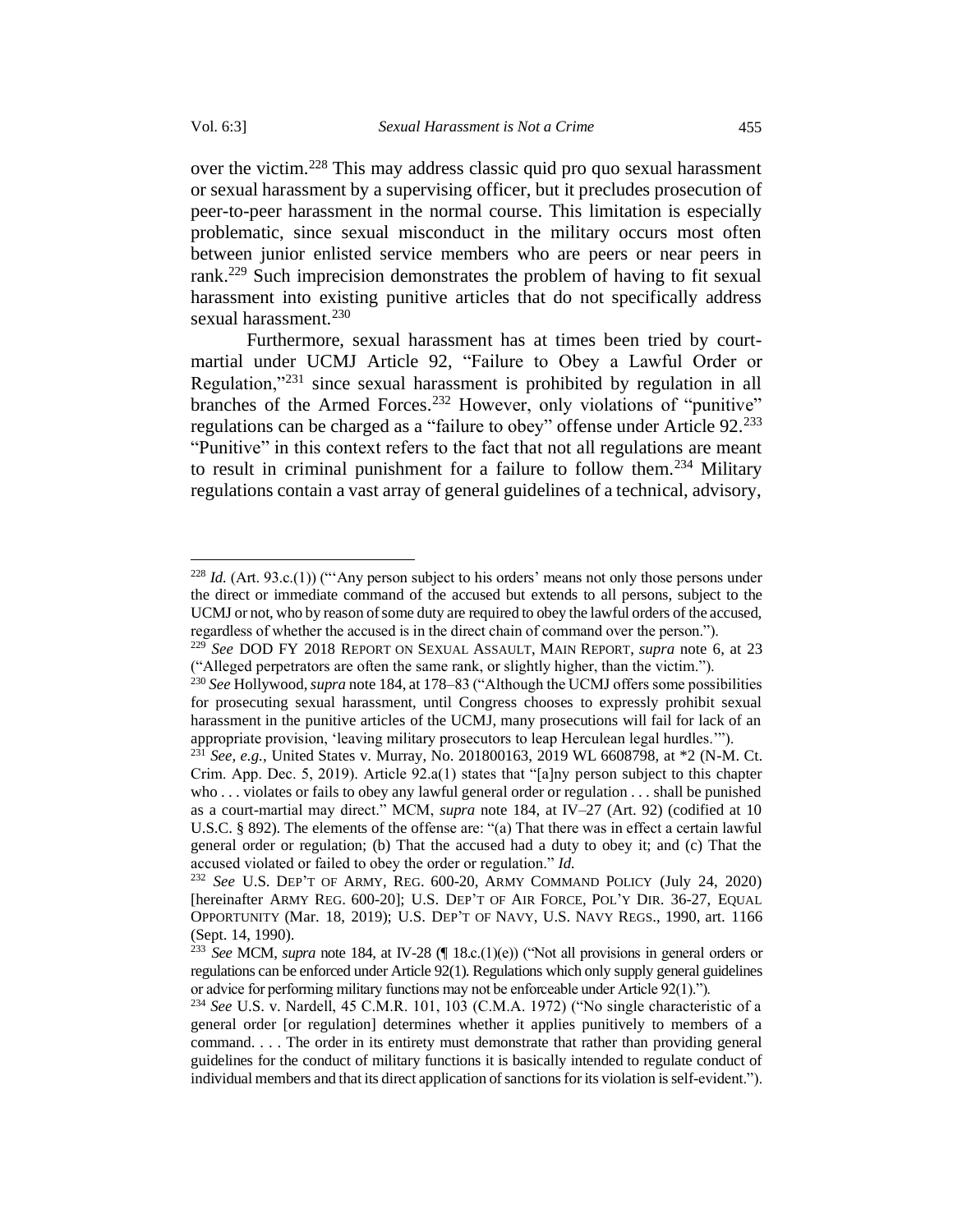or organizational nature.<sup>235</sup> Because due process requires fair notice that an act is criminal before prosecution,<sup>236</sup> military courts have required clear, direct language of prohibition in regulations for a criminal conviction under Article 92. <sup>237</sup> This principle has generated a split among the services as to whether military regulations proscribing sexual harassment are punitive.

For example, the Navy-Marine Corps Court of Criminal Appeals has determined that the Navy regulation prohibiting sexual harassment is punitive, thus allowing violations of the Navy's sexual harassment regulation to be charged under Article 92.<sup>238</sup> Recently, the Air Force Court of Criminal Appeals came to a similar conclusion.<sup>239</sup> Conversely, a 1990 Army appellate

<sup>237</sup> *See* DiChiara, *supra* note 235, at 63.

<sup>235</sup> *See* Captain John B. DiChiara, USAF, *Article 92: Judicial Guidelines for Identifying Punitive Orders and Regulations*, 17 A.F. L. REV. 61, 62–63 (1975).

<sup>236</sup> *See* Parker v. Levy, 417 U.S. 733, 757 (1974).

<sup>238</sup> United States v. Olivares, No. 201800125, 2019 WL 1076454, at \*4 (N-M. Ct. Crim. App. Mar. 7, 2019) (en banc) (per curiam), *review denied*, 79 M.J. 187 (C.A.A.F. 2019) ("We find that the term *sexual harassment* [in Article 1166, U.S. Navy Regulations] is sufficiently precise as to be capable of serving as a code of behavior that service members can be expected to follow. . . . We find, therefore, that the military judge erred by determining that Article 1166 is not a punitive general regulation."). *Olivares* was an interlocutory appeal concerning a charge that the defendant said to a PO2 "'let me see that ass' [then] kissed her and touched her buttocks." *Id.* at \*4. *See also* United States v. Murray, No. 201800163, 2019 WL 6608798, at \*3 (N-M. Ct. Crim. App. Dec. 5, 2019) (reasoning that the holding in *Olivares* equally applies to the Marine Corps as a component of the Navy); United States v. Rosario, NMCCA 201500251, 2015 WL 9942096, at \*3 (N-M. Ct. Crim. App. Feb. 27, 2015) (upholding the conviction of a Marine sergeant under Article 92 for repeatedly expressing his romantic interest in a corporal, asking her how often she has sex with her husband, making a copy of her apartment key and threatening to "come over," and kissing her and sticking his tongue in her ear, among other unwelcome conduct; "considering all the relevant facts . . . we have no difficulty concluding that a person of ordinary intelligence could reasonably understand the regulation [Marine Corps Manual and Navy Instruction 5300.26] proscribed the appellant's conduct."); United States v. Jackson, NMCCA 200900427, 2010 WL 2059046, at \*3 (N-M. Ct. Crim. App. May 25, 2010) (upholding special court-martial for violation of Navy regulation prohibiting sexual harassment and UCMJ Articles 92 and 120).

<sup>239</sup> United States v. Da Silva, No. ACM 39599, 2020 WL 3468282, at \*10 (A.F. Ct. Crim. App. June 25, 2020) (upholding the conviction of an Air Force recruiter under Article 92 for making sexual advances on two female recruits after driving them to remote locations in his car; military case law, regulations, policies, and recruiter training, as well as Title VII regulations, put the defendant on fair notice that his conduct constituted "making sexual advances" and sexual harassment, subject to criminal sanction); United States v. Pope, 63 M.J. 68, 72–74 (C.A.A.F. 2006) (upholding the conviction of an Air Force recruiter under Article 92 for coming on to three recruits, ages sixteen, seventeen, and eighteen; Air Force Instruction AETCI 36-2002 proscribing hostile work environment sexual harassment "provided ample discussion of the types of behavior prohibited by the regulation and a reasonable person would have been on notice that misconduct of the sort engaged in by Appellant was subject to criminal sanction.").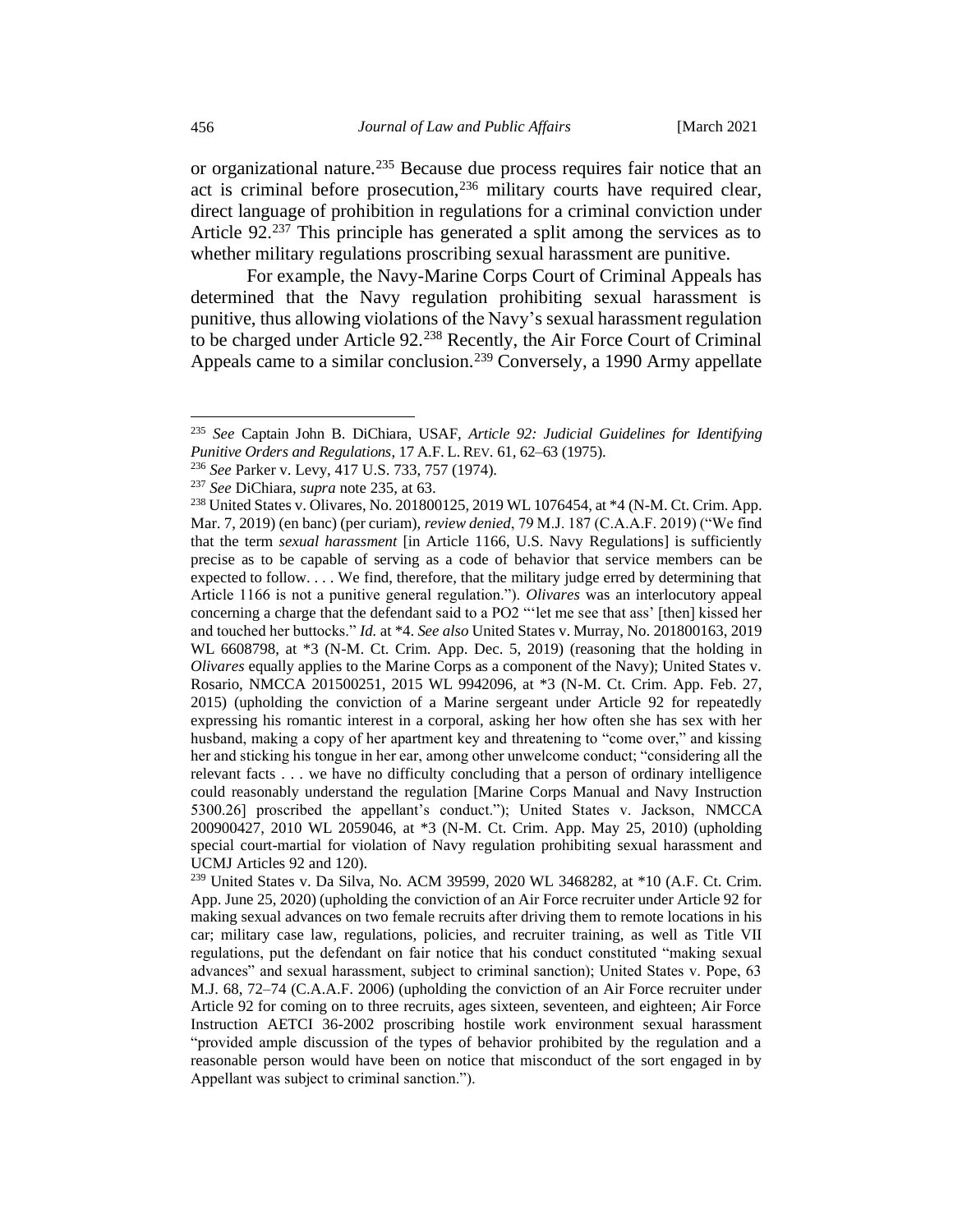decision, *United States v. Asman*, <sup>240</sup> held that the Army regulation prohibiting sexual harassment is not punitive in nature. The DOD and the Army have subsequently issued many regulations and instructions clearly defining and proscribing sexual harassment, and the other services have held that sexual harassment is chargeable under Article 92, calling the continued viability of *Asman* into question. However, the Court of Appeals for the Armed Services (the highest military court) has declined to weigh in. Thus, it seems that charges under Article 92 for sexual harassment remain unavailable in the Army. Prosecuting sexual harassment under Article 134, the "catch-all" of the UCMJ prohibiting conduct prejudicial to "good order and discipline," 241 has been largely unsuccessful.<sup>242</sup> In sum, sexual harassment in the Armed Forces has been ineffectively addressed through a patchwork of policies and ancillary criminal provisions in the UCMJ.

## *C. Assessing the Military's Response*

The CATCH program and the criminalization of sexual harassment are steps in the right direction. But these reforms fall short in fundamental respects and are therefore unlikely to effectively address—and may even exacerbate—sexual harassment in the military. In the discussion that follows, we highlight the features of these proposals that are commendable, while noting several critical shortfalls that render them impractical, ill-fitting, and ineffective. We offer this analysis with the hope that the military will correct

<sup>240</sup> *See* United States v. Asfeld, 30 M.J. 917, 922 (A.C.M.R. 1990) (reasoning that U.S. Dep't of Army Reg. 600-21, the precursor to the current Army regulation prohibiting sexual harassment, Reg. 600-27, was non-punitive, because it was only incorporated by reference into the Army's main EEO regulation, Army Reg. 600-50).

<sup>241</sup> Jane Gross, *Justice in the Military Has Its Reasons*, N.Y. TIMES (Mar. 1, 1998), https:// www. nytimes.com/1998/03/01/us/justice-in-the-military-has-its-reasons.html [https://perma.cc/ ZW5J-CGBY] ("Article 134 is the catch-all of this nation's military justice system, a compendium of 55 offenses that the armed forces say are 'prejudicial to good order and discipline' or likely to 'bring discredit' on the service.").

<sup>242</sup> *See, e.g*., United States v. Peszynski, 40 M.J. 874, 879–880 (N-M. Ct. Crim. App. 1994). (overturning a conviction of a service member who subjected female co-workers at a Pizza Hut aboard a Naval air station to "a nearly constant stream of sexually suggestive comments and other forms of sexually suggestive behavior," including "making frequent reference to their breasts and buttocks," "ask[ing] them out socially," "star[ing] leeringly at their bodies," and "touching or stroking" them in a "sexually suggestive" manner, over a five month period, even though "[e]ach victim made it clear to the appellant that she wanted him to stop"; such "[c]omments and gestures . . . are not inherently criminal or even necessarily pejorative in nature; they are basically neutral. As such, they do not serve as an adequate standard by which to determine criminal behavior."); *cf.* United States v. Creighton, No. Army 20010208, 2003 WL 25945393, at \*2 (A. Ct. Crim. App. Jan. 22, 2003) (overturning a conviction of an unmanned aerial vehicle instructor for engaging in an unprofessional relationship with trainees, including driving two females in his car off base and engaging in sexual intercourse with a trainee, finding "no convincing evidence" that his conduct was prejudicial to good order and discipline).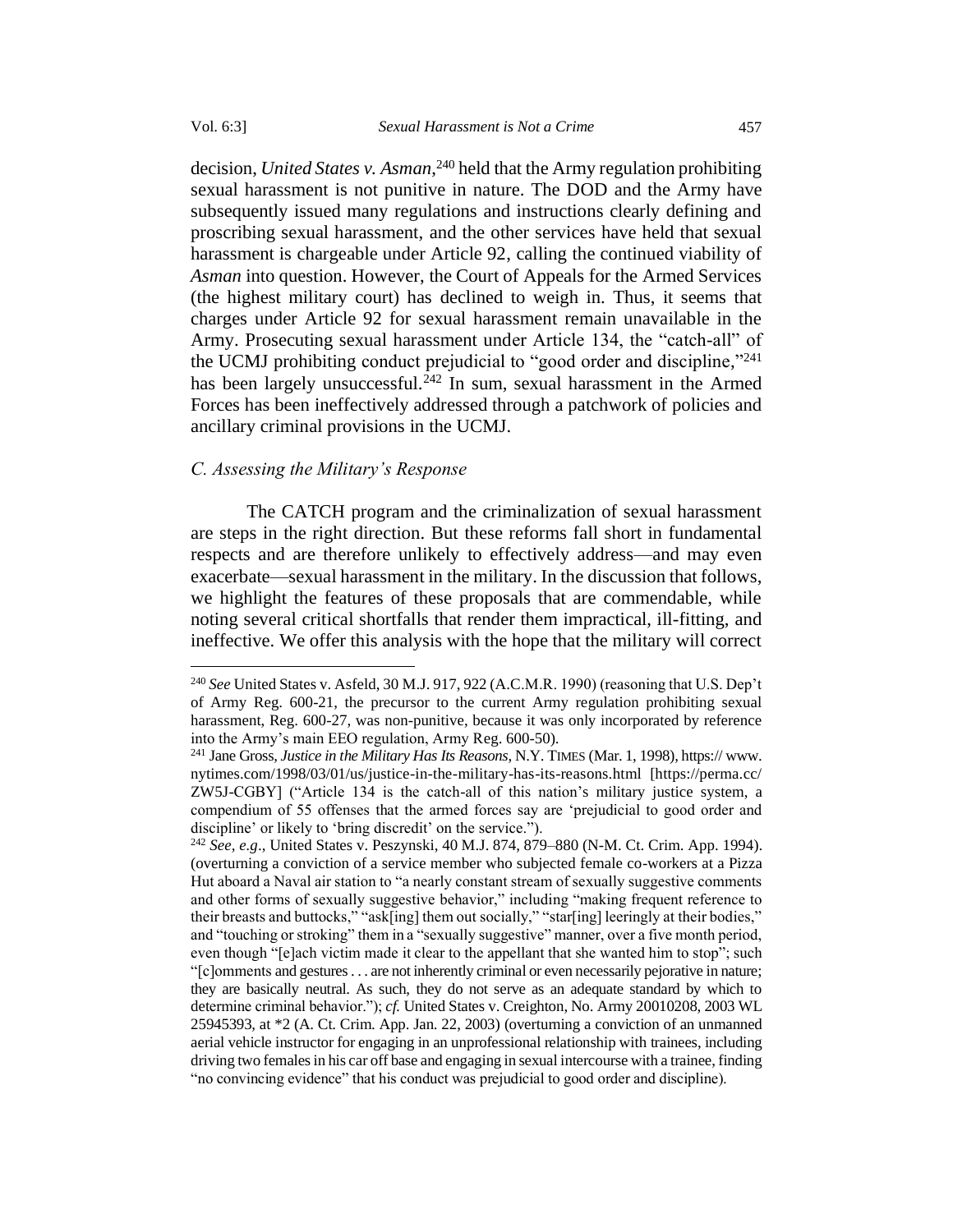these flaws in its existing programs and undertake additional reforms responding to sexual harassment.

1. The downsides of anonymous reporting

The CATCH program incorporates several features that may enhance the military's ability to identify and address sexual misconduct. However, it also has several design flaws, which we discuss here. Without more fundamental reforms in the military justice system, such as assigning independent authority to investigate and discipline sexual harassment outside the chain of command<sup>243</sup> and making compensatory damages for sexual harassment available,<sup>244</sup> our assessment is that CATCH does not add much to the military's response to sexual misconduct.

Assessing CATCH in its most favorable light, feminist experts on sex crimes and violence against women have highlighted how mandatory arrest and "no-drop" prosecution policies require victims to hand over power to a potentially unfriendly justice system in order to obtain redress.<sup>245</sup> In this regard, the CATCH design is congruent with these feminist critiques. It gives victims more agency and control over the process by offering them a way to report sexual harassment without exposing themselves to a full-blown adversarial process. A victim's ability to report anonymously may be even more critical in the military than in civilian workplaces, given that retaliation for reporting sexual misconduct in the military is rampant.<sup>246</sup> Indeed, the military's most recent workplace gender relations survey finds that service members value the option of restricted reporting. "Without the option to make a restricted report, only 11% of women . . . responded that they would have sought out civilian confidential resources, and nearly half of women . . . responded that they would not have submitted a report [of sexual assault] at all."<sup>247</sup> The CATCH program is also an excellent data collection tool, enabling the military to track the prevalence of sexual misconduct and identify repeat offenders.

Despite these clear benefits, the CATCH program can be criticized on several grounds. As currently designed, the CATCH system permits the military to sit on information demonstrating serious crimes, repeat offenses, and systemic sex discrimination if a victim does not file an unrestricted report. This system irrationally relieves the military of responsibility even if

<sup>243</sup> *See* discussion *infra* Section III.A.

<sup>244</sup> *See* discussion *infra* Section III.C.

<sup>245</sup> *See* GOODMARK, DECRIMINALIZING DOMESTIC VIOLENCE, *supra* not[e 23,](#page-6-0) at 20; G. Kristian Miccio, *A House Divided: Mandatory Arrest, Domestic Violence, and the Conservatization of the Battered Women's Movement*, 42 HOUS. L.REV. 237, 293–302, 321–23 (2005).

<sup>246</sup> *See* sources cited *supra* notes 147–149 and accompanying text.

<sup>247</sup> *See* 2018 WGRA SURVEY, *supra* note 129, at vii.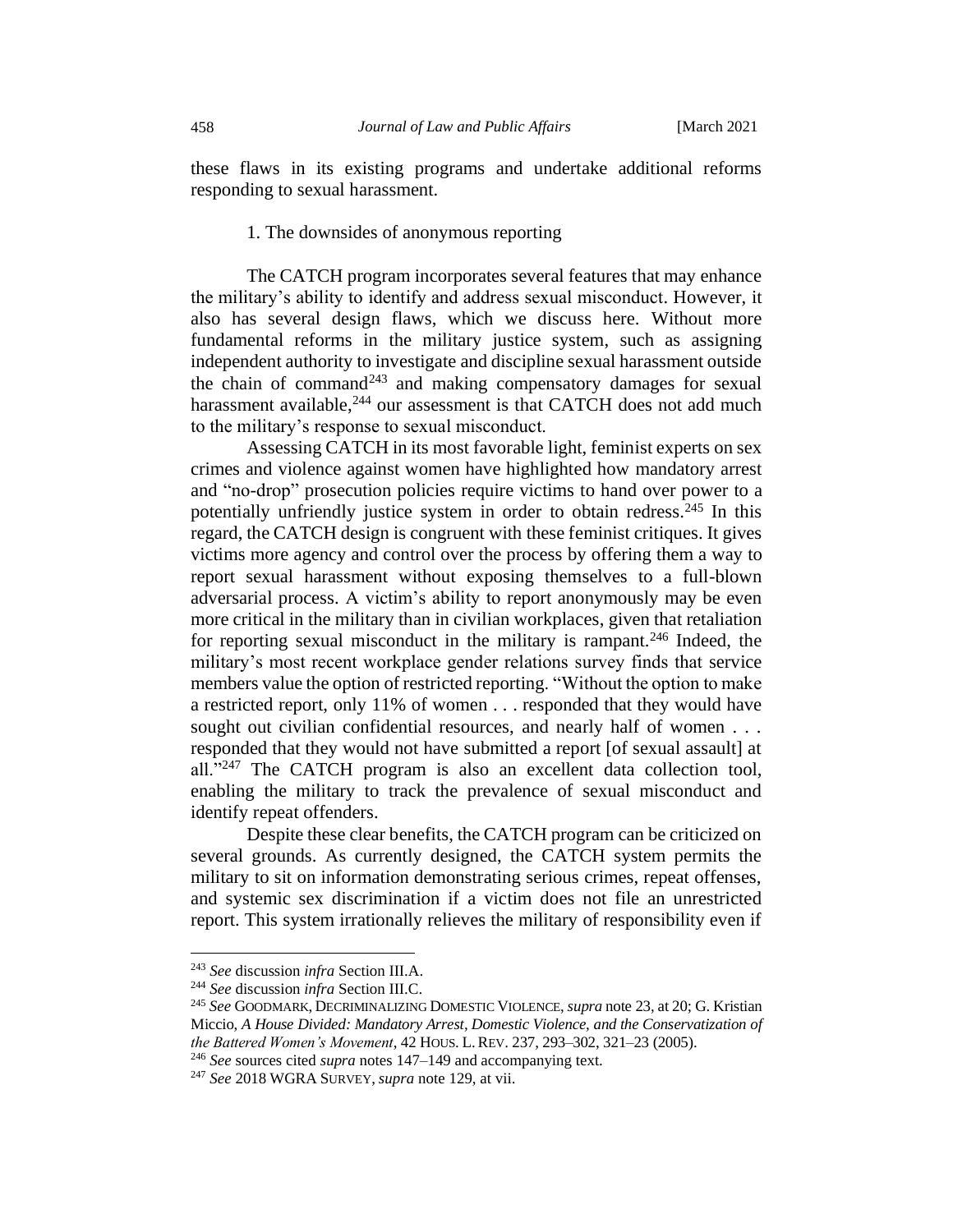it knows of the conduct. And by placing the onus on victims to make formal unrestricted reports before the military responds to a complaint,<sup>248</sup> the program unfairly places the burden on victims to take the lead in addressing what is more accurately characterized as a systemic, institutional problem. In practice, this design leaves a victim with fundamentally the same dilemma they had before the military implemented CATCH. If a victim wants the military to investigate a claim of sexual misconduct, they must formally involve their chain of command, presenting the same high risk of retaliation or adverse treatment.<sup>249</sup> While the CATCH system is designed to "empower" victims to participate in the military justice process,"<sup>250</sup> it places victims in the difficult position of knowing that a repeat offender could remain at large if they choose not to expose themselves to the military justice system and their chain of command. Ultimately, without more fundamental reform of the military justice system,<sup>251</sup> the CATCH program is unlikely to disrupt the current barriers to making an unrestricted, nonanonymous report.

An extensive body of research in the civilian context documents why people who experience sexual harassment (primarily women) do not report the harassment or delay reporting. One of the primary reasons is shame and embarrassment, which often causes the person to blame themselves for the misconduct.<sup>252</sup> We all want to believe that we have control over what happens to us. When that personal power is challenged by a violation, a victim feels humiliation<sup>253</sup> and shame,<sup>254</sup> often accompanied by an intense fear of exposure.<sup>255</sup> As a result of this discomfort, a person often will decide to keep

<sup>248</sup> *See* CATCH VICTIM INFO SHEET, *supra* note 170 ("If you decide to convert your report to an Unrestricted Report . . . the investigator is given your name at this time. A criminal investigation is now started, and the suspect's commander and your commander are notified.").

 $^{249}$  Although conceivably there should be less fear of retaliation if the perpetrator is from a different unit, or even a different branch of service, attaching one's name to a formal sexual assault complaint is still a significant step for a victim, as it involves direct leadership. Those who file complaints may still be perceived as "making problems."

<sup>250</sup> *See* Lopez, *supra* note 168, at 5 (quoting Elizabeth Van Winkle, Executive Director of DOD's Office of Force Resiliency in discussing the purpose of Sexual Assault Prevention and Response programs).

<sup>251</sup> *See* discussion *infra* Part III proposing reforms to the military justice system that would remove sexual harassment investigations and punishment decisions from the chain of command, rely on UCMJ administrative actions employing a civil burden of proof to address sexual harassment, and make compensatory damages available to victims.

<sup>252</sup> *See* Beverly Engel, *Why Don't Victims of Sexual Harassment Come Forward Sooner?*, PSYCH. TODAY (Nov. 16, 2017), https://www.psychologytoday.com/us/blog/the-compassionchronicles/201711/why-dont-victims-sexual-harassment-come-forward-sooner [https://perma.cc/ EN36-EZUX].

<sup>253</sup> *Id.*

<sup>254</sup> *See* Gershen Kaufman, *The Meaning of Shame: Toward a Self-Affirming Identity*, 21 J. COUNSELING PSYCHOL. 568, 569 (1974).

<sup>255</sup> *Id.*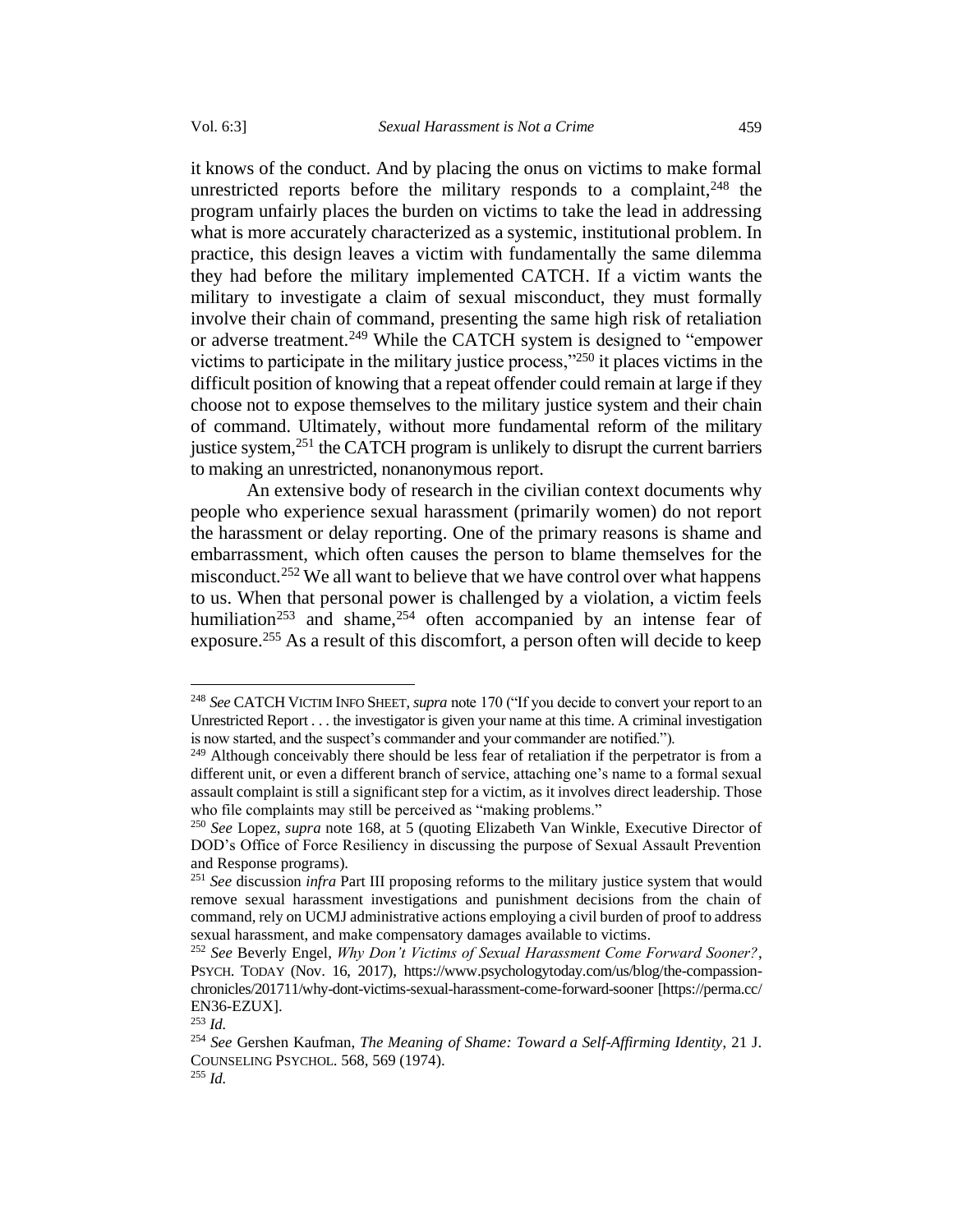the information about sexual harassment or assault to themselves, avoid the perpetrator, and try to forget the experience ever happened.<sup>256</sup> Fear is also a significant obstacle to reporting. Fear of not being believed, of being labeled as a troublemaker, of retaliation, and that reporting will not improve the situation all contribute to a victim's decision not to report or to delay in reporting.<sup>257</sup> These fears are entirely rational, as many studies demonstrate that disbelief, refusal, and retaliation are common responses when individuals complain about sexual assault and harassment.<sup>258</sup> Because of their double vulnerability, Black women are even less likely to report sexual harassment than white women.<sup>259</sup>

<sup>256</sup> *Id.*

<sup>257</sup> *See* Beiner, *supra* note [22,](#page-6-1) at 312–25 (discussing studies on the reasons that the vast majority of harassment victims do not report, including fears that they will lose their jobs, that they will not be believed, and that it will not help their situations); Hébert, *supra* note [22,](#page-6-1) at 724–42 (identifying discomfort and embarrassment, fear of being labeled as a troublemaker, not being believed, threats of termination, fear of retaliation, and concerns about physical safety as reasons, among others, for not reporting sexual harassment); Kessler, *supra* note [22,](#page-6-1) at 1048 (discussing workplace power dynamics and economic vulnerabilities that lead victims not to report harassment); Engel, *supra* note 252 ("Fear of the repercussions is a huge obstacle women face when it comes to reporting sexual harassment or assault . . . ."). <sup>258</sup> *See* Mindy E. Bergman, Regina Day Langhout, Patrick A. Palmieri, Lilia M. Cortina & Louise F. Fitzgerald, *The (Un)reasonableness of Reporting: Antecedents and Consequences of Reporting Sexual Harassment*, 87 J. APPLIED PSYCH. 230, 233, 237 (2002) (noting that "organizational responses may function as a continuation of the harassing behavior" and finding, in a study of 6417 military personnel, that reporting sexual harassment "often triggers retaliation"); Lauren B. Edelman & Jessica Cabrera, *Sex-Based Harassment and Symbolic Compliance*, 16 ANN. REV. L. & SOC. SCI. 361, 374 (2020) ("HR professionals frequently discourage women who inquire about filing a complaint from framing their complaints as sexual harassment, instead suggesting that the behavior is not sufficiently severe or pervasive to constitute sexual harassment or that it is simply an instance of poor management or of interpersonal conflict."); Louise F. Fitzgerald, *Sexual Harassment: Violence Against Women in the Workplace*, 48 AM. PSYCH. 1070, 1072 (1993) ("As with rape, women are commonly blamed for provoking sexual harassment and accounts of their experiences are routinely disbelieved."); Jeong-Yeon Lee, Sharon Gibson Heilmann & Janet P. Near, *Blowing the Whistle on Sexual Harassment: Test of a Model of Predictors and Outcomes*, 57 HUM. RELS. 297, 318 (2004) (concluding, based on a study of 13,000 federal government employees, that "many cases of harassment do not end after the initial harassment but continue, as the target blows the whistle about the harassment and then suffers retaliation—a result that is entirely consistent with findings from earlier whistleblowing research"); Anna-Maria Marshall, *Idle Rights: Employees' Rights Consciousness and the Construction of Sexual Harassment Policies*, 39 L. & SOC. REV. 83, 98–105 (2005) (finding that complaint handlers in a university setting frequently sided with harassers and told employees who sought their help that their experiences were not sufficiently severe or pervasive to be considered sexual harassment); Deborah Tuerkheimer, *Incredible Women: Sexual Violence and the Credibility Discount*, 166 U. PA. L. REV. 1 *passim* (2017) (discussing the deeply skeptical orientation toward rape accusers and examining the implications of this credibility discounting for institutional reform and law).

<sup>259</sup> *See* Hernández, *supra* not[e 22,](#page-6-1) at 1244–45.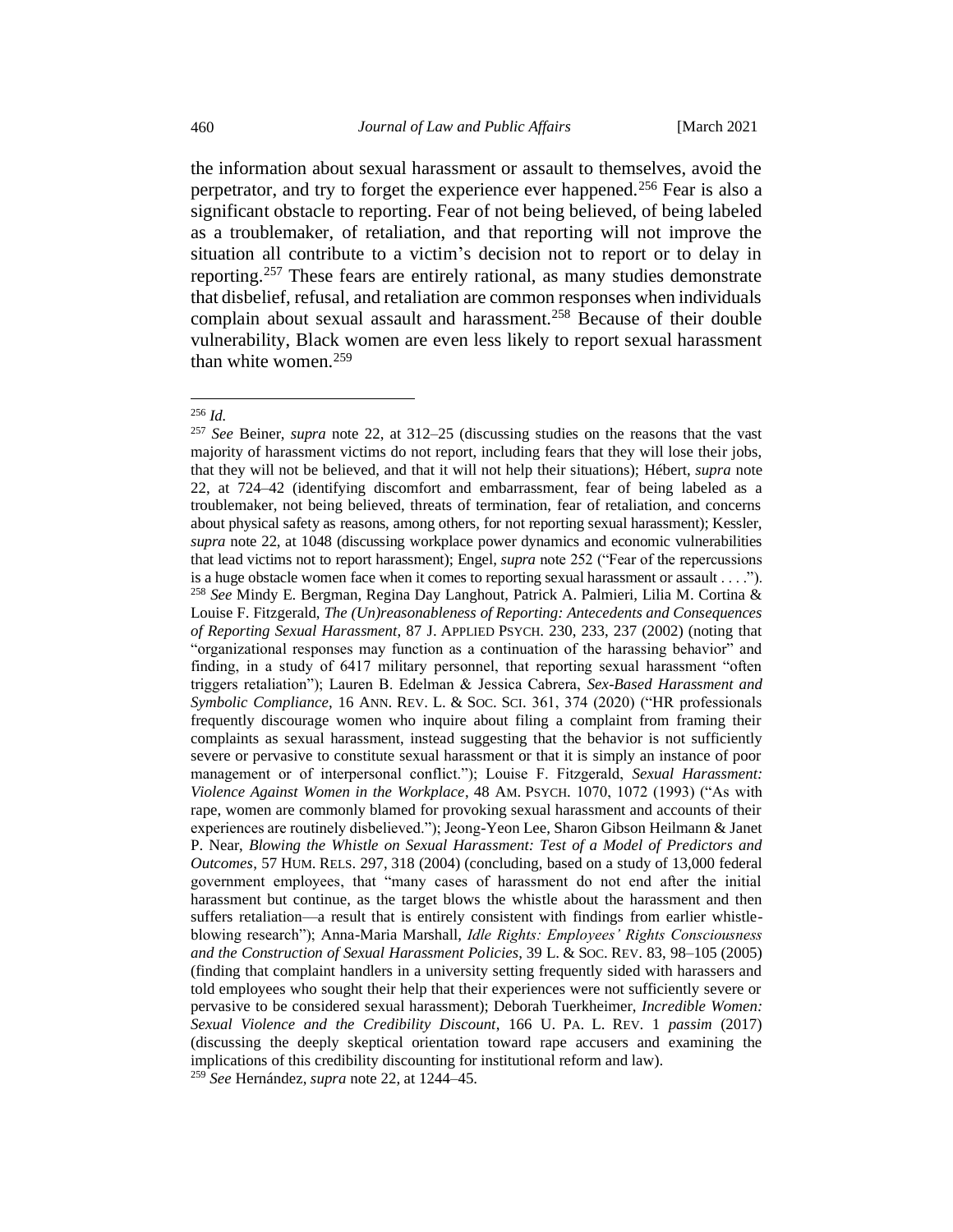These psychological dynamics and obstacles are exacerbated in the military setting. Service members are taught discipline, focus, and control from the first day of their training;<sup>260</sup> they are "expected to be disciplined in their actions and words and to maintain control of their emotions and their physical selves at all times."<sup>261</sup> This culture is inconsistent with admitting vulnerability and violation, especially for female service members who may already feel that they are unwelcome and must prove themselves by being as tough as their male peers.

Additionally, unit cohesiveness is essential, not just for mission efficiency, but also the core military value "[l]eave no one behind."<sup>262</sup> Service members are trained so that "[n]o soldier, sailor, airman, or Marine will be left on the field of battle," even if that means disregarding a member's own safety.<sup>263</sup> Reporting misconduct by another service member in one's unit disrupts this system of cohesion and sacrifice.

Finally, and importantly, in a military workplace, the chain of command is king, a principle ingrained from the instant an individual first puts on a uniform. Service members are trained to operate within this strict, hierarchal system.<sup>264</sup> Each service member is assigned a commanding officer responsible for addressing that individual's concerns or problems. "'Jumping the chain of command' in most situations is strictly forbidden and may result in formal or informal disciplinary action."<sup>265</sup> This hierarchy creates severe barriers to reporting sexual misconduct when the alleged perpetrator is a service member's commander, further multiplied because the victim must rely on the commander for their safety and well-being.<sup>266</sup> In this way, the chain of command in the military functions in many respects as a cage, making it difficult if not impossible to go over a supervisor's head when the supervisor is the harasser.

These unique features of military culture further entrench and exacerbate common barriers to reporting sexual harassment. In the face of such extreme barriers, CATCH, by itself, does not seem to contribute much to the military's response to sexual misconduct. We do not doubt that the CATCH will induce increased anonymous reporting, and preliminary data suggest that it has had this effect.<sup>267</sup> Moreover, filing a restricted report

<sup>265</sup> *Id.*

<sup>&</sup>lt;sup>260</sup> See SUBSTANCE ABUSE & MENTAL HEALTH SVC. ADMIN., U.S. DEP'T HEALTH & HUM. SVCS., UNDERSTANDING THE MILITARY: THE INSTITUTION, THE CULTURE, AND THE PEOPLE 10 (2010). <sup>261</sup> *Id.*

<sup>262</sup> *Id.* at 9.

<sup>263</sup> *Id*.

<sup>264</sup> *Id.* at 8.

<sup>266</sup> *Id.* at 13.

<sup>267</sup> *See* DOD FY 2019 REPORT ON SEXUAL ASSAULT, APP. B, *supra* note 146, at 7 (reporting a 17% increase in restricted (anonymous) reports in FY 2019 compared to FY 2018).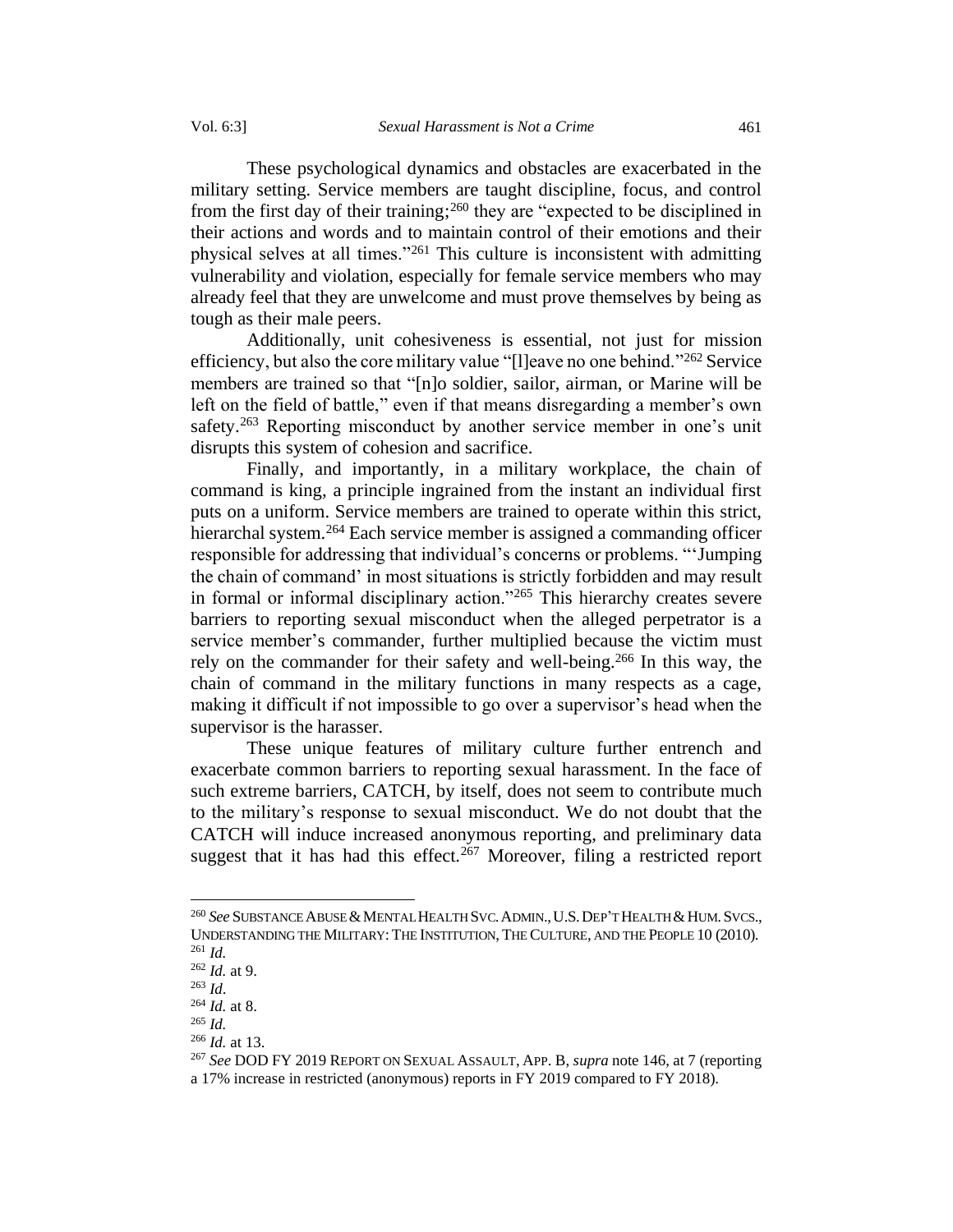enables victims to access confidential counseling and health services. <sup>268</sup> The CATCH program may also increase perceptions that the military treats victims with dignity and respect by affording privacy, confidentiality, and decisional autonomy. Increased confidence may, in turn, encourage more victims or witnesses of sexual misconduct to come forward.<sup>269</sup> The CATCH system also gives victims time to seek relevant information and support in order to make more informed decisions about participating in an unrestricted (nonanonymous) criminal investigation.<sup>270</sup> This additional time may eventually lead the victim to decide to pursue an investigation and convert a restricted report to an unrestricted one. 271

But there are serious limitations to restricted reporting. First, the perpetrator cannot be held accountable and may be capable of assaulting other victims.<sup>272</sup> In addition, victims cannot receive a military protective order or request an expedited transfer without making an unrestricted report. <sup>273</sup> Moreover, the victim may continue to have contact with the perpetrator. Finally, although a victim may, at any time, convert a restricted report to an unrestricted report,  $274$  thereby triggering the investigation process, the delay in switching to an unrestricted report will likely present "significant obstacles" in the investigation.<sup>275</sup> For example, evidence from any crime scene could be lost. <sup>276</sup> More broadly, in the current environment and institutional context—that is, where unit commanders handle sexual misconduct investigations, <sup>277</sup> retaliation for reporting is common, <sup>278</sup> no formal action results from filing an anonymous report, and economic remedies are unavailable to victims—the primary function of CATCH seems to be "catching" data rather than perpetrators. Again, CATCH is a step in the right direction; it provides a mechanism to identify repeat offenders and connect victims with services. But it is not enough. More fundamental reforms to the UCMJ are necessary to create a meaningful response that deters sexual harassment and holds perpetrators accountable.<sup>279</sup>

<sup>268</sup> *Id.* at 5.

<sup>269</sup> *See* U.S. DEP'T OF DEF., INSTR. 6495.02, SEXUAL ASSAULT PREVENTION AND RESPONSE (SAPR)PROGRAM PROCEDURES 39 (Sept. 11, 2020).

<sup>270</sup> *Id.*

<sup>271</sup> *Id.* 

<sup>272</sup> *See Restricted Reporting*, U.S. DEP'T OF DEF. SEXUAL ASSAULT PREVENTION & RESPONSE, https://sapr.mil/restricted-reporting [https://perma.cc/5VR5-9VUR] (last visited Nov. 25, 2020).

<sup>273</sup> *Id.*

<sup>274</sup> *Id.*

<sup>275</sup> *Id.*

<sup>276</sup> *Id.* <sup>277</sup> *Id.*

<sup>278</sup> *See* sources cited *supra* notes 147–149 and accompanying text.

<sup>279</sup> *See* discussion *infra* Part III.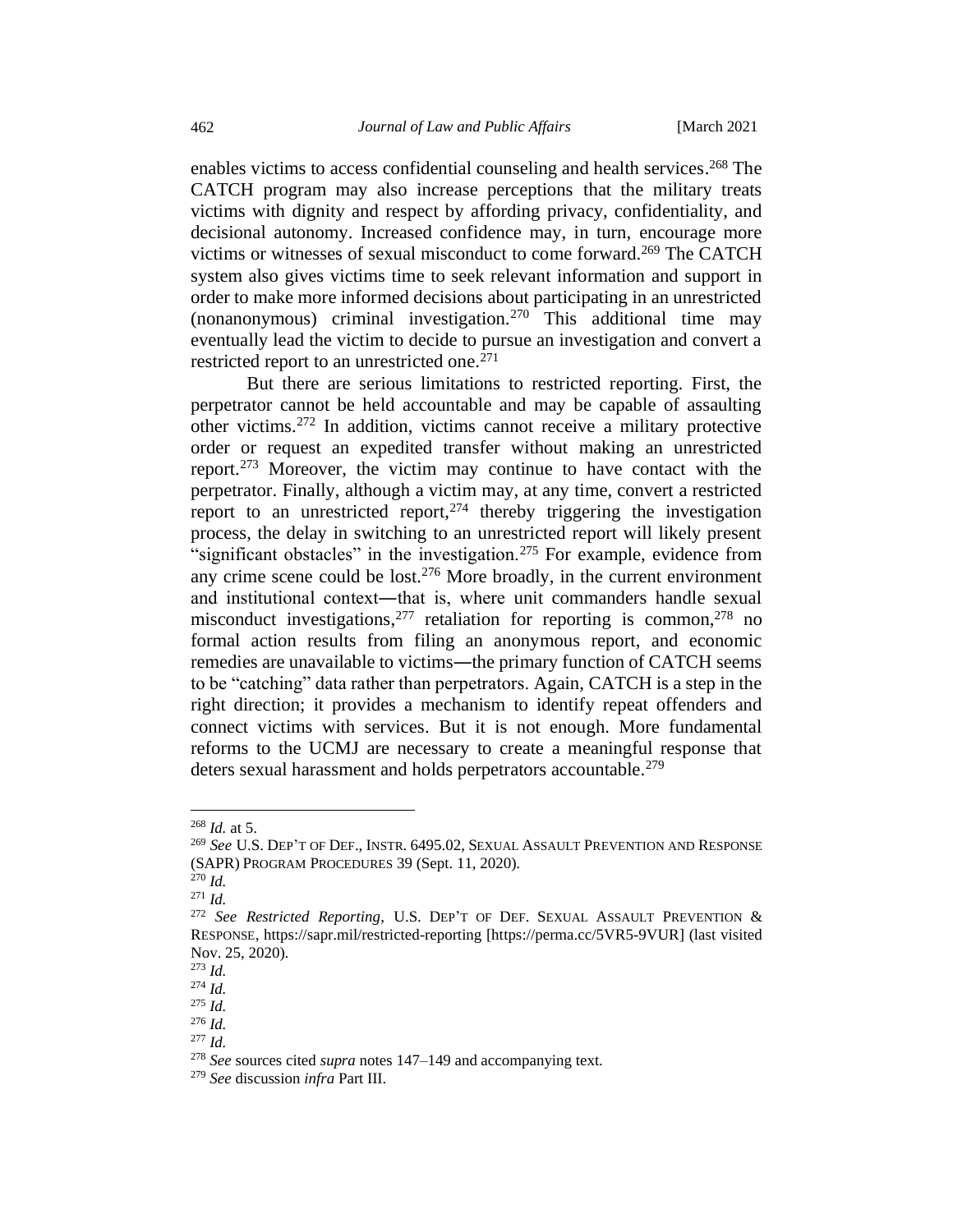### 2. Criminalization: too much and too little

The Department of Defense's call to add a punitive article for sexual harassment to the UCMJ is, no doubt, a response to external criticisms and awareness of its failure to effectively address sexual misconduct. Military lawyers have also proposed this reform.<sup>280</sup> However, adding sexual harassment to the UCMJ is quite a bit more complicated than meets the eye. Congress and military courts will have to sort out several significant legal issues, both substantive and procedural, if a direct avenue for criminal prosecution of sexual harassment in the military is to be established.<sup>281</sup>

First, the elements of a criminal sexual harassment offense would have to be defined. The Department of Defense did not elaborate on this when it recommended a new punitive article covering this conduct. <sup>282</sup> While it is true that the military has historically criminalized some behavior that is not criminal in civilian society, <sup>283</sup> this does not provide guidance as to how sexual harassment would be treated as a criminal offense under the UCMJ.

<sup>280</sup> *See e.g.*, Hollywood, *supra* note 184, at 184–85. Proposals to add a stand-alone article to the UCMJ outlawing sexual harassment go back all the way to the 1980s. *See* SHIRLEY SAGAWA & NANCY DUFF CAMPBELL, NAT'L WOMEN'S L. CTR., SEXUAL HARASSMENT OF WOMEN IN THE MILITARY 8 (1992) (explaining that the Navy proposed amending the UCMJ in the wake of Tailhook).

<sup>&</sup>lt;sup>281</sup> Because criminal offenses under the UCMJ are listed in Title 10 of U.S. Code, the Department of Defense cannot unilaterally alter or create new offenses. However, it may make recommendations or propose drafts of new article to Congress. *See e.g*., SAAITF REPORT, *supra* note 140, at 17–19 (recommending that the Joint Service Committee for Military Justice draft a proposal of a specific sexual harassment offense to be added to the Manual for Courts-Martial).

<sup>&</sup>lt;sup>282</sup> This is true both in the Memo from Acting Secretary of Defense Shanahan, as well as the underlying recommendation from the Sexual Assault Accountability and Investigation Task Force in 2019. *See* Shanahan Memorandum, *supra* note 154, at 1 ("Implement the recommendations of the SAAITF Report, including taking steps to seek a stand-alone military crime of sexual harassment."); *see also* SAAITF REPORT, *supra* note 140, at 19 (2019) (recommending only that a proposal be drafted with no further details).

 $283$  For example, adultery is a criminal offense under the UCMJ, albeit narrowed in scope since 2002. *See* MCM, *supra* note 184, at IV-144–IV-146 (Article 134) (detailing that extramarital sexual conduct may be punished by "[d]ishonorable discharge, forfeiture of all pay and allowances, and confinement for 1 year."); Exec. Order No. 13,262, 3 C.F.R. 210 (2003) ("To constitute an offense under the UCMJ, the adulterous conduct must either be directly prejudicial to good order and discipline or service discrediting. Adulterous conduct that is directly prejudicial includes conduct that has an obvious, and measurably divisive effect on unit or organization discipline, morale, or cohesion, or is clearly detrimental to the authority or stature of or respect toward a servicemember."); *see* also MCM, *supra* note 184, at IV-145 (Article 134), ¶ 99.c.(1). Similarly, fraternization, gambling with a subordinate, indecent language, and violating orders (e.g., sexual relations onboard a ship), all are potentially subject to criminal sanction under Articles 134 and 92, respectively. *Id.* at IV-127, IV-146–IV-148.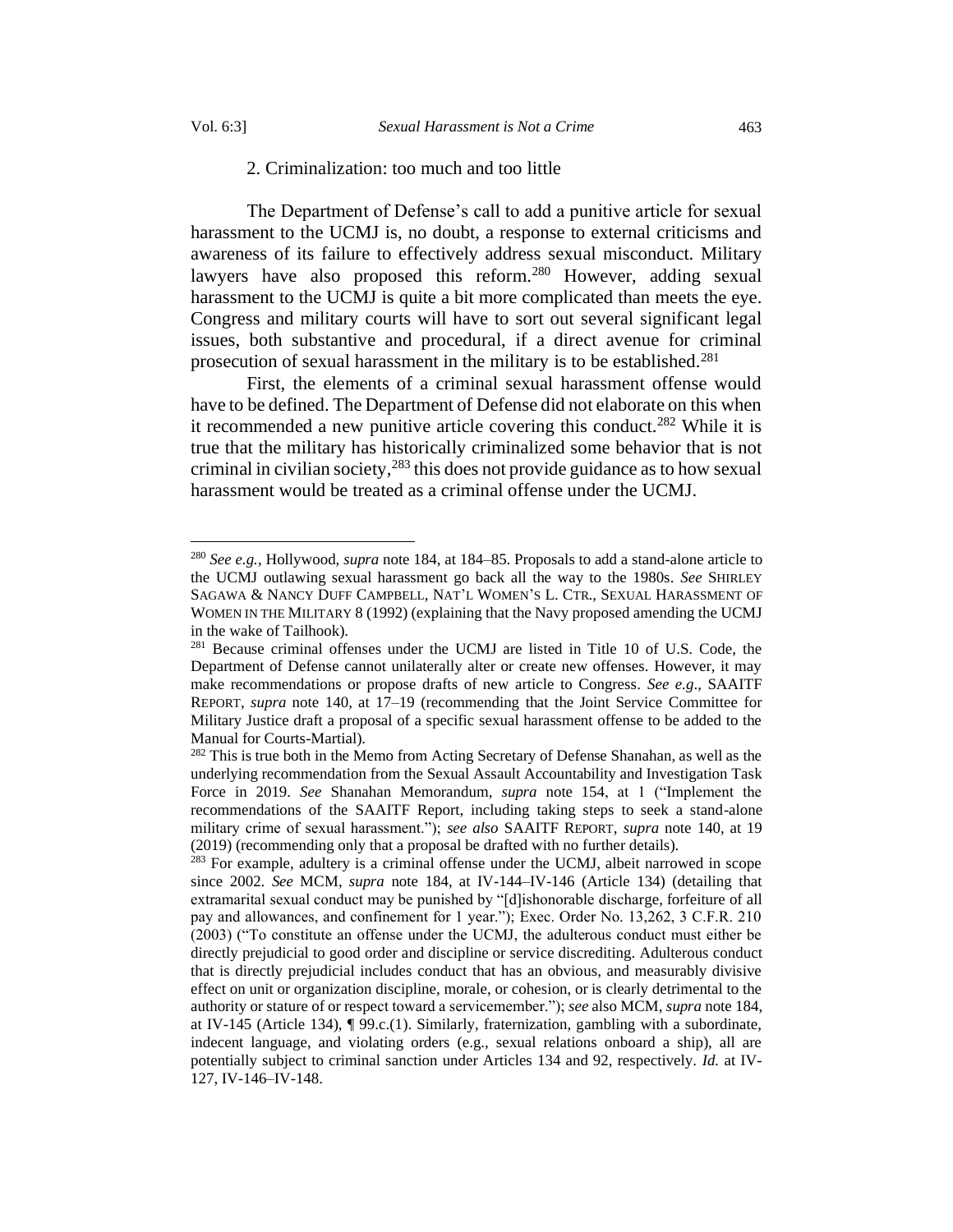So far, the Department of Defense has defined sexual harassment only as a matter of policy through Directives ("DODD"s)<sup>284</sup> and Instructions ("DODI"s), <sup>285</sup> which establish DOD policies and procedures and are binding

DEFINITIONS. . . .

b. submission to or rejection of such conduct by a person is used as a basis for career or employment decisions affecting that person, or c. such conduct interferes with an individual's performance or creates an intimidating, hostile, or offensive environment.

Any person in a supervisory or command position who uses or condones implicit or explicit sexual behavior to control, influence, or affect the career, pay, or job of a military member or civilian employee is engaging in sexual harassment.

Similarly, any military member or civilian employee who makes deliberate or repeated unwelcomed verbal comments, gestures, or physical contact of a sexual nature is also engaging in sexual harassment.

*Id.* This directive was revised in 1995 with the addition of language stating:

[W]orkplace conduct, to be actionable as "abusive work environment" harassment, need not result in concrete psychological harm to the victim, but rather need only be so severe or pervasive that a reasonable person would perceive, and the victim does perceive, the work environment as hostile or offensive. ("Workplace" is an expansive term for Military members and may include conduct on or off duty, 24 hours a day.)

U.S. DEP'T OF DEF., DIR. 1350.2, DEPARTMENT OF DEFENSE MILITARY EQUAL OPPORTUNITY (MEO) PROGRAM para. E2.1.15.3, at 18 (Aug. 18, 1995), https://www.esd.whs.mil/ Portals/54/Documents/DD/issuances/dodd/135002p.pdf [https://perma.cc/QS35-SNCH].

In 2020, President Trump repealed DODD 1350.2, reissued it as an "Instruction," and deleted the definition of sexual harassment from the issuance. *See* U.S. DEP'T OF DEF., INST. 1350.02, DOD MILITARY EQUAL OPPORTUNITY PROGRAM (Sept. 4, 2020), https://www. esd.whs.mil/Portals/54/Documents/DD/issuances/dodi/135002p.pdf?ver=2020-09-04-1241 16-607 [https://perma.cc/KWX3-6XM4]. Presumably, this action will be reversed by President Biden.

<sup>285</sup> Department of Defense Instruction 1020.03, issued in 2018 and updated in 2020, contains the most current DOD definition of sexual harassment, as follows:

GLOSSARY. . . .

[S]exual harassment. Conduct that:

Involves unwelcome sexual advances, requests for sexual favors, and deliberate or repeated offensive comments or gestures of a sexual nature when:

<sup>284</sup> Sexual harassment was first defined by the Department of Defense in 1988 in Directive 1350.2. *See* U.S. DEP'T OF DEF., DIR. 1350.2, DEPARTMENT OF DEFENSE MILITARY EQUAL OPPORTUNITY PROGRAM enc. 2 para. 10 (Dec. 23, 1988) [hereinafter DODD 1350.2] (on file with authors). The original directive stated:

<sup>10.</sup> Sexual Harassment. A form of sex discrimination that involves unwelcomed sexual advances, requests for sexual favors, and other verbal or physical conduct of a sexual nature when:

a. submission to or rejection of such conduct is made either explicitly implicitly a term or condition of a person's job, pay, or career, or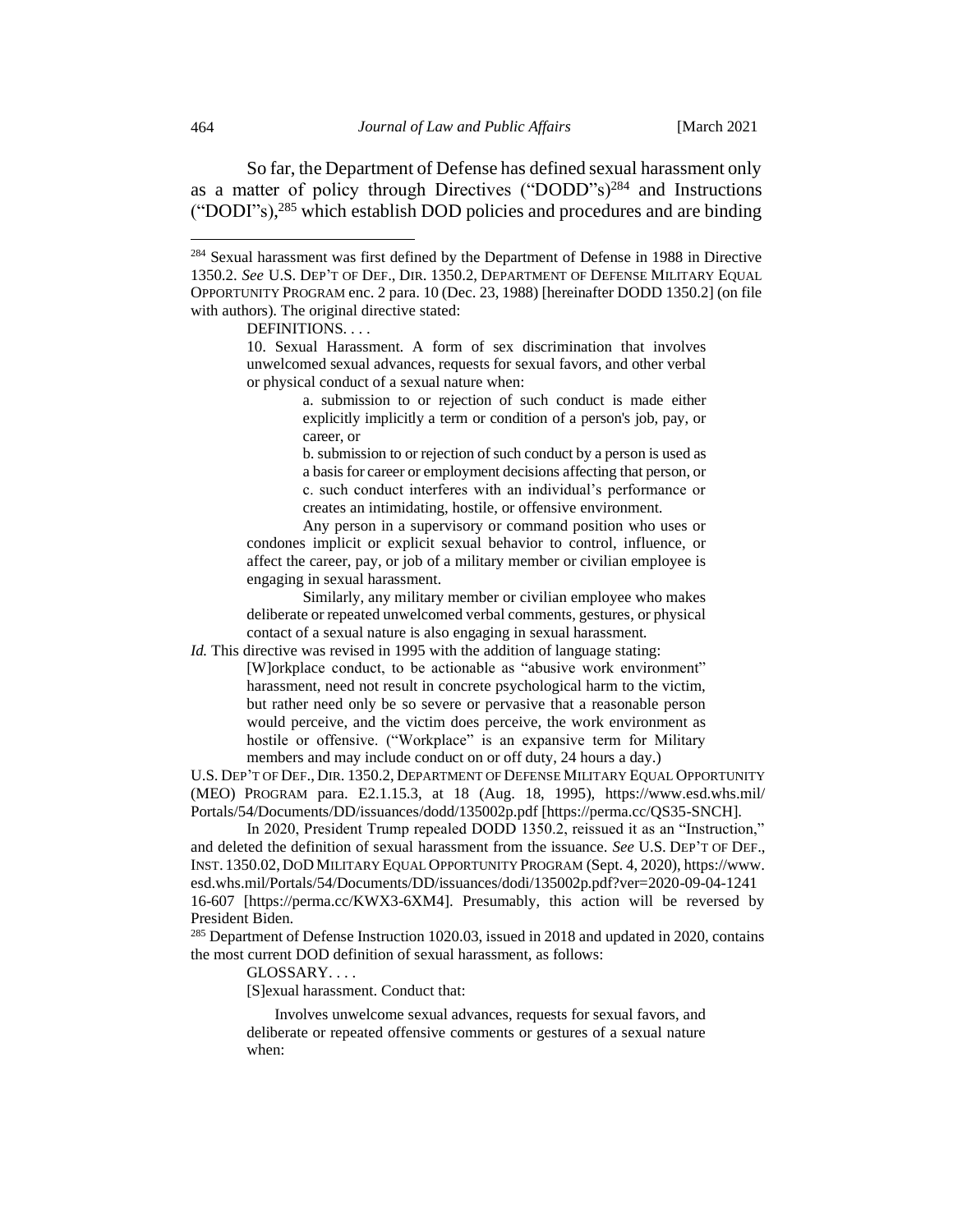on the services. <sup>286</sup> Notwithstanding federal court precedent holding that Title VII does not apply to Armed Service members,<sup>287</sup> the definition of sexual harassment in these various equal opportunity policy documents is drawn almost directly from Equal Employment Opportunity Commission (EEOC) guidelines and Supreme Court cases interpreting Title VII*.* <sup>288</sup> Commentators

Submission to or rejection of such conduct by a person is used as a basis for career or employment decisions affecting that person; or

Such conduct has the purpose or effect of unreasonably interfering with an individual's work performance or creates an intimidating, hostile, or offensive working environment.

Is so severe or pervasive that a reasonable person would perceive, and the victim does perceive, the environment as hostile or offensive.

Any use or condonation, by any person in a supervisory or command position, of any form of sexual behavior to control, influence, or affect the career, pay, or job of a member of the Armed Forces or a civilian employee of the Department of Defense.

Any deliberate or repeated unwelcome verbal comments or gesture of a sexual nature by any member of the Armed Forces or a civilian employee of the Department of Defense.

There is no requirement for concrete psychological harm to the complainant for behavior to constitute sexual harassment. Behavior is sufficient to constitute sexual harassment if it is so severe or pervasive that a reasonable person would perceive, and the complainant does perceive, the environment as hostile or offensive.

Sexual harassment can occur through electronic communications, including social media, other forms of communication, and in person.

U.S. DEP'T OF DEF., INSTR. 1020.03, HARASSMENT PREVENTION AND RESPONSE IN THE ARMED FORCES § G2 at 22 (Dec. 29, 2020) [hereinafter DODI 1020.03].

<sup>286</sup> All of the services have implemented DODD 1350.2 and DODI 1020.03. *See* ARMY REG. 600-20, *supra* note 232, ch. 7 (July 24, 2020); U.S. DEP'T OF AIR FORCE,POLICY DIRECTIVE (AFPD) 36-27 (Mar. 18, 2019); SEC'Y OF THE NAVY INSTRUCTION (SECNAVINST) 5300.26E (2020).

<sup>287</sup> *See* note[s 174](#page-33-0)[–176](#page-34-0) and accompanying text.

<sup>288</sup> For example, the definition of sexual harassment in DODI 1020.03 is nearly identical to EEOC Guidance on what constitutes discrimination because of sex under the Civil Rights Act of 1964. *Compare* DODI 1020.03*, supra* note 285*, with* Discrimination Because of Sex Under Title VII of the Civil Rights Act of 1964, 45 Fed. Reg. 74,676, 74,677 (Nov. 10, 1980) (codified at 29 C.F.R. § 1604.11 (2020)) ("Unwelcome sexual advances, requests for sexual favors, and other verbal or physical conduct of a sexual nature constitute sexual harassment. . . ."); *see also* United States v. Olivares, No. 201800125, 2019 WL 1076454, at \*3 (N-M. Ct. Crim. App. Mar. 7, 2019), ("Both the Department of Defense's and the Department of the Navy's definitions [of sexual harassment] are very similar to the definition promulgated in 1980 by the Equal Employment Opportunity Commission when it

Submission to such conduct is, either explicitly or implicitly, made a term or condition of a person's job, pay, or career[; or]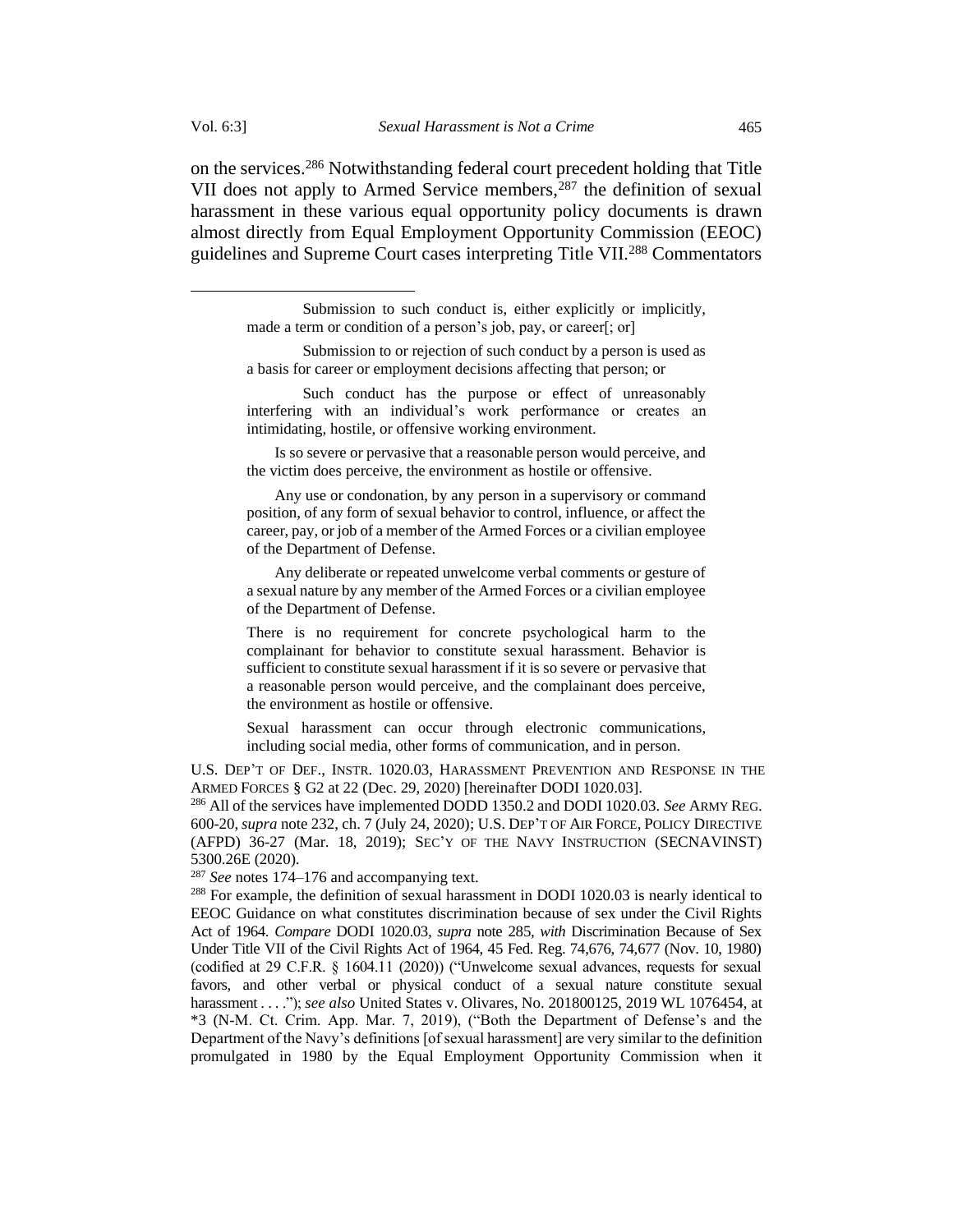have suggested that this policy-based definition contained in DODD's and DODI's could be used as the elements of a criminal sexual harassment offense for the Armed Forces. <sup>289</sup> However, as this definition is derived from Title VII, which federal courts have held does not apply to service members, $290$  it is not clear how this language would be utilized to prosecute sexual harassment as a crime under the UCMJ. For example, will Title VII case law apply in UCMJ sexual harassment prosecutions?<sup>291</sup> More broadly,

<sup>290</sup> *See* cases cited *supra* note 174.

determined that sexual harassment violated federal laws against sex discrimination . . . ."). Along the same lines, the "severe or pervasive" standard in DODI 1020.03 codifies a key holding of *Meritor Savings Bank v. Vinson,* 477 U.S. 57, 67 (1986), that a hostile environment occurs "[w]hen the workplace is permeated with 'discriminatory intimidation, ridicule, and insult' . . . that is 'sufficiently severe or pervasive to alter the conditions of the victim's employment and create an abusive working environment.'" DODI 1020.03 is also derived from the holding of *Harris v. Forklift Systems*, *Inc.*, 510 U.S. 17 (1993), that the plaintiff need not present evidence of a nervous breakdown to prove a hostile work environment sexual harassment claim. So long as the conduct can "reasonably be perceived, and is perceived, as hostile and abusive, there is no need for it also to be psychologically injurious." *Id.* at 22 (citation omitted). Note however that in contrast with Title VII, military policy construes "workplace" very broadly to include any place service members might live, work, train, and socialize together. *See* DODD 1350.2, *supra* note 284, at enc. 2 para. 10 ("'Workplace' is an expansive term for Military members and may include conduct on or off duty, 24 hours a day."); SAAITF REPORT, *supra* note 140, at 18 (recommending that a specific sexual harassment offense for the military should encompass misconduct that occurs outside the workplace too).

<sup>289</sup> *See* Hollywood, *supra* note 184, at 185 n.290 (proposing that the elements of sexual harassment be drawn from DODD 2020.03). Indeed, at least one military court took this approach in an Article 92 adjudication. *See Olivares*, 2019 WL 1076454, at \*3 (using the definition of sexual harassment in DODD 1350.2 to determine the meaning of "sexual harassment" in Navy Regulation, Article 1166).

 $291$  Although an extensive discussion of this question is beyond the scope of this Article, we will note that Title VII has already seeped into military law through the DOD's incorporation of Supreme Court precedents and EEOC Guidelines into its directives and instructions proscribing sexual harassment, as well as through the services' implementing regulations. *See* sources cited *supra* note 288 and accompanying text. Military courts have, in turn, relied on these policies and regulations to expand the scope of Article 92 of the UCMJ to cover sexually harassing conduct. *See* sources cited *supra* notes 238–239. Recently, an intermediate appellate military court even went so far as to directly reference EEOC sexual harassment Guidelines in concluding that a service member had received fair notice that his sexually harassing conduct could be subject to criminal sanctions under the UCMJ. *See*  United States v. Da Silva, No. ACM 39599, 2020 WL 3468282, at \*9 (A.F. Ct. Crim. App. June 25, 2020). We are heartened by these developments, which commentators seem to have overlooked, for they suggest that Title VII already functions as a kind of shadow legal system inside the UCMJ. That is, the military justice system has increasingly come to resemble its civilian counterpart, notwithstanding federal courts' judicial exclusion of service members from Title VII's protections. This suggests that a promising route to bring the UCMJ into alignment with civil employment discrimination law may be through military policy, regulations, and case law rather than direct overhaul of the UCMJ by Congress, which is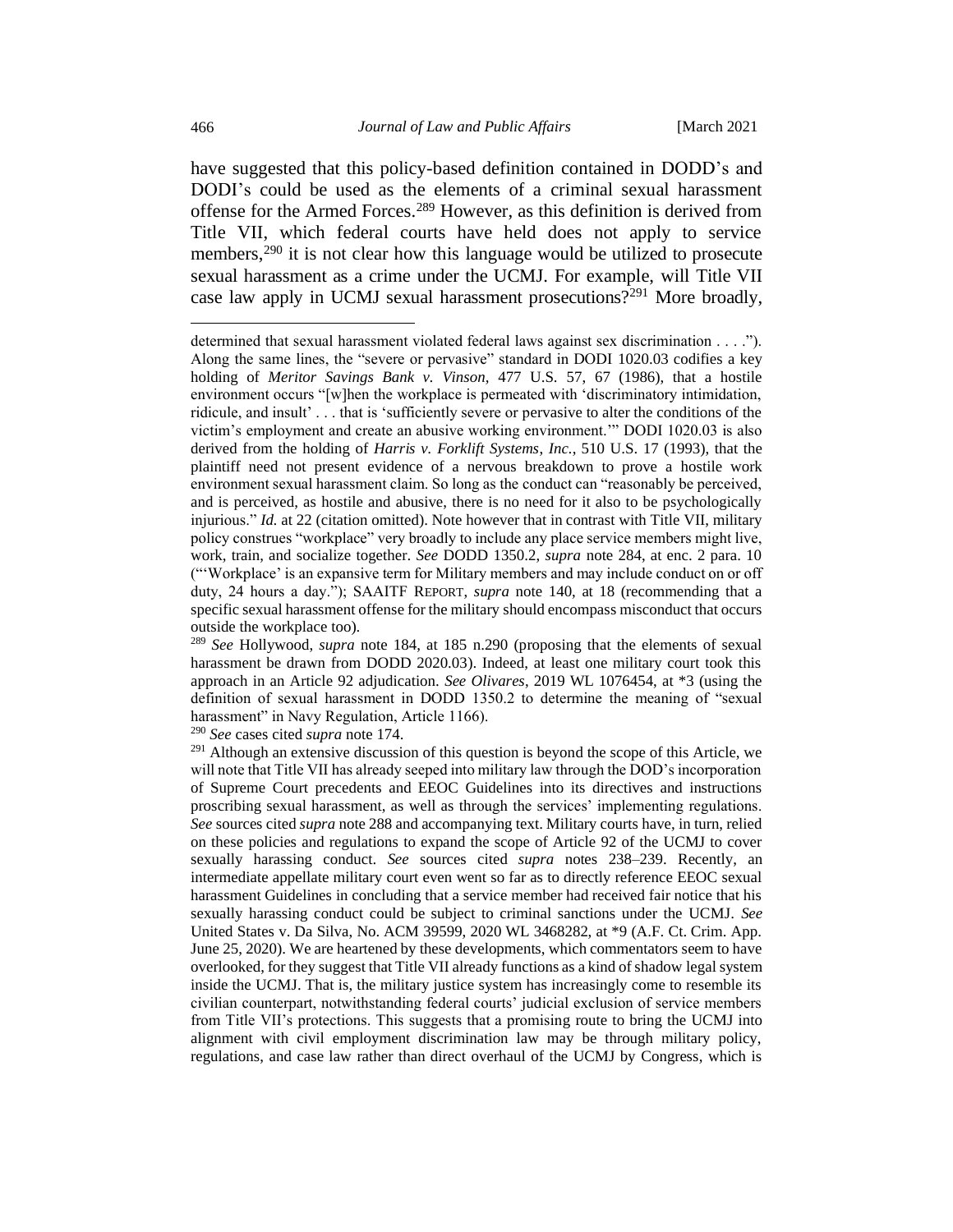will the many recent updates to Title VII be included in the criminal definition of sexual harassment?<sup>292</sup> Although these questions may seem moot given that Title VII does not formally apply to armed service members, the fact remains that the DOD has already fashioned its EEO policies in a manner largely consistent with Title VII and relevant case law. These questions, therefore, cannot be avoided. Moreover, military case law on sexual harassment has involved other UCMJ articles, which have distinct elements.<sup>293</sup>

Questions about the controlling case law in prosecutions under a punitive article for sexual harassment would surely arise if Congress were to criminalize sexual harassment directly through a stand-alone article in the UCMJ. Of course, Congress (and military courts applying and interpreting an updated penal code) could address these questions. Resolving them, although complicated, would not be insurmountable. However, to do so will require a deeper consideration of the relationship of the Armed Forces and the equality norms (established both in law and politics) of our larger democratic society.

The proposal to criminalize sexual harassment directly in the UCMJ also raises significant procedural and practical issues. If the Department of Defense is to take the matter of preventing and remedying sexual harassment in the military seriously, it must reexamine its institutional design and allocation of authority. The dilemma is how to do that in a fair and just manner that strikes a balance between the military's unique mission, organizational structure, and rules, on the one hand, and the protection of service members' right to be free of sex (and sexuality) discrimination, on

always a politically fraught exercise. More broadly, one cannot but acknowledge that, like all plural legal systems, the United States' civilian legal system and military justice system are not independent; they are "part of the same system in [a] particular social context and are . . . intertwined in the same micro-social processes." Sally Engle Merry, *Legal Pluralism*, 22 L. & SOC'Y REV. 869, 873 (1988) (paraphrasing remarks delivered by Francis Snyder at the Bellagio Conference on People's Law and State Law, 1981).

 $292$  For example, the Supreme Court has held that Title VII's prohibition against sex discrimination includes same-sex sexual harassment, Oncale v. Sundowner Offshore Servs., Inc., 523 U.S. 75, 81 (1998), as well as harassment on the basis of an individual's homosexual or transgender status. Bostock v. Clayton Co., 140 S. Ct. 1731 (2020). Moreover, under Supreme Court precedent interpreting Title VII, civilian employers are not vicariously liable for sexual harassment if they can establish that they took all reasonable steps to prevent the acts or that they promptly corrected the conduct after it became evident. *See* Burlington Indus., Inc. v. Ellerth, 524 U.S. 742, 764–65 (1998); Faragher v. City of Boca Raton, 524 U.S. 775, 778, 807–08 (1998). This defense has been subject to severe criticism by victims' advocates for failing to account for the ways that power, identity, and institutional contexts cause victims not to report. *See* sources cited *supra* note [22](#page-6-1) and accompanying text. If Congress codifies a legal standard for sexual harassment in the UCMJ, it will need to decide whether this expansive defense is relevant in a setting where severe power inequalities are inherent in the institutional design and formal policies of the workplace. Of course, Congress could leave these questions for military courts to decide, and perhaps that is the most politically feasible outcome, but that would be a lost opportunity.

<sup>293</sup> *See* Hollywood, *supra* note 184, at 185.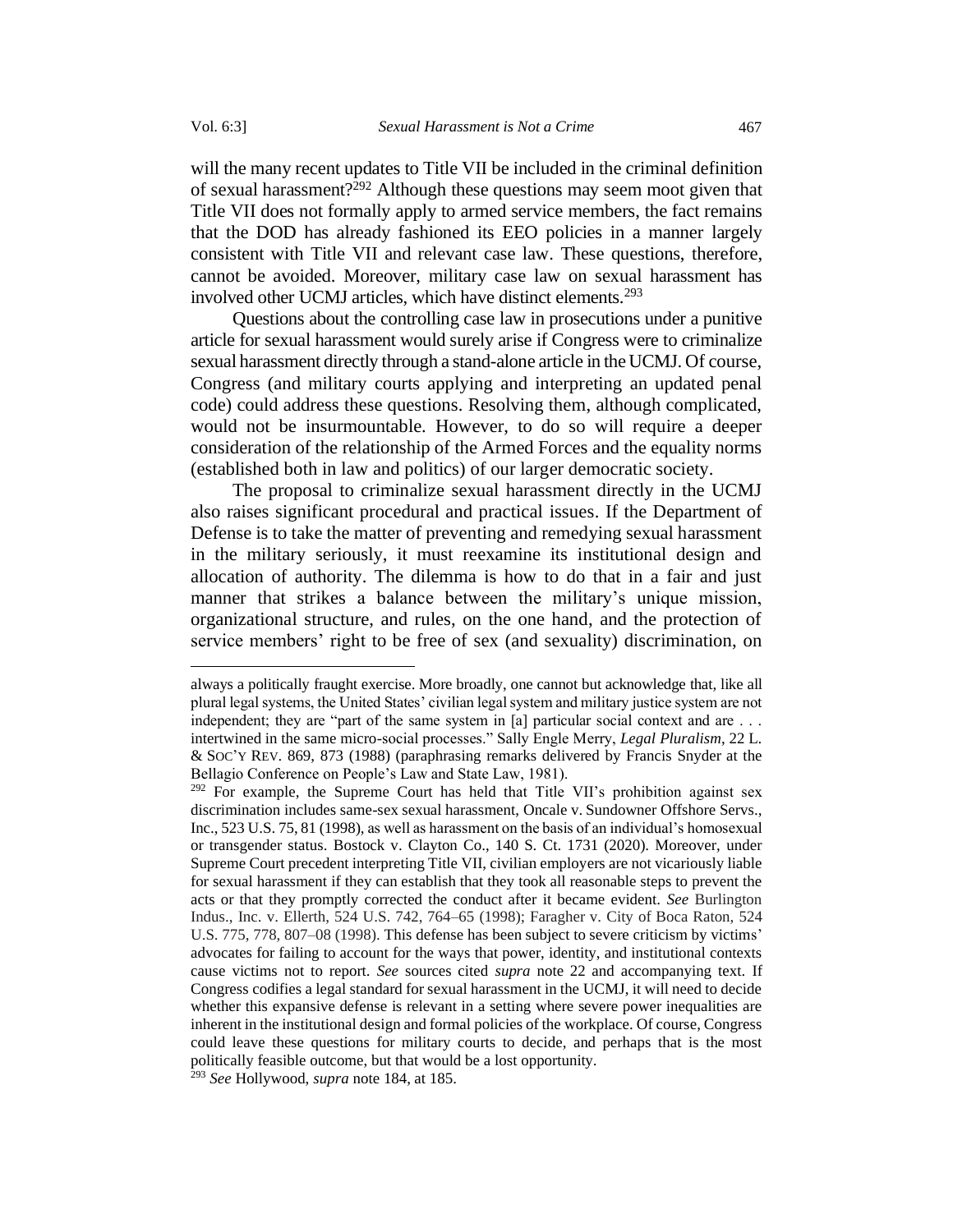the other. DOD and Congress will also need to consider the practical effect of employing a criminal burden of proof to address sexual harassment. That is, will the proposed legal mechanism of direct criminalization (and, potentially, court-martialing service members for sexual harassment) even work to deter and remedy sexual misconduct? We turn to this second set of questions here.

The latest feminist thinking about legal responses to sexual violence centers around the idea that more collaborative, less adversarial legal models are preferred.<sup>294</sup> This idea has developed out of distinct but converging critiques, including feminist reflections on the failures of criminal legal responses to sexual violence, discomfort with certain aspects of the #MeToo movement, and the effects of America's ever-expanding criminal justice system on people of color. Many feminists have lauded the increased public attention to sexual harassment and gender violence that the #MeToo movement has generated, yet others "have pushed back against the demands for a bigger and better criminal response."<sup>295</sup> The objections to the use (and overuse) of criminal law and new forms of regulation to address sexual violence and harassment exist on a number of levels and emerge from distinct concerns.

Some feminists argue that feminist antiviolence work has contributed to the build-up of policing and mass incarceration in our country. <sup>296</sup> They

<sup>294</sup> *See* Deborah Thompson Eisenberg, *The Restorative Workplace: An Organizational Learning Approach to Discrimination*, 50 U. RICH. L. REV. 487 *passim* (2016) (drawing on organizational management, conflict resolution theory, and antidiscrimination law to argue that restorative justice practices may better advance the goals of antidiscrimination law than the adversarial legal system); Goldscheid, *supra* note [23](#page-6-0) (exploring the use of nonadversarial approaches to address sexual harassment in the workplace); Laurie S. Kohn, *#MeToo, Wrongs Against Women, and Restorative Justice*, 28 KANS.J.L. & PUB.POL'Y 561, 576–85 (2019) (advocating restorative justice for workplace sexual harassment and assault). <sup>295</sup> Brenda Cossman, *#MeToo, Sex Wars 2.0 and the Power of Law*,*in* 3 ASIAN Y.B. HUM. RTS. &HUMANITARIAN L. 18, 20 (Javaid Rehman, Ayesha Shahid & Steve Foster eds., 2019).

<sup>&</sup>lt;sup>296</sup> See, e.g., MARIA BEVACQUA, RAPE ON THE PUBLIC AGENDA: FEMINISM AND THE POLITICS OF SEXUAL ASSAULT 111–51 (2000) (telling the story of how feminists were successful in mainstreaming their concerns about rape, but their success was largely achieved through appeal to law-and-order politics scapegoating and criminalizing men of color); GOODMARK, DECRIMINALIZING DOMESTIC VIOLENCE, *supra* note [23,](#page-6-0) *passim* (arguing that domestic violence has been overcriminalized to the detriment of victims and society and urging that we use legal and criminal justice responses as a last resort within much more holistic, therapeutic, resource-based approach to IPV); MARIE GOTTSCHALK, THE PRISON AND THE GALLOWS: THE POLITICS OF MASS INCARCERATION IN AMERICA 115–39 (2006) (detailing the "long and conflicted history" of women's groups and feminists on issues related to crime and their role in uncritically pushing for increased policing); AYA GRUBER, THE FEMINIST WAR ON CRIME: THE UNEXPECTED ROLE OF WOMEN'S LIBERATION IN MASS INCARCERATION *passim* (2020) (analyzing ways in which the feminist movements' work to protect women from rape and domestic violence has contributed to mass incarceration); Mimi Kim, *Dancing the Carceral Creep: The Anti-Domestic Violence Movement and the*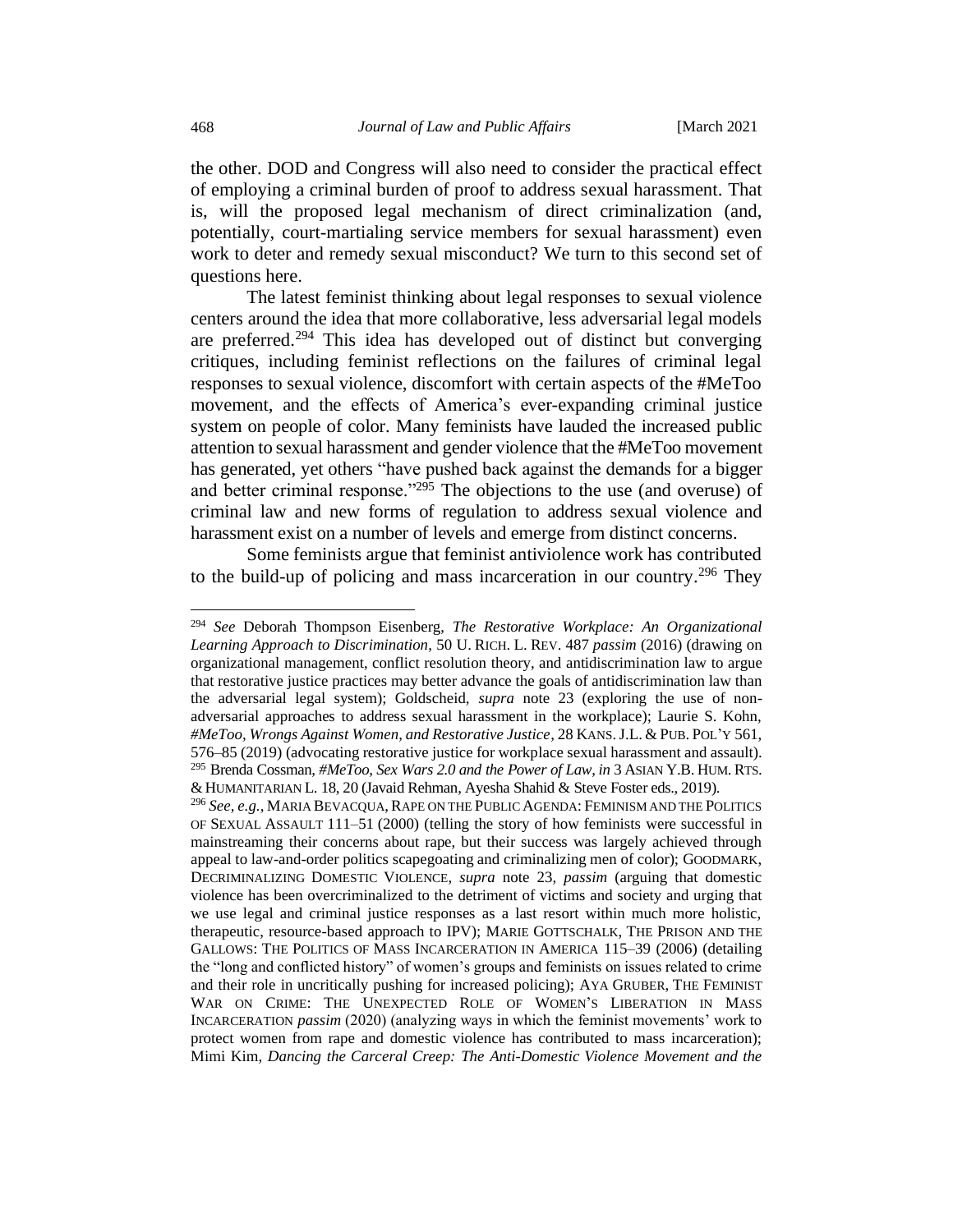point out that people of color, especially of low socioeconomic status, have been disproportionately impacted by the fervor to criminalize domestic violence, for example, including female victims, the very people antiviolence advocates aim to emancipate.<sup>297</sup> Others "t[ake] issue with" the "negative stance" on "sex and sexuality" implicit in much antiviolence work.<sup>298</sup> Some critics, including those who identify as feminists, argue that the definitions of sexual harassment governing the workplace, universities, and other major societal institutions are too broad, potentially capturing consensual sexual behavior.<sup>299</sup> Finally, feminists working in the antiviolence movement have come to see the ineffectiveness of punitive approaches and adversarial legal processes for addressing sexual violence. That is, advocates now understand that despite the massive body of law and regulatory infrastructures now in place to address sexual assault, violence, and harassment in homes, workplaces, schools, and on college campuses, the system does not prevent violence or protect survivors when it occurs.<sup>300</sup>

*Paradoxical Pursuit of Criminalization*, 1973–1986, at 2 (Inst. Study Soc. Issues,Working Paper No. 2013-2014.70, 2015), https://escholarship.org/uc/item/804227k6 [https://perma.cc/6L9N-J6QK] ("[A]ttempts to feminize the state led to the unwitting support for policies of mass incarceration, thereby reproducing and re-enforcing hierarchies of gender, race, class and sexuality . . . ."); *cf.* JEANNIE SUK, AT HOME IN THE LAW: HOW THE DOMESTIC VIOLENCE REVOLUTION IS TRANSFORMING PRIVACY 35–54 (2009) (asserting that a number of worrisome trends have occurred in the wake of the "domestic violence revolution," including that criminal law now imposes "de facto divorce" through its enforcement of easily obtainable protection orders).

<sup>297</sup> *See* BETH RICHIE, ARRESTED JUSTICE: BLACK WOMEN, VIOLENCE, AND AMERICA'S PRISON NATION 99–124 (2012) (exploring the rise of the punishment industry in the United States and the consequent mass incarceration of poor women and women of color who break laws to survive abusive relationships); Goodmark, *Stop Treating Domestic Violence Differently*, *supra* note [23](#page-6-0) ("Encouraging a larger role for law enforcement also had the unintended consequence of punishing victims.").

<sup>298</sup> *See* Cossman, *supra* note 295, at 20; Wendy Brown, *Finding the Man in the State*, 18 FEMINIST STUD. 7, 9 (1992) (critiquing the "politics of protection" that "construct<sup>[]</sup> [the] divide between light and dark, wives and prostitutes, good girls and bad ones"); Jacob Gersen & Jeannie Suk, *The Sex Bureaucracy*, 104 CALIF. L. REV. 881, 882 (2016) (discussing "the bureaucratic tendency to merge sexual violence and sexual harassment with ordinary sex, and thus to trivialize a very serious problem"); *cf.* SUK, *supra* note 296, at 106–31 (arguing that privacy law has been reimagined in the form of a vulnerable woman, with consequences that both reinforce harmful gender roles and increase state control of intimate relationships in the home).

<sup>299</sup> *See, e.g.*, Vicki Schultz, *The Sanitized Workplace*, 112 YALE L.J. 2061, 2064 (2003); *cf.*  Jeannie Suk Gersen, Nancy Gertner & Janet Halley, Comment Letter on Proposed Title IX Rulemaking, at 14 (Jan. 30, 2019), https://www.regulations.gov/document?D=ED-2018- OCR-0064-11950 [https://perma.cc/7LDC-CEKP] (arguing that President Trump's proposed Title IX Rule adopted a definition of sexual harassment that was both too narrow and too broad).

<sup>&</sup>lt;sup>300</sup> Some are therefore turning to other models to address sexual violence, such as restorative justice. *See*, *e.g.*, Goldscheid, *supra* note [23.](#page-6-0) Traditionally, restorative justice is an approach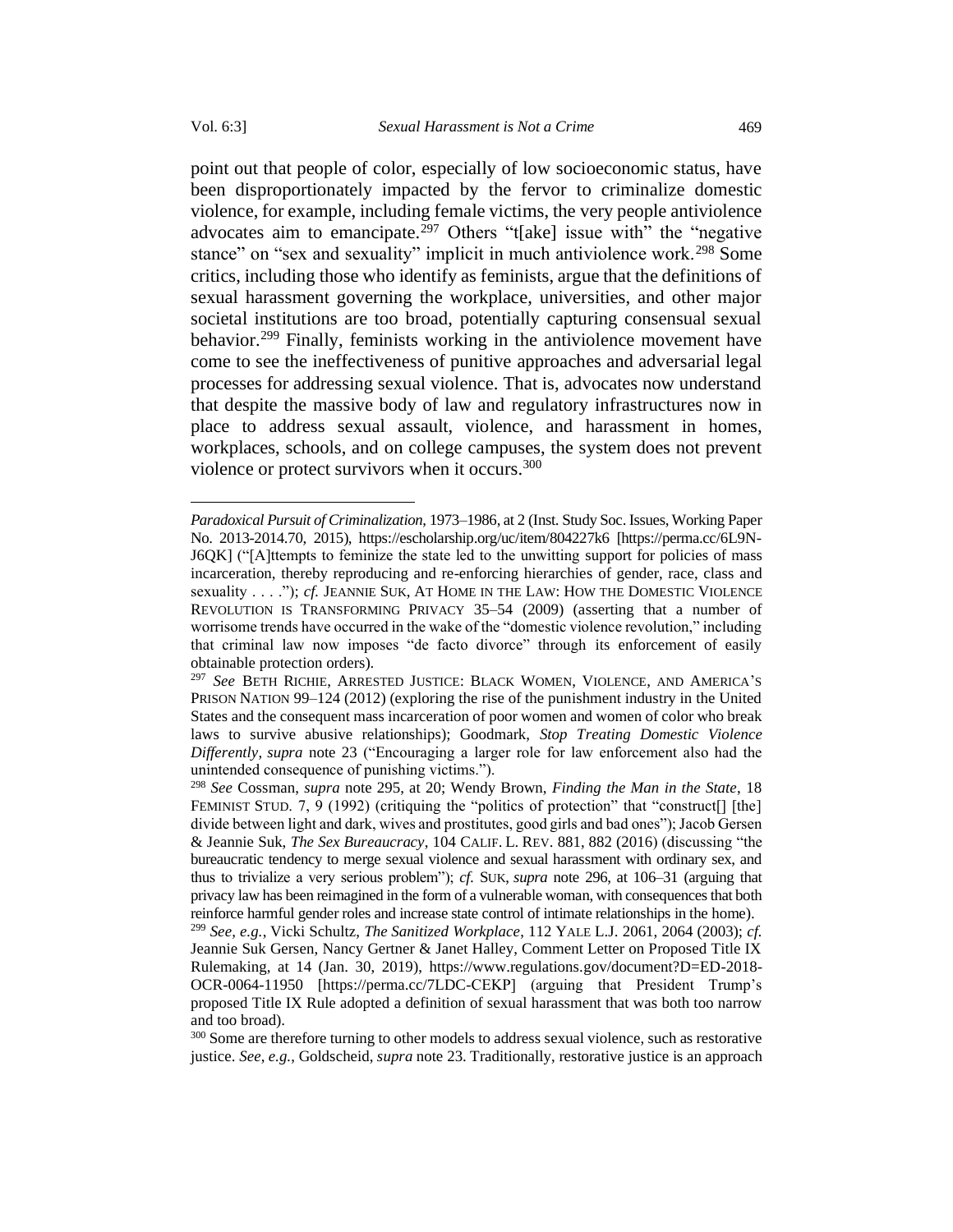We focus here primarily on the last insight, as it is the most applicable in the military context. It is not clear that punishing sexual harassment as a crime under the UCMJ will deter sexual harassment. Sexual assault has already been punishable as a punitive offense under UCMJ Article 120 for decades, and as recent statistics show, this has not led to a significant reduction of incidents.<sup>301</sup> The same could likely be expected even if sexual harassment receives its own punitive article.<sup>302</sup> Some commentators have noted that military unit commanders are under pressure to deal with sexual offenses assertively, which has translated into seeking more severe judicial punishment rather than nonjudicial punishment.<sup>303</sup> While the optics of seeking stiff penalties for sexual offenses are intended to show that the military is taking the problem seriously, these charges face a higher burden of proof than the same behavior would face when disciplined with nonjudicial penalties.<sup>304</sup> Therefore, cases that could reliably be punished by nonjudicial means are likely to go unpunished after an unsuccessful attempt to prosecute as a punitive judicial offense.<sup>305</sup> This hypothesis is confirmed by a recent study of sexual assault prosecutions in the military, which found that one reason for the military's low conviction rate for sex crimes is the high burden of proof for obtaining a court-martial.<sup>306</sup>

to justice in which one of the responses to a crime is to organize a meeting between the victim and the offender, sometimes with representatives of the wider community. Today, the term's use in many contexts has rendered its meaning somewhat blurred. However, some of its defining features include resolution of disputes outside of courts (to facilitate truth telling), meaningful accountability, efforts to disrupt (rather than punish) sexual misconduct, and nonjudgmental measures that encourage reflection and acceptance of responsibility. Goldscheid, *supra* not[e 23,](#page-6-0)  manuscript at 15–19 (defining restorative justice). The modern usage of the term "restorative justice" can be traced to Albert Eglash. DANIEL W. VAN NESS & KAREN HEETDERKS STRONG, RESTORING JUSTICE: AN INTRODUCTION TO RESTORATIVE JUSTICE 21–22 (5th ed. 2015). Albert Eglash was a psychologist in the 1950s working with incarcerated people. He saw the need for his clients to be accountable for their behavior that hurt others and saw its rehabilitation value. He first presented this idea in a 1975 restitution conference paper titled *Beyond Restitution–Creative Restitution*, which was subsequently published in RESTITUTION IN CRIMINAL JUSTICE: A CRITICAL ASSESSMENT OF SANCTIONS (Joe Hudson & Burt Galaway eds., 1977).

<sup>301</sup> *See* discussion *supra* Section II.A.

<sup>&</sup>lt;sup>302</sup> Indeed, prosecutions of sexually harassing conduct under UCMJ Articles 92, 93, and 134 does not seem to have had any impact. *See* discussion *supra* Section II.C.2.

<sup>303</sup> *See* Seth Michael Engel, *Fostering a Safe Warfighting Environment: Applying Title IX and Student Discipline in Higher Education to the Military's Fight Against Sexual Assault*, 32 WIS. J.L. GENDER & SOC'Y 133, 136 (2017).

<sup>304</sup> *Id.*

<sup>&</sup>lt;sup>305</sup> *See id.* at 160 (arguing that overreliance on court-martial results in failure to punish perpetrators of sexual assault because of the higher burden of proof in court-martial).

<sup>306</sup> *See* Warner & Armstrong, *supra* note 146, at 294–95. While such constitutional due process concerns justify a high evidentiary standard for criminal convictions, they are out of place when the alleged offense is sexual harassment that does not involve criminal conduct.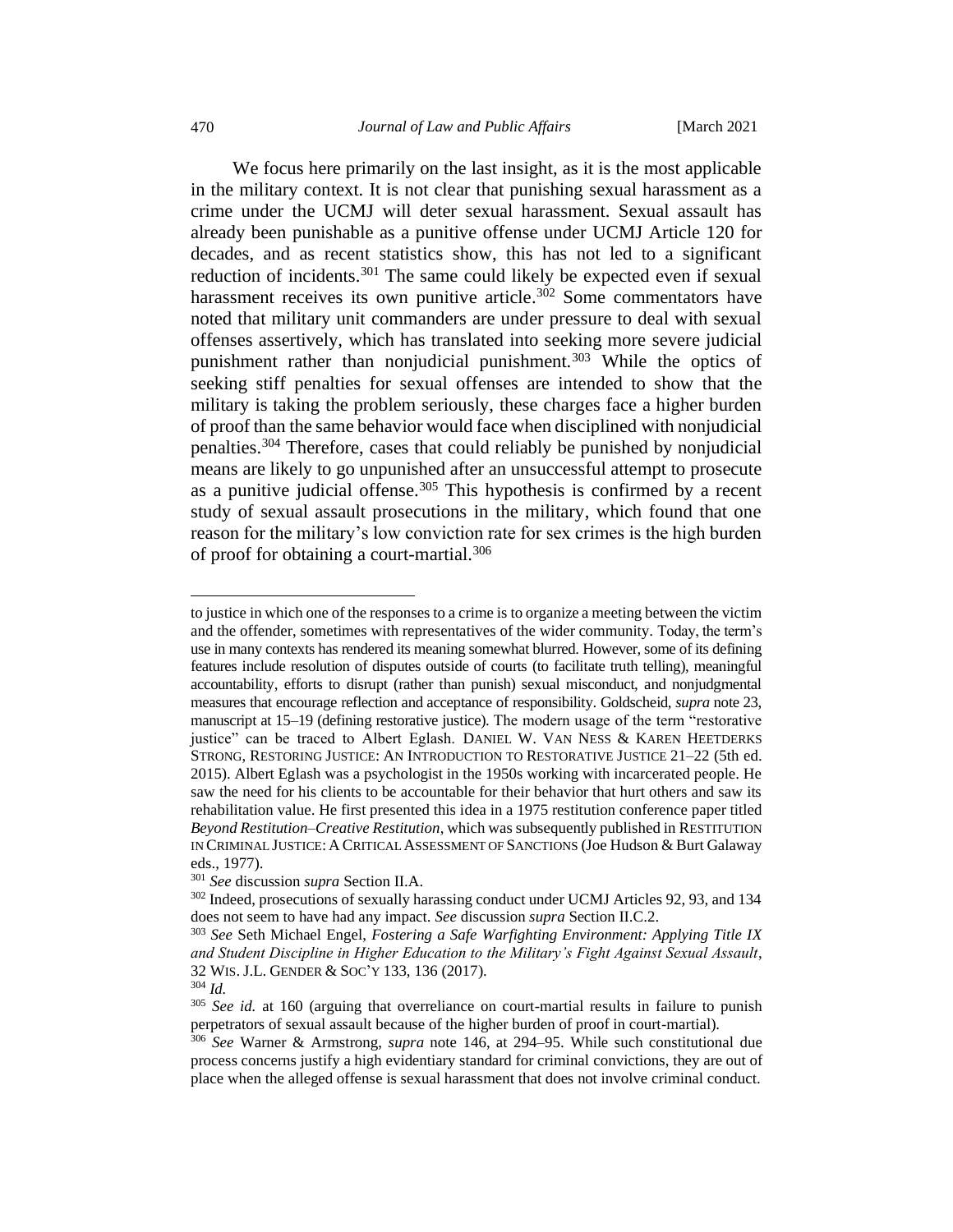Even more problematic, given the unique institutional and cultural obstacles to reporting sexual misconduct in the military―including the imperative of unit cohesion, the expected self-sacrifice of the "leave no man behind" credo, and the chain of command cage<sup>307</sup>—raising the stakes for sexual harassment will likely backfire, resulting in even fewer victims reporting harassment within the military's existing disciplinary system.

In sum, there is no doubt that adding a dedicated punitive article for sexual harassment to the UCMJ would clarify for all branches what conduct constitutes a criminal sexual harassment offense. This could benefit both victims and alleged perpetrators, creating a uniform, transparent standard for guiding behavior and reducing the potential for both under- and overregulation. A penal article on sexual harassment would also have expressional value, signaling to all that sexual harassment is impermissible conduct. However, there are significant downsides to this proposal if implemented in isolation. Not only may it backfire by raising the stakes for the involved service members, thereby deterring reporting, but criminalizing sexual harassment is an inappropriate response to conduct that in any other setting would be treated as a civil wrong. To be successful, a UCMJ criminal article on sexual harassment must be paired with other reforms to the UCMJ that will bring the military justice system into closer alignment with Title VII, which we discuss in Part III.

# **III. ALIGNING THE UCMJ WITH TITLE VII**

This Part turns to solutions. Here, we outline an updated regulatory framework for the UCMJ that would bring the military's legal response to sexual harassment in alignment with civil employment discrimination law. The first proposal is procedural. It seeks to ensure that sexual harassment victims in the military have the same right to an independent investigation and adjudication of their complaints as civilian employees. The second proposal seeks to ensure that the evidentiary standard used to evaluate sexual harassment complaints under the UCMJ is the preponderance of the evidence standard; this can be achieved by relying on existing UCMJ administrative actions. The third proposal seeks to ensure the service members can obtain compensatory damages for economic and psychological injuries caused by sexual harassment. We note that none of these reforms necessitates extending Title VII to service members.

<sup>307</sup> *See* discussion *supra* Section II.B.1.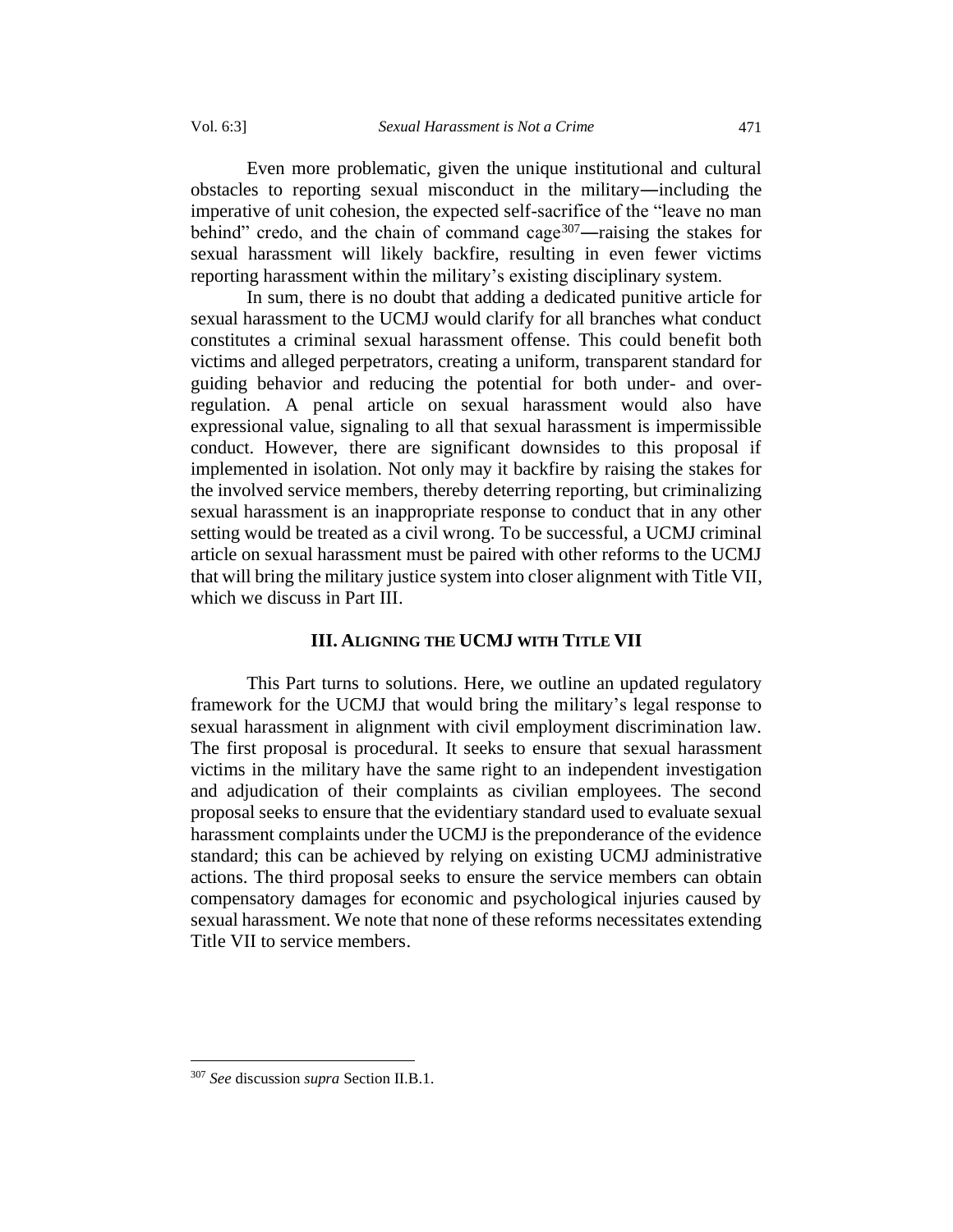### *A. Process: The Right to an Independent Adjudication*

When the military receives a report that a service member engaged in sexually harassing conduct so frequent or severe that it creates a hostile or offensive work environment, <sup>308</sup> responsibility for investigating and punishing the conduct should be taken out of the chain of command. That is, military victims of sexual harassment should receive the same protections as civilian victims to an independent investigation, a written record, and independent finder of fact and decisionmaker, as well as standardized procedures, definitions, and recommended penalties for perpetrators.

We note here that our proposal represents an expanded version of the Military Justice Improvement Act (MJIA), first introduced by Senator Kirsten Gillibrand in 2013.<sup>309</sup> The MJIA would take charging discretion away from unit commanders for sexual assaults and some other felony offenses and put it in the hands of outside military attorneys.<sup>310</sup> The stated objective of the MJIA is to "professionalize how the military prosecutes serious crimes by moving the decision over whether to prosecute them to independent, trained, professional military prosecutors."<sup>311</sup> Senator Gillibrand, along with bipartisan cosponsors, announced that the MJIA would be introduced as an amendment to the National Defense Authorization Act for Fiscal Year 2021.<sup>312</sup>

The MJIA is a step in the right direction, and we support its core reform directing independent prosecution of sexual assault. However, it should be expanded to include sexual harassment under certain

<sup>&</sup>lt;sup>308</sup> Or other conduct that would meet the definition of sexual harassment as defined in a new UCMJ article on sexual harassment, including, presumably quid pro quo sexual harassment. <sup>309</sup> The MJIA has been consistently reintroduced into Congress since 2013. S. 967, 113th Cong. (2013); S. 2992, 113th Cong. (2014); S. Amend. 1578, 114th Cong. (2015); S. 2141, 115th Cong. (2017); S. 1789, 116th Cong. (2019).

<sup>310</sup> Rustico, *supra* note 183, at 2061. While the MJIA and its core reform was not signed into law, it generated a great deal of discussion and has influenced several substantial reforms to the UCMJ's treatment of sexual assault. One such change is that, now, any "matters that relate to the character of a victim" are barred from consideration when making disposition decisions. *See id.* at 2040–46, 2061. Nor is the good military character of the accused given consideration in sexual assault cases, removing the so-called "good soldier defense." *Id.* at 2043. Retaliation against service members reporting a criminal offense is also strictly prohibited. *Id.* at 2061 (citing National Defense Authorization Act for Fiscal Year 2014, Pub. L. No. 113-66, § 1709, 127 Stat. 672, 960–61 (2013)).

<sup>&</sup>lt;sup>311</sup> Press Release, Sen. Chuck Grassley, Grassley, Gillibrand, Cruz Offer Bipartisan Military Justice Improvement Act Amendment to Defense Bill (July 2, 2020), https://www.grassley. senate.gov/news/news-releases/grassley-gillibrand-cruz-offer-bipartisan-military-justice-im provement-act [https://perma.cc/75QD-KSC8].

<sup>312</sup> *Id.*;*see also*Press Release, Sen. Ted Cruz, Sens. Cruz, Gillibrand Reintroduce Military Justice Improvement Act (June 13, 2019), https://www.cruz.senate.gov/?p=press\_release&id=4527 [https://perma.cc/9HTL-W5VR] (noting that Republican co-sponsors included Senators Ted Cruz, Chuck Grassley, Lisa Murkowski, and Rand Paul).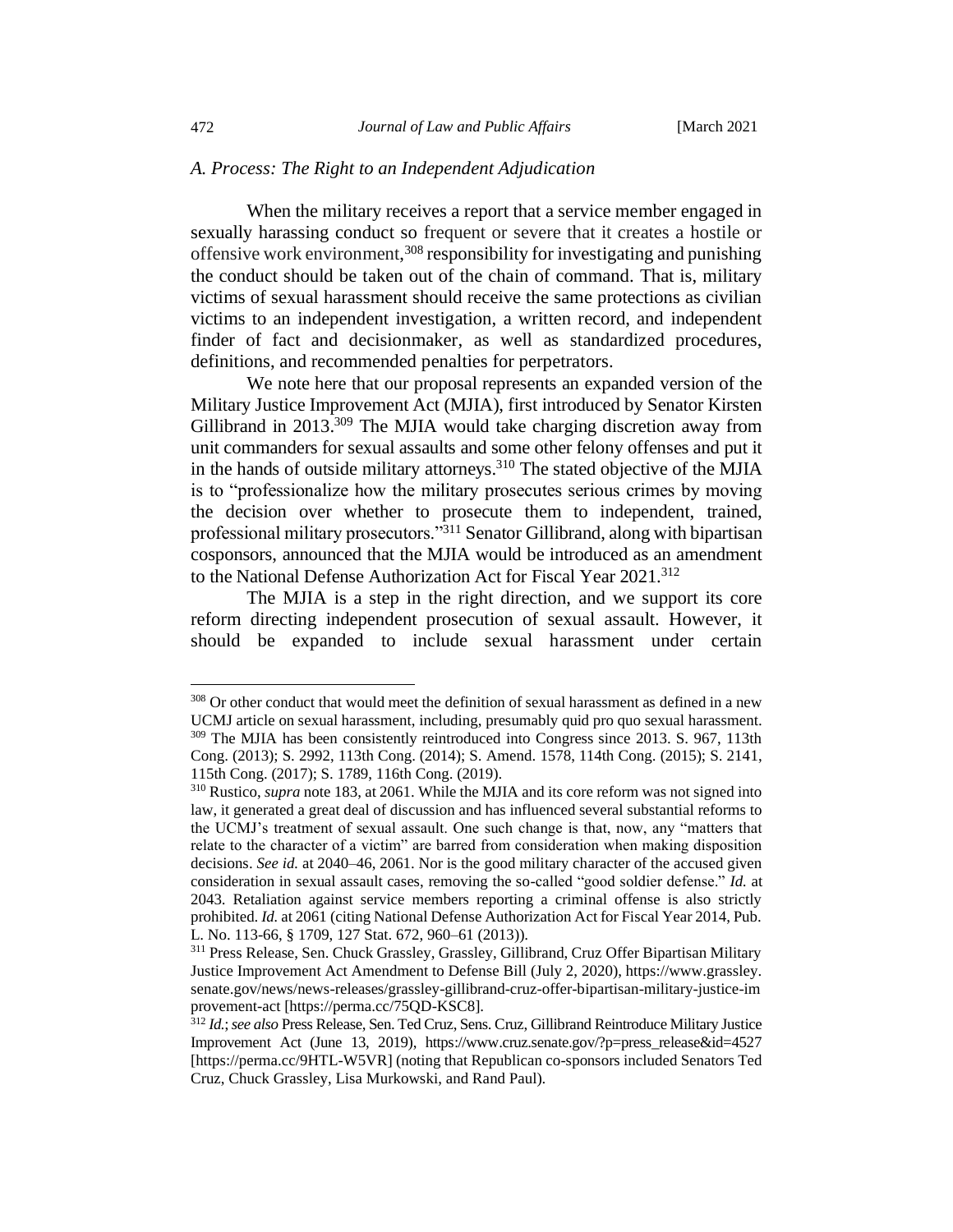circumstances, which we describe below. That is, the MJIA does not go far enough, for it leaves discipline for sexual harassment within the chain of command when all evidence suggests that sexual harassment is as persistent a problem in the military as sexual assault $313$  and when even the military's own studies find a strong correlation between sexual harassment and assault.<sup>314</sup>

<span id="page-60-0"></span>Removing investigatory, charging, and disciplinary discretion for both sexual assault and harassment outside of the chain of command would be a significant change to the UCMJ, because unit commanders have something akin to prosecutorial discretion within their units.<sup>315</sup> Limiting a commander's discretion to discipline certain offenses is antithetical to military thinking, and the Department of Defense has remained opposed to the MJIA.<sup>316</sup> Opponents have argued against such a change, believing it would degrade commanders' ability to maintain order and discipline.<sup>317</sup> The MJIA, in contrast, is concerned with obtaining just outcomes for sexual assault victims by reducing the risk of biased decision-making by interested unit commanders and encouraging victims to report complaints without fear of retaliation.<sup>318</sup>

Our proposal―which would remove a commander's discretion to handle sexually harassing conduct so frequent or severe that it creates a hostile or offensive work environment―represents an intermediate-level intervention that fairly balances the military's interests in preserving the chain of command with justice for service members who suffer the harms of sexual misconduct.<sup>319</sup> In suggesting that the UCMJ be modified in this way,

<sup>313</sup> *See* discussion *supra* Section II.A.

<sup>314</sup> *See* DOD FY 2018 REPORT ON SEXUAL ASSAULT, MAIN REPORT, *supra* note [6,](#page-3-0) at 11 ("[U]nhealthy climates marked by sexual harassment, gender discrimination, workplace hostility, lack of unit cohesion, and lack of personal responsibility incrementally increase the risk of experiencing a sexual assault."); SAAITF Report, *supra* note 140, at 18 ("Based on surveys conducted by the Department, there is a strong positive correlation between the occurrence of sexual harassment within military units and the occurrence of sexual assault. Commands and installations with greater occurrence of sexual harassment often have higher rates of sexual assault.").

<sup>315</sup> *See supra* notes 193–194 and accompanying text.

<sup>316</sup> ROLE OF THE COMMANDER SUBCOMMITTEE REPORT, *supra* note 192, at 2 (primarily arguing that there was no strong evidence to suggest that removing charging discretion would be effective in addressing sexual assault).

<sup>&</sup>lt;sup>317</sup> *Id.* at 102 (citing statements of a high-ranking Airforce General who believed that giving commanders "responsibility without authority" would degrade the trust that they must be fair and impartial, ultimately weakening the system and reducing military effectiveness).

<sup>318</sup>Such fears are well founded. *See* sources cited *supra* notes 147–149 and accompanying text. <sup>319</sup> Of note, in 2020, Representatives Jackie Spier and Markwayne Mullin introduced a bill in the House of Representatives containing a similar proposal. *See* I am Vanessa Guillén Act of 2020, H.R. 8270, 116th Cong. (2020). The Act would require each military department to establish an Office of the Chief Prosecutor and transfer charging decisions for sex-related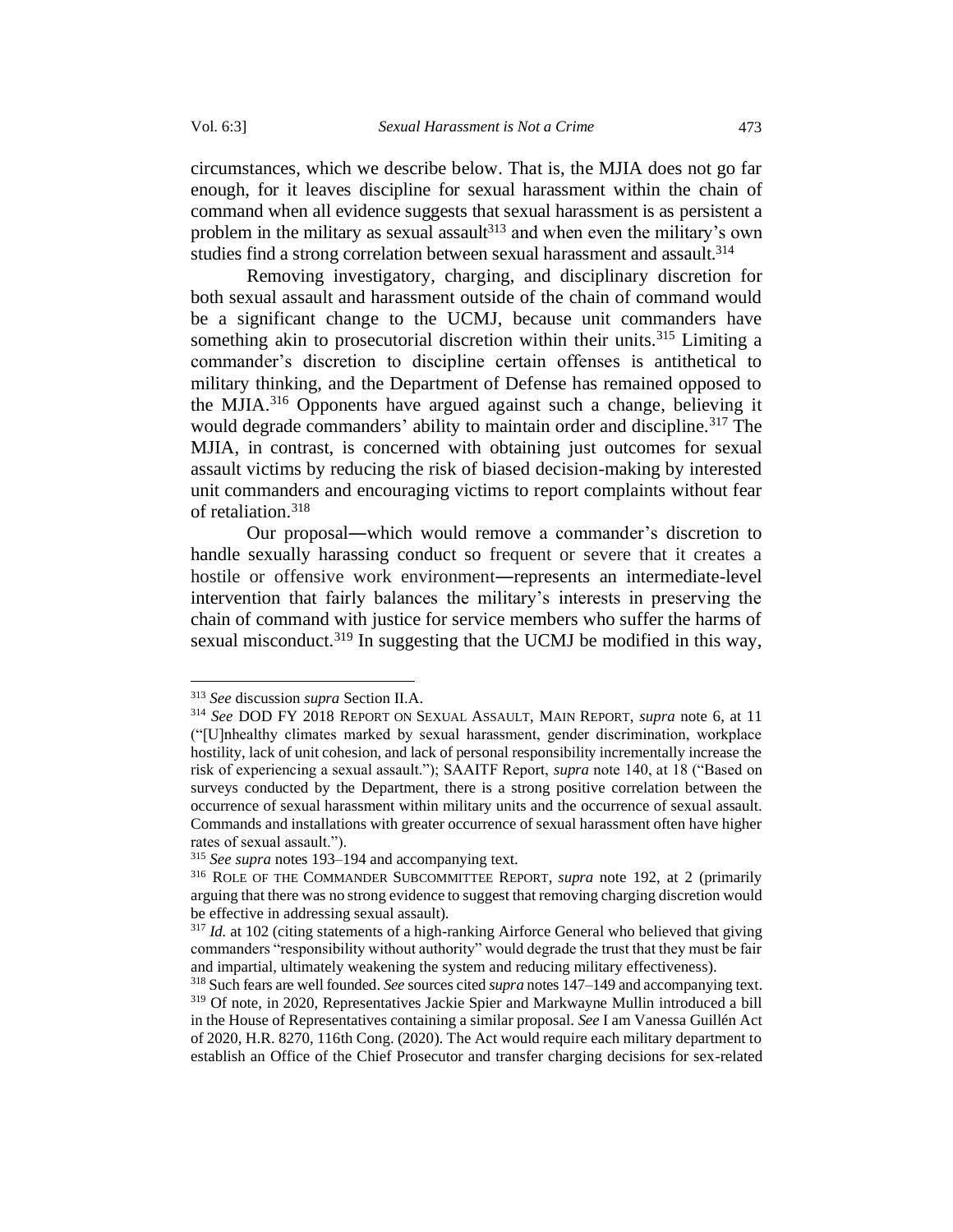we acknowledge that isolated incidents of sexual harassment may escape redress. Where the conduct does not rise to the level of severe sexual misconduct, offenders may have "one bite of the apple," so to speak, without the incident being removed from the chain of command. However difficult the choice to reform the UCMJ in this way, we suggest that the military's legitimate interests in preserving the chain of command should permit a commander to address isolated complaints of sexual harassment "in-house." This authority should be removed as soon as one or more reports suggest that a service member has engaged in serial acts of sexual harassment or severe sexual misconduct. This approach would align the UCMJ with civil sexual harassment law, which defines hostile work environment sexual harassment as unwelcome conduct, because of sex, that is severe or pervasive enough to create a work environment that a reasonable person would consider intimidating, hostile, or abusive.  $320$ 

<span id="page-61-1"></span><span id="page-61-0"></span>This proposal is not a far stretch from existing military law. There are already some mechanisms in place enabling the centralized human resources component of a military branch to initiate involuntary administrative separations of service members outside of a unit commander's discretion.<sup>321</sup> Such separations can be initiated based on a service member's official records of misconduct, sometimes referred to as "bad paper."<sup>322</sup> The DOD is already cataloging incidents of sexual assault and harassment in the CATCH program. Therefore, it is not a giant leap to empower independent military

offenses, including sexual harassment and sexual assault, from the commander to the service's chief prosecutor. *Id.*; *see also* Alex Horton, *Proposed Vanessa Guillén Law Would Transform Military's Sexual Misconduct Inquiries*, WASH.POST (Sept. 16, 2020, 3:04 PM), https://www.washingtonpost.com/national-security/2020/09/16/proposed-vanessa-guilln-

law-would-transform-militarys-sexual-misconduct-inquiries/ [https://perma.cc/LLK3-S445] (reporting that Vanessa Guillén was murdered the day before she was planning to file a harassment complaint against her harasser)*.*

<sup>320</sup> Harris v. Forklift Systems, Inc., 510 U.S. 17, 22 (1993); Meritor Sav. Bank v. Vinson, 477 U.S. 57, 67 (1986); *Harassment*, U.S. EQUAL EMP. OPPORTUNITY COMM'N, https://www.eeoc.gov/ harassment [https://perma.cc/S2DY-6ASC] (last visited Dec. 18, 2020).

<sup>321</sup> *See Administrative Separation / Boards of Inquiry*, LAW OFFICE OF JOCELYN C. STEWARD, https://www.ucmj-defender.com/practice-areas/administrative-separation-boards/ [https://perma. cc/3WGA-VEVG] (last visited Nov. 4, 2020). This primer discusses Army Human Resources Command (HRC) initiating administrative separation boards for enlisted service members and Boards of Inquiry for officers to decide whether a service member should be permitted to stay in service based on nonjudicial punishment under Article 15 or letters of reprimand (GOMORS). *Id. See also* U.S. DEP'T OF ARMY, REG. 135-175 §§ 2-13 at 14–15, 2-17 at 16, 2-19 at 16–17 (Mar. 30, 2020); U.S. DEP'T OF NAVY, NAVY MILITARY PERSONNEL MANUAL (MILPERSMAN) 1910-010, 1910-100, 1920-010, https://www.public.navy.mil/bupers-npc/ reference/milpersman/1000/1900Separation/Pages/default.aspx [https://perma.cc/ZW73- 4L2Z] (last visited Nov. 5th, 2020) (discussing Navy human resources enlisted and officer involuntary separation).

<sup>322</sup> *Id.*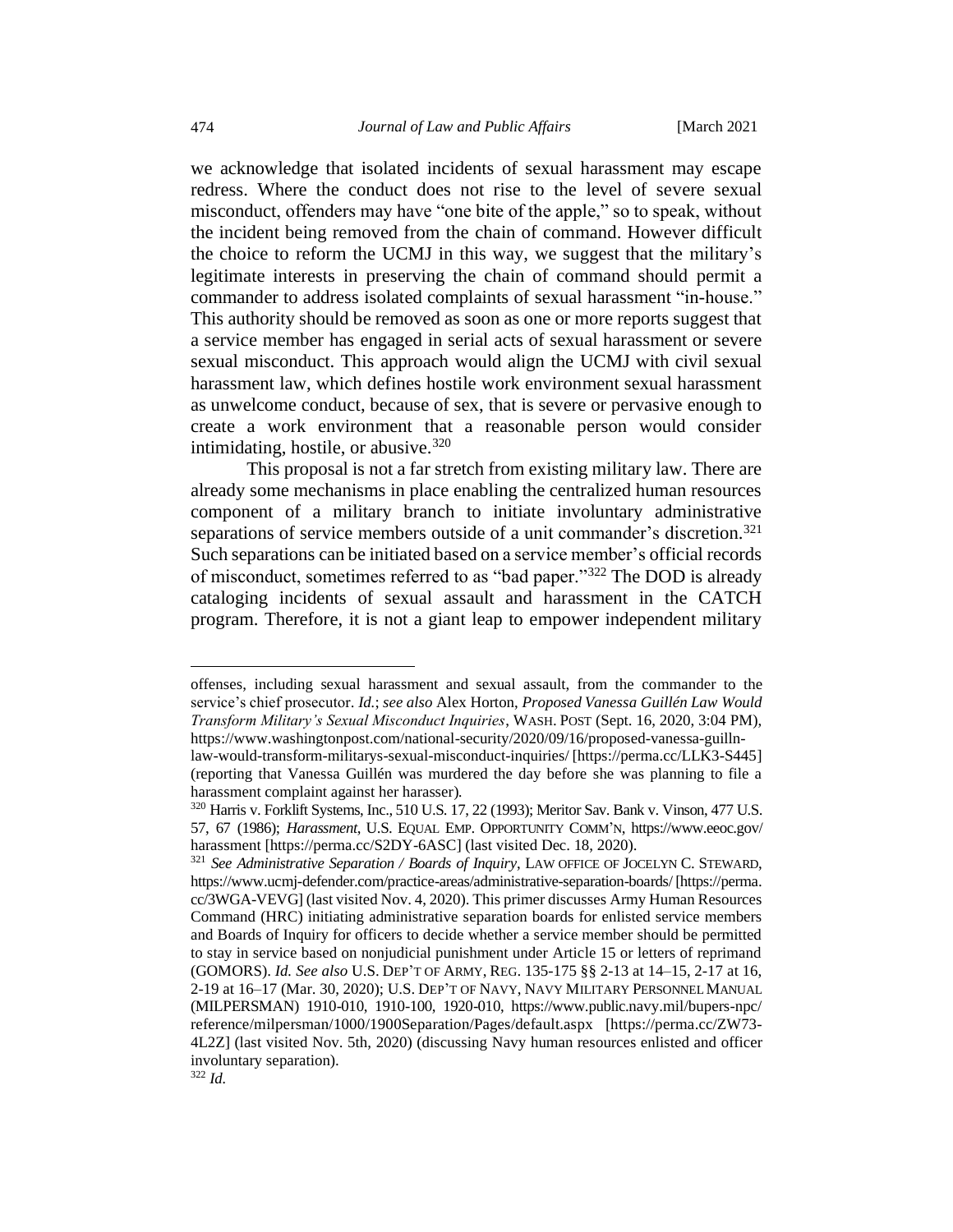investigators, prosecutors, or centralized human resources offices to use this information to investigate and discipline sexual harassment. 323

Our proposal to reform the UCMJ and CATCH program to better align with civil employment discrimination law raises a question: Why does Title VII not apply to the military in the first place? Indeed, other experts on discrimination in the military have proposed extending Title VII to cover all military personnel.<sup>324</sup> While the military is a workplace as much as any other, it is also a unique institution justifying an independent legal system. Practical considerations also make extending Title VII to the military

These competing arguments track feminist debates about how best to address sexual violence in the civilian context. There are no easy answers. Given the benefits of CATCH in the current military climate, it may be too soon to recommend that sexual harassment victims be forced to report publicly. However, as an aspirational matter, that is the direction we hope the current reforms are heading. It is our hope that, as a first step, by taking investigations and disciplinary responses for sexual harassment out of the chain of command (along with sexual assault), *at least where a victim voluntarily wishes to make an unrestricted report*, a significant change in culture will result. Victims would feel comfortable reporting sexual misconduct without fear of retaliation by commanders and peers. In turn, the military would be obligated to take responsive action when those reports come to light. While it is likely premature, we think this would ultimately be best.

<sup>324</sup> *See* Michael I. Spak & Alice M. McCart, *Effect of Military Culture on Responding to Sexual Harassment: The Warrior Mystique*, 83 NEB. L. REV. 79, 99 (2004) (citing Feres v. United States, 340 U.S. 135, 146 (1950)); *see also* Hollywood, *supra* note 184, at 194–95; Westergard, *supra* note 40, at 232.

 $323$  Another question, which we will leave for another day, is whether a disciplinary response for severe or pervasive sexual harassment should be mandatory or whether a confidential reporting process for sexual harassment should be integrated into the military's existing CATCH program. This is a difficult question and there are persuasive arguments on both sides.

As discussed, *supra,* the CATCH system permits the military to sit on information demonstrating serious crimes, repeat offenses, and systemic sex discrimination if a victim does not file an unrestricted report. This system irrationally relieves the military of responsibility for serious or repeat sexual misconduct even if it knows of the conduct. This may be justifiable in the criminal context in light of notions of prosecutorial discretion. However, in the civilian employment context, the idea that an employer could systematically collect information about sexual harassment without taking any responsive action and avoid Title VII liability is inconceivable by any civil standard.

On the other hand, as we discuss, *supra*, the option of anonymous reporting for sexual harassment (as with sexual assault) could contribute to increased reporting, given that retaliation for reporting sexual misconduct is rampant in the military. *See* sources cited *supra*  notes 147–149 and accompanying text. Creating a confidential reporting process for sexual harassment that is integrated with the existing CATCH program would also obviate the need for victims to assess whether the sexual misconduct they experienced fits neatly into particular categories, and it might normalize a culture of reporting sexual misconduct in the military. Finally, because military surveys find a strong correlation between sexual harassment and assault in the military, see discussion *supra* not[e 314,](#page-60-0) extending CATCH to sexual harassment would strengthen the military's ability to address sexual assault by helping to identifying service members who often engage in both types of sexual misconduct.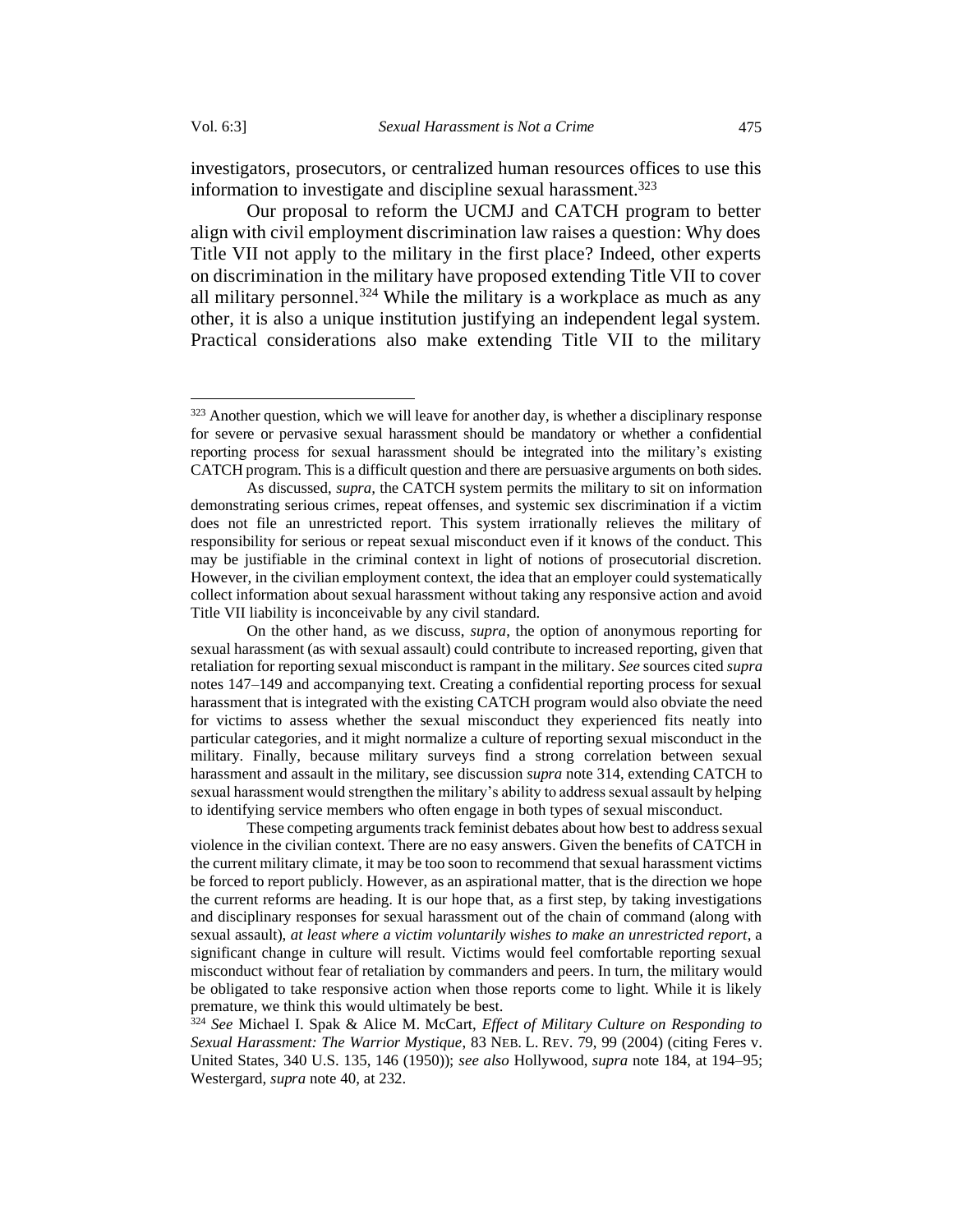unlikely.<sup>325</sup> Reforming the UCMJ in the manner suggested here, on the other hand, would respect the unique nature and interests of the military, because military investigators and prosecutors would have jurisdiction over sexual harassment cases rather than civilian courts. This approach would bring the civilian and military justice systems closer together, modernizing the UCMJ while respecting the military's jurisdictional independence.

# *B. Evidence: Using Administrative Actions and a Civil Burden of Proof*

Congress and the military are aware that there is a problem with sexual harassment in the Armed Forces, but the prohibition against suits for torts or Title VII workplace discrimination<sup>326</sup> means that criminal courtsmartial have become the preferred method to demonstrate that the military is taking sexual misconduct seriously.<sup>327</sup> This is reflected in the military's treatment of sexual assault, where there has been a push to pursue courtsmartial rather than administrative remedies.  $328$ 

The UCMJ is a criminal code by definition, so it is understandable that the military has chosen to view sexual harassment through the lens of criminal law rather than focus on its discriminatory harms.<sup>329</sup> However, as a civil legal concept, sexual harassment is broader than sexual assault; it includes attempting to make work conditions contingent on sexual favors, unwanted sexual attention, and harassing conduct that disparages a person because of sex. <sup>330</sup> Punishing sexual harassment as a crime would no doubt

 $325$  As previously noted, there is a long line of Circuit Courts of Appeals decisions holding that Title VII does not apply to uniformed personnel. *See* cases cited *supra* note 174. Given that the Supreme Court does not seem poised to reverse this precedent, it would likely require an act of Congress to bring uniformed service members under Title VII's protection. It is difficult to envision Congress enacting such a significant change to the Armed Forces in our present hyper-partisan political climate.

<sup>326</sup> *See supra* Section II.B.2.

<sup>327</sup> *See* Chema, *supra* note 224, at 6–7 (stating that service members' lack of remedy for sexual harassment under Title VII, as well as the *Feres* doctrine's prohibition on commonlaw torts, increases emphasis on criminalization of sexual harassment).

<sup>328</sup> *See generally* Engel, *supra* note 303, at 135 (arguing that 1) public and media anger about the military's light treatment of sexual assault through administrative remedies has led to a push to criminally prosecute sexual assault, which results in more acquittals due to the higher burden of proof and difficulty meeting that burden with the typical evidence, and that 2) focusing only on the criminal aspect of sexual assault fails to address the discriminatory harms caused by sexual assault, and thus does not effectively deter sexual assault). <sup>329</sup> *Id*.

<sup>330</sup> *See* Sarah L. Cook, Lilla M. Cortina & Mary P. Koss, *What's the Difference Between Sexual Abuse, Sexual Assault, Sexual Harassment and Rape?*, THE CONVERSATION (Sept. 20, 2018, 4:03 PM), https://theconversation.com/whats-the-difference-between-sexualabuse-sexual-assault-sexual-harassment-and-rape-88218 [https://perma.cc/D6B3-VG9V];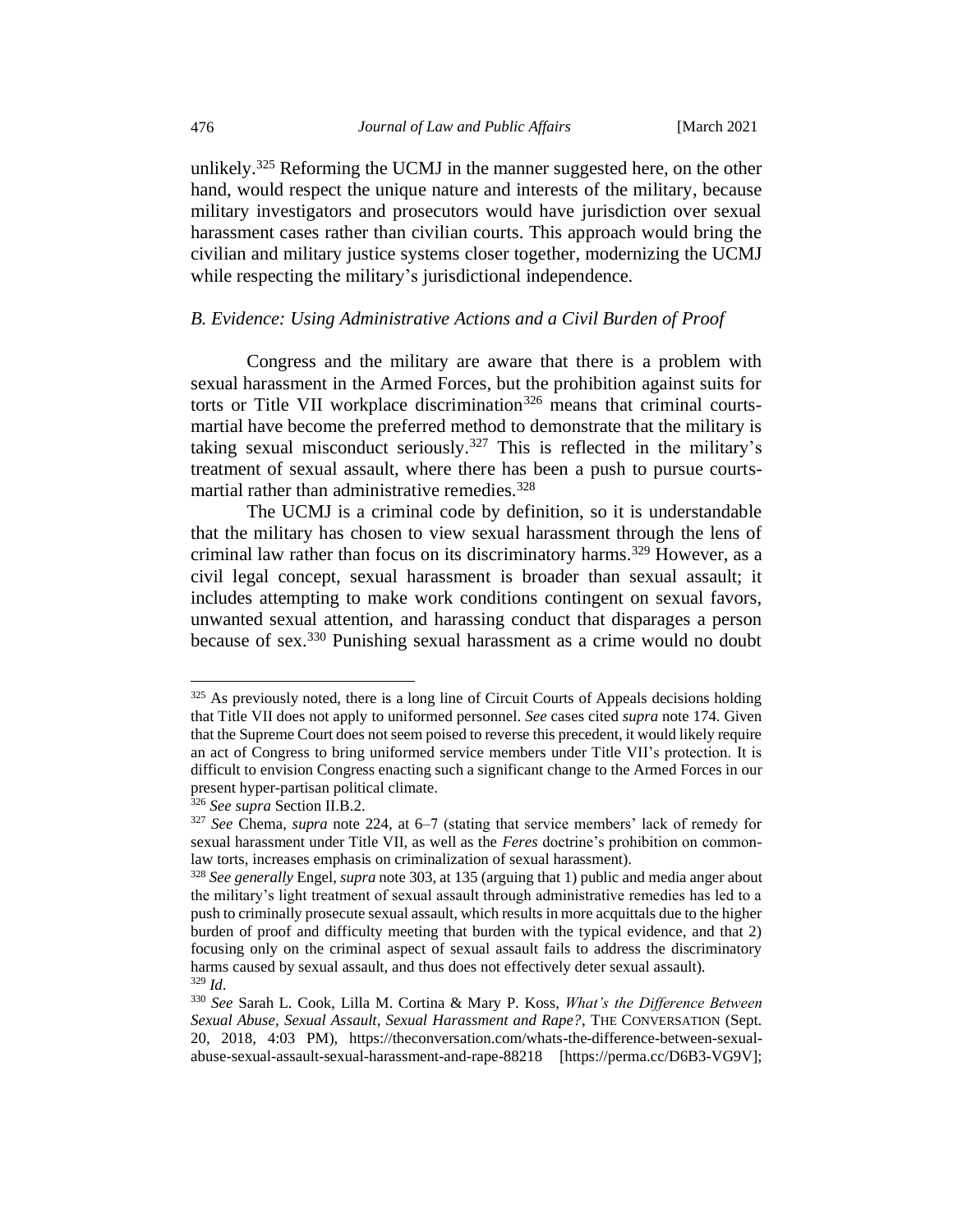convey a level of seriousness, but it would be a blunt, inaccurate tool in addressing discrimination.<sup>331</sup> Moreover, criminalization is indicative of the military continuing to view sexual misconduct as a problem of finite bad actors rather than as a systemic, institutional problem facilitated by the military's culture and organizational composition.

To be sure, the military holds service members to a higher standard of conduct than civilians. Thus, the UCMJ criminalizes some conduct that would not otherwise be a crime in the civilian sphere.<sup>332</sup> However, military prosecutors would likely find it difficult to prove cases beyond a reasonable doubt in a court-martial when sexual harassment cases are often based solely on the testimony of the victim and accused.<sup>333</sup>

We acknowledge that using administrative action to address sexual misconduct has been criticized as light treatment—a slap on the wrist, so to speak.<sup>334</sup> This is certainly true in some cases, where unit commanders use less severe administrative actions like oral or written counseling to address substantiated cases of sexual assault.<sup>335</sup> However, there is a spectrum of administrative actions, including more serious forms such as a General Officer Order of Reprimand (GOMOR).<sup>336</sup> It is these more serious UCMJ administrative actions that we suggest using to address sexual harassment. Importantly, as an administrative action, GOMORs use a non-criminal evidentiary standard (the preponderance of the evidence) that is more

*see also supra* not[e 320](#page-61-0) and accompanying text. Plaintiffs have attempted to address sexual harassment through tort law, for instance, by bringing claims for intentional infliction of emotional distress (IIED), but IIED encompasses actions outside of conduct constituting sexual harassment. *See* Joanna Stromberg, Comment, *Sexual Harassment: Discrimination or Tort?*, 12 UCLA WOMEN'S L.J. 317, 337–39 (2003).

<sup>331</sup> *See* Westergard, *supra* note 40, at 230–31 ("Because the UCMJ was designed to approximate the criminal law rather than employment law, it is ill-equipped to resolve disputes over adverse employment actions.").

<sup>332</sup> *See* Bojan, *supra* note 198, at 1150 n.2 (noting that adultery, for example, is punishable as a criminal offense under UCMJ Article 134).

<sup>&</sup>lt;sup>333</sup> This assertion is based on the fact that we see a similar issue with sexual assault allegations. There is often insufficient evidence to prosecute assault cases because military prosecutors are evaluating evidence for a court-martial under a criminal burden of proof. *See e.g.*, DOD FY 2019 REPORT ON SEXUAL ASSAULT, APP. B, *supra* note 146, at 17 tbl.4, 27 fig.15 (reporting that, of the 3,716 sexual assault case dispositions considered for possible action by DOD commanders in the fiscal year 2019, only 50 or 1% were determined to be unfounded after legal review, yet 710 or 19% of the cases only provided probable cause to prosecute a non-sexual assault offense, and 1,022 or 28% had insufficient evidence to prosecute any offense).

<sup>334</sup> For example, *The Invisible War* (Chain Camera Pictures 2012), a documentary film chronicling the issue of sexual assault in the military, focused on light treatment of perpetrators with administrative actions such as informal or written counseling.

<sup>&</sup>lt;sup>335</sup> To be clear, we do not support administrative action for substantiated instances of rape or sexual assault.

<sup>336</sup> *See* ARMY REG. 600-37, *supra* note 199, para. 3-4, at 4–5.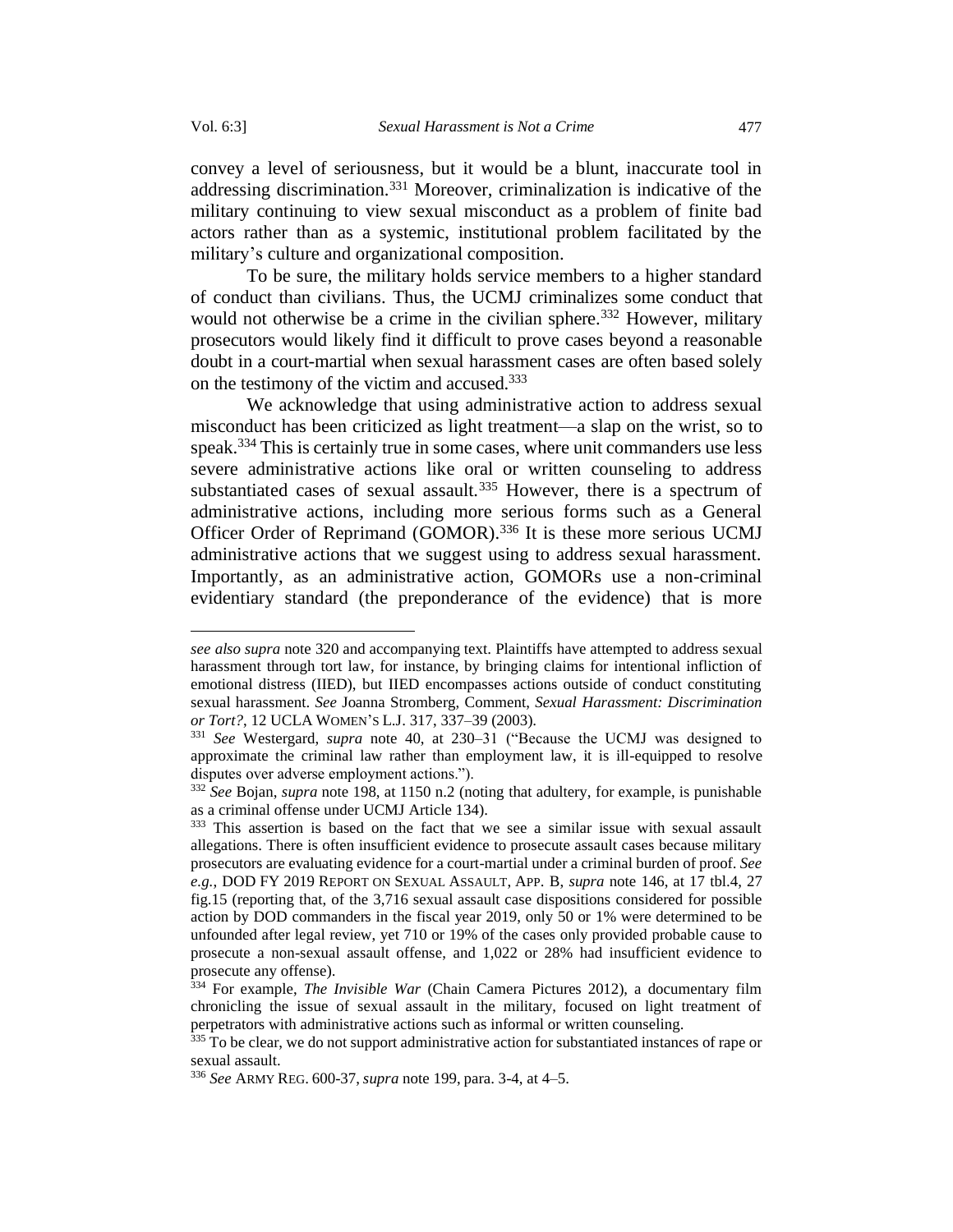<span id="page-65-0"></span>appropriate for sexual harassment offenses than a criminal burden of proof.<sup>337</sup> A GOMOR is where a General Officer (an officer with the rank of General) issues a reprimand or directs a reprimand issued by a subordinate to be filed permanently in a service member's Official Military Personnel File (OMPF).<sup>338</sup> While a "reprimand" might sound innocuous to those outside the military, GOMORs are widely understood and accepted to be a "kiss-ofdeath" for a service member's career, especially if they are made a permanent part of a service member's personnel file.<sup>339</sup> Receiving this sort of reprimand will, at the very least, stop the career progression of a service member because of the stain left on their record.<sup>340</sup> A GOMOR can also trigger an administrative separation.<sup>341</sup> A discharge based on a GOMOR can be

<sup>&</sup>lt;sup>337</sup> The Air Force requires a preponderance of evidence to evaluate conduct supporting a punitive letter of reprimand. *See* U.S. DEP'T OF AIR FORCE, INSTR. 36-2907, UNFAVORABLE INFORMATION FILE (UIF) PROGRAM para. 4.1.3. (Nov. 26, 2014). The Navy and Marine Corps limit use of punitive letters of reprimand to punishment imposed by court-martial or nonjudicial punishment under Article 15, but a preponderance of evidence standard is used for Article 15 actions in the Navy. *See* U.S. Dep't of Navy, Navy Admin. Message No. 189/14, Inclusion and Command Review of Information on Sex-related Offenses in Personnel Service Records para. 7 (Aug 14, 2014), https://www.public.navy.mil/bupersnpc/reference/messages/Documents2/NAV2014/NAV14189.txt [https://perma.cc/W7W7- UYNN] (noting that, in the Navy, a punitive letter of reprimand cannot be filed in a service member's personnel file pursuant to a non-punitive administrative action); MANUAL OF THE JUDGE ADVOCATE GENERAL (JAGMAN) § 0110 (2012) (stating that, in the Navy, a preponderance of the evidence standard is used for nonjudicial punishment under Article 15). The Army uses a preponderance standard for administrative investigations, which would be the fact-finding context for sexual harassment allegations forming the basis of a punitive letter of reprimand. U.S. DEP'T OF ARMY, REG. 15-6, PROCEDURES FOR ADMINISTRATIVE INVESTIGATIONS AND BOARDS OF OFFICERS para. 3-10.b., at 24 (Apr. 1, 2016).

<sup>338</sup> *See* sources *supra* notes 195–207 and accompanying text; *see also* 7TH ARMY TRAINING COMMAND, U.S. DEP'T OF ARMY, LEGAL ASSISTANCE INFORMATION PAPER: LETTERS OF REPRIMAND AND GENERAL OFFICER MEMORANDUMS OF REPRIMAND [hereinafter ARMY INFORMATION PAPER ON GOMARS], https://www.7atc.army.mil/Portals/17/Documents/SJA/ GOMORandLORwithTemplate.pdf [https://perma.cc/FX7J-M4EC] (last visited Dec. 10, 2020). <sup>339</sup> *See* Bojan, *supra* note 198, at 1170 n.98 (providing numerous examples of GOMORs having serious negative consequences on career progression in the military).

<sup>340</sup> *See* Bojan, *supra* note 198, at 1170; ARMY INFORMATION PAPER ON GOMARS, *supra* note [338,](#page-65-0) at 2 ("Receiving a GOMOR may prevent you from being promoted.").

<sup>341</sup> *See, e.g.*, Caez v. United States, 815 F. Supp. 2d 184, 193 (D.D.C. 2011) (upholding involuntary separation of an Army Guard reserve officer after he received a GOMOR for adultery, conduct unbecoming of an officer, and drug use); ARMY INFORMATION PAPER ON GOMARS, *supra* note [338,](#page-65-0) at 2 (stating that receiving a GOMOR may trigger a review leading to denial of continued service). Given the interests at stake, service members facing administrative separations have due process rights, including the right to notice, present evidence, cross examine witnesses, and appeal; however, commentators have argued that in practice the process afforded is minimal. *See* Major Brian D. Andes, *The End Does Not Justify the Means: Why Diminished Due Process During Reductions in Force is Unjust*, 225 MIL. L. REV. 84, 101–03 (2017) (discussing procedures and due process rights for officers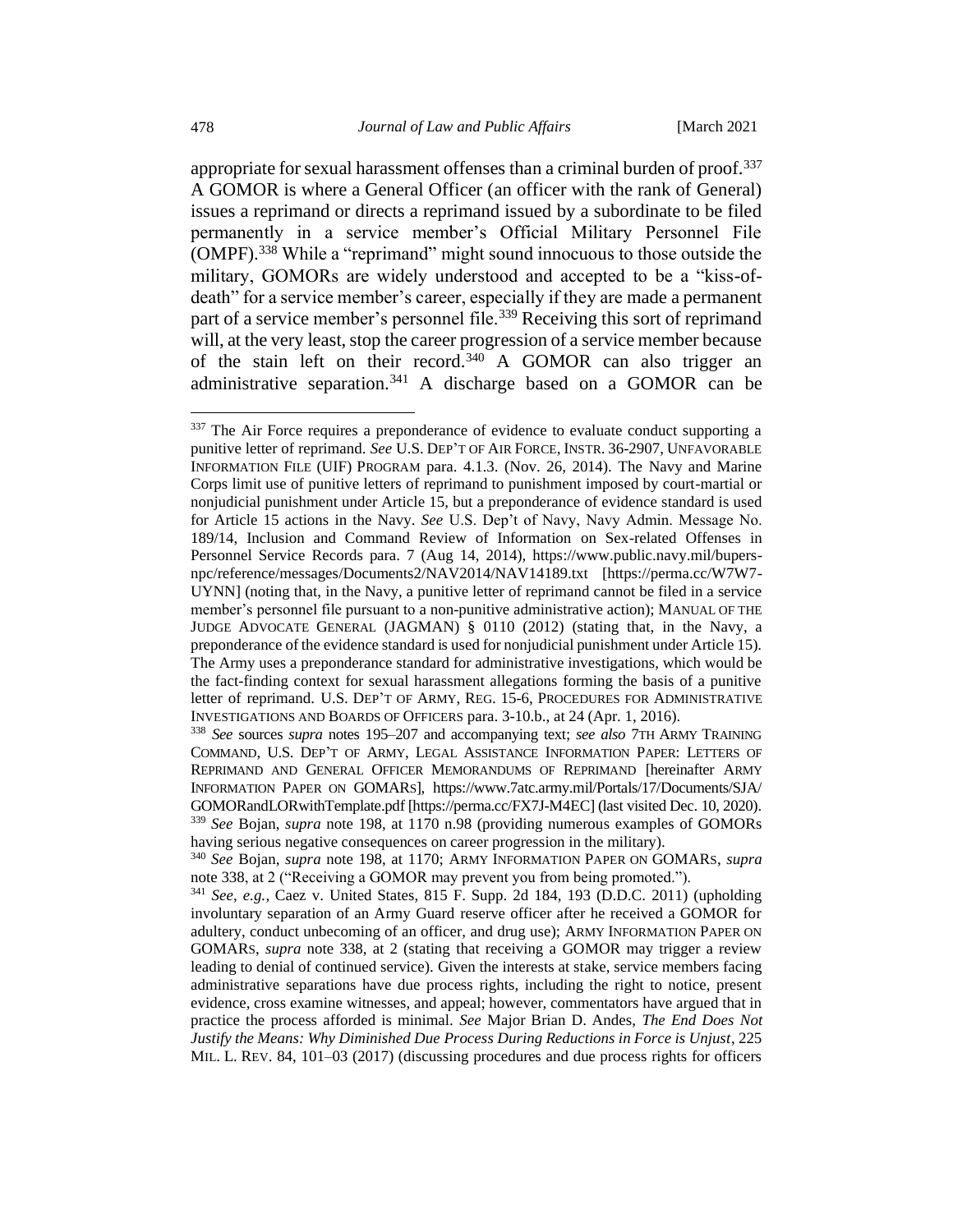classified as "other than honorable," a red flag for civilian employers.<sup>342</sup> As it currently stands, while independent human resources components may initiate proceedings to remove a service member on the basis of a GOMOR,<sup>343</sup> the unit commander of the offending service member remains the person with discretion under the UCMJ to take the initial administrative action.<sup>344</sup> Congress could amend the UCMJ to change this for sexual harassment, giving discretion and authority to initiate administrative action to centralized human resources components of the branches or a review board specifically designed to address sexual misconduct. The goal and effect would be to create a non-criminal mechanism to address sexual harassment outside of the chain of command.

<span id="page-66-0"></span>Aggressive use of GOMORs has shown to be effective at stimulating cultural shifts in the military, as exemplified by the case of driving under the influence (DUI).<sup>345</sup> Starting in the 1980s, the military sought to address high rates of alcohol related offenses like DUI by issuing regulations directing that GOMORs be given to service members who had been found driving with blood alcohol content over the legal limit.<sup>346</sup> Given the serious ramifications of GOMORs, the DOD and branch secretaries elevated DUI to a careerending offense in many cases.<sup>347</sup> Today, due to these policy and enforcement

<sup>343</sup> *See* sources cited *supra* not[e 321.](#page-61-1)

<sup>344</sup> *See* MCM, *supra* note 184, at II-28 (R.C.M. 306(c)(2)).

facing administrative separations); Bojan, *supra* note 198, at 1152 ("Arguably, GOMORs . . . have become *de facto* punishment not subject to the extensive due process protections of the Uniform Code of Military Justice (UCMJ).").

<sup>342</sup> *See* Meghna Chakrabarti, *Life After an Other-Than-Honorable Discharge*, NPR (Dec. 12, 2013, 1:40 PM), https://www.npr.org/transcripts/250543667 [https://perma.cc/Y93A-HPSH] (detailing a conversation with former service members about how an Other than Honorable Discharge negatively affected their civilian lives); *see also* VETERANS HEALTH ADMINISTRATION, U.S. DEP'T OF VETERANS AFF.*,* OTHER THAN HONORABLE DISCHARGES: IMPACT ON ELIGIBILITY FOR VA HEALTH CARE BENEFITS, IB 10-448 (2017), https:// www.va.gov/healthbenefits/resources/publications/IB10-448\_other\_than\_honorable\_discharges 5\_17.pdf [https://perma.cc/GZ57-JPQ6] (describing how an Other than Honorable Discharge characterization can negatively affect VA benefits).

<sup>345</sup> Stephen Gerras & Col. Charles Allen, *Strategic Leadership and Organizational Culture*, *in* STRATEGIC LEADERSHIP: THE GENERAL'S ART 177, 189 (Mark Grandstaff & Georgia Sorensen eds., 2008).

<sup>346</sup> *See id.* at 190 (recalling that officers would get GOMORs if they were caught driving drunk, "significantly reduc[ing] their chances of subsequent promotion); *see also* U.S. DEP'T OF ARMY, REG. 190-5, MOTOR VEHICLE TRAFFIC SUPERVISION para. 2-7, at 7 (May 22, 2006) (providing a joint regulation shared between all branches of the military, alternatively titled OPNAV 1120.5D, AFI 31-218(I), MCO 5110.1D, and DLAR 5720.1).

<sup>347</sup> *See* Bojan, *supra* note 198, at 1170, 1195 (stating that GOMORs, which are generally perceived as career killers in the military, are automatically given to service members who receive a DUI); *see also* USAG Stuttgart Law Center, *How a DUI Forever Changed a Local Soldier's Career*, ARMY.MIL (Apr. 11, 2016), https://www.army.mil/article/165772/how\_a\_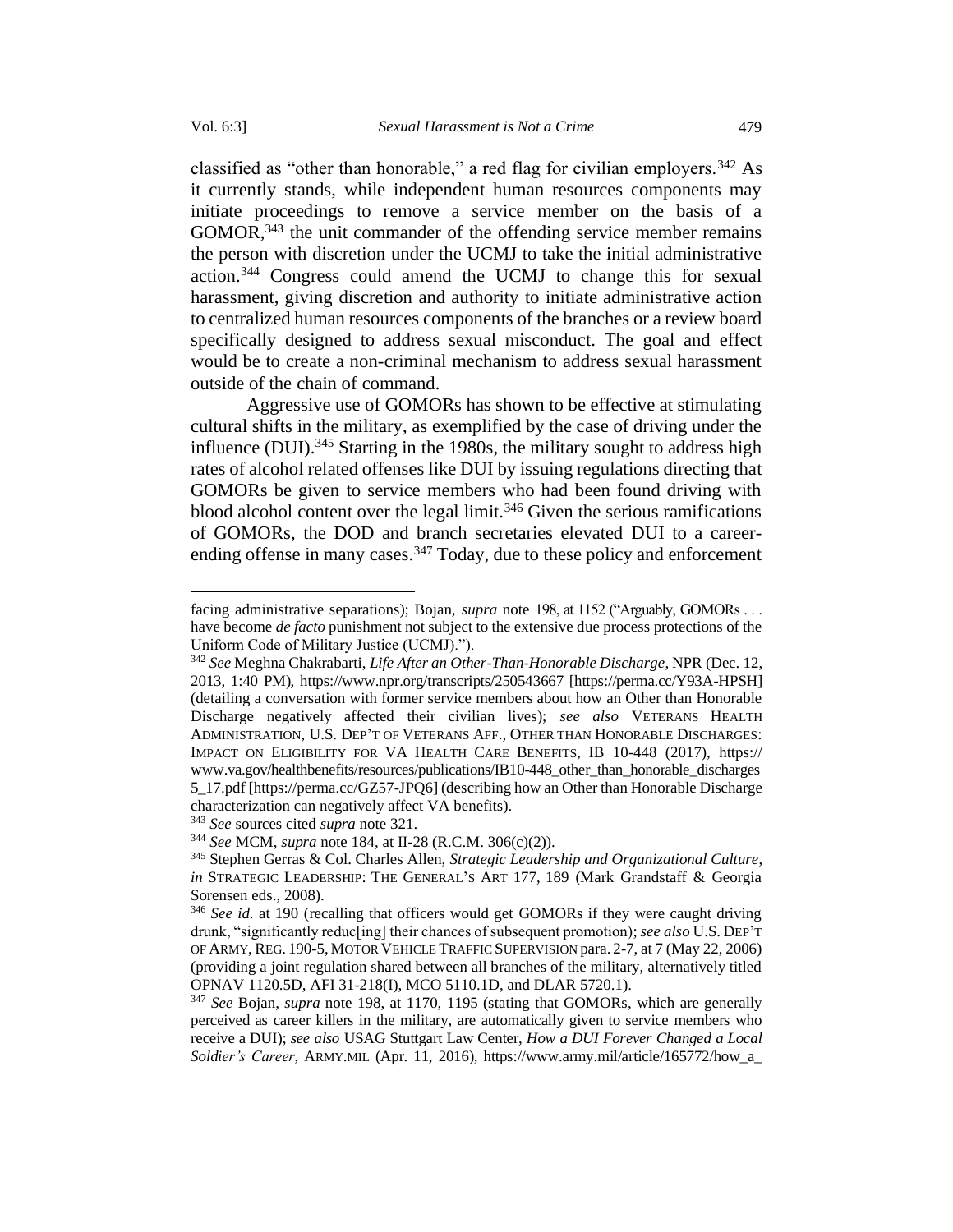reforms, DUI is arguably taken far more seriously in the military than in many civilian workplaces.<sup>348</sup> As a result of the use of GOMORs in this context, in today's military, it is simply understood that DUI will impact a military career. As a consequence, there is far less cultural acceptance of driving under the influence of alcohol. $349$ 

If DOD leadership were to issue directives instructing GOMORs to be filed in cases where a preponderance of the evidence supported a finding of sexual harassment, it could create the same sort of cultural shift that was achieved with DUI. While some have expressed concern about due process when using GOMORs, given their serious career ramifications,<sup>350</sup> the simple fact is that criminal burdens of proof are not well-suited to address sexual harassment allegations. Moreover, the use of this punitive administrative action would only result after an investigation into the alleged sexual harassment, with the alleged perpetrator having an opportunity to respond before a GOMOR is filed in their record.<sup>351</sup> Additionally, even though they are classified as administrative actions, GOMORs have a stigma attached to them that is difficult to convey to those outside the military; they are considered far more serious than nonjudicial punishment under Article 15.<sup>352</sup>

dui forever changed a local soldiers career [https://perma.cc/4FMJ-LCWU] (discussing the long-term negative consequences on a soldier's career after having received a DUI and a general officer letter of reprimand).

<sup>&</sup>lt;sup>348</sup> This assertion is primarily based on co-author Sagen Gearhart's experience as an Officer in the U.S. Army. While a DUI might have may or may not have some impact on an individual's civilian job, it absolutely will affect a military career.

<sup>349</sup> *See* Gerras & Allen*, supra* not[e 345,](#page-66-0) at 190 (noting that allocation of rewards and status is a powerful motivator of culture change in the military, and that "[t]he power of a mechanism that effects evaluations and promotions cannot be overstated."). Even though "negative impact on promotion" is technically less severe than court-martial or nonjudicial punishment, it may seem more immediate and pressing to the average servicemember, who might see UCMJ punishment as remote or unlikely, and therefore be a better motivator of conduct.

<sup>350</sup> *See* Bojan, *supra* note 198, at 1153 (expressing concern about a perceived lack of due process for punitive reprimands in the Army).

<sup>&</sup>lt;sup>351</sup> Department of Defense Equal Opportunity policy mandates a unit level investigation for unrestricted reports of sexual harassment. *See* DODI 1020.03, *supra* note 285, § 4.4(a)–(b), at 14 (Feb. 8, 2018) (instructing that within 72 hours of receiving a complaint of sexual harassment, the service members commanding officer will forward the complaint to their next superior officer who is authorized to convene a general court-martial and begin an investigation of the complaint); *see also* ARMY REG. 600-37, *supra* note 199, para. 3-4(d), at 4 (specifying that notice and opportunity to respond must be given to recipients of GOMORs before a filing determination is made).

<sup>&</sup>lt;sup>352</sup> This is based somewhat on the co-author Sagen Gearhart's experience in the military, but nonjudicial punishment is commonly understood to be a limited punishment, whereas GOMOR's are commonly understood to be very serious. *See* MCM, *supra* note 184, at V-2 (outlining nonjudicial punishment process under the Uniform Code of Military Justice); *see also* Bojan, *supra* note 198, at 1175 (stating that filing a GOMOR in a soldier's personnel file "has the same effect as a general officer saying, '[y]our career is over.'").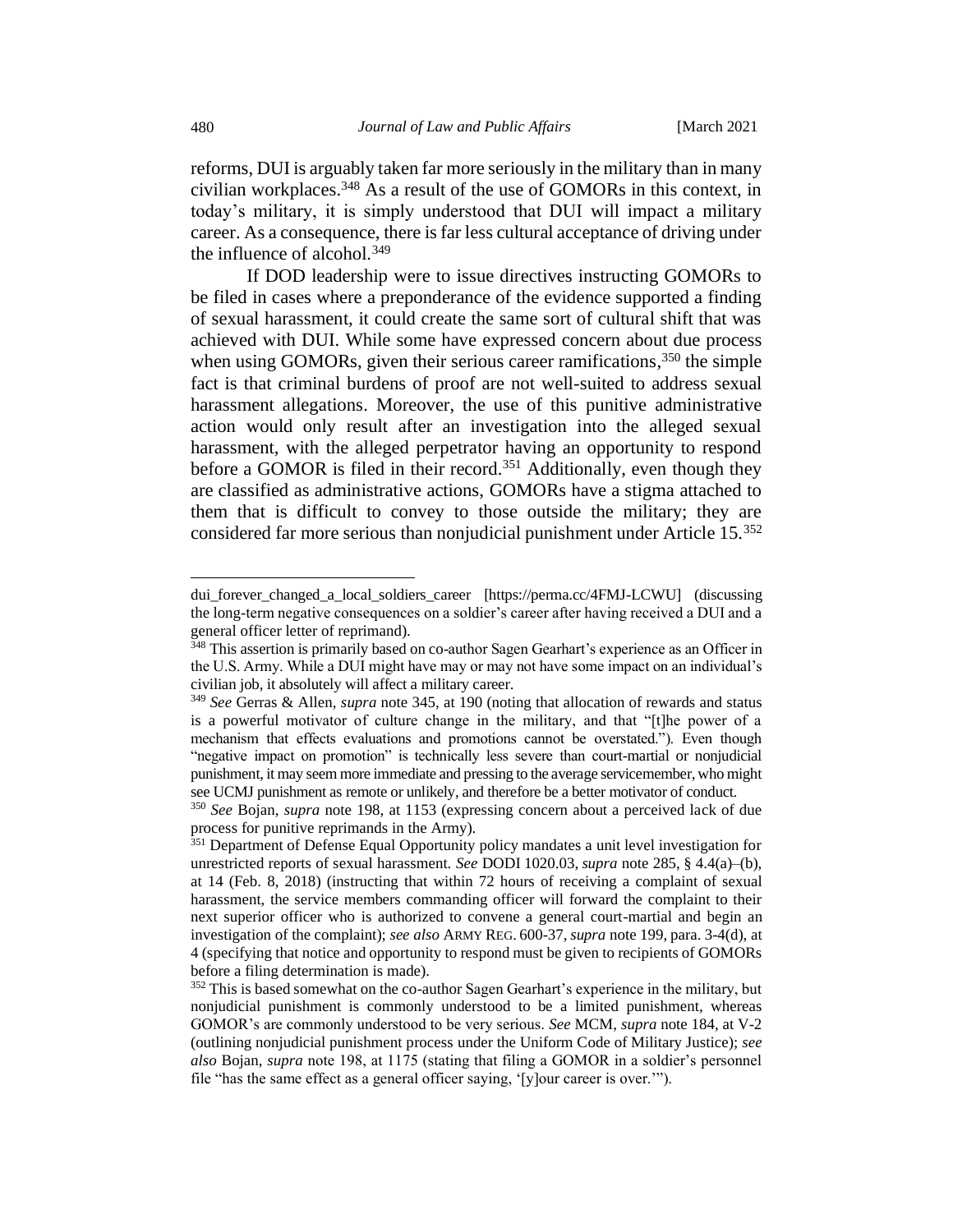As seen with DUI, stigma attaches to offenses where service members expect that GOMORs will be used.

## *C. Remedies: Compensating Victims, Reining in* Feres

Civilian employees who are sexually harassed can sue their employers for employment discrimination, for which compensatory and punitive damages, up to statutorily set limits, are available under Title VII.<sup>353</sup> This includes federal employees.<sup>354</sup> Although not common,<sup>355</sup> employees who are sexually harassed can also file tort claims against their employers or perpetrators.<sup>356</sup> Remedies for sexual harassment (and assault) within the military justice system, in contrast, focus on disciplining the perpetrator. The UCMJ does not provide compensation for the victim or incentivize systemic accountability. As discussed previously,  $357$  this regulatory framework excluding military personnel from the protections of civil rights and tort law is the result of federal courts' interpretation of Title VII<sup>358</sup> and the Supreme Court's decision in *Feres v. United States*, <sup>359</sup> which federal courts have

<sup>353</sup> *See* 42 U.S.C. § 1981(b)(3). Congress amended Title VII in 1991 to allow sex harassment victims to sue for compensatory and punitive damages. Civil Rights Act of 1991, Pub. L. No. 102-166, § 101, 105 Stat. 1071 (codified at 42 U.S.C. § 1981). Punitive damages are not available against the government, however. 42 U.S.C. § 1981a(b)(1).

<sup>354</sup> West v. Gibson, 527 U.S. 212, 217 (1999) (holding that the Equal Employment Opportunity Commission (EEOC) has the legal authority under § 2000e-16(b) of the 1964 Civil Rights Act to require federal agencies to pay compensatory damages when they discriminate in employment in violation of Title VII).

<sup>355</sup> *See* Merle H. Weiner, *Civil Recourse Insurance: Increasing Access to the Tort System for Survivors of Domestic and Sexual Violence*, 62 ARIZ. L. REV. 957, 974–84 (2020) (discussing difficulties survivors face pursing tort claims against perpetrators, mainly because lawyers will not take their cases); *cf.* Martha Chamallas, *Will Tort Law Have Its #MeToo Moment?*, 11 J. TORT L. 39, 45 (2018) (noting that tort claims against sexual assault perpetrators are rare).

<sup>356</sup> Joanna Stromberg, Comment, *Sexual Harassment: Discrimination or Tort?,* 12 UCLA WOMEN'S L.J. 317, 318 (2003) (advocating the use of assault and battery claims to challenge workplace sexual harassment).

<sup>357</sup> *See supra* notes [178](#page-34-1)[–181](#page-35-0) and accompanying text.

<sup>&</sup>lt;sup>358</sup> The federal circuit courts to have considered the question have unanimously held that Title VII does not cover military service members, ostensibly based on concerns over military discipline and Congress's inaction in reversing the judicially-created exemption, *see* sources cited *supra* note 174, and the Supreme Court has repeatedly denied review of the issue, including as recently as 2020. *See* Jackson v. Modly, 949 F.3d 763 (D.C. Cir. 2020), *cert. denied sub nom.* Jackson v. Braithwaite, No. 20-19, 2020 WL 6829074 (U.S. Nov. 23, 2020); Stinson v. Hornsby, 821 F.2d 1537 (11th Cir. 1987), *cert. denied*, 488 U.S. 959 (1988); Johnson v. Alexander, 572 F.2d 1219 (8th Cir. 1978), *cert. denied*, 439 U.S 986 (1978).

<sup>359</sup> Feres v. United States, 340 U.S. 135, 146 (1950).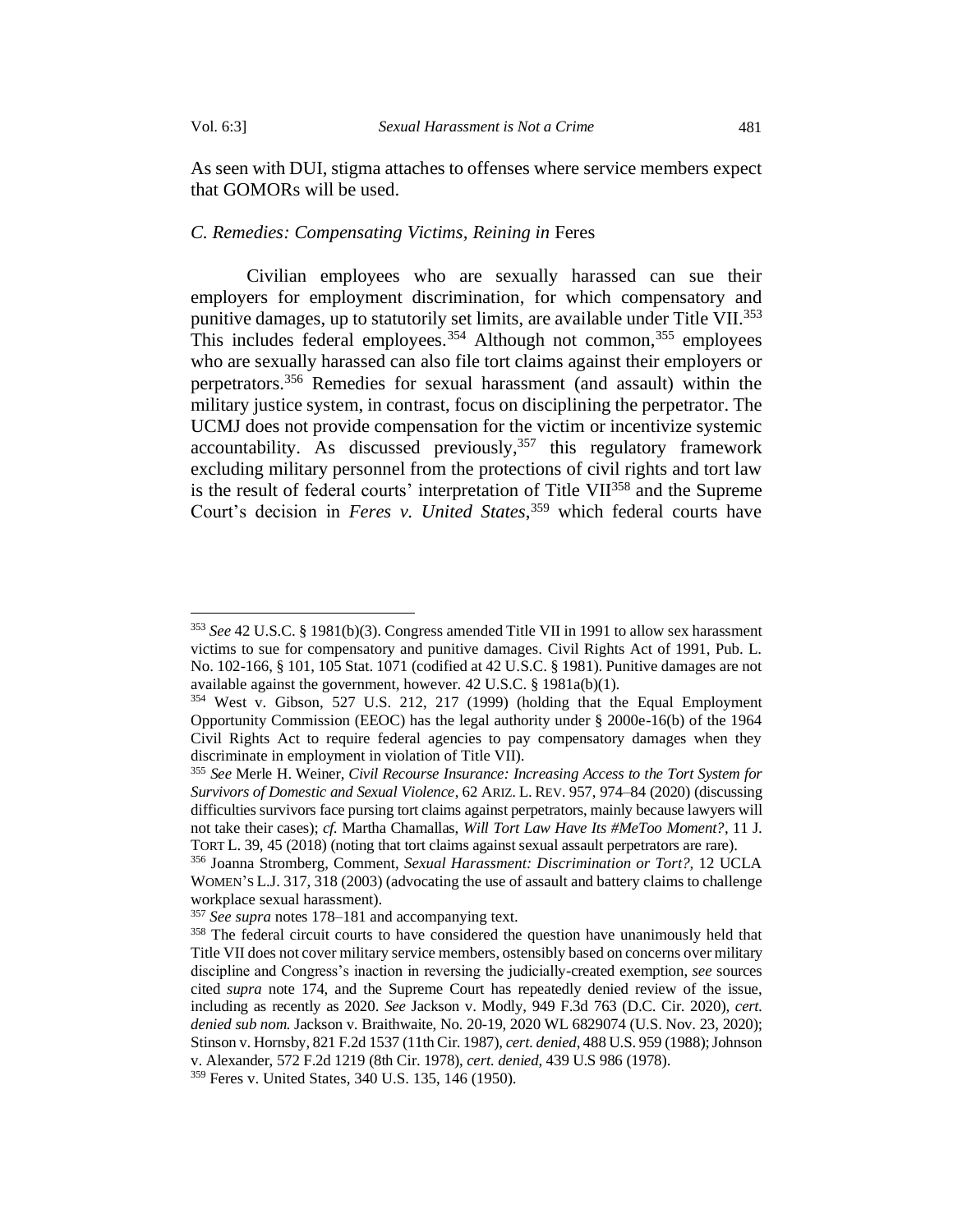expanded over time to prohibit virtually all civil suits against the government by service members.<sup>360</sup>

The primary justifications for the *Feres* doctrine―that sexual misconduct claims will disrupt military discipline and that those who experience sexual harassment can be compensated with military benefits<sup>361</sup>—are especially unconvincing when applied to victims of sexual harassment. Military benefits are not designed to address the psychological and economic harms of sexual harassment, which are significant.<sup>362</sup> Research finds extensive psychological effects, including depression, anxiety, panic disorders, and post-traumatic stress disorder.<sup>363</sup> One national study of 3,006

<sup>360</sup> In *Feres*, the Supreme Court held that uniformed members of the armed services may not bring suit under the Federal Tort Claims Act for injuries that "arise out of or are in the course of activity incident to service." *Id.* Since then, the courts have expanded the doctrine to apply broadly to bar suits against the government for injuries sustained in many circumstances far removed from their military duties, including injuries sustained as a result of discrimination otherwise prohibited by Title VII and the Constitution. *See, e.g.*, Chappell v. Wallace, 462 U.S. 296, 304–05 (1983) (barring constitutional claims for race discrimination); Martinez v. McCarthy, No. 20-1746-cv, 2020 WL 7579516, at \*2 (2d Cir. Dec. 22, 2020) (barring Title VII sex and race-based discrimination, harassment, and retaliation claims); Johnson v. Alexander, 572 F.2d 1219, 1223–24 (8th Cir. 1978) (barring Title VII race discrimination claim).

<sup>&</sup>lt;sup>361</sup> Generally, compensation to injured service members is provided pursuant to the Veterans Benefits Act (BVA). *See generally* 38 U.S.C. §§ 101–4335.

<sup>362</sup> *See* Gregory C. Sisk, *The Peculiar Obstacles to Justice Facing Federal Employees Who Survive Sexual Violence*, 2019 U. ILL. L. REV. 269, 281 ("As with workers' compensation generally, the VBA is not designed to address th[e] unique violation to personal dignity" caused by sexual violence).

<sup>363</sup> *See* THERESA M. BEINER, GENDER MYTHS V. WORKING REALITIES: USING SOCIAL SCIENCE TO REFORMULATE SEXUAL HARASSMENT LAW 187–89 (2005) (reviewing research on psychological effects of sexual harassment); WILLIAM E. FOOTE & JANE GOODMAN-DELAHUNTY, EVALUATING SEXUAL HARASSMENT: PSYCHOLOGICAL, SOCIAL, AND LEGAL CONSIDERATIONS IN FORENSIC EXAMINATIONS 130–31 (2005) (reviewing research on PTSD effects of sexual harassment); Bonnie S. Dansky & Dean G. Kilpatrick, *Effects of Sexual Harassment*, *in* SEXUAL HARASSMENT: THEORY, RESEARCH, AND TREATMENT 152, 166–69 (William O'Donohue ed., 1997) (finding in a national study of more than 3,000 randomly sampled women that those who experienced sexual harassment were more likely to be diagnosed with a range of psychological disorders, including depression, anxiety, and PTSD); Barbara A. Gutek & Mary P. Koss, C*hanged Women and Changed Organizations: Consequences of and Coping with Sexual Harassment*, 42 J. VOCATIONAL BEHAV. 28, 30 (1993) (citing studies on the psychological impacts of sexual harassment); Jason N. Houle, Jeremy Staff, Jeylan T. Mortimer, Christopher Uggen & Amy Blackstone, *The Impact of Sexual Harassment on Depressive Symptoms During the Early Occupational Career*, 1 SOC'Y & MENTAL HEALTH 89, 101 (2011) (finding that harassment early in a person's career has long-term effects on depressive symptoms in adulthood); Kimberly T. Schneider, Suzanne Swan & Louise F. Fitzgerald, *Job-Related and Psychological Effects of Sexual Harassment in the Workplace: Empirical Evidence from Two Organizations*, 82 J. APPLIED PSYCH. 401, 412–13 (1997) (finding that sexual harassment, even at relatively low frequencies, exerts a significant negative impact on psychological well-being; "harassment apparently does not have to be particularly egregious to result in negative consequences.").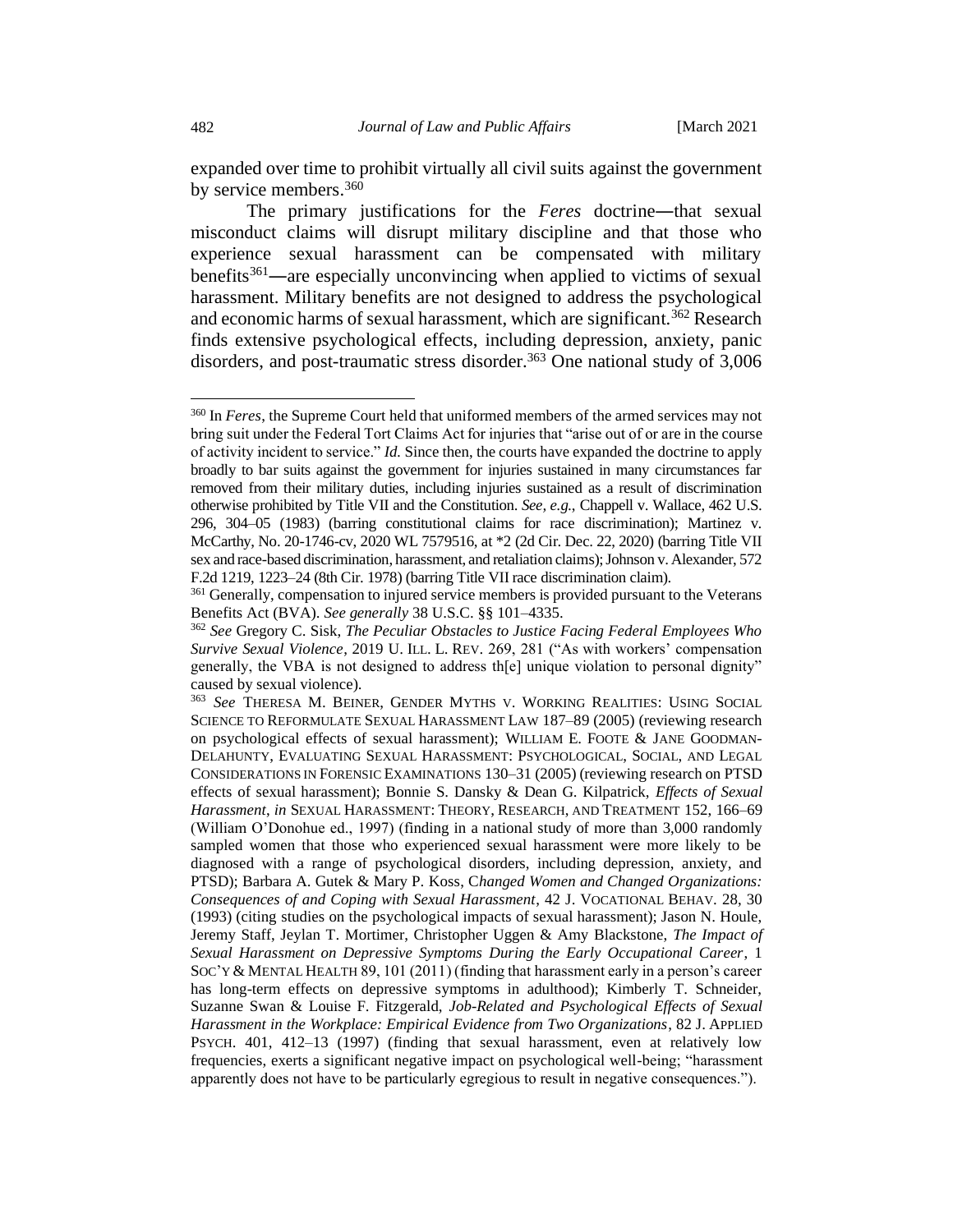adults found that 21.9% of those surveyed who had experienced harassment that met the EEOC definition of sexual harassment were currently experiencing major depressive disorder.<sup>364</sup> Although less well studied, research finds physical symptoms as well, including "stomach and appetite problems, sleep disorders, headaches, and crying spells, just to name some." <sup>365</sup> Economic and job effects of sexual harassment are also significant. According to one DOD survey, more than half of female and more than onethird of male service members who experienced unwanted sexual contact or harassment indicated that they thought about getting out of their service due to the experience. <sup>366</sup> Likewise, studies in the civilian context also find significant economic effects of sexual harassment, including being demoted, reassigned, or fired after reporting or quitting in response to harassment rather than reporting. 367

Even accepting the basic principle of *Feres* that "the Government is not liable under the . . . Act for injuries to servicemen where the injuries arise out of or are in the course of activity incident to service,"<sup>368</sup> the idea that "service" should include the harms of sexual misconduct is at odds with any common or ordinary understanding of the term. Every current and former service member in the military understands that wearing a uniform comes with

<sup>364</sup> *See* Dansky & Kilpatrick, *supra* note 363, at 166.

<sup>365</sup> BEINER, *supra* note 363, at 187; *see also* Dansky & Kilpatrick, *supra* note 363, at 168 (surveying studies finding health effects including headaches, gastroinstinal disturbance, sleep disturbance, fatigue, nausea, and weight loss).

<sup>366</sup> *See* 2012 WGRA SURVEY, *supra* note 129, at 67–68. An earlier study of the military by independent researchers Magley and colleagues found similar results. Vicki J. Magley, Craig R. Waldo, Fritz Drasgow & Louise F. Fitzgerald, *The Impact of Sexual Harassment on Military Personnel: Is It the Same for Men and Women?*, 11 MIL. PSYCH. 283, 297 (1999) (finding that military personnel who were sexually harassed were less satisfied with work, colleagues, and supervisors; less committed to the military; and experienced reduced work productivity).

<sup>&</sup>lt;sup>367</sup> Just to provide one very reliable example, the 2016 United States Merit System Protection Board Study of more than 42,000 federal employees found that during the two-year period from 2014 to 2016, as a consequence of sexual harassment, 17% of sexual harassment targets reported using annual leave; 17% reported using sick leave; 13% reported being denied a promotion, pay increase, good performance rating, or good reference; 6% transferred or quit; and 22% reported a decline in productivity. OFFICE OF POLICY AND EVALUATION, U.S. MERIT SYSTEMS PROTECTION BOARD, UPDATE ON SEXUAL HARASSMENT IN THE FEDERAL WORKPLACE: RESEARCH BRIEF 9 (2018), https://www.mspb.gov/MSPBSEARCH/viewdocs. aspx?docnumber=1500639&version=1506232&application=ACROBAT [https://perma.cc/ SJ7L-TMRY]; U.S. MERIT SYSTEMS PROTECTION BOARD, MERIT PRINCIPLES SURVEY 2016 DATA AND METHODOLOGY 3 (2016), https://www.mspb.gov/foia/Data/MSPB\_MPS2016\_ MethodologyMaterials.pdf [https://perma.cc/C4BB-YLSZ] (reporting response rate for the 2016 Merit Systems Protection Principles Survey of federal employees); *see also* BEINER, *supra* note 363, at 10 ("One of the more reliable series of studies of working populations is that of the USMSPB.")

<sup>368</sup> Feres v. United States, 340 U.S. 135, 146 (1950).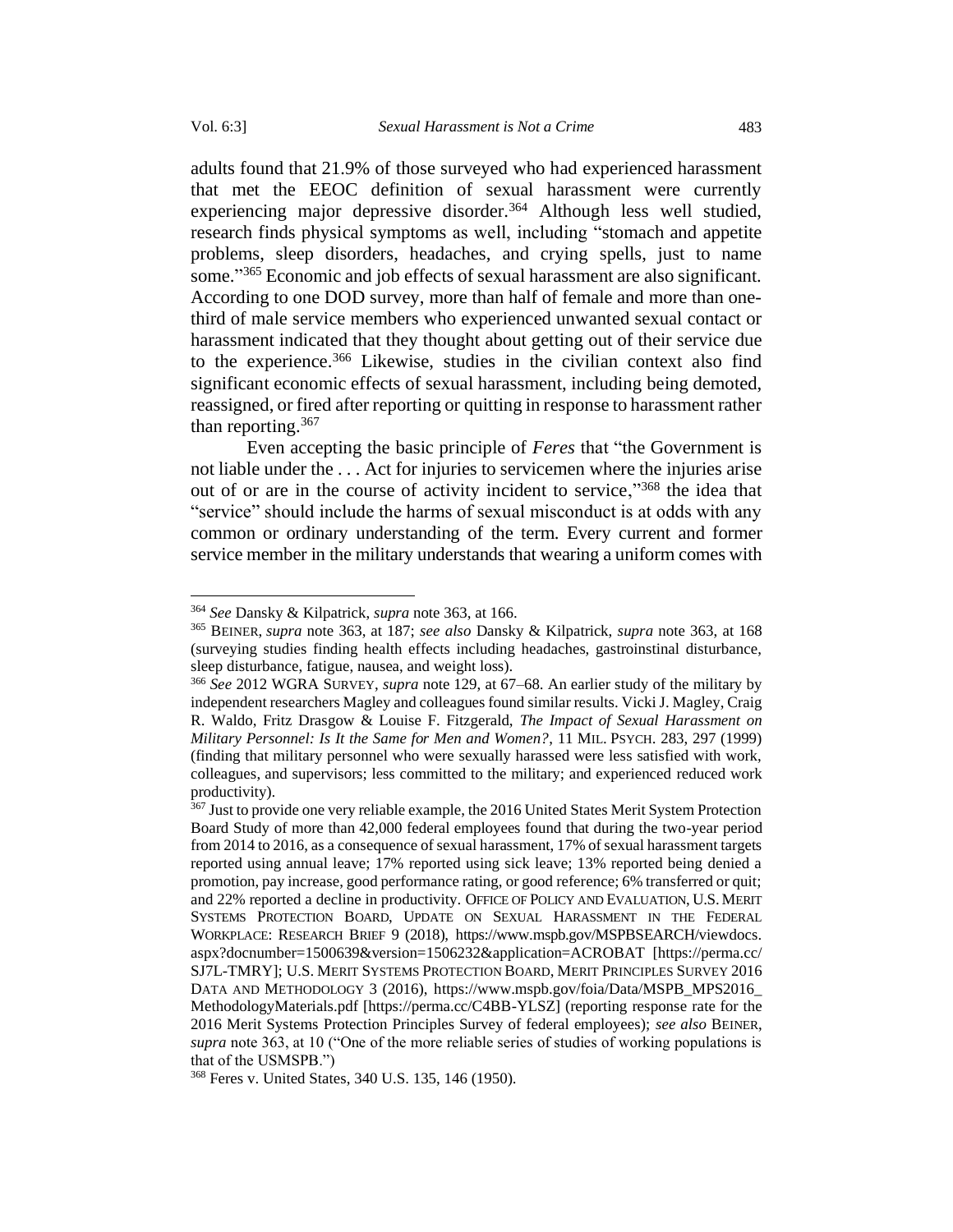risk, including giving one's life, but it can hardly be said that sexual harassment and sexual assault are expected risks of military service, unless one is referring to the risk of rape by an enemy. Sexual harassment does not obviously advance any military mission and in fact undermines the effectiveness of the military given its negative impacts on job satisfaction and performance.<sup>369</sup>

The absence of an economic remedy also fundamentally undermines the DOD's efforts to increase reporting of sexual misconduct.<sup>370</sup> Without any meaningful remedy, service members have almost no incentive to report discrimination, all the more so in light of the common experience of retaliation for making a report. <sup>371</sup> It is easy to see how the cost of reporting outweighs any potential personal or organizational benefits. Moreover, by undermining accountability, the *Feres* doctrine creates the ideal conditions for sexual harassment and other kinds of sexual misconduct to flourish in the military.<sup>372</sup>

To modernize the military justice system, military victims of sexual harassment (and other sexual misconduct, for that matter) should receive the same protections as civilian victims, including the ability to obtain compensatory damages. We note here that this proposal is not beyond the pale; there are multiple avenues to reign in *Feres*. More than one Supreme Court Justice has questioned *Feres*, including some of the Court's more conservative members, 373 and the Court will soon decide whether to hear a case asking it to revisit the

<sup>369</sup> *See* NiCole T. Buchanan, Isis H. Settles, Angela T. Hall & Rachel C. O'Connor, *A Review of Organizational Strategies for Reducing Sexual Harassment: Insights from the U. S. Military*, 70 J. SOC. ISSUES 687, 689 (2014) ("Sexual harassment affects the organization because targeted employees report decreased performance and organizational commitment, as well as increased withdrawal, turnover, and team conflict.") (internal citation omitted).

<sup>370</sup> *See* discussion *supra* Sections II.B.1 and II.C.1.

<sup>371</sup> *See* sources cited *supra* notes 147–149 and accompanying text.

<sup>372</sup> *See* Dwight Stirling, *The* Feres *Doctrine and Accountability*, 1 J.L.POL'Y & MIL. AFF 1, 3 (2019) (finding that the *Feres* doctrine has wrought "institutionalized lawlessness" in the military).

<sup>373</sup> *See* Daniel v. United States, 139 S. Ct. 1713, 1714 (2019) (Thomas, J., dissenting from denial of certiorari) ("[D]enial of relief to military personnel and distortions of other areas of law to compensate [] will continue to ripple through our jurisprudence as long as the Court refuses to reconsider *Feres*."); *id*. at 1713 (majority opinion) ("Justice Ginsburg would grant the petition for a writ of certiorari [in a case asking the Court to overturn the *Feres* doctrine]."); Lanus v. United States, 570 U.S. 932, 932 (2013) (Thomas, J., dissenting from denial of certiorari) (reasoning that there is no support for *Feres* in the text of the Federal Tort Claims Act and that *Feres* "has the unfortunate consequence of depriving servicemen of any remedy when they are injured by the negligence of the Government or its employees."); United States v. Johnson, 481 U.S. 681, 700–01 (1987) (Scalia, J., dissenting, joined by Brennan, Marshall, Stevens, J.J.) ("*Feres* was wrongly decided and heartily deserves the 'widespread, almost universal criticism' it has received.") (quoting *In re* "Agent Orange" Prod. Liab. Litig., 580 F. Supp. 1242, 1246 (E.D.N.Y. 1984)).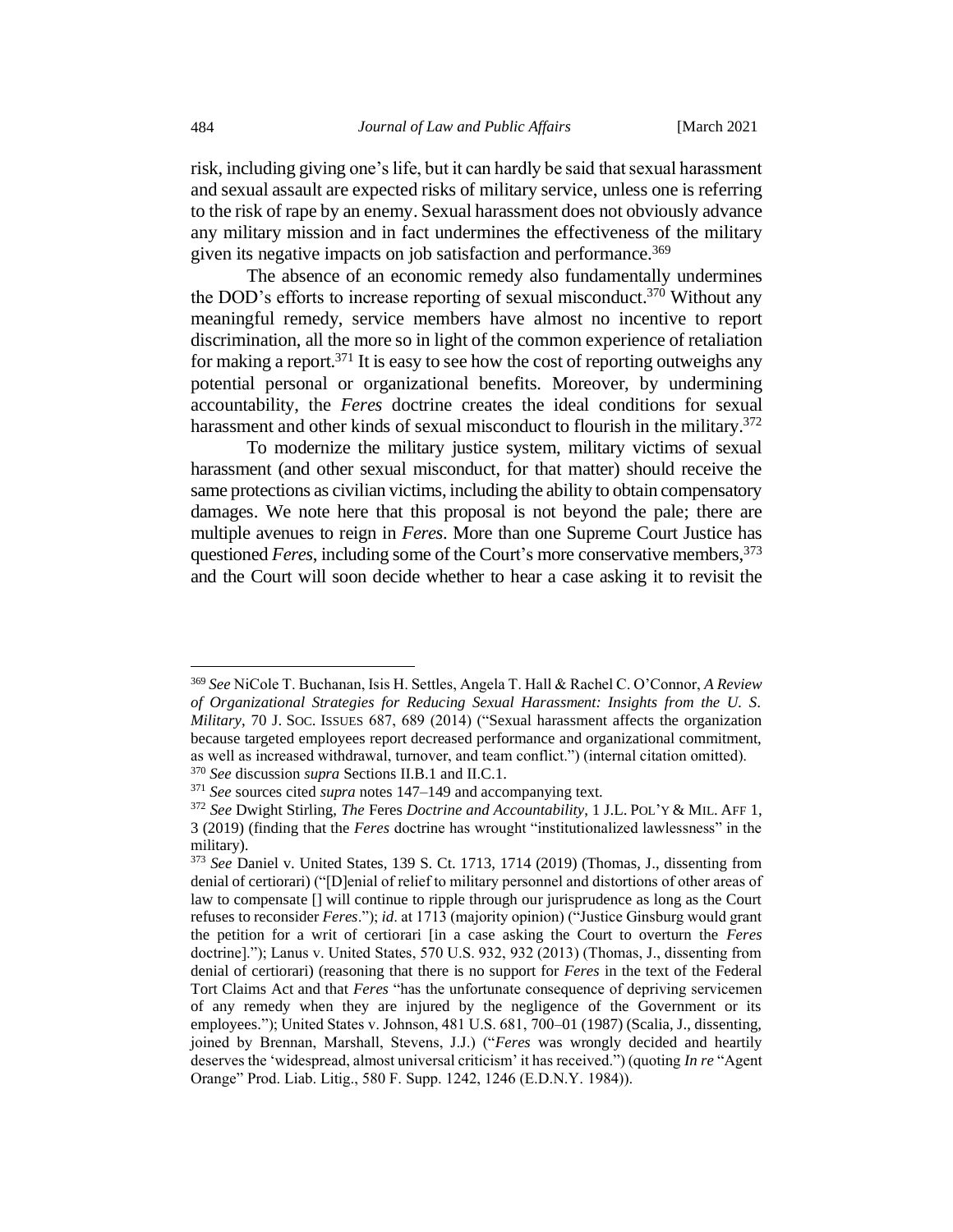doctrine. <sup>374</sup> Moreover, in 2020, Congress took the first step by carving out a limited exception to the doctrine, providing for a settlement process run through the Department of Defense for certain tort suits against the military involving medical malpractice. <sup>375</sup> If the Court does not weigh in to fix the injustice and overbreadth of *Feres*―which it unequivocally should―Congress could expand this new program to include an avenue for monetary compensation for service members who experience sexual assault and harassment.<sup>376</sup>

n sum, the *Feres* doctrine does not serve the military's mission, and by deterring reporting, it undermines the military's efforts to address sexual harassment. As such, eliminating or at least narrowing this doctrine is crucial, along with removing sexual harassment investigations from the chain of command and utilizing administrative actions to punish sexually harassing conduct. If these changes were implemented alongside a dedicated penal article on sexual harassment, the UCMJ would more closely resemble civil employment discrimination law.

## **CONCLUSION**

Since World War II, the military has evolved significantly to reflect the demographics of the entire country as well as its societal and cultural norms. This progress was achieved through broader recognition and protection of service members' individual rights, including their due process

<sup>374</sup> *See* Doe v. United States, 140 S.Ct. 2016, 2016 (2020) (granting motion to file petition for writ of certiorari). The case before the Court involves a young woman who was raped by a fellow cadet while on a walk one evening at West Point. According to briefs filed in the case, authorities at West Point failed to adequately respond to the reported rape and in fact encouraged the environment of sexual harassment that led to the student's rape. Receiving no assistance with her ordeal, she withdrew from the academy and filed suit for damages against the U.S. government. *See* Brief of Federal Courts and Constitutional Law Professors as Amici Curiae in Support of Petitioner, at 1, 22, Doe v. United States, 140 S.Ct. 2016 (2020) (No. 20-559).

<sup>375</sup> *See* National Defense Authorization Act for Fiscal Year 2020, Pub. L. No. 116-92, § 731, 133 Stat. 1198, 1457–60 (2019) (codified at 10 U.S.C. § 2733a).

<sup>&</sup>lt;sup>376</sup> Or Congress could take more sweeping action and give service members the same civil rights protections and access to civilian courts as civilian employees. With President Biden's election and democratic gains in the Senate, Senator Kristin Gillibrand announced that she is presently working with civil rights groups to draft such legislation. *See* Phil Stewart, *Exclusive: Senator Gillibrand Eyes Extending Civil Rights Act Protections to U.S. Troops*, REUTERS (Jan. 18, 2021, 2:59 PM), https://www.reuters.com/article/us-usa-military-civilrights-exclusive/exclusive-senator-gillibrand-eyes-extending-civil-rights-act-protections-tou-s-troops-idUSKBN29N1W8 [https://perma.cc/J2RF-SJ9R]. It is unclear whether Congress would pass such a law, however, given its sharp divisions. *Id.* As we have detailed in this Article, a compelling alternative is to permit the military to maintain an independent justice system but, in exchange, require the Department of Defense to provide functionally equivalent civil rights protections to military personnel.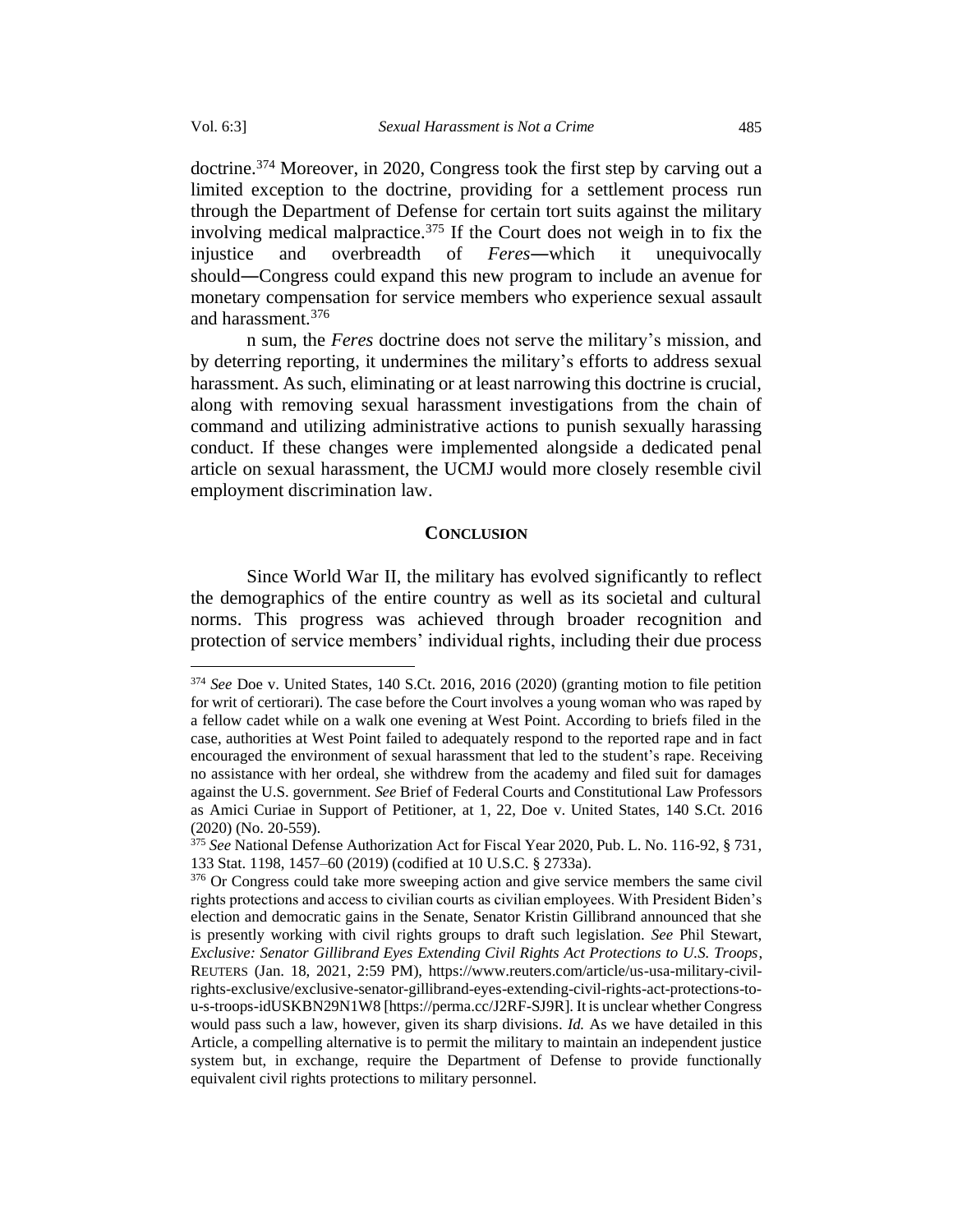rights<sup>377</sup> and the rights of racial minorities, women, sexual minorities, and, most recently, transgender individuals, to be free of discrimination and fully integrated into the Armed Forces. <sup>378</sup> Slowly, and with struggle, the military has modernized. Yet this process is unfinished. It is time for the Department of Defense to make good on its asserted commitment to sex and gender equality, propounded in its hundreds of reports, studies, investigations, and directives issued in the past thirty years. Confronting the military's decadesold problem with sexual assault and harassment is an urgent issue.

Under Article I of the Constitution, the DOD maintains a separate justice system, largely insulated from the mandates of the civil and criminal justice systems that regulate civilians in the United States. The military's separate legal order has too often reflected cultural and legal norms that are insufficiently concerned with individual rights. Women and other vulnerable groups are particularly at risk when separate legal systems such as the military's embrace overtly racist, patriarchal, and homophobic ideals. In the case of sexual assault and harassment, the UCMJ and its legal processes lack core protections for victims, including the right to an independent investigation and adjudication of sexual assault and harassment complaints and the ability to receive compensation for injuries caused by sexual misconduct.

The Secretary of Defense has the authority to prescribe policies and regulations for DOD employees, including those regulations pertaining to equal opportunity and nondiscrimination.<sup>379</sup> Congress has the authority to establish qualifications for and conditions of service in the Armed Forces.<sup>380</sup> Military courts, authorized by Article I of the U.S. Constitution, have jurisdiction over cases involving military service members.<sup>381</sup> Finally, constitutional rights identified by the Supreme Court generally apply to members of the military,<sup>382</sup> with some limitations.<sup>383</sup> Despite this extensive authority, none of these government institutions has held the military sufficiently accountable to the modern understandings or legal requirements of sex and gender equality.

This gap between the civilian legal system and the military justice system has implications for both the military and American society. Sexual assault and harassment hinder recruitment, undermine service members'

<sup>377</sup> *See supra* notes 236–237 and accompanying text.

<sup>378</sup> *See* discussion Part I, *supra*.

<sup>379</sup> 5 U.S.C. § 301.

<sup>380</sup> U.S. CONST., art. I, § 8.

<sup>381</sup> 10 U.S.C. §§ 803, 816–21.

<sup>382</sup> *See* ANNA C. HENNING. CONG. RSCH. SERV., RL34697, SUPREME COURT APPELLATE JURISDICTION OVER MILITARY COURT CASES 4 (2009); KAMARCK, *supra* note [4,](#page-2-0) at 12–15. <sup>383</sup> United States v. Marcum, 60 M.J. 198, 208 (C.A.A.F. 2004) (rejecting a facial challenge to the UCMJ Article 125 criminalizing sodomy in light of the Supreme Court's decision in *Lawrence v. Texas*, 539 U.S. 558 (2003)). *Marcum* involved a former Air Force sergeant convicted for engaging in consensual sex with men under his supervision. *Id.* at 200.